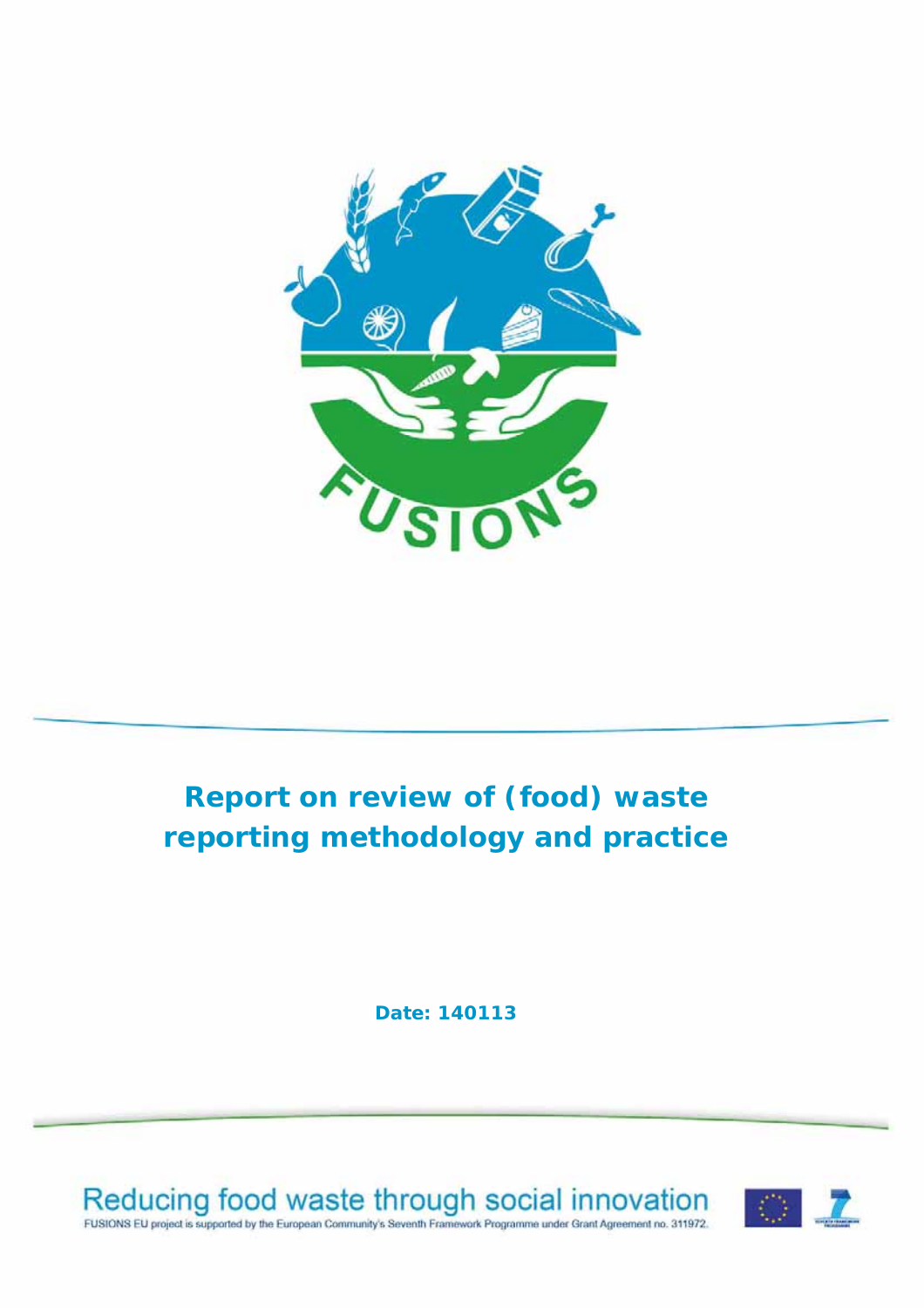## Colophon

| <b>Title</b>    | Report on review of (food) waste reporting methodology and<br>practice                                                                                                                                                                                                                                                                                                                                                                                                                                                                                                                                                                                                                                                                                                                                                                                                                                                                         |
|-----------------|------------------------------------------------------------------------------------------------------------------------------------------------------------------------------------------------------------------------------------------------------------------------------------------------------------------------------------------------------------------------------------------------------------------------------------------------------------------------------------------------------------------------------------------------------------------------------------------------------------------------------------------------------------------------------------------------------------------------------------------------------------------------------------------------------------------------------------------------------------------------------------------------------------------------------------------------|
| Authors         | Hanne Møller, Ole Jørgen Hanssen, Ostfold Research, Norway;<br>Jenny Gustavsson, Karin Östergren, SIK- The Swedish Institute for<br>Food and Biotechnology, Sweden; Åsa Stenmarck, IVL, Sweden;<br>Polina Dekhtyar, BIO Intelligence Service, France.                                                                                                                                                                                                                                                                                                                                                                                                                                                                                                                                                                                                                                                                                          |
| Keywords        | Food waste, food supply chain, quantitative methods, surveys,<br>amount of food waste                                                                                                                                                                                                                                                                                                                                                                                                                                                                                                                                                                                                                                                                                                                                                                                                                                                          |
| Clients         | European Commission (FP7), Coordination and Support Action -<br><b>CSA</b>                                                                                                                                                                                                                                                                                                                                                                                                                                                                                                                                                                                                                                                                                                                                                                                                                                                                     |
|                 | Contract number: 311972                                                                                                                                                                                                                                                                                                                                                                                                                                                                                                                                                                                                                                                                                                                                                                                                                                                                                                                        |
| Project leader  | FUSIONS coordinator: Toine Timmermans, Wageningen UR - Food<br>Biobased Research, The Netherlands                                                                                                                                                                                                                                                                                                                                                                                                                                                                                                                                                                                                                                                                                                                                                                                                                                              |
|                 | Project leader for this report: Ole Jørgen Hanssen, Ostfold<br>Research, Norway                                                                                                                                                                                                                                                                                                                                                                                                                                                                                                                                                                                                                                                                                                                                                                                                                                                                |
| Acknowledgments | Acknowledgement to the authors of the extensive literature report<br>provided in annex 1: Han Soethoudt, Wageningen UR - Food &<br>Biobased Research, The Netherlands; Tom Quested, Sophie<br>Easteal, WRAP, United Kingdom; Alessandro Politano, Cecilia<br>Bellettato, Massimo Canali, Luca Falasconi, Silvia Gaiani, Matteo<br>Vittuari, University of Bologna, Italy; Gina Anderson, Clementine<br>O'Connor, BIO Intelligence Service, France; Felicitas Schneider,<br>BOKU University, Austria; Graham Moates, Keith Waldron,<br>Institute of Food Research (IFR), United Kingdom; Barbara<br>Redlingshöfer, French National Institute for Agricultural Research<br>(INRA), France; Kirsi Silvennoinen, Susanna Rokka, MTT, Finland.<br>The authors would like to acknowledge the FUSIONS team for<br>valuable inputs and general comment: Selina Juul, Stop Wasting<br>Food movement Denmark and Frans Grandjean, Communiqué<br>Denmark; |

January 2014

ISBN 82-7520-713-4 978-82-7520-713-3

*"All rights reserved. No part of this publication may be reproduced, stored in a retrieval system of any nature, or transmitted, in any form or by any means, electronic, mechanical, photocopying, recording or otherwise, without the prior permission of the publisher. The publisher does not accept any liability for inaccuracies in this report".*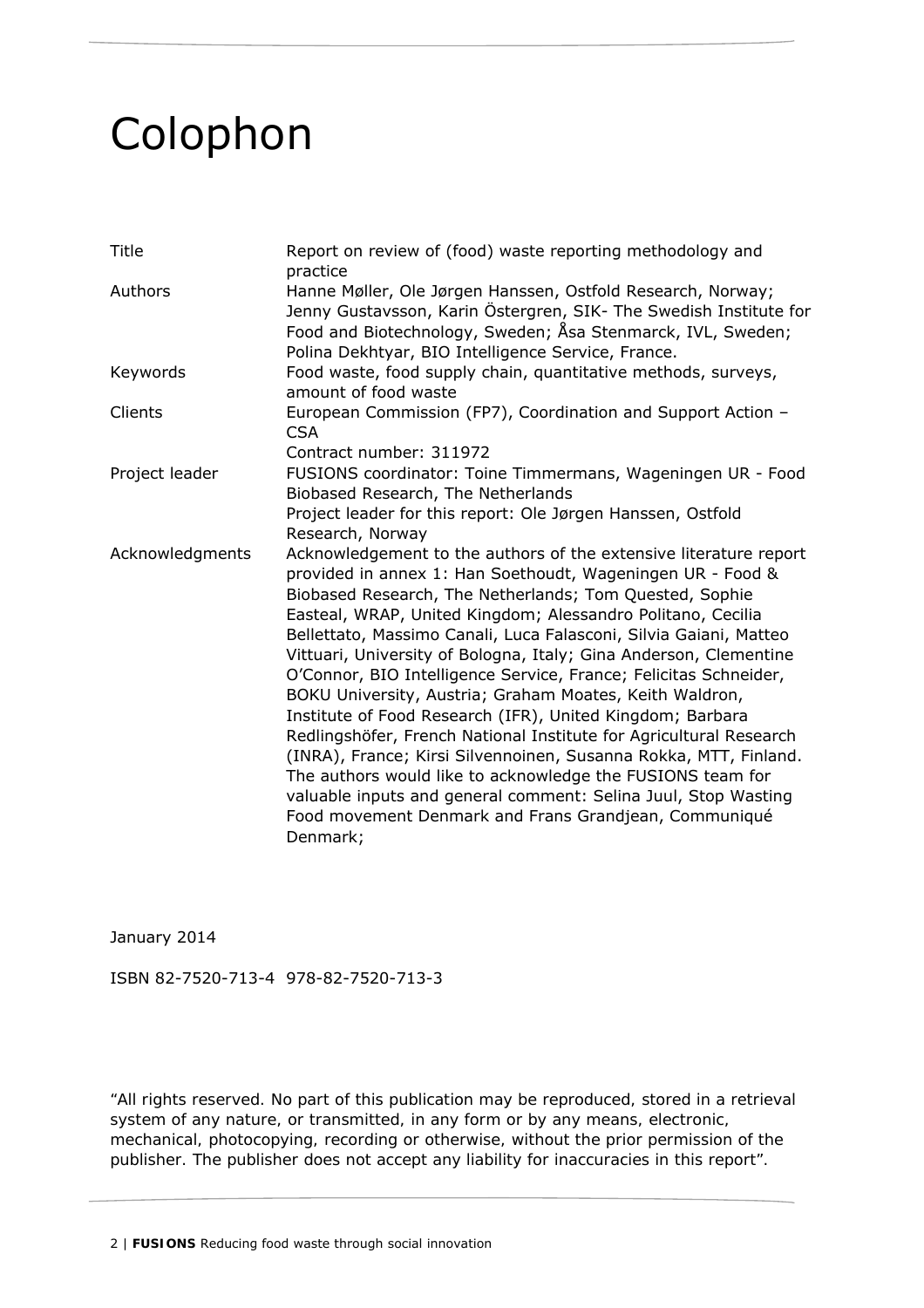# Summary

The overall objective for the FUSIONS project (Food Use for Social Innovation by Optimising waste prevention Strategies) is to achieve a Resource Efficient Europe by significantly reducing food waste. This report is a based on the work carried out inthe FUSIONS Work Package (WP) 1 task 1.2 "quantitative techniques and data integrity" and is a literature review in order to explore the different methodologies which have been used for quantifying food waste in Europe and elsewhere. This report will together with the "Review of EUROSTATs reporting method and statistics" serve as a basis for development of a standard approach on quantitative techniques within the FUSIONS project.

As a basis for the literature review, an extensive literature search was carried out in February 2013, performed for each step of the food supply chain in order to examine different methods used and data sources. Then a working group selected *principal studies* for further review and evaluation, based on the findings in the extensive literature review and the summary reports for each step in the supply chain. This report gives a quantitative characterisation of the studies, according to data originality, methodological approach, waste categories etc., and a qualitative characterisation including experiences, data gaps and pros and cons of the utilized methods. The following methods were assessed:

- Direct measurement and scanning
- Waste composition analysis
- Mass- and energy balance
- Statistics from authorities or waste management companies
- Ouestionnaire
- Food waste diary
- Interview

The goals of this review were to clarify if the reviewed studies provide the necessary basis to develop harmonized and quantitative methods within FUSIONS as a basis for preventing food waste and to be able to measure and compare food waste levels between countries and over time; as well as to provide an overview of methods previously used and indicate data gaps. The review provides state of the art on waste reporting methodologies. Based on the review it was concluded that not one single method is applicable to all steps in the supply chain, covering all different purposes of studies with reliable data on food waste.

To fulfil the criteria it is therefore necessary to combine methods. The methods mentioned above have different focus, i.e. measuring and data gathering. The relevant methods for measuring food waste are direct measurement (weight or volume), scanning, composition waste analysis and diary. For data gathering the relevant methods are calculation methods from statistical data, interviews and surveys, mass- and energy balances and questionnaires.

Prevention of food waste is also an important issue but no of the above listed method have that as the main purpose. For most of the methods can be useful as a part of preventing food waste. The review showed also that to prevent food waste it is important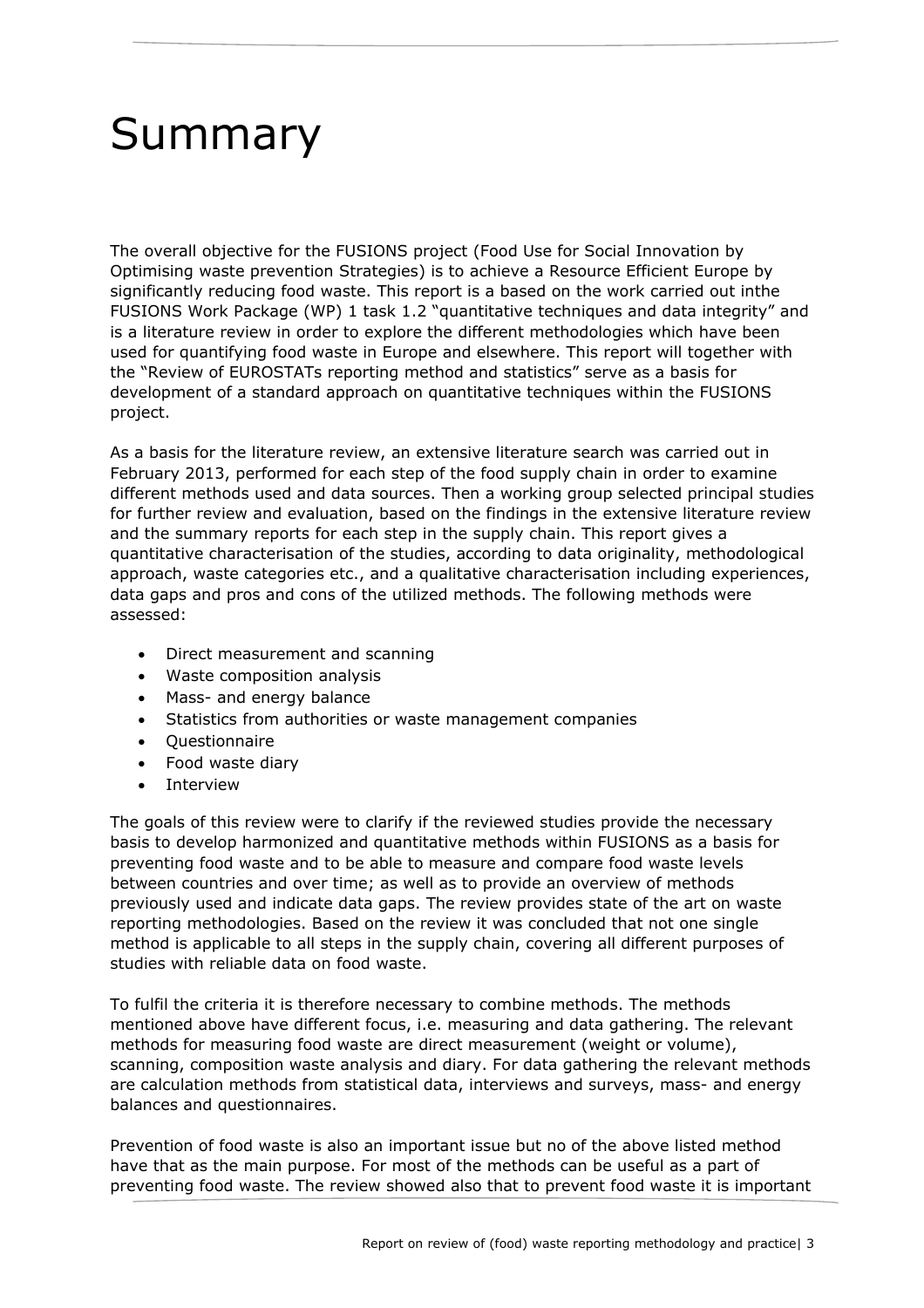to perform weighing at an adequate level of detail, involve employees in defining the root causes of food waste, develop ideas to prevent waste and follow indicators documenting trends in reductions.

The review identified data gaps in statistics on food waste from national authorities, particularly from developing countries and for the step "wholesale and logistics". Data gaps have also been found in the different steps in the supply chain. A lot of data is available, but this varies widely through the supply chain. The quality of these data sets are also varying because the purpose of the data collection affects the extent and definitions, which in turn will affect the data. Methodological gaps have been identified for liquid food going down the drain and waste going to feed since these fractions can be difficult to measure by using the existing methods.

A limited number of studies have been conducted at an EU or global level using statistics as the data source. One of the conclusions from the review of the Eurostat waste statistics is that no common and harmonized methodologies for gathering of food waste data are prescribed, which makes it difficult to compare results from different studies and across national statistics. This literature review has shown that there are methods available which can deliver relevant and reliable data at a national level for each sector, but there is a need to harmonize those methods. To make statistics at EU level more comparable and transparent, it is necessary to describe methods and how to extrapolate these data sets for each sector to national figures for the entire value chain.

Looking at each step individually, the choice of the methods to be applied is related to the number of actors and the consolidation and structure of the food supply chain. Because of the wide variation in the number of actors along the supply chain it is necessary to adapt the quantifying method to each step. This implies that it is also necessary to adapt the extrapolation methods on the data for each step in the supply chain to obtain good and reliable data for the entire supply chain.

The waste categories used in the reviewed studies reflect the point in the supply chain the analysis is performed as food waste tends to become more heterogeneous as it progresses through the supply chain. In production and processing the amount of food waste is mainly characterised as products or product groups, whereas for food service and households it is characterised as edible/non edible food waste or total food waste. It is therefore also a need to get harmonised food waste categories.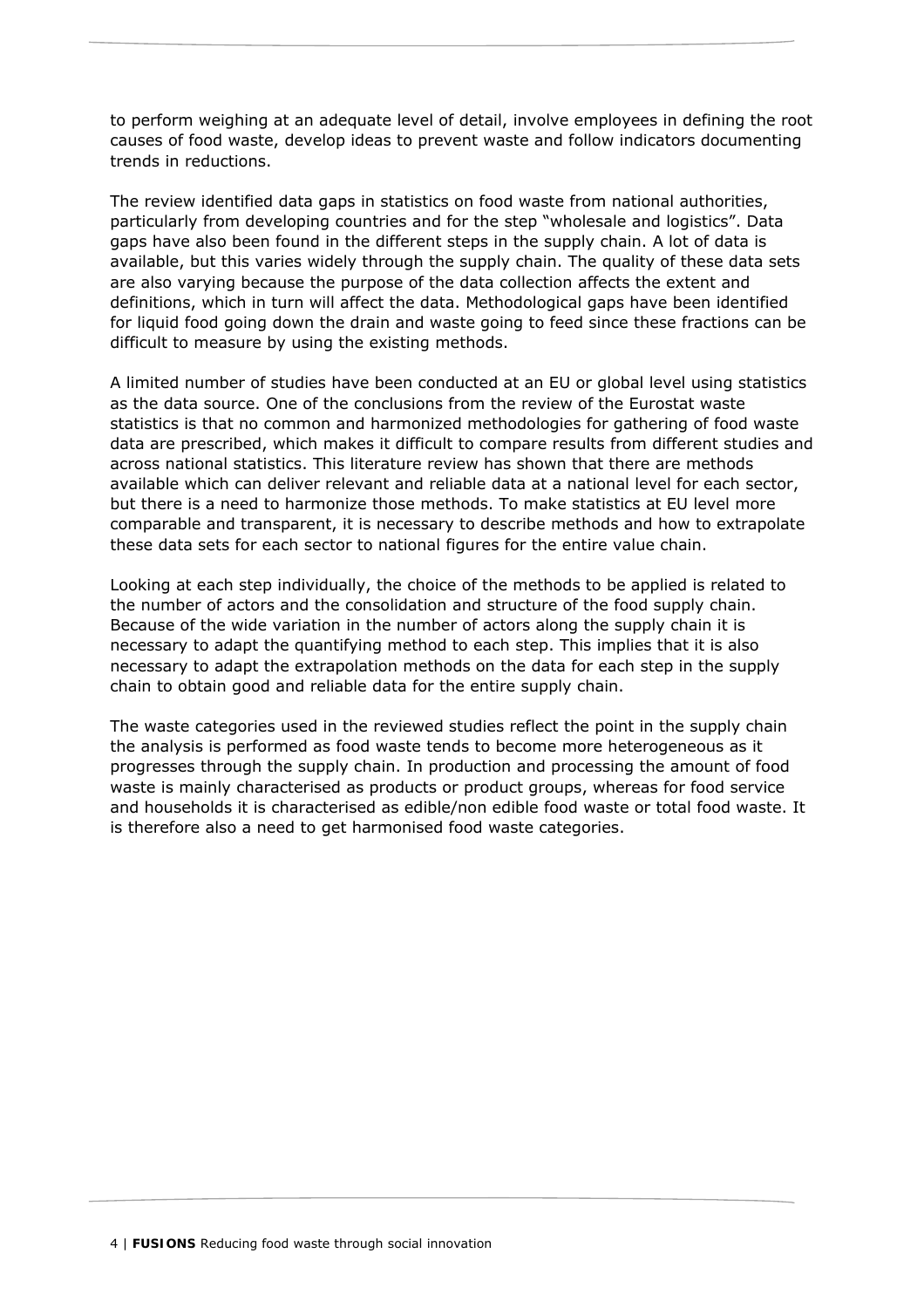## **Contents**

|   | Colophon                                                                                                                                                                                                                                                                                                               | $\mathbf{2}$                                                   |
|---|------------------------------------------------------------------------------------------------------------------------------------------------------------------------------------------------------------------------------------------------------------------------------------------------------------------------|----------------------------------------------------------------|
|   | <b>Summary</b>                                                                                                                                                                                                                                                                                                         | 3                                                              |
|   | <b>Contents</b>                                                                                                                                                                                                                                                                                                        | 5                                                              |
| 1 | <b>Introduction</b>                                                                                                                                                                                                                                                                                                    | 7                                                              |
| 2 | Aim and goal                                                                                                                                                                                                                                                                                                           | $\overline{\mathbf{z}}$                                        |
| 3 | Procedure for literature review<br>Methodological terms<br>3.1<br>Selection of studies<br>3.2                                                                                                                                                                                                                          | 8<br>8<br>9                                                    |
| 4 | <b>Overall characterisation of the studies</b><br>Data originality<br>4.1<br>4.2<br>Methodological approach<br>Time scale<br>4.3<br>4.4<br>Geographic area<br>4.5 Waste categories<br>4.6<br>Extrapolation                                                                                                             | 12<br>13<br>13<br>14<br>14<br>15<br>16                         |
| 5 | <b>Description of methods</b><br>5.1<br>Direct measurement and scanning<br>5.2 Waste composition analysis<br>5.3<br>Mass- and energy balances<br>5.4<br>Questionnaires<br>5.5<br>Food waste diary<br>5.6<br>Interviews<br>5.7<br>Calculation methods from statistical data (top-down)<br>Combination of methods<br>5.8 | 17<br>17<br>19<br>20<br>21<br>22<br>23<br>25<br>27             |
| 6 | <b>Discussion of review</b>                                                                                                                                                                                                                                                                                            | 29                                                             |
| 7 | <b>Conclusion</b>                                                                                                                                                                                                                                                                                                      | 31                                                             |
| 8 | <b>References</b>                                                                                                                                                                                                                                                                                                      | 33                                                             |
|   | Annex 1 Extensive literature review - main findings<br>Procedure for extensive literature review<br>Production step, plant production<br>Production, animal production<br>Processing of farm staples<br>Processing<br>Wholesale and logistics<br>Retail and market<br>Redistribution<br>Food services<br>Households    | 35<br>35<br>35<br>44<br>46<br>46<br>56<br>61<br>75<br>78<br>88 |
|   | Annex 2 References for extensive literature review                                                                                                                                                                                                                                                                     | 106                                                            |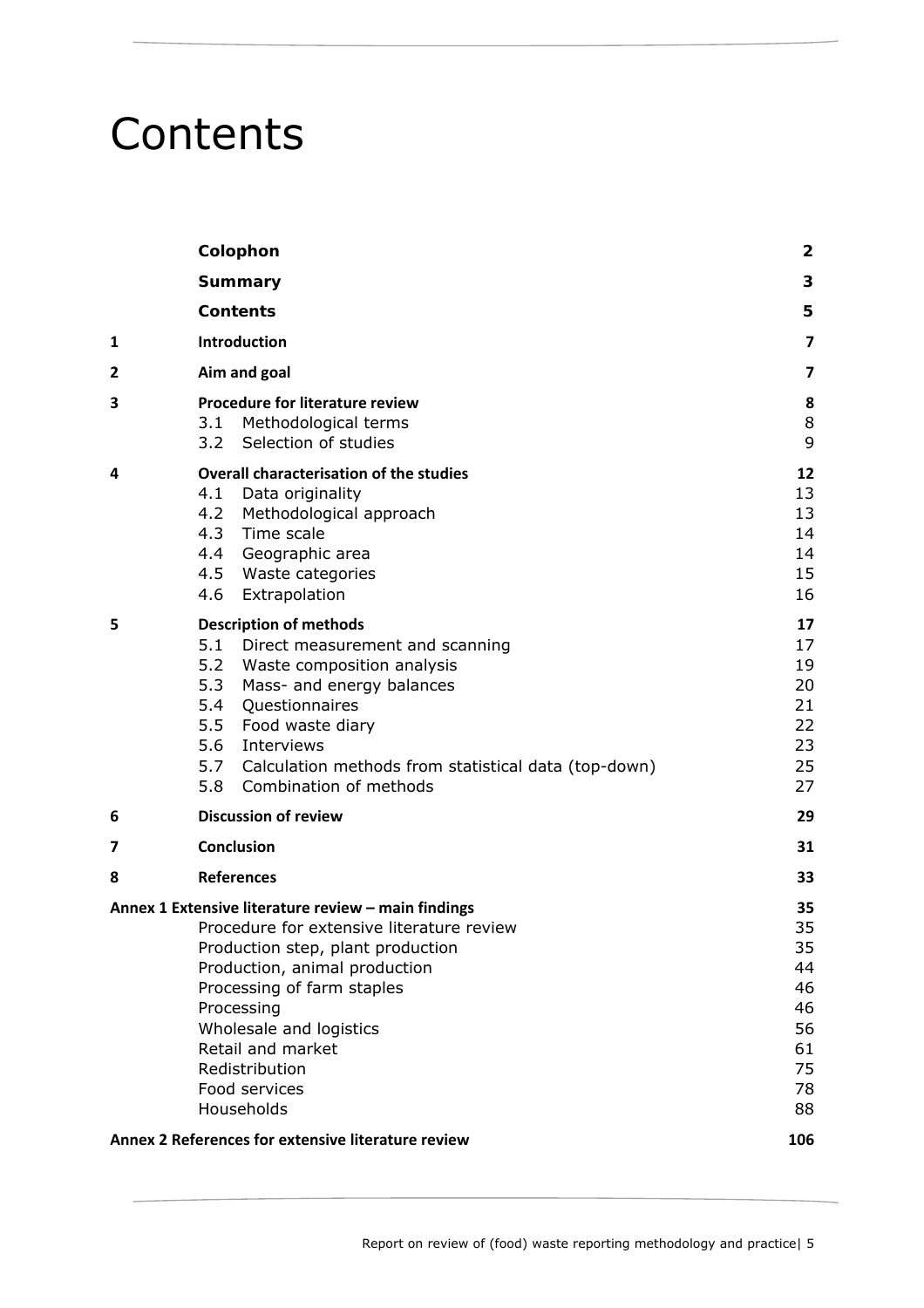#### Abbreviations

| <b>Short name</b> | <b>Name</b>                                                   |
|-------------------|---------------------------------------------------------------|
| <b>BIOIS</b>      | <b>BIO Intelligence Service</b>                               |
| <b>BOKU</b>       | BOKU-University of Natural Resources and Life Sciences Vienna |
| <b>DLO</b>        | Wageningen UR - Food & Biobased Research                      |
| <b>FAO</b>        | Food and Agriculture Organization of the United Nations       |
| <b>IFR</b>        | Institute of Food Research                                    |
| <b>IVL</b>        | <b>IVL Swedish Environmental Research Institute</b>           |
| <b>INRA</b>       | French National Institute for Agricultural Research           |
| LCA               | Life Cycle Assessment                                         |
| <b>MTT</b>        | MTT Agrifood Research Finland                                 |
| <b>SIK</b>        | SIK - The Swedish Institute for Food and Biotechnology        |
| <b>UNIBO</b>      | University of Bologna                                         |
| <b>WRAP</b>       | Waste & Resources Action Programme                            |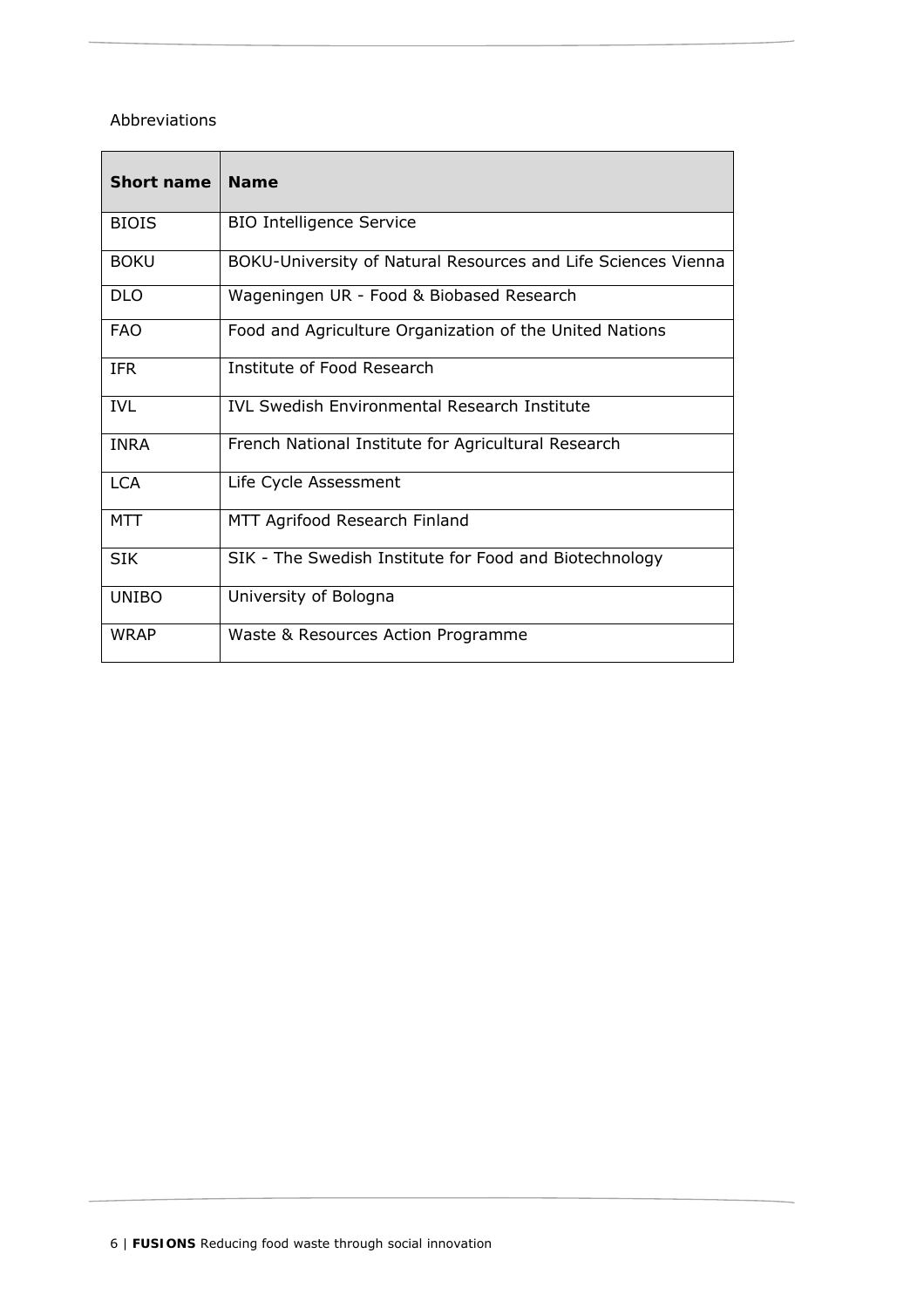## 1Introduction

The overall objective for the FUSIONS project (Food Use for Social Innovation by Optimising waste prevention Strategies) is to achieve a Resource Efficient Europe by significantly reducing food waste. This will be accomplished by harmonisation of food waste monitoring, showing the feasibility of socially innovative measures for optimised food use in the food supply chain and by giving policy recommendations for the development of a EU27 Common Food Waste Policy. Further on, FUSIONS will enable, encourage, engage and support key actors across Europe in delivering a 50% reduction in food waste and a 20% reduction in the food supply chains resource inputs by 2020.

This report is a review carried out in the FUSIONS Work Package (WP) 1 task 1.2 "quantitative techniques and data integrity" and is an extensive literature review in order to explore the different methodologies which have been used in Europe and elsewhere. This report will together with the "Review of EUROSTATs reporting method and statistics" serve as a basis for development of a standard approach on quantitative techniques. The approach and findings in this report are also strongly related to the work carried out in FUSIONS WP1 task 1.1 on definitions and system boundaries.

## 2Aim and goal

The aim of this literature review is to support the work on developing a standard approach on quantitative techniques, to be used in FUSIONS to estimate food waste levels across EU27. The review shall benefit from existing knowledge and collect best practise examples combining methodological approaches, food supply chain levels and data availability in different ways.

The goals of the literature review report are:

- 1. To give a characterization of the most relevant food waste studies identified, according to e.g. data originality, methodological approach, time scale etc., to help clarify whether the reviewed studies provide the required information needed, for developing quantitative methods within FUSIONS, in relation to the overall objectives of the project:
	- Prevent food waste
	- Measure and compare between countries and over time
- 2. To provide state-of-the-art knowledge by giving an overview of the different methods and data sources used for each step of the supply chain.
- 3. Identification of data gaps.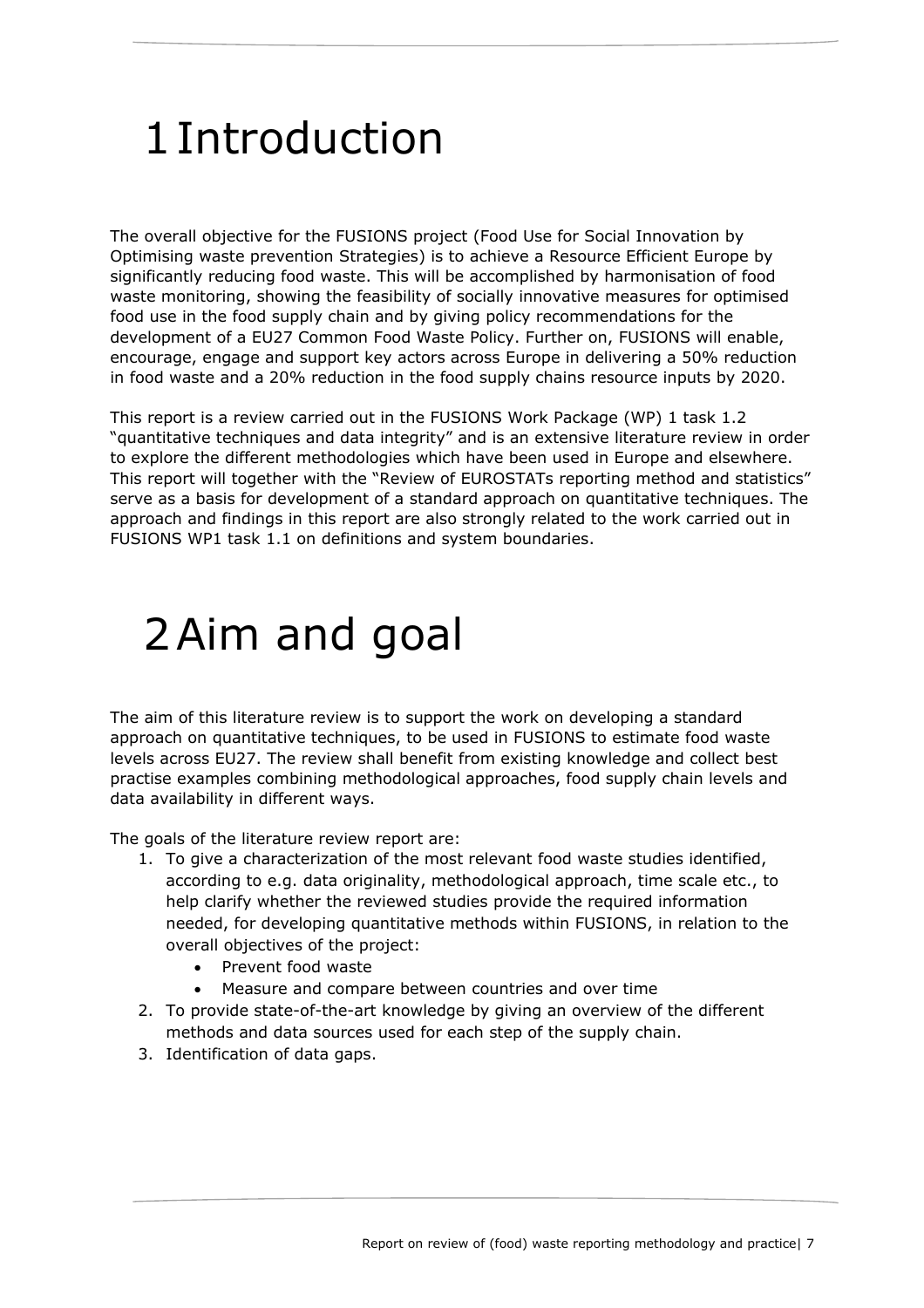## 3Procedure for literature review

## 3.1 Methodological terms

In the following sections, different "methodological terms" are used and therefore this section starts with a table explaining the "methodological terms" used in order to make the following sections easier to read (Table 1). Since no common defintion of wasted food has been agreed upon at the time of writing this report<sup>1</sup> we have choosen to refer to food waste in general in this review.

#### **Table 1 Methodological terms and description**

| Term                     | Description                                                     |
|--------------------------|-----------------------------------------------------------------|
| Primary data             | Data measured directly, for example by weighing or by           |
|                          | waste composition analysis                                      |
| Secondary data           | Data from an indirect source (mass balances, statistics, and    |
|                          | economic transactions).                                         |
| Literature data          | Data from literature or databases.                              |
| Mass data                | Data measured in a weight based unit (kg or ton).               |
| Economic data            | Data measured in economic value.                                |
| Food product group       | A collection of foods that share similar nutritional properties |
|                          | or biological classifications                                   |
| Scanning                 | In this context scanning is to capture and read information     |
|                          | contained in a printed or digital bar code of a product.        |
| <b>Waste Composition</b> | Determine detailed data about waste at local or regional        |
| analysis                 | levels. Can be carried out routinely at regular or irregular    |
|                          | intervals.                                                      |
| Waste audit              | A waste audit is a formal, structured process used to           |
|                          | quantify the amount and types of waste being generated by       |
|                          | a company or an organisation.                                   |
| Interview                | A method based on a conversation where questions are            |
|                          | asked by the interviewer to elicit facts or statements from     |
|                          | the interviewee. Interviews can be both qualitative and         |
|                          | quantitative.                                                   |
| Questionnaire            | A questionnaire is a formal, structured data collection from    |
|                          | respondents. In this context it is used as a structured way of  |
|                          | getting figures for food waste and in some cases also           |
|                          | additional information.                                         |
| Diary                    | A daily record of experiences and observations. In this         |
|                          | context, it is a method in which the household weighs food      |
|                          | waste and makes a note on quantity, type and cause.             |
| Bottom-up approach       | Uses incoming information on sublevels to create an overall     |

 $1$  A genral technichal framework for establishing a standard approach on system boundaries and definitions of food waste and secondary recources will be an outcome from the FUSIONS porject. "Secondary reourceses" refer to "Any food and inedible parts of food removed from the food supply chain".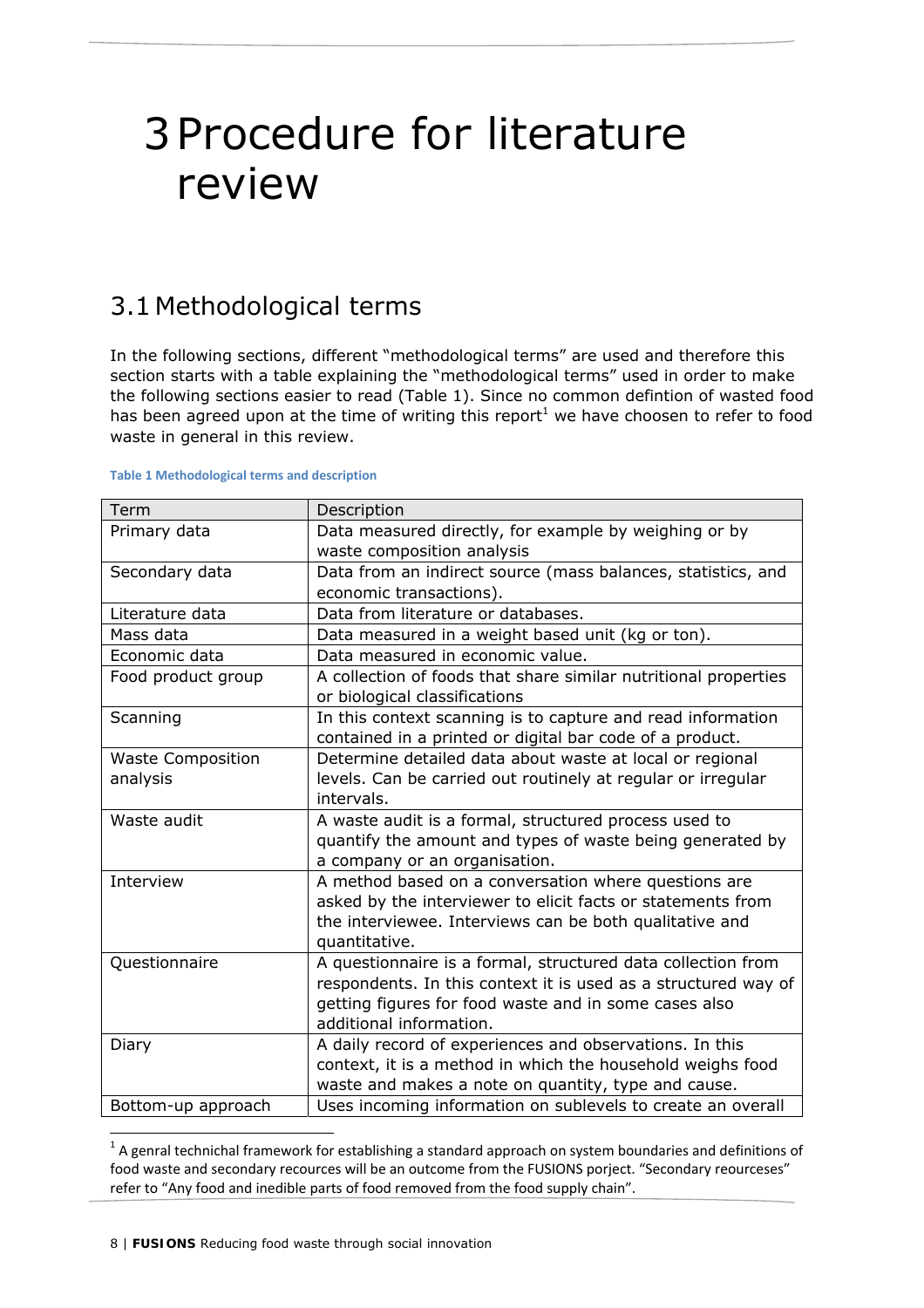|                   | top level                                                       |
|-------------------|-----------------------------------------------------------------|
| Top-down approach | Uses information at an top level and split it up into sublevels |

## 3.2Selection of studies

To facilitate the literature review, a FUSIONS data base was set up by the partners in WP1, growing to contain over 300 classified articles and reports. The reports were classified with regards to e.g. authors; year of publication; the food product(s) studied; the supply chain step(s) studied; whether any environmental or socioeconomic/economic aspects of food waste were highlighted and whether the study provided important definitional choices and/or methodological approaches. The FUSIONS database was used to collect the references relevant for the literature review.

First an extensive literature review was carried out in February 2013. The literature review was performed for each step of the food supply chain in order to examine different methods used and data sources. The literature review for each step in the supply chain was carried out by different FUSIONS partners, see Table 2. The criteria that were used to select the first set of studies from the database to be reviewed, were "those providing important methodological approaches", but also studies classified as "key references for FUSIONS". Some of these *considered studies* were not found relevant after all and were not included in the review among the *relevant studies*. An analysis of the relevant studies were made with regards to e.g. pros and cons, type of methodological approaches used to characterize and quantify food waste and the main purpose of the study. Summary reports of the literature review were written for each step in the supply chain, see annex 1.

Secondly a working group selected *principal studies* for further review and evaluation, based on the findings in the extensive literature review and the summary reports for each step in the supply chain. A "principal study" is defined as a "study with a comprehensive methodological description, containing primary or secondary data and assessed for being relevant for the actual step in the supply chain". For information on the FUSIONS partners carrying out this task, see Table 2.

This review report is based on inputs from the extensive literature review (from February 2013); the further review and evaluation is carried out by the working group and additional comments from other FUSIONS partners are also included.

| <b>FUSIONS partners -</b><br>extensive literature | <b>FUSIONS partners -</b><br>selecting and describing<br>principal studies |  |
|---------------------------------------------------|----------------------------------------------------------------------------|--|
|                                                   | <b>BIOIS</b>                                                               |  |
| UNIBO, IFR                                        | <b>BIOIS</b>                                                               |  |
|                                                   |                                                                            |  |
| SIK, IFR                                          | <b>SIK</b>                                                                 |  |
| <b>BOKU, OSTFOLD</b>                              | <b>OSTFOLD</b>                                                             |  |
| <b>OSTFOLD, BOKU</b>                              | <b>OSTFOLD</b>                                                             |  |
| UNIBO, BOKU                                       | <b>OSTFOLD</b>                                                             |  |
| <b>BOKU, OSTFOLD</b>                              | <b>OSTFOLD</b>                                                             |  |
| OSTFOLD, DLO                                      | <b>OSTFOLD</b>                                                             |  |
| <b>WRAP, BOKU</b>                                 | <b>IVL</b>                                                                 |  |
|                                                   | review<br>UNIBO, INRA, MTT                                                 |  |

Table 2 The literature reviews within WP1 task 1.2 and the FUSIONS partners who carried out each literature review; (the **responsible partner is underlined)**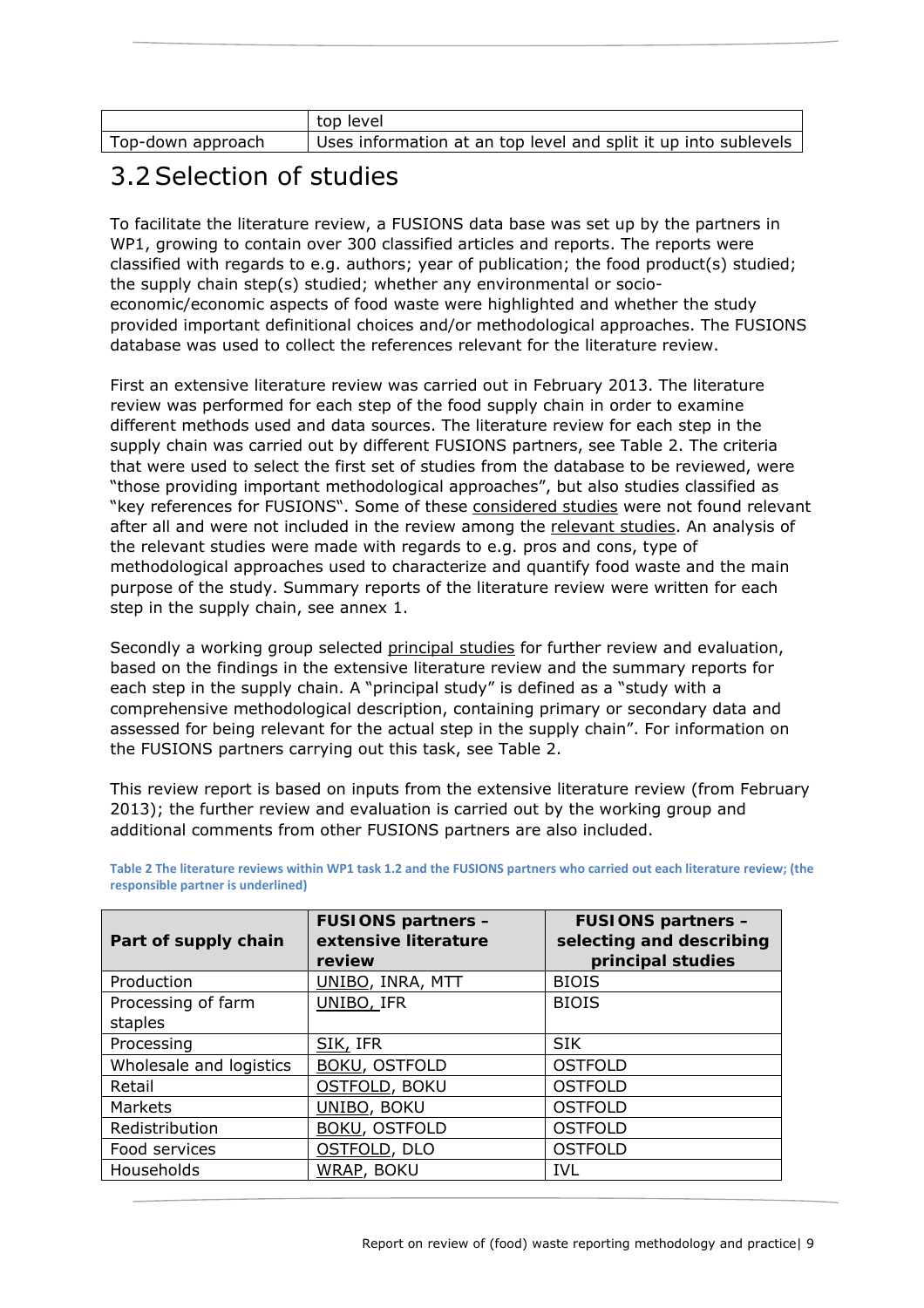Table 3 presents the number of references (from the FUSIONS database) which have been considered (column 2), numbers of relevant studies identified (column 3) and references from principal studies found for each step of the supply chain (column 4). The number of relevant studies is described in the extensive literature review in Annex 1 and in chapter 4; Overall characterization of the studies. The number of relevant studies identified may differ slightly from the extensive review, since some studies were added after February. The selected principal studies are described in chapter 5.

It should be noted that the review of different steps of the food supply chain may include the same references; thus the number of studies considered relevant for each step of the supply chain cannot be summed up to estimate the number of studies found relevant for all supply chain steps together.

The table also describes the relationship between the number of studies available and the number of studies found relevant to describe the methodological approach. Especially for production a large number of studies are reviewed, but only few were considered as principal studies.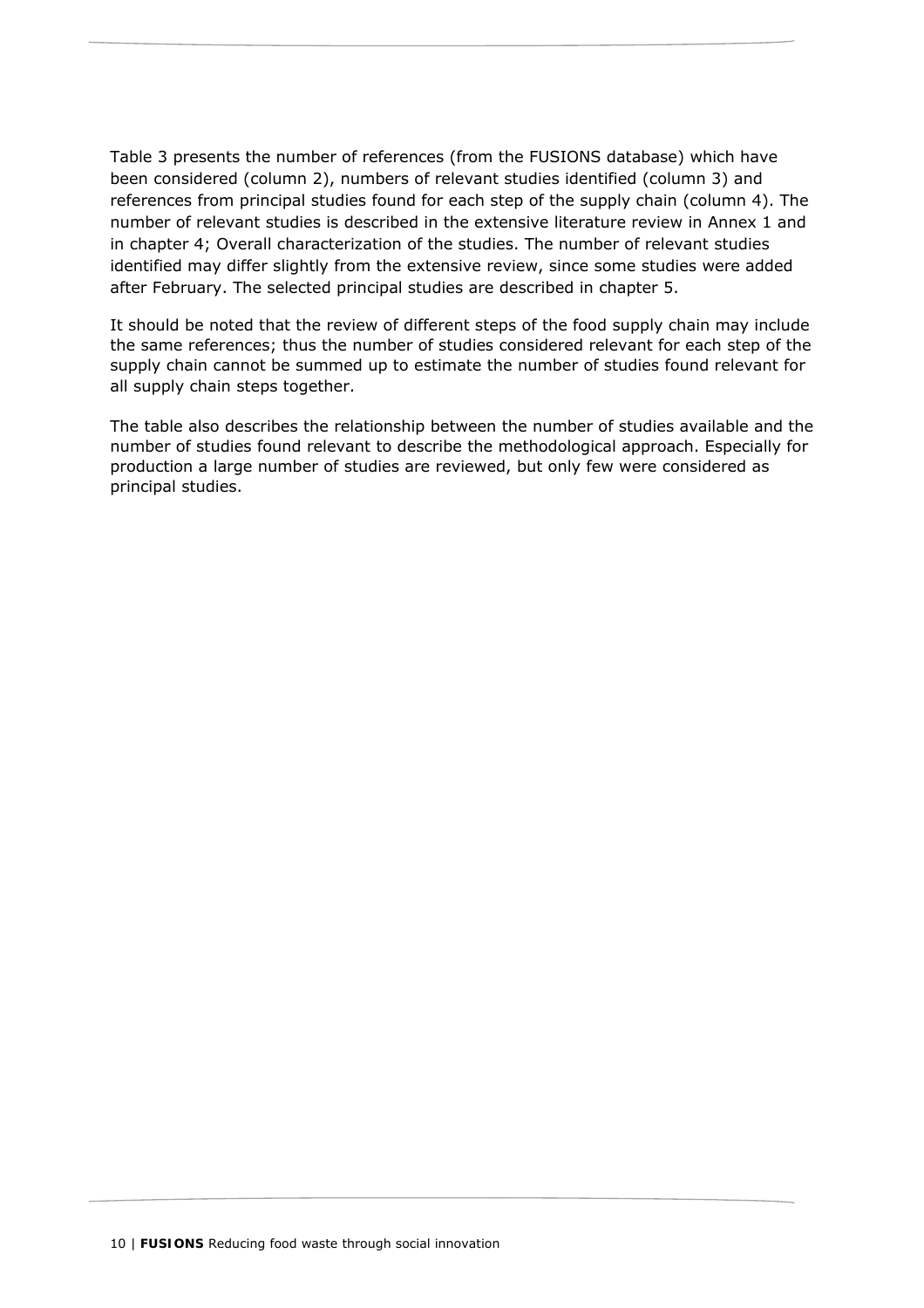#### **Table 3 Number of references reviewed from the FUSIONS database**

| Step in the<br>supply chain | No. of<br>considered<br>studies | No. of<br>relevant<br>studies | Reference no of principal studies                                                                                                                                                                                                                |
|-----------------------------|---------------------------------|-------------------------------|--------------------------------------------------------------------------------------------------------------------------------------------------------------------------------------------------------------------------------------------------|
| Production                  | 89                              | 40                            | Almeida, 2011 (98*)<br>Beretta et al., 2013 (279*)<br>Gustavsson et al., 2013 (328)                                                                                                                                                              |
| Farm staples                | 3                               | 3                             | C-Tech_Innovation, 2004 (27*)                                                                                                                                                                                                                    |
| Processing                  | 21                              | 21                            | C-Tech Innovation, 2004 (27*)<br>WRAP, 2010 (70*)<br>WRAP, 2011d (104*)<br>WRAP, 2011e (105)<br>Gunnerfalk, 2006 (111)                                                                                                                           |
| Wholesale and<br>logistics  | 41                              | 14                            | Kranert et al., 2012 (2)<br>Stenmarck et al., 2011 (21)<br>WRAP, 2010 (70*)<br>Barilla, 2012 (92)<br>Almeida, 2011 (98*)<br>WRAP, 2011d (104*)<br>Beretta, 2012 (146)<br>Hanssen & Schakenda 2010/2011,<br>$(184/185*)$<br>Eriksson, 2012 (251*) |
| Retail and market           | 39                              | 16                            | Buzby, 2009 (5)<br>Mena & Yurt 2011 (24)<br>Venkat, 2012 (40)<br>WRAP, 2010 (70*)<br>Hanssen & Schakenda 2010/2011,<br>$(184/185*)$<br>Eriksson, 2012 (251*)                                                                                     |
| Redistribution              | 11                              | $\overline{4}$                | Alexander & Smaje, 2008 (31)<br>Schneider & Scherhaufer, 2009<br>(148)                                                                                                                                                                           |
| Food services               | 29                              | 26                            | Jensen et al., 2011 (20*)<br>WRAP, 2011a (51)<br>Engström & Carlsson-Kanyama,<br>2004 (53)<br>Soethoudt, 2012 (102)<br>Marthinsen et al., 2012 (123)<br>Silvennoinen et al., 2012a (265)<br>Beretta et al., 2013 (279*)                          |
| Households                  | 32                              | 26                            | Jensen et al., 2011 (20*)<br>WRAP, 2011f (42)<br>WRAP, 2009b (108)<br>WRAP, 2009a (161)<br>WRAP, 2011b (163)<br>Silvennoinen et al., 2012b (169)<br>Katajajuuri et al., 2012 (242)<br>Mejdahl et. al., 2011 (107)                                |

*\* The study is selected in more than one step in the food supply chain.*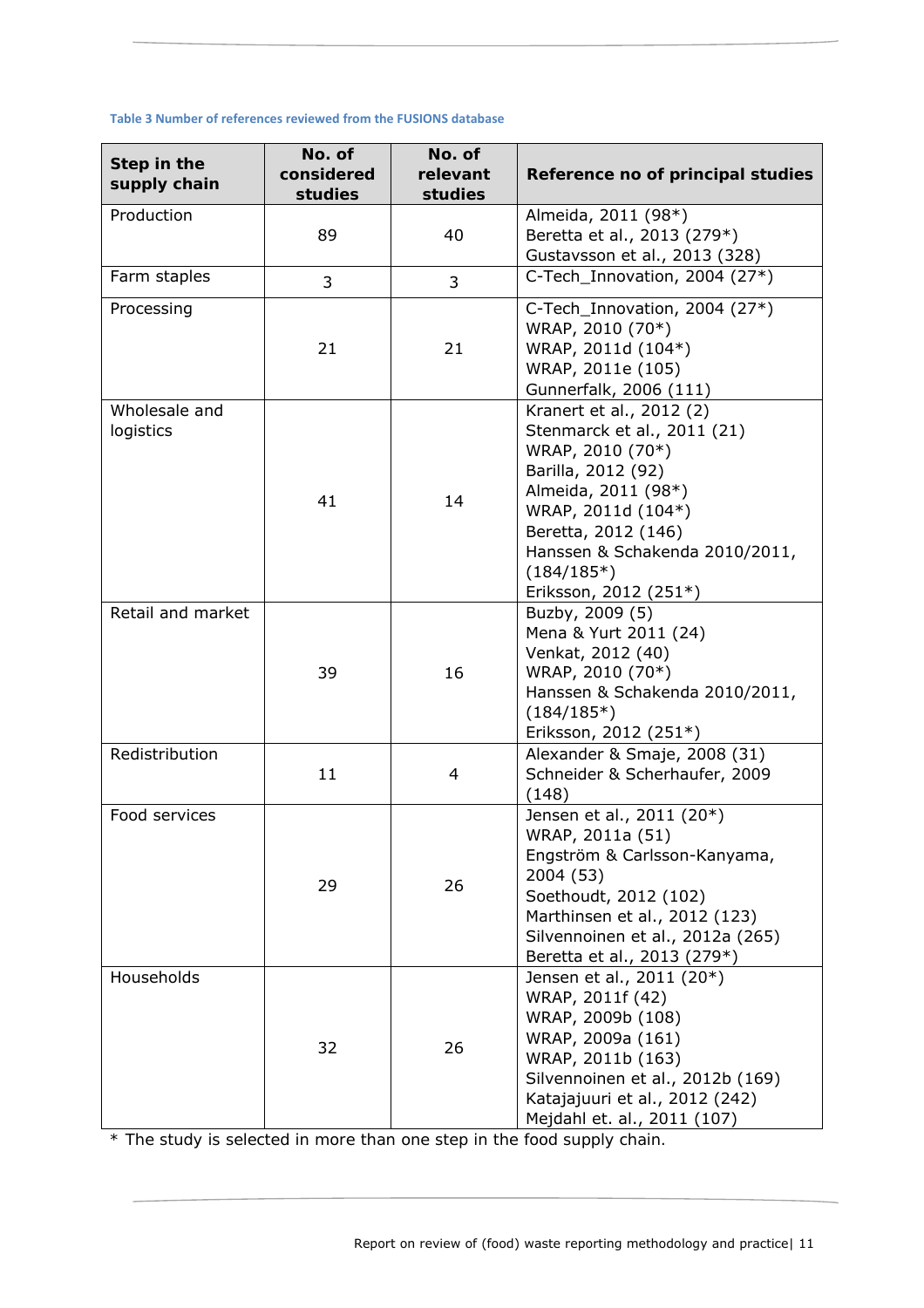## 4Overall characterisation of the studies

A quantitative characterization of the relevant studies was carried out to clarify whether the studies provide the required information in relation to the overall objectives of methodology, prevent food waste and measure and compare it among countries and over time. This issue also connects to the "Criteria document" (Gustavsson et al, 2013), developed in T1.1 as a reference point for the Methodological Framework within FUSIONS, describing the mindset agreed upon for the methodological framework including, definition, quantitative methodology and indicators.

Figure 1 shows a major classification of the type of methods and type of data (quantitative and qualitative) they can provide in relation to the data source.



#### **Figure 1 Methods and sources of data for food waste**

As an example, a company`s own measurement of data is a direct source, but making this data available in a study requires some kind of data collection method. The data can be collected as a part of a questionnaire, or data from production (raw material input and produced amount) can be used in a mass balance to calculate food waste.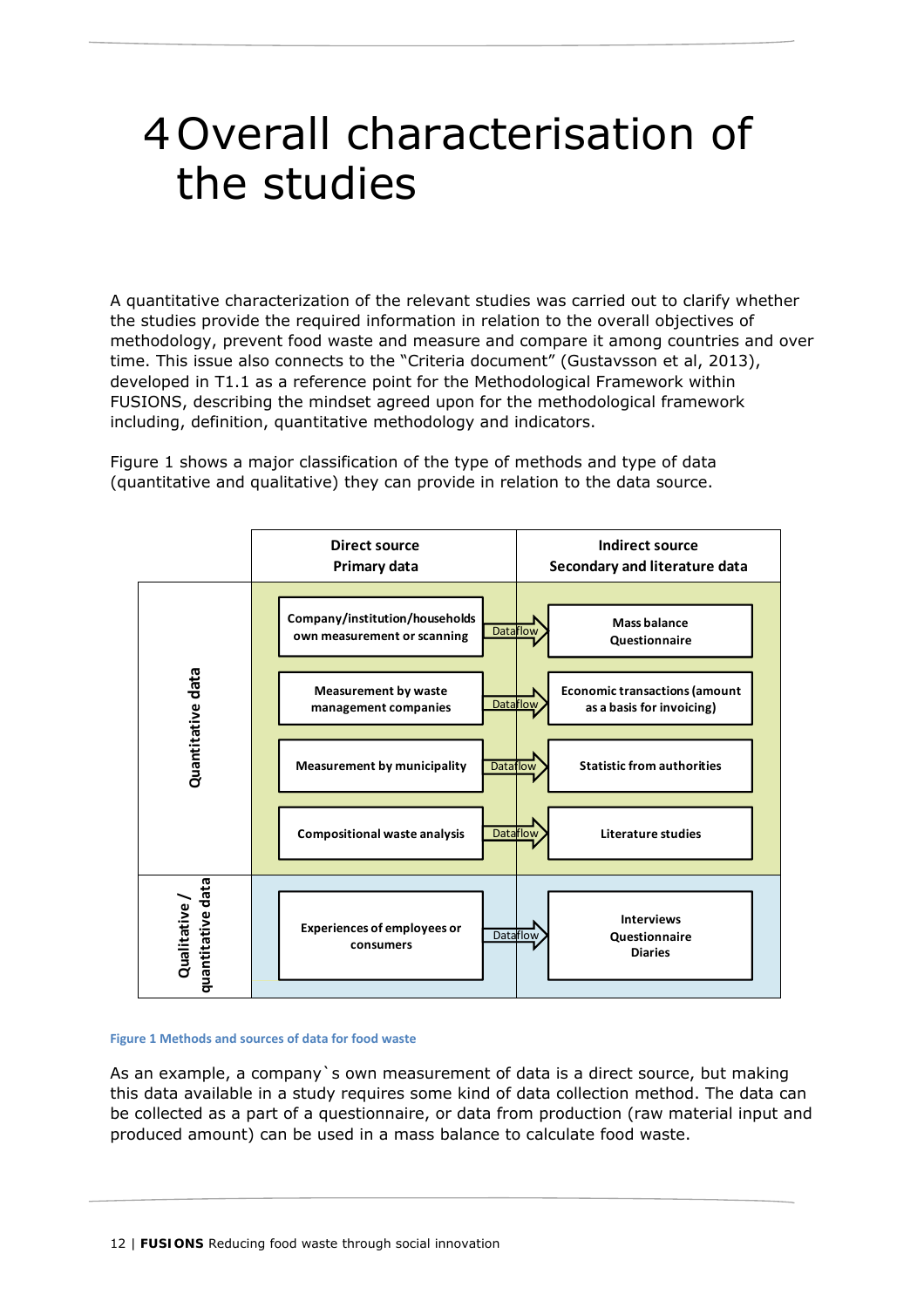This chapter provides a quantitative characterisation of the studies, according to data originality, methodological approach, time scale, geographic area and waste categories. The studies were selected for each step in the supply chain as explained earlier. The numbers of studies are shown in percentage of the total number and in brackets behind the actual number of studies for each alternative.

## 4.1 Data originality

For data originality, one can use either primary or secondary/literature data (see Table 4). On average, the percentage of studies using primary data was quite balanced, but there is some variation throughout the steps in the supply chain. "Production" had a lower share of studies using primary data, which may indicate that there are fewer studies on a unit level where it is possible to make measurements. On the other hand "retail and market" had a high share of studies using primary data with conversely fewer studies using secondary data. For some steps in the supply chain the number of studies overcomes the total numbers of studies, since some of them have both primary and secondary data.

|                         | Primary data | Secondary data or<br>literature data |
|-------------------------|--------------|--------------------------------------|
| Production              | 45 % (18)    | 60 % (24)                            |
| Farm Staples            | $0\%$ (0)    | $100 \% (3)$                         |
| Processing              | 52 % (11)    | 57 % (12)                            |
| Wholesale and logistics | 50 $% (7)$   | 50 $% (7)$                           |
| Retail and market       | 88 % (2)     | $13\%$ (4)                           |
| Redistribution          | 75 % (3)     | $25\%(1)$                            |
| Food service            | 58 % (15)    | 50 % (13)                            |
| Households              | 50 % (13)    | 58 % (15)                            |
| Weighted average        | 54 % (81)    | 51 % (77)                            |

**Table 4 Data originality in percentage (actual numbers in brackets) of the number of relevant studies**

## 4.2 Methodological approach

The methodological approach used can be based on mass data, economic data, surveys, combination of mass data and surveys or other approaches, see table 5. On average, most studies used mass data (59 %), but for "retail and markets" and "redistribution" the proportion was significantly lower. For "retail and market" economic data (19 %) and interviews/surveys (50 %) are used more often than in other steps of the supply chain. Some of the studies (19 %) used combined methods or other methods than the ones mentioned in the table. It is emphasized that the average does not provide a complete picture, but is included to provide an overview of approaches, and for the number of studies there can be some double counting since some studies are represented in more than one step of the supply chain.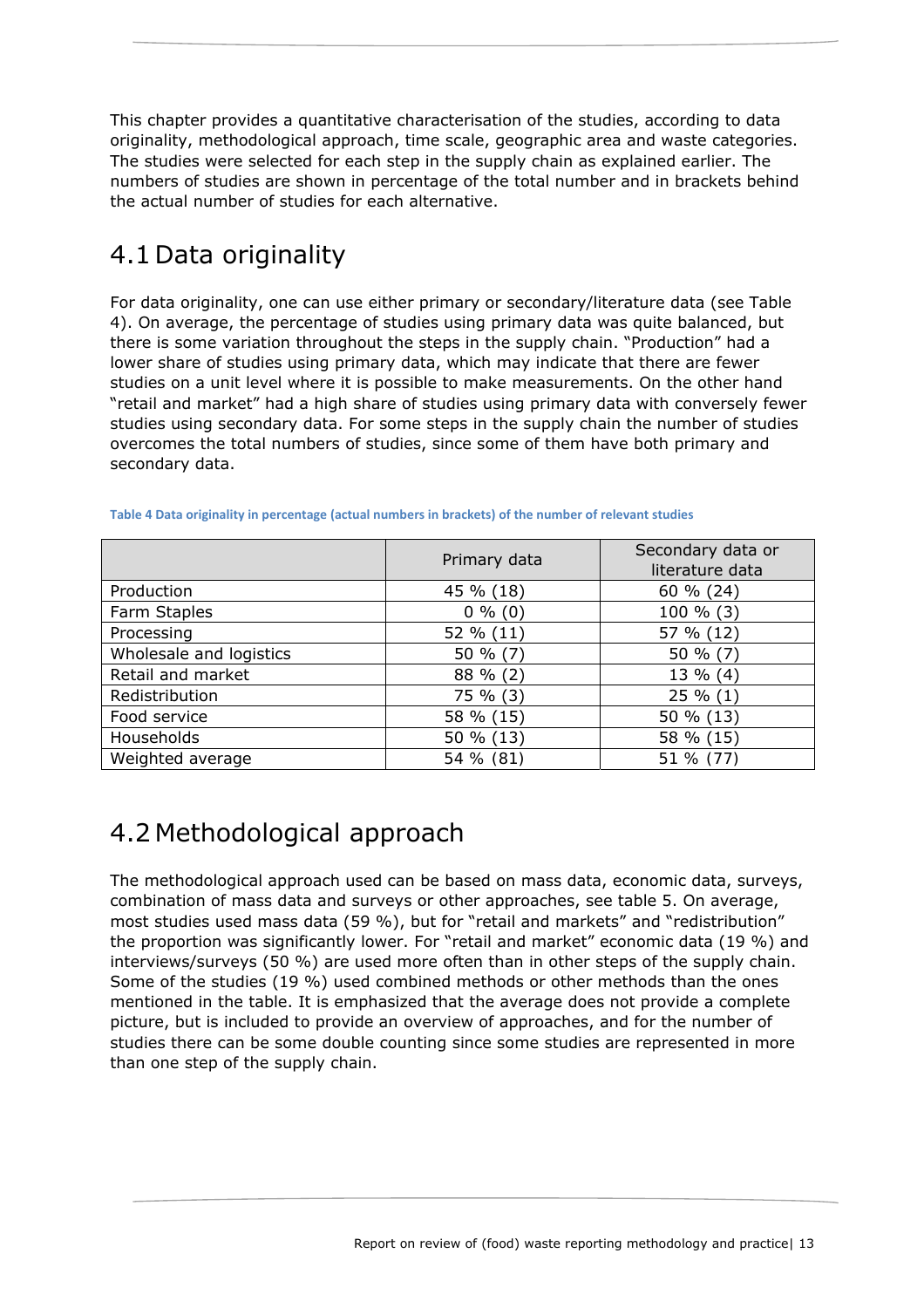|                   | Mass data   | Economic data | Surveys    | Combinations<br>or other |
|-------------------|-------------|---------------|------------|--------------------------|
|                   |             |               |            | approaches               |
| Production        | 73 % (29)   | $3\%(1)$      | $5\%(2)$   | $20\%$ (8)               |
| Farm Staples      | 100 % (3)   | $0\%$ (0)     | $0\%$ (0)  | $0\%$ (0)                |
| Processing        | $71\%$ (15) | $0\%$ (0)     | $5\%(1)$   | $24 \% (5)$              |
| Wholesale and     |             |               |            |                          |
| logistics         | 43 % (6)    | 14 % (2)      | $29\%$ (4) | 14 % (2)                 |
| Retail and market | $25 \% (4)$ | 19 % (3)      | 50 $% (8)$ | $6\%(1)$                 |
| Redistribution    | $25 \% (1)$ | $0\%$ (0)     | $25\%(1)$  | 50 $% (2)$               |
| Food service      | 62 % (16)   | $4\%$ (1)     | 12 % (3)   | $23\%$ (6)               |
| Households        | 54 % (14)   | $0\%$ (0)     | $23\%$ (6) | 15 % (4)                 |
| Weighted average  | 59 % (88)   | $5\%$ (7)     | 17 % (25)  | 19 % (28)                |

**Table 5 Methodological approach in percentage (actual numbers in brackets) of the number of relevant studies**

### 4.3 Time scale

Time aspect in this context includes whether the registrations are conducted over a shorter period (only counted once) or a longer period (same type of measurements made repetitive). The time scale for a food waste study can be repetitive, which means that it is longer than one year, in order to make it possible to measure and compare food waste over time. In Table 6, most of the studies had a time scale of one year or shorter (75%) and the proportion of studies conducted for more than one year was 25 % on average. It is important to mention again that some studies are represented in more than one step of the supply chain.

|  | Table 6 Time scale in percentage (actual numbers in brackets) of the number of relevant studies |
|--|-------------------------------------------------------------------------------------------------|
|  |                                                                                                 |

|                         | Several years<br>One year or shorter |            |
|-------------------------|--------------------------------------|------------|
| Production              | $31\% (11)$                          | 69 % (25)  |
| Farm Staples            | 33 % (1)                             | 67% (2)    |
| Processing              | $30\%$ (6)                           | 70 % (15)  |
| Wholesale and logistics | $23\%$ (3)                           | 77 % (11)  |
| Retail and market       | 17 % (2)                             | 83 % (14)  |
| Redistribution          | $0\%$ (0)                            | 100 % (4)  |
| Food service            | $13\%$ (1)                           | 88 % (24)  |
| Households              | $17 \% (2)$                          | 83 % (18)  |
| Weighted average        | 25 % (26)                            | 75 % (113) |

### 4.4 Geographic area

The majority of the studies cover a national level of a sector or a step in the food chain representing one of the countries in EU 27, see Table 7. These studies have either used national statistics or extrapolated data from waste composition analysis, weighing or other semi-quantitative methods.

A limited number of studies are available at the EU-level, except for "retail and market" and "redistribution". Studies from countries from other continents is represented in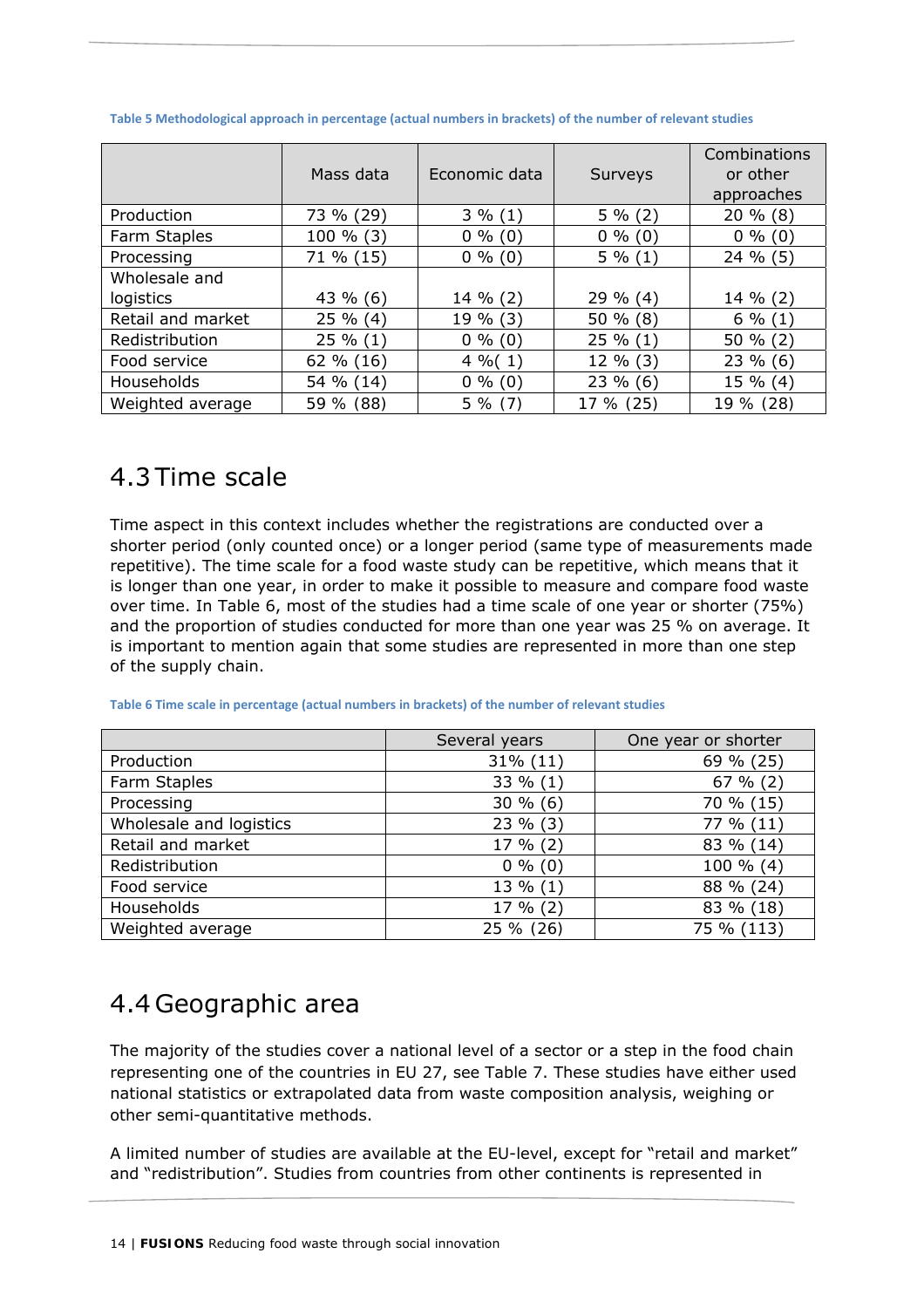"production", "retail and markets", "food service" and "households", covering on average 14 % of the studies reviewed. The global level is represented in 9 % of the studies, in total 14 studies, but some of them cover more than one step in the supply chain, and are therefore counted more than once.

|                   |                 |            |               | Countries   |            |
|-------------------|-----------------|------------|---------------|-------------|------------|
|                   | <b>National</b> | <b>EU</b>  | <b>Nordic</b> | from other  | Global     |
|                   |                 |            |               | continents  |            |
| Production        | 55 % (22)       | $3\%(1)$   | $0\%$ (0)     | $25\% (10)$ | 18 % (7)   |
| Farm Staples      | 33 % (1)        | 33 % (1)   | $0\%$ (0)     | $0\%$ (0)   | 33 % (1)   |
| Processing        | 76 % (16)       | 14 % (3)   | $0\%$ (0)     | $0\%(0)$    | $10\%$ (2) |
| Wholesale and     |                 |            |               |             |            |
| logistics         | 64 $%$ (9)      | $21\%$ (3) | 7% (1)        | $0\%(0)$    | $0\%(0)$   |
| Retail and market | 81 % 13)        | $0\%(0)$   | $6\%(1)$      | $13\%$ (2)  | $0\%(0)$   |
| Redistribution    | 75 % (3)        | $0\%(0)$   | $0\%(0)$      | $0\%$ (0)   | $25\%(1)$  |
| Food service      | 81 % (21)       | $4\%(1)$   | $4\%(1)$      | 12 % (3)    | $0\%(0)$   |
| Households        | 54 % (14)       | 12 % (3)   | $0\%(0)$      | $23\%$ (6)  | $12\%$ (3) |
| Weighted average  | 67%(99)         | $8\%(12)$  | $2\%$ (3)     | 14 % (21)   | $9\%$ (14) |

| Table 7 Geographic area covered in percentage (actual numbers in brackets) of the number of relevant studies |  |  |
|--------------------------------------------------------------------------------------------------------------|--|--|
|--------------------------------------------------------------------------------------------------------------|--|--|

### 4.5Waste categories

Food waste can be categorised into different product/commodity groups according to product, edibility or avoidability. For characterisation of the food waste the level of refined data decreases throughout the supply chain, see Table 8. In production 70 % of the studies specified the waste categories in product or product group, but at the household level, the corresponding figure was only 27 %. This reflects of course the fact that the composition of the food waste becomes more heterogeneous in the later parts of the supply chain. On the other hand the waste categories edible/ non edible are used in an average of 19 % of the studies. Also total food waste was used as a category, but often in combination with either products/products groups or edible/non edible waste categories. This is the reason why the sum of the percentages becomes more than 100  $\frac{0}{0}$ .

| Table 8 Waste categories covered in percentage (actual numbers in brackets) of the number of relevant studies. |
|----------------------------------------------------------------------------------------------------------------|
|----------------------------------------------------------------------------------------------------------------|

|                         | Product or<br>product groups | Edible/non edible | Total food waste |
|-------------------------|------------------------------|-------------------|------------------|
| Production              | 70 % (28)                    | $5\%(2)$          | 30 % (12)        |
| Farm Staples            | $67 \% (2)$                  | 33 % (1)          | 33 % (1)         |
| Processing              | 57 % (12)                    | 19 % (4)          | 43 % (9)         |
| Wholesale and logistics | 50 % (7)                     | $36\%$ (5)        | 36 % (5)         |
| Retail and market       | 69 % (11)                    | $31\%$ (5)        | $25 \% (4)$      |
| Redistribution          | 50 $% (2)$                   | $0\%$ (0)         | 50 % (2)         |
| Food service            | 38 % (10)                    | $12\%$ (3)        | 54 % (14)        |
| Households              | $27 \% (7)$                  | $35 \% (9)$       | 73 % (19)        |
| Weighted average        | 53 % (79)                    | 19 % (29)         | 44 % (66)        |

When a study reports only on total food waste it is usually based on secondary data which are indirectly collected. When data are collected by direct weighing, it seems that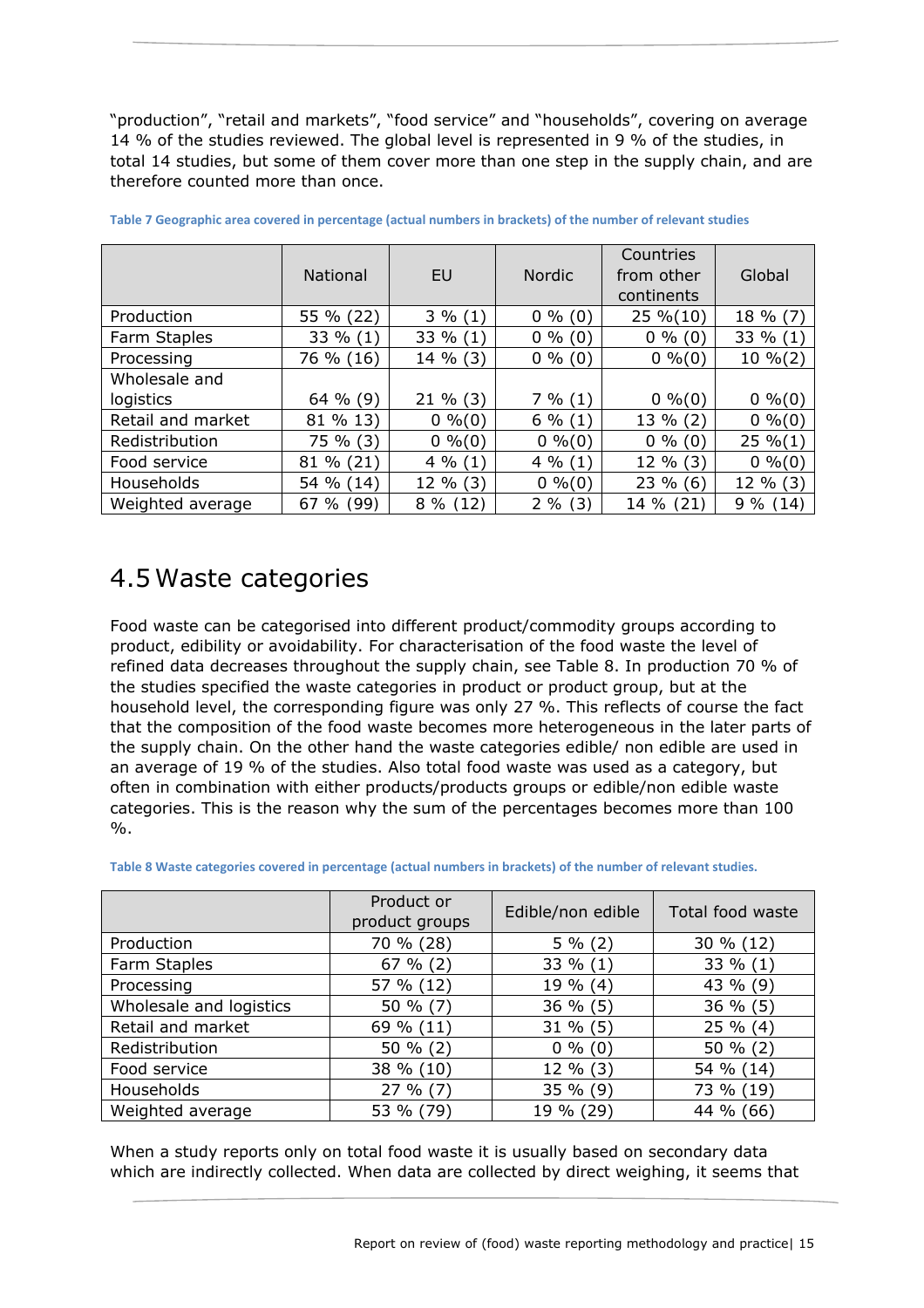data at a product level is a common classification and the possibility of obtaining detailed data is exploited. This also applies when quantitative data are collected by interviews and diaries.

### 4.6 Extrapolation

Often the results from a study are based on data from a smaller sample and data are extrapolated to obtain results covering a larger area or group. When conducting a study the sampling method is important for reliable results. The sampling should be statistically representative for a geographic area (rural, urban), group of people (inhabitant, employees and pupils) or economy (turnover, market share or company structure). Examples for applied methods are further described under each method.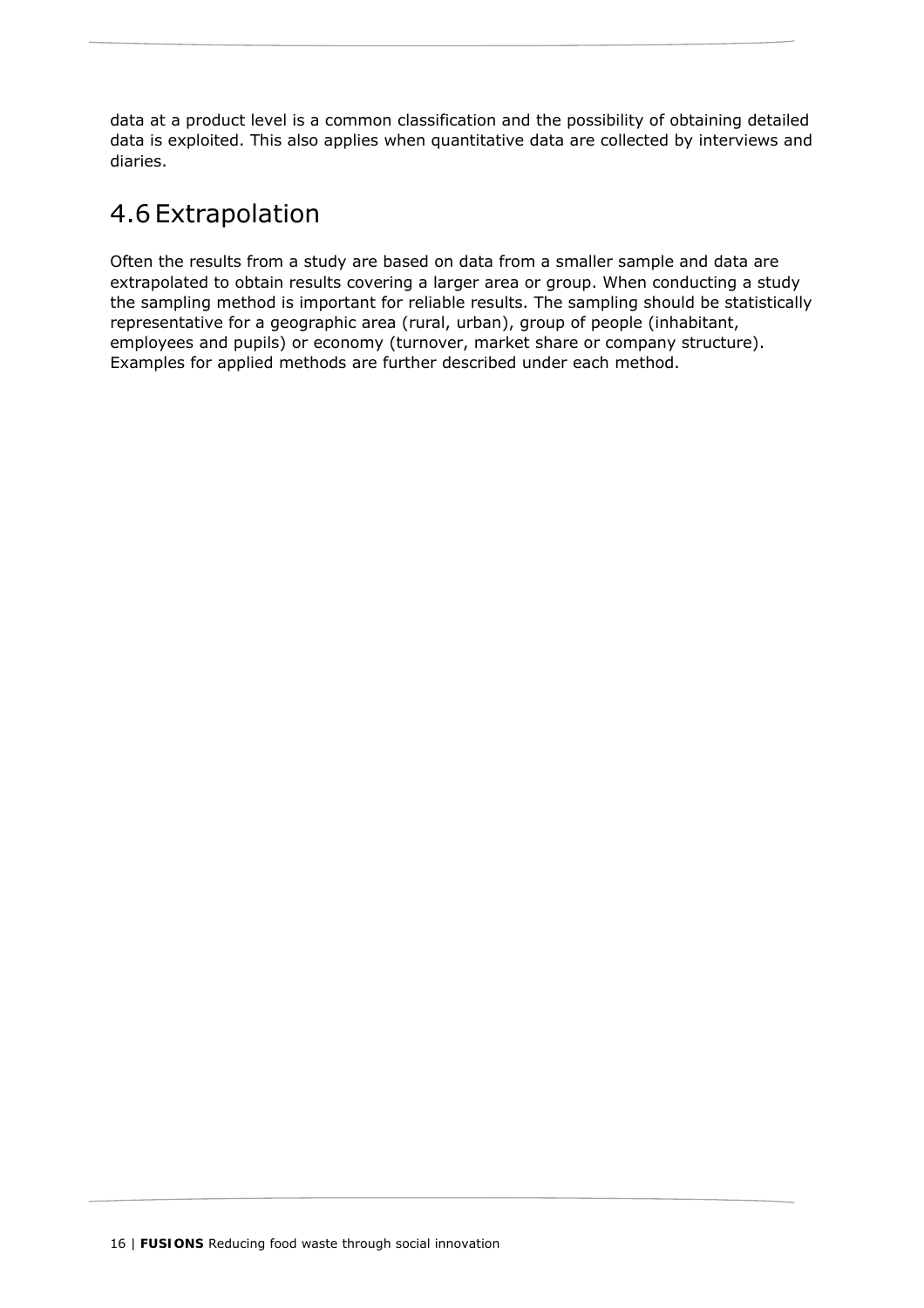# 5Description of methods

This chapter contains a description of all the methods described in the selected principal studies. At the end of each section the views and experience about the method, including pros and cons and possible data gaps are summarised.

### 5.1 Direct measurement and scanning

In practice there are two ways to measure food waste directly: i.e. weighing or volume measuring. Measuring of the volume is a method that is rarely used and no studies in this review describe this method. Weighing is therefore a fundamental method used in all quantifying of food waste. Weighing may be used as a stand-alone method or for use with another system approach ex waste composition analysis.

A study from Sweden shows examples of food waste from food service, by measuring losses from kitchens in two schools and two restaurants (Engström & Carlsson-Kanyama, 2004, ID 53). All losses were recorded, except for beverages. The losses were divided into five different origins: storage, preparation, serving, leftovers and plate waste. For storage losses, the kitchen staff recorded during two weeks every item from the pantry, fridge or freezer that was thrown away. All other types of losses during two days in each institution were weighed. All losses were divided into product groups as meat/fish, potatoes, rice/pasta and vegetables.

To measure the volume and composition of food waste in the Finnish food chain, weighing of food waste was conducted for food service (Silvennoinen et al., 2012, ID 265/173). The amount, type and origin of avoidable food waste was investigated in 72 restaurants, including schools, day care centres, hospitals, work place canteens, restaurants and fast food outlets. Restaurant chefs and workers kept a diary and weighed the food produced and wasted in a one week period. For weighing and sorting, the food waste was divided into three categories in accordance with its origins: kitchen waste, service waste, and leftovers. In addition the food waste was divided into two categories so that the edible waste was separated from inedible waste.

In catering companies in the Netherlands was food waste determined by weighing food that was left in the counters for selling at the end of the serving period; such analysis was conducted for two weeks at 200 catering locations from the top 8 Dutch catering companies (Soethoudt, 2012, ID 102). The purpose of the study was to quantify food waste in the Dutch catering (school, business, governmental) sector and identify potential improvement measures.

Scanning is used in retail and market to register the value or mass of waste flows. This method is used for measuring food waste in retail in Norway and Sweden (Hanssen & Schakenda, 2010/2011, ID 184/185; Eriksson, 2012, ID 251), using data from scanning of food that are being wasted combined with data on annual turnover for each product group. Food that was sorted out and discarded was recorded as part of a daily routine, and the products are considered unsellable if they have passed their best-before or useby date or quality was too bad. Products from the deli, meat, dairy and cheese departments are recorded directly with a mobile scanner connected to the company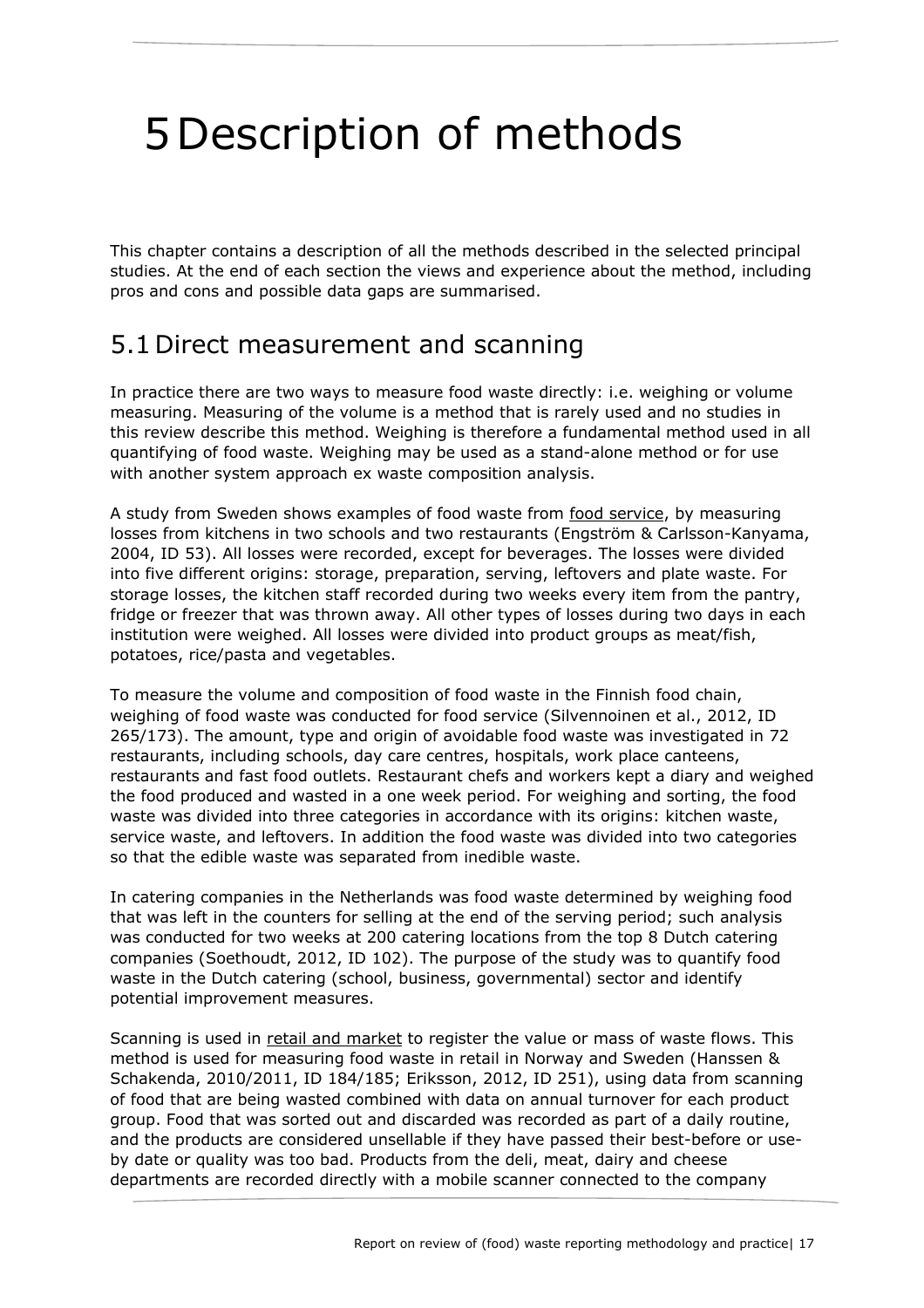database and then discarded. Waste due to poor quality at delivery is financially reimbursed by the supplier if the member of staff indicates whether the waste is charged to the supermarket, the main supplier or other suppliers.

In a report from the United States Department of Agriculture, estimates for food loss were applied to adjust some of the assumptions used in constructing "Loss-Adjusted Food Availability Data" to see how they affected per capita estimates of the food available for consumption (Buzby et al., 2009, ID 5). For each store in the sample, supplier data were paired with point-of-sale data to identify food loss percentages for each covered commodity. The waste category used in the report is per capita food loss estimates for different product groups (fruit and vegetable, meat, poultry and seafood).

The three studies mentioned above (Buzby et al., 2009, ID 5; Hanssen & Schakenda, 2010/2011, ID 184/185; Eriksson, 2012, ID 251), base their work on quantitative measures of waste from a sample of shops or warehouses from the sector, covering different time periods and with different degrees of detail. The most comprehensive studies are probably the surveys of retail shops in Norway and Sweden carried out by Hanssen & Schakenda (2010, 2011, ID 184/185) and Eriksson (2012, ID 251), where all products being wasted over a year from 30 retail shops in Norway and 6 in Sweden have been scanned and registered in data bases. For pre-packed products this is easily done, whereas products that are sold without primary packaging (e.g. loose fruits and vegetables) have to be weighed when registered in the system. To get data for real food waste it was compensated for products that was not really wasted, but instead used in deli departments or own canteens or redistributed to charity organisations (Hanssen & Schakenda 2010, ID 184). It is also necessary to focus specifically on pre-store rejection of products which are not approved by the shop managers, and which are either returned to the supplier or eventually sold by other shops, to get a total overview and avoid double counting (Eriksson 2012, ID 251).

#### Views and experience about the method

Direct measurement (weighing) has been mostly applied at company or household level since it requires a good overview of product flow. "Company level", used in this context, also includes, for instance, institutions. Company level can be found at most steps in the supply chain; processing of farm staples, processing, wholesale and logistics, retail and food service. For processing the company data are used to present precise waste figures for individual companies. Different companies may have very different waste percentages in their production lines, even though they produce the same type of product. Therefore, company specific data are a key factor to develop preventative measures to reduce waste within a company.

The pros for the measuring method is that primary data are collected directly from relevant companies which can ensure that the data are fully relevant to the study and help improve consistency. However, primary data collection is costly and time-intensive. Further, caution must be taken to find representative companies and a large number of measuring points are necessary, if the results are intended to be extrapolated to more aggregated levels (company level, sector level). Data may not always be as reliable or accurate as required. It is also important to upscale the company data properly. The amount of waste as well as the root causes for waste varies between different companies and in order to know how to prevent waste in a certain context it is necessary to perform weighing at an adequate level of detail. A general problem is that many companies and supermarkets will not disclose their data on food waste.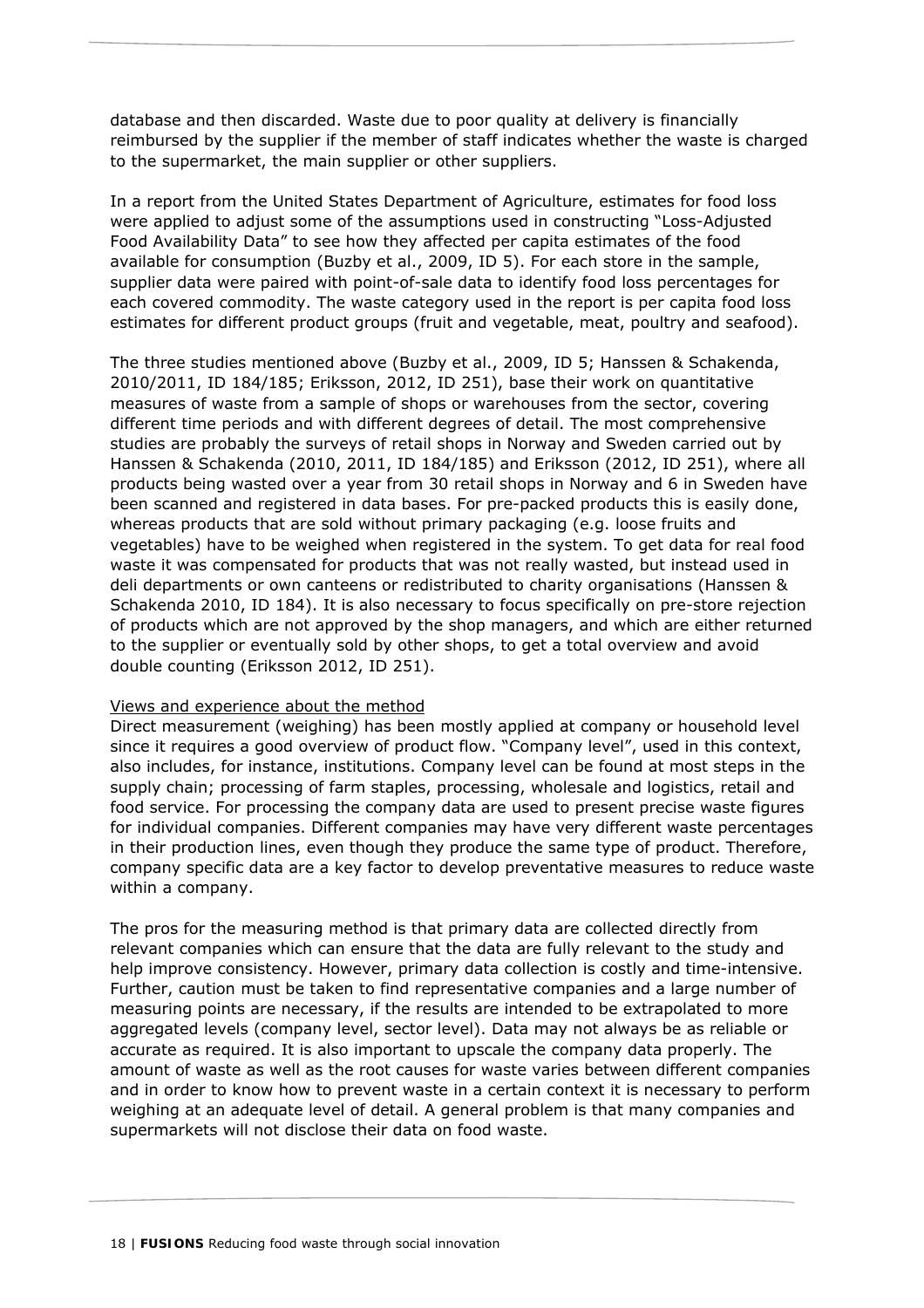Scanning is only suited for parts in the supply chain in which the product is packed, since the bar code is used for this purpose. That means that scanning is a method which can be suitable for wholesale, logistics and retail and to some extent also for redistribution and processing (packaged and stored products). Data from scanning are mainly second hand data, since they use the scanning to trace back already logged information. Thus, the scanning method is highly dependent on the set up of systems available. The reliability of the method is depending on how much conversion is needed to get waste data from scanning, often economic data are registered, which has to be transformed to mass data to quantify amount of food waste. If the traceability system is based on bar codes, it will in turn facilitate a system for registration of food waste.

### 5.2Waste composition analysis

Waste composition analysis are studies where the components of the different fractions of the food waste are weighed and analysed with regards to types of food product or edible/inedible fractions etc. Waste composition analysis can be used for measuring food waste for short or longer times and for different levels of detail. The waste composition analyses are used in combination with total mixed waste amounts to find the proportional amount for food waste to achieve the proportional composition of the waste stream. The results can be used to extrapolate by calculating the total amount via the total waste amounts of the studied sector.

This method is used in steps in the supply chain where food waste is collected, and usually where the number of waste points is large (i.e. individual food service outlets and households). Therefore one of the important issues is to find the right sample size and representative samples. Another element to be considered when conducting a waste composition analysis is the waste collection systems used e.g. mixed waste collection, bio waste collection, energy waste collection.

To measure food waste in the food service sector, a composition analysis of mixed waste from 138 businesses across the UK was conducted together with site audits (WRAP, 2011a, ID 51). Before the analysis was initiated, information from literature was gathered for input in development of a sampling strategy. The aim of the study was to develop and test methods for quantifying mixed waste sent for disposal by businesses, using the UK hospitality sector as a test and to provide estimates of the amount of each type of waste found in the mixed waste that would normally go to landfill.

Waste composition analysis in households is a common method for estimating food waste. A waste composition study was carried out by WRAP (WRAP, 2011f, ID 42) to estimate the amount of food waste collected by local authorities from homes in the UK. The waste composition analyses were used in combination with total waste amounts to find the proportional amount of food waste. Data quality may not always be as reliable or accurate as required. WRAP has produced a description of the potential uncertainties associated with data for household food waste (underreporting, seasonal variation etc.) (WRAP, 2013). A waste composition study was also used together with a survey for measuring household waste in Norway (Hanssen & Schakenda, 2010/2011, ID 184/185).

In Austria, a composition analysis was carried out to analyse specific problems of the methodology (Lebersorger & Schneider, 2011, ID 147): sample size and representativeness, classification of food waste, food packaging and sieving of waste.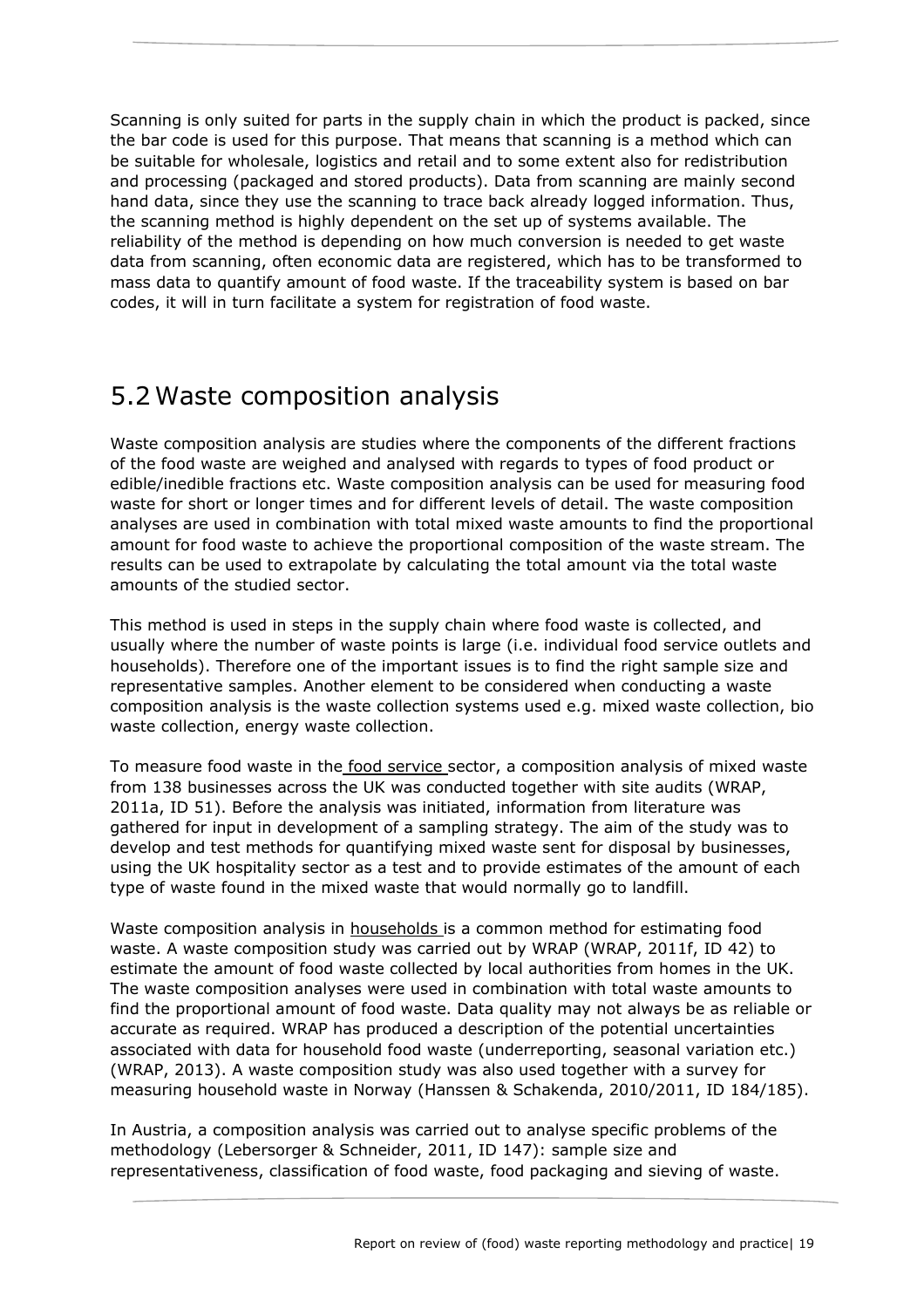When conducting a waste composition study in households, the sample size is important, but not much discussed (Lebersorger & Schneider, 2011, ID 147). The sample size can be calculated by using a formula recommended by the Austrian standard for conducting waste composition analysis. In the case study carried out, the sampling took place at household level, meaning that collections were selected randomly and analysed separately (Lebersorger & Schneider, 2011, ID 147). The samples were split into an urban and a rural sample, since prior studies revealed significant differences between food waste composition from urban and rural areas.

The classification of food waste is discussed in Lebersorger & Schneider, 2011 (ID 147). The classification can be made via several different principles:

- Avoidability (avoidable and non-avoidable food waste)
- Recycling (possibly recyclable, i.e. suitable for home composting or bio waste collection, and non-recyclable food waste)
- Life cycle stage (preparation residues, leftovers, whole unused food, partly consumed food)
- Preparation state (fresh, ready to consume, cooked or prepared at home, tinned)
- Food category (fruit, vegetables, drinks, bakery, meat and fish, and others)

Some of the categories can be difficult to use: recycling depends on the local collection system, food categories are difficult to assign when classifying food from different ingredients (meals). Also the state of degradation can make the identification difficult (Lebersorger & Schneider, 2011, ID 147).

#### Views and experience about the method

One advantage of this method is that it provides a direct weighing of food waste, and is used where the number of waste points is large. Therefore one of the important issues is to find the right sample size and representative samples. National guidelines on how to conduct waste composition analysis according to sample size, representativeness and classification of food waste are available in some countries. Extrapolation of data from waste composition analysis needs to be done with care and literature data on waste amounts can validate data and give additional information.

This method is applied for "food service" and "households", thus showing that this method is the most relevant for these steps. It has, however, also been applied to other sectors (for example in supermarkets), but there is very little published work on this.

### 5.3 Mass- and energy balances

Mass balance is a way of structuring data from other sources, and not a data source in itself. It can be used to calculate food waste by using data for raw material input and produced amount. A mass balance is a method which in principle can be used for all levels, but is usually used for a larger unit (company or national level) or the whole supply chain.

The FAO study "Global food losses and food waste – extent, causes and prevention" estimates edible food losses and waste for the whole supply chain on a global level, based on a mass balance approach (FAO, 2011, ID 1). In the FAO study, statistics on the available volumes of food in different regions of the world and steps of the supply chain were collected from the FAO Stat's Food Balance Sheets, which presents the patterns of a countries food supply and utilisation during a specific period of time. Aggregated Food Balance Sheets for different regions of the world were collected. Data on average waste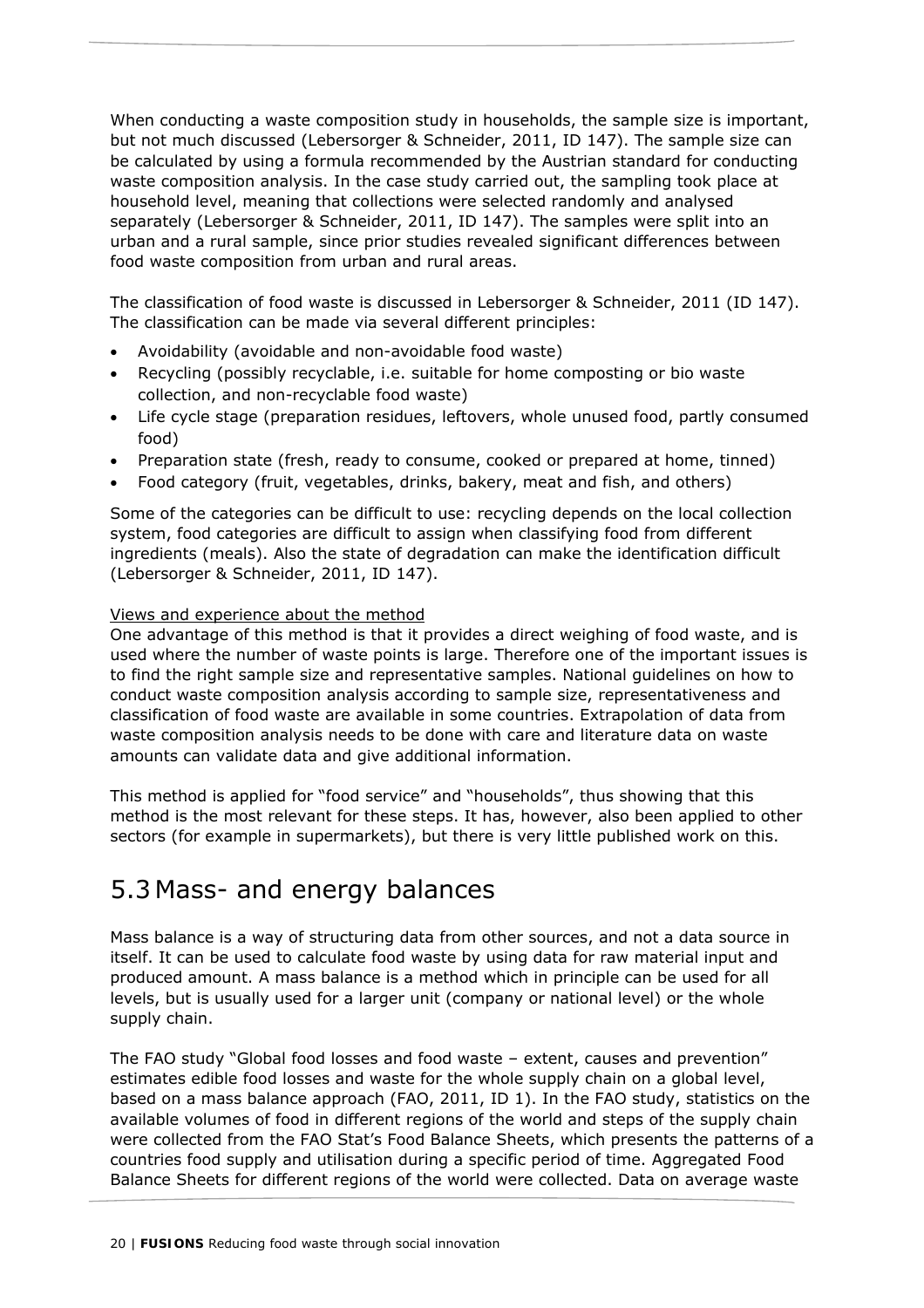percentages for different commodity groups, different steps of the supply chain and different regions of the world were collected from an extensive literature review. The quantifications of losses and waste were performed by a "top-down" approach, quantifying the masses of losses and waste from the total food supply presented in the Food Balance Sheets. Detailed descriptions of the calculation models for each commodity group and for each step of the food supply chain are found in SIK 2011 (Gustavsson et al., 2013, ID 328), a report describing the methodology of the FAO study. Performing quantifications on aggregated commodity groups and regions of the world presents great challenges in e.g. finding representative data on food waste and food loss percentages. Data are also lacking to a great extent for certain parts of the world, foremost developing countries, especially regarding waste percentages. Therefore, a number of assumptions and estimations had to be made.

In a country-specific study, mass balances have been used for quantifying food losses in Switzerland (Beretta et al., 2013, ID 279). Twenty-two food categories were modelled separately in a mass and energy flow analysis, based on data from 31 companies within the food value chain, as well as from public institutions, associations, and from the literature. In the food service industry, data from other studies were considered.

Also for the processing industry, where quantification of food waste is based on statistics from national authorities and waste management organisations, a mass balance of input and output flows in the UK Food and Drink Processing Industry has been calculated (Ctech Innovation, 2004, ID 27). The total number of people employed in the UK as a whole was used to calculate data from England and Wales proportional to a national level in the UK.

#### Views and experience about the method

A disadvantage of the method is that the calculation of food waste based on mass- or energy balances is demanding in having available representative and good quality data on food waste percentages per tonne of food produced or tonne of total waste generated. Assumptions and estimations have to be made if representative data are not available, which may decrease the quality of the results. If a mass balance is used to identify food waste for a production unit, such as in a dairy, it can be a major challenge especially because of the complexity between the water balance and food waste. In some cases, a proportion of the food waste might follow with the water flow out. It is therefore necessary to be extra careful when setting up assumptions and estimates.

Data gaps were apparent for certain parts of the world, particularly developing countries. When using mass balances as in FAO report a lot of assumptions are made based on literature data and extrapolation of these. Even though the statistics is updated, the base for calculation will be old and thus the results will still lean on old data and suffer from old estimates. To summarize the experiences it can be difficult to get detailed and updated information from using mass- and energy balances.

### 5.4 Questionnaires

A questionnaire is a formal, structured way to collect quantitative and/or qualitative data from respondents. In this context it is used as a structured way of getting figures for food waste and in some cases also additional information. A questionnaire is used when a contact person is available and is common methodology used for data collection from companies and institutions.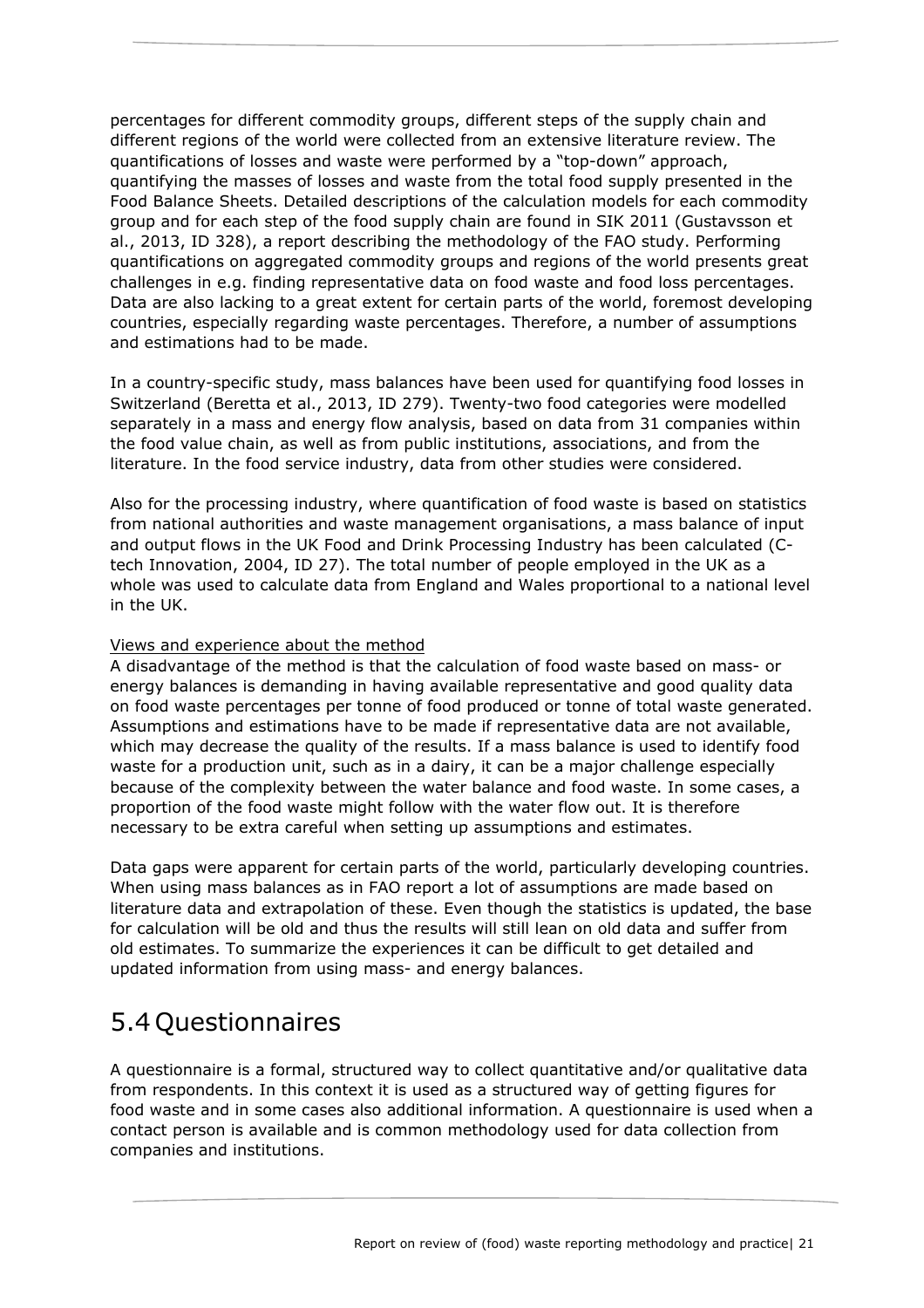Questionnaires have been used in food processing companies to collect quantitative data in Norway (Hanssen & Schakenda, 2010/2011, ID 184/185). In the food service sector, questionnaires have been used in combination with public statistics and available reports in a Nordic pilot study (Marthinsen et al., 2012, ID 8/123). The questionnaires were sent to kitchen personnel in the four Nordic countries in both private and public organisations and covered certification, environmental targets and waste sorting information.

In the Swiss study (Beretta et al., 2013, ID 279) data are provided from 31 companies/public institutions within the food value chain. Data were compiled by using questionnaires combined with following up contact by email or telephone, on-site visits, and in 2 cases own weighing.

#### Views and experience about the method

The method is often used where a company contact person is available to facilitate the collection of questionnaires. It is often used in larger surveys covering several companies in the food supply chain, i.e. in processing, wholesale, retail and food service. A challenge of using the method may be that it is difficult to get a large enough proportion of responses and it imposes a major responsibility on the contact person to provide reliable data. This issue is particularly important when it comes to confidentiality, which may be a part of the explanation of a low response rate. This matter needs to be taken into account when using questionnaires.

Good question design is very important and it is not always straight forward to ensure that questions are clear and unambiguous. Also, the figures from questionnaires may not always be completely accurate, due to misunderstandings regarding what should be collected, i.e. the definition and classification of food waste and particularly in relation to outputs which are utilised as animal feed. There might be different views among the people performing the study and the people filling in the survey forms, and it can also be a gap between what people report and what they actually do. This may in turn give rise to data which are underestimated. This disadvantage can be reduced or even avoided by using specific flow charts in order to make sure that the terms are clearly understood by everyone. Clear definition of the different flows could be a good suggestion for improving the methodology.

## 5.5 Food waste diary

Food waste diary can compile both qualitative and/or quantitative data from households and enable researchers to determine quantities, disposal routes (what is poured into the kitchen sink, home composted or fed to animals) and reasons for disposal. A food waste diary is implemented by one or more of the household`s member who weighs the food waste and makes notes on quantity, type and cause.

Surveys and diaries have been used in addition to waste data from municipal companies (WRAP 2009a, ID 161; WRAP, 2011b, ID 163) to estimate food waste from households. Diaries have been used in a Finnish study (Katajajuuri et al., 2012, ID 169/242) where 380 households weighed and recorded each day their avoidable food waste at disposal during a two-week research period. In another study which measured liquid food waste, a kitchen diary over a 1 week period was used (WRAP, 2009b, ID 108).

#### Views and experience about the method

The method is mainly used in households and to some extent in food service. Using diaries to collect data from households is both time-consuming and costly. It is a major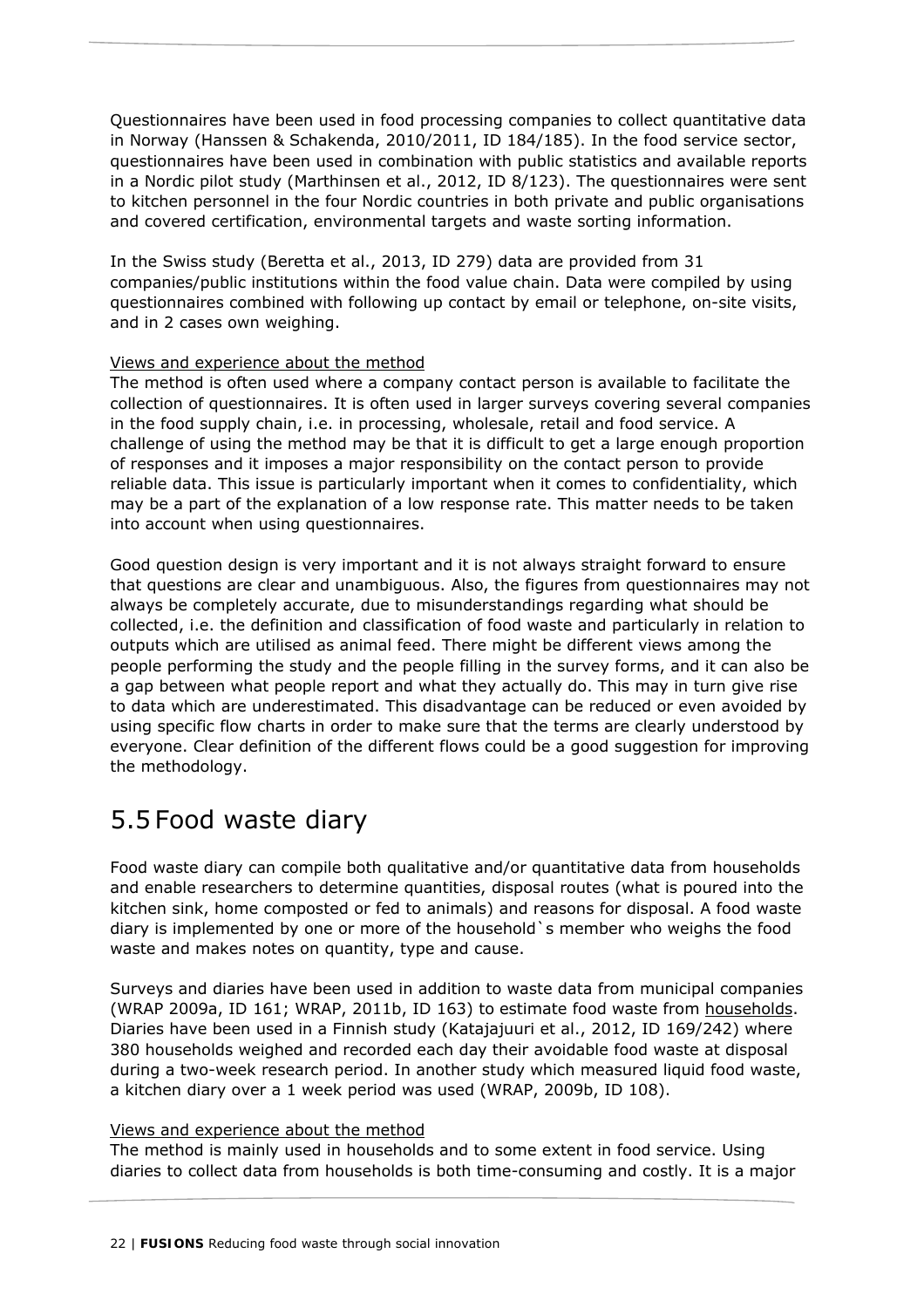responsibility on the individuals who are writing the diary to provide precise and reliable data. People can be more focused on food waste and food waste reduction in a sampling period, and might thus not provide representative data from the collection period. Another reason is that the topic is sensitive and the people can be ashamed to waste so much food and report according to the "social norm" habit which can lead to underestimation too. This issue needs to be taken into account when using diary for collecting data on food waste.

Since the method demands a lot of resources, it can only be used for short sampling periods and for selected areas with small sample sizes. On the other hand it can give more insight and valuable data with a great level of detail from day to day, waste categories and the reason for disposal of the waste. The reason for wasting food is not always the same as the root cause, for example a food product can have expired the use by date, but the root caused can be by buying too much due to lack of planning.

## 5.6 Interviews

Interviews can give best estimates or expert judgment of how much food is wasted within a given part of the food chain. An interview can also be conducted by using a questionnaire face-to-face or over the telephone. Interviews are often used in combination with other approaches in order fill data gaps or to have both a quantitative (amount) and qualitative (how often is food wasted, who is wasting food etc.) estimation of food waste.

In a study written by WRAP whose aim was to develop detailed UK 'resource maps' for fresh meat (WRAP, 2011d, ID 104), government statistics were used in combination with interviews of key personnel in companies. The project's aim was to generate data on product waste, packaging waste, water and greenhouse gas emissions. The interviews were based on structured questionnaires that were developed and tailored to collect data from different parts of the supply chain, for example rendering, abattoirs, cutting plants and retailers, covering over 150 companies in the UK. Each interview enabled the project team to quantify waste for a specific company, determine its views on the causes of waste, and record how resource efficiency was approached within the business.

A study focusing on retail and wholesale supply chains for fish used interviews with key personnel for collecting data about processing waste. The data was extrapolated to give industry-wide estimates based on survey data (WRAP, 2011e, ID 105).

To estimate manufacturing waste in processing, a survey was carried out by the Food and Drink Federation (FDF) in UK (WRAP, 2010, ID 70). The results from the FDF survey were scaled up to produce results for the UK as a whole, based on the fact that the survey results represent 23 % of industry turnover. The key assumption that underlies the method used here is that the sample of manufacturers from the survey is representative of the food and drink manufacturing industry as a whole. Importantly, the sample encompasses the largest manufacturers, which previous reports suggest produce the majority of the waste. However, they may not be truly representative of the industry as a whole. In particular, the FDF sample represent manufacturers that might be more committed to waste reduction and thus have lower levels of waste compared to the industry as a whole. In addition, many of the large alcohol manufacturers in the UK are not members of the FDF. Therefore the final total estimates may be an under-estimate of waste in food and drink manufacturing in the UK (WRAP, 2010, ID 70).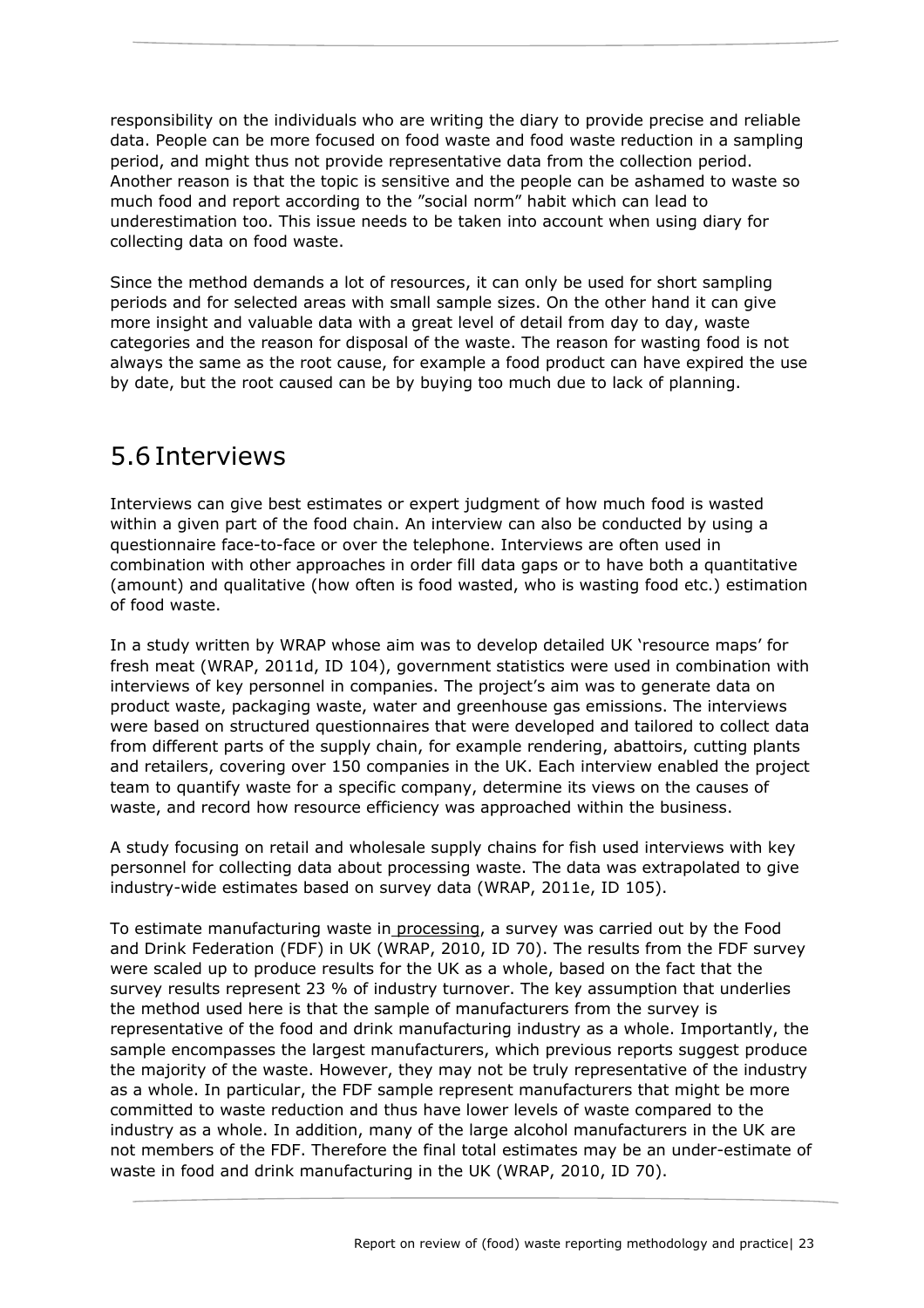Interviews were used to find the causes of wastage of beverages at Coca-Cola Sweden (Gunnerfalk, 2006, ID 111). A number of persons working within or close to the production facilities were interviewed. Those people had deep insight in how the production line was run and therefore also had the best knowledge about causes for the variations leading to wastage. By using interviews the employees unique and significant expertise could be collected and structured providing a source of first first-hand information. The different causes for variations were grouped together to see how they were connected to each other and to identify groups of causes. The findings from the interviews were combined with data on the costs of each cause of waste.

Interviews with key personnel have been used in retail and market companies to characterise food waste (Kranert et al., 2012, ID 2). To identify the root causes of food waste arising in the supplier/retailer interface, managers from food production, wholesaling and retailing were interviewed (Mena et al., 2011, ID 24).

Interviews were also used in redistribution to characterise and quantify food waste donated. Interviews with key personnel are often used in combination with estimates based on direct quantification and characterisation of food waste (Alexander and Smaje, 2008, ID 31).

Telephone interviews with individual businesses in the food service sector have been used in combination with other methods (composition analysis of mixed waste, literature review to gather information to help in the development of a sampling strategy, collation of waste data from hospitality chains) to measure food waste (WRAP, 2011a, ID 51). The aim of the study is to develop and test methods for quantifying mixed waste in the hospitality sector.

Observation interviews were applied in a study about food waste from households (Mejdahl et. al., 2011, ID 107). This type of interview gives an anthropological, qualitative knowledge and understanding of practices, such as behavioural patterns, causes, motivations and experiences, but does not lead to conclusions that could be applied to the entire population. Thus, the anthropological knowledge is not representative, but seeks to understand and explain a topic, phenomenon or object in depth. Observation interviews are carried out to get more insight about factors involved in how consumers manage, understand, feel and act in relation to food waste. The observation interviews last for approximately 5 hours and included close connections with participants when they went grocery shopping, cooked and ate food in their own homes. Interviews have been in-depth and semi-structured. Such more open interviews and behavioural studies have the strength to capture unexpected perspectives and angles on subjects because the participants increasingly engage in dialogue rather than respond briefly to the already defined questions. Investigation may therefore discover aspects that were not anticipated or assumed in advance.

#### Views and experience about the method

The strength of the method is that when working on issue for prevention of food waste the interviews can give a two-way communication and identify causes for waste. The issue of secrecy in the food processing industry and retail sector regarding waste data might be a challenge when using a survey based on interviews or questionnaires. Waste data are sometimes regarded as sensitive information since they provide an insight into a company and its material flows and efficiency. It is not surprising that some companies do not want to expose their waste data because they may not be representative of the actual food waste occurring in the industry.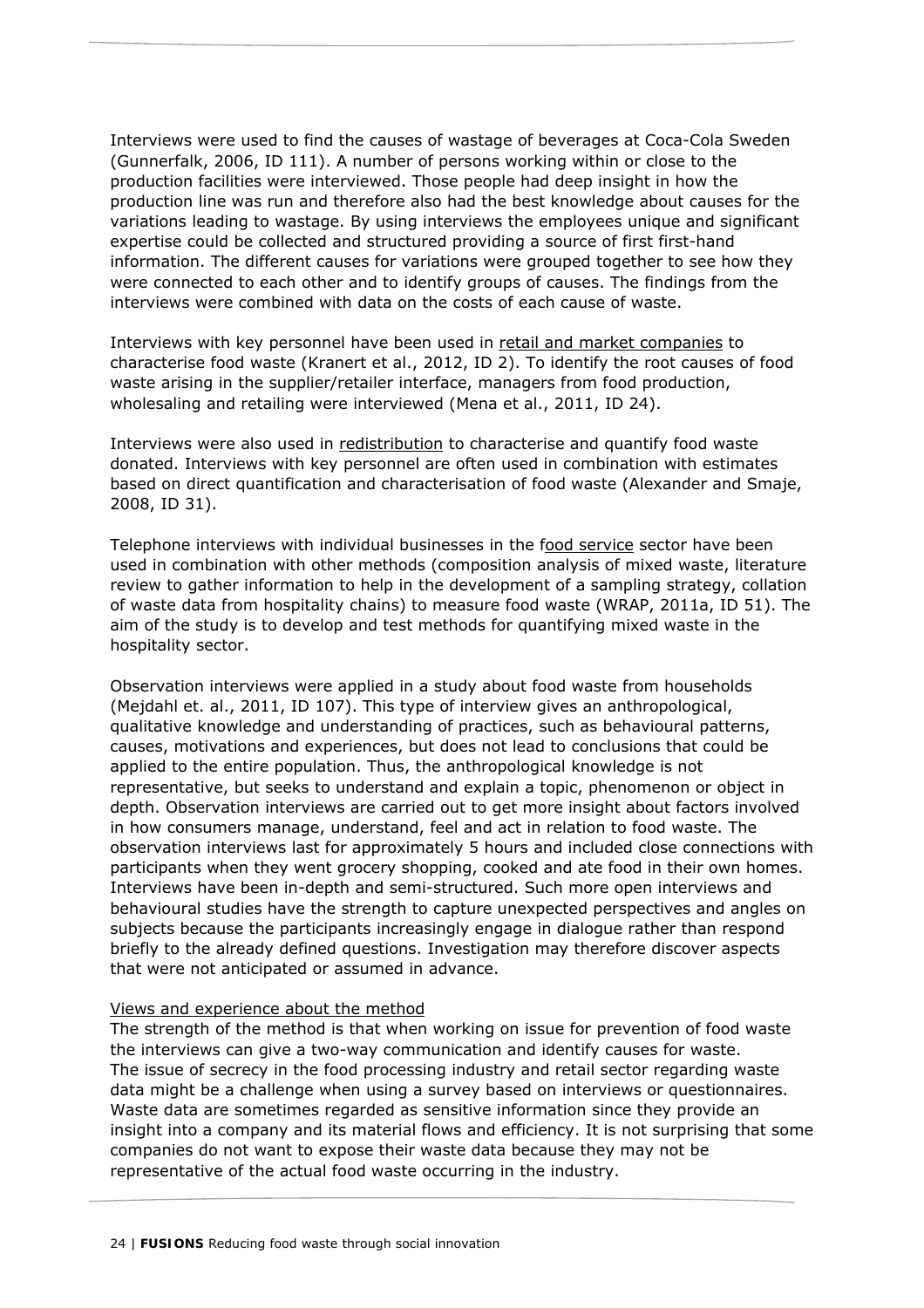Another risk of using interviews is that the response rate might be low, and the companies/people who actually participate in such activities are those which already work well with food waste issues and therefore feel comfortable with participating in a survey since they have "nothing to hide". This might produce results which are unrepresentative for the industry as a whole.

## 5.7Calculation methods from statistical data (topdown)

Statistical data from authorities or waste management companies represents a data source, which can be used as a top-down method for calculation of food waste.

Statistics are used in many of the selected studies, both as the main data source and in combination with other data sources. Statistics are mainly used in studies on a national or global level and for a sector or for the whole supply chain. The report "Preparatory study on food waste across EU27" (Monier et al., 2010, ID 87) uses official EUROSTAT statistics (complemented by national studies) for quantifying food waste in different steps of the food supply chain for different member states of the European Union. Waste volumes were extrapolated from EUROSTAT for the relevant European Waste stat Categories (EWC-stat) as well as relevant NACE branches (NACE - Nomenclature statistique des activités économiques dans la Communauté européenne), for each member state respectively. Results from national studies were used to complement the steps of the supply chain for which EUROSTAT did not present data.

In the FAO report "Global food losses and food waste – extent, causes and prevention" on global food losses and waste (FAO, 2011, ID 1) the physical mass of lost and wasted edible food was quantified using available data from FAO Stat's Food Balance Sheets, which presents the patterns of a country's food supply and utilization during a specific period of time, together with data on average waste percentages for different commodity groups, different steps of the supply chain and different regions of the world. Where data was not available, assumptions and estimates were made based on comparable data.

Quantification of overall food waste from food production in Switzerland (Almeida, 2011, ID 98) was based on data from the Swiss Farmers Union, the FAO and the Fifth Swiss Nutrition Report. By assessing food availability and waste in terms of energy content (using the unit of kcal/person/day), the study limited its analysis of total food waste to edible food waste only. The study also includes is a case-study analyzing bread waste, primarily based on firm surveys, through a value chain analysis.

Quantification for food waste from industrial processing is based on statistics from national authorities and waste management organisations, to make a mass balance of input and output flows in the UK food and Drink Processing Industry (C-tech Innovation, 2004, ID 27).

In a WRAP study (WRAP, 2011d, ID 104) government statistics have been widely used for context and to provide totals, both to check data from the survey and to provide a sampling framework. The project's aim was to develop detailed UK 'resource maps' for fresh meat that show how each animal is utilised, in order to generate data on product waste, packaging waste, water usage and greenhouse gas emissions. Extrapolation was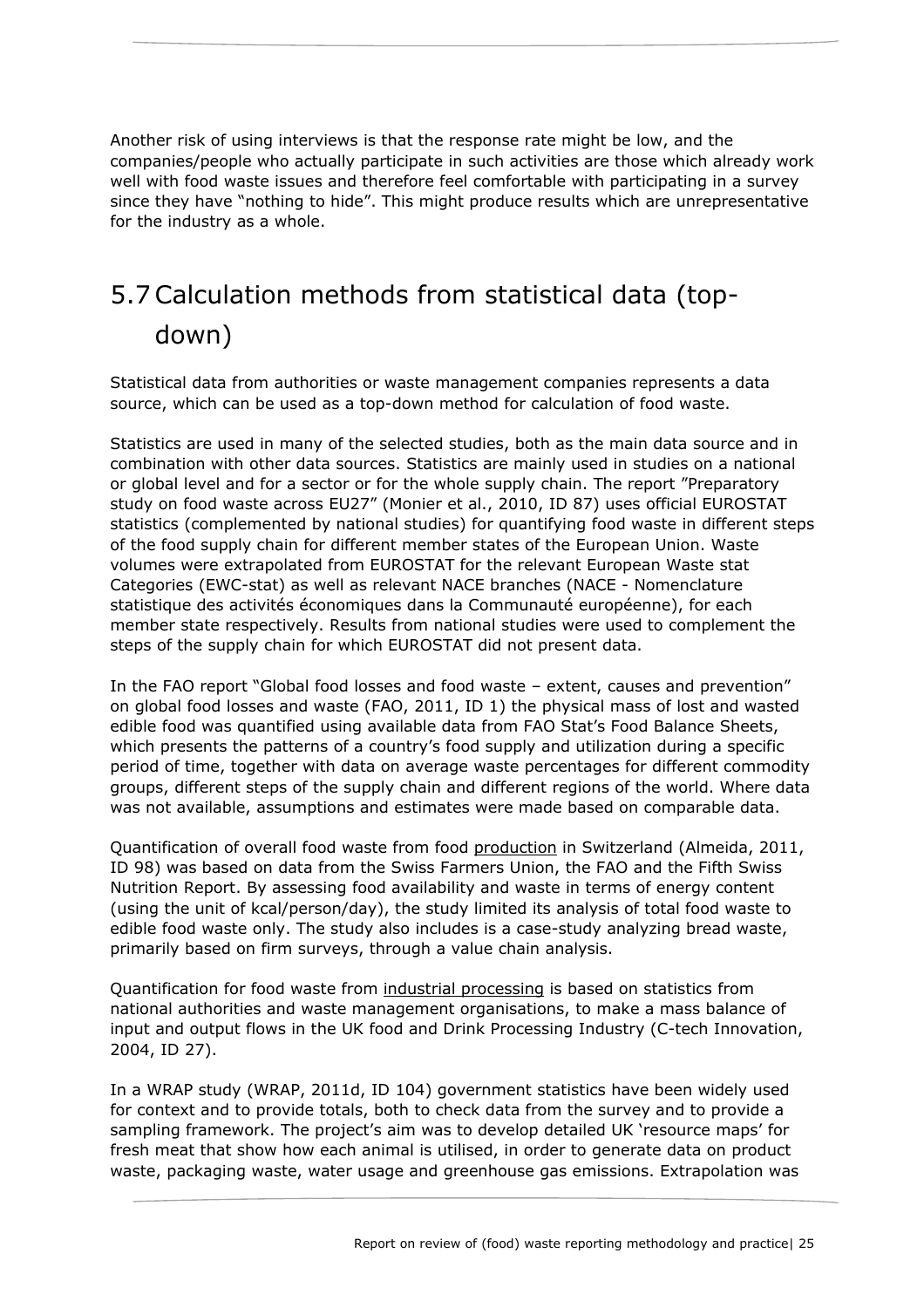used to adjust data from samples onto a national basis to provide estimates for the meat processing industry as a whole. All the data and insights provided in the report were collected during the structured interviews, and thus their accuracy and completeness depends on the honesty and openness of participants.

Similar to the study above, a resource map for fish was created by using the following sources of existing data (WRAP, 2011e, ID 105): landings data by species are based on the Marine and Fisheries Agency (MFA); import & export data derived from Sea fish trade reports, which provide information on a species-specific basis; volumes of retail sales have been obtained from electronic point of sale (epos) information and volumes of sales in the food service sector based on consumer diaries of food eaten outside the home. Data for both retail and food service were sourced by marketing research. A combined estimation of the volumes of waste and co-products derived from processing was extrapolated from figures provided by telephone survey and interviews with the participating companies. This approach generated figures for the average percentage waste and co-products quoted by different types of processor. These average figures were then applied to the total volume of raw material entering processing. This estimate of the total volume of material entering processing is derived by using the following formula:

Raw material entering processing = Total supply chain inputs – direct exports

This accounts for the fact that, for some species, a significant proportion of material entering the supply chain undergoes minimal processing within the UK before being exported. However, this figure assumes that all remaining material passes through processing rather than wholesale. For most species this is a reasonable assumption, as the quantity of material that passes through wholesale is relatively low.

Food waste at the distribution, retail and consumer level (Venkat et al., 2012, ID 40) is estimated by using the loss-adjusted food availability data series from the US Department of Agriculture (USDA ERS, 2009). The data series provides annual per-capita food production, waste and availability data for a full spectrum of food commodities in the United States, adjusted for food spoilage and other losses to closely approximate per-capita intake.

Statistics at municipality level were used for estimating food waste in the food service sector (Jensen et al., 2011, ID 20). The SMED (Svenska Miljö Emissions Data) consortium contacted the municipalities that weigh collected food waste separately for each company and school to get the annual amount of food waste. A correlation factor including number of employees was tested to calculate the amount of food waste. It is assumed that there is a correlation between the amount of food waste and the number of employees of restaurants and grocery stores and for schools for a correlation between waste and the number of servings i.e. number of students.

Amount of food waste = waste factor  $*$  scaling factor

In Sweden the waste factor is calculated as the share of separated food waste per employee and the scaling factor is the number of employees in restaurants or grocery stores. For school kitchens the waste factor is calculated as amount of food waste separated per pupil and the scaling factor is number of pupils in Sweden. A regression analysis shows a good correlation between food waste and pupil, but a much lower correlation between food waste and employee. For restaurants, the type of restaurant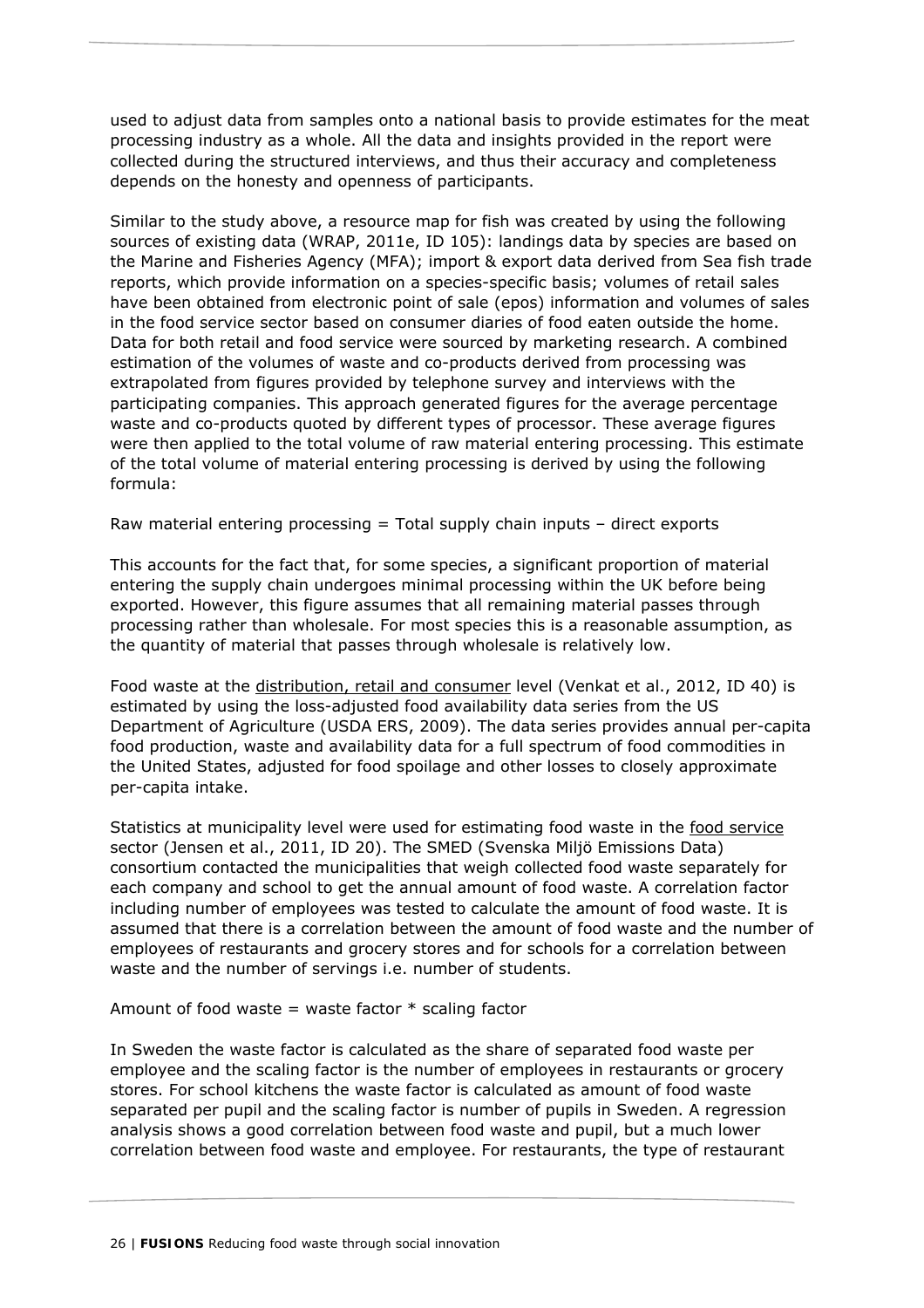seems to be of importance. This can be addressed by distinguishing among restaurants categories (catering, fast food and dining restaurant).

Statistics on a number of companies, employees and turnover for the hospitality sector were used to give an overview of the structure of the sector (Marthinsen et al., 2012, ID 8/123). To find a best estimate on food waste in the Nordic countries, available statistics at national level (Miljøstyrelsen (DK), SSB (N), Naturvårdsverket (S), European level (EUROSTAT) and also other literature were used. The review of the statistics showed great variations in the estimates, due to differences in what was included in the total food waste and what was included in the hospitality sector.

#### Views and experience about the method

The most important issue when using statistics is the data quality. The data quality depends on the methods used for collecting the data in the national or regional databases. Statistics based on aggregated company data may have been collected by using different methods and various data sources. The statistics are usually based on different data sources (estimates, obligation to report, transformation of units necessary (e.g. volume in mass, money value in mass etc.).Therefore the national databases might not be transparent and have the sufficient data quality. The data can also be based on assumptions. These elements affect also the comparability of the different statistical data.

In some cases, national or regional databases, as well as large-scale studies, can provide large amounts of data collected in a similar way, which will increase comparability. But this might not be the case always. In Eurostat waste statistics the required data are the same, but all countries are free to choose their own method for collecting data, which makes it difficult to compare waste figures. This issue is discussed in the review of the Eurostat waste statistics and harmonised indicators for food waste are suggested (Hanssen et al., 2013).

Furthermore, data may generally be of good quality, with problems or missing data highlighted explicitly. However, large-scale studies may have a higher level of granularity, not taking into account certain distinguishing factors between different stages of the supply chain. Small-scale studies which are more focused on a specific region, product or supply chain stage, may be useful for obtaining what can be assumed to be relatively good quality data (if the study is reliable). However, the data in secondary literature may not always necessarily correspond to the boundaries and objectives of the study being conducted, and units, methodologies, etc. may vary significantly from one secondary source to another.

Data gaps have been identified in statistics on food waste from national authorities, especially with respect to the wholesale and logistics sector. Often this data source is only used for collecting general data for further processing of food waste data coming from another source. It seems that data on an (inter)national basis could be helpful for studies aiming to provide a general view on food waste but not for detailed investigations.

### 5.8 Combination of methods

Studies often use combinations of different methods. A literature review can be used in the beginning of a project to define the state of the art and identify gaps. Economic or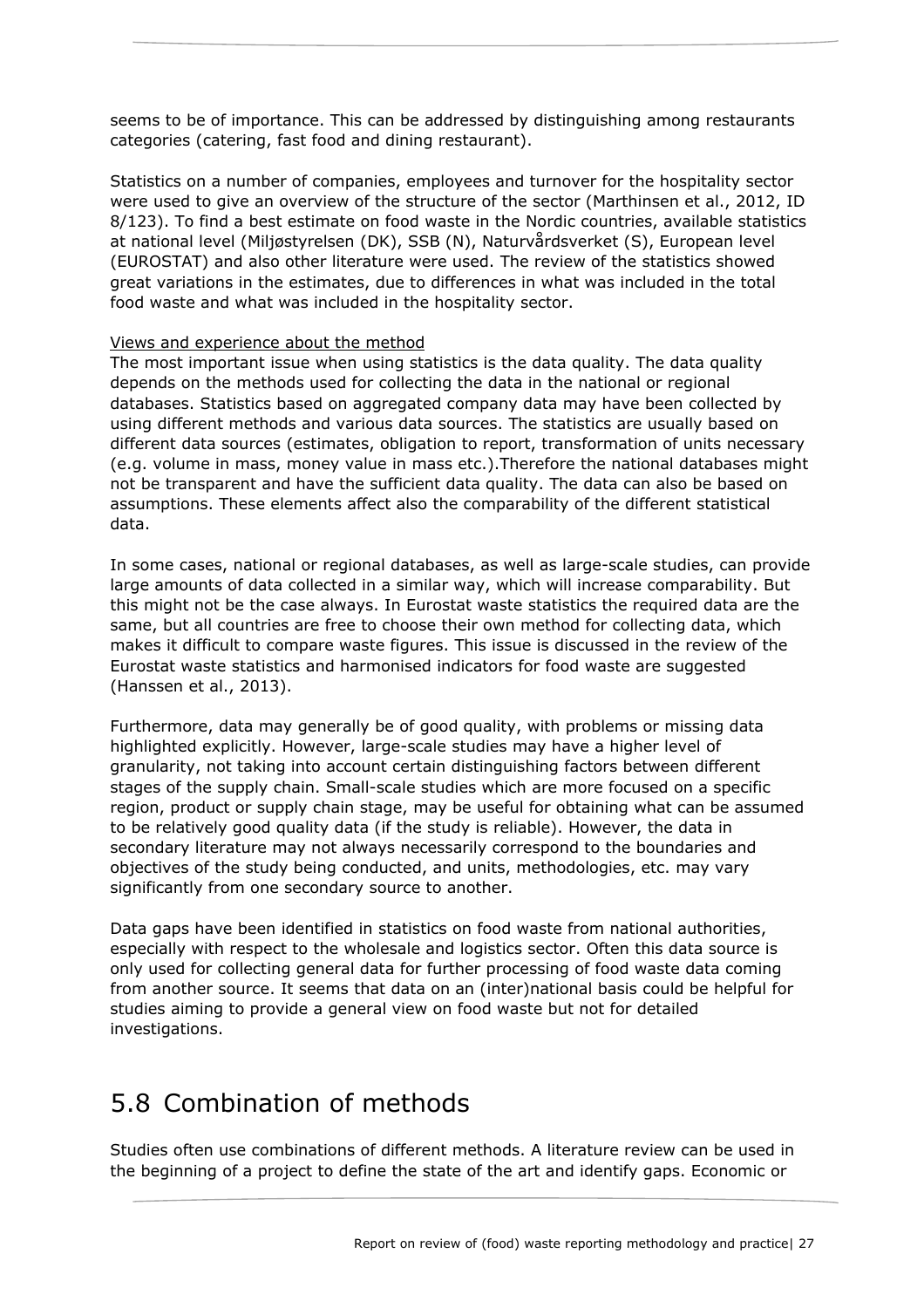production statistics can be used to get an overview of the sector and total turnover as a starting point for identifying sample units, whether surveys, questionnaires or waste audits are used. If the whole value chain should be covered it is most likely the different methods will be necessary.

A study combined company data from a national waste survey with complementary data such as industry data and certain classes of outputs from PRODCOM (PRODucts of the European COMmunity) reports where wastes have some product value (C-Tech Innovation, 2004, ID 27). The primary source of information on waste were national statistics from "the Environment Agency (EA) 1999 National Waste Production Survey for England and Wales", which collected data from a sample of over 20 000 businesses across the full range of industrial and commercial activities, including Food and Drink manufacturing. The report presents the mass balance of the United Kingdom food and drink processing industry, sector by sector, which means that both inputs, outputs and wastes from the UK food and drink processing industry have been mapped using various data sources.

Most of the studies reviewed in this report used more than one method to achieve a larger picture of amounts, reasons, composition and other relevant information on food waste. Using a combination of different methods gives the possibility to validate and add additional information from elsewhere to see if the assumptions or calculations are correct.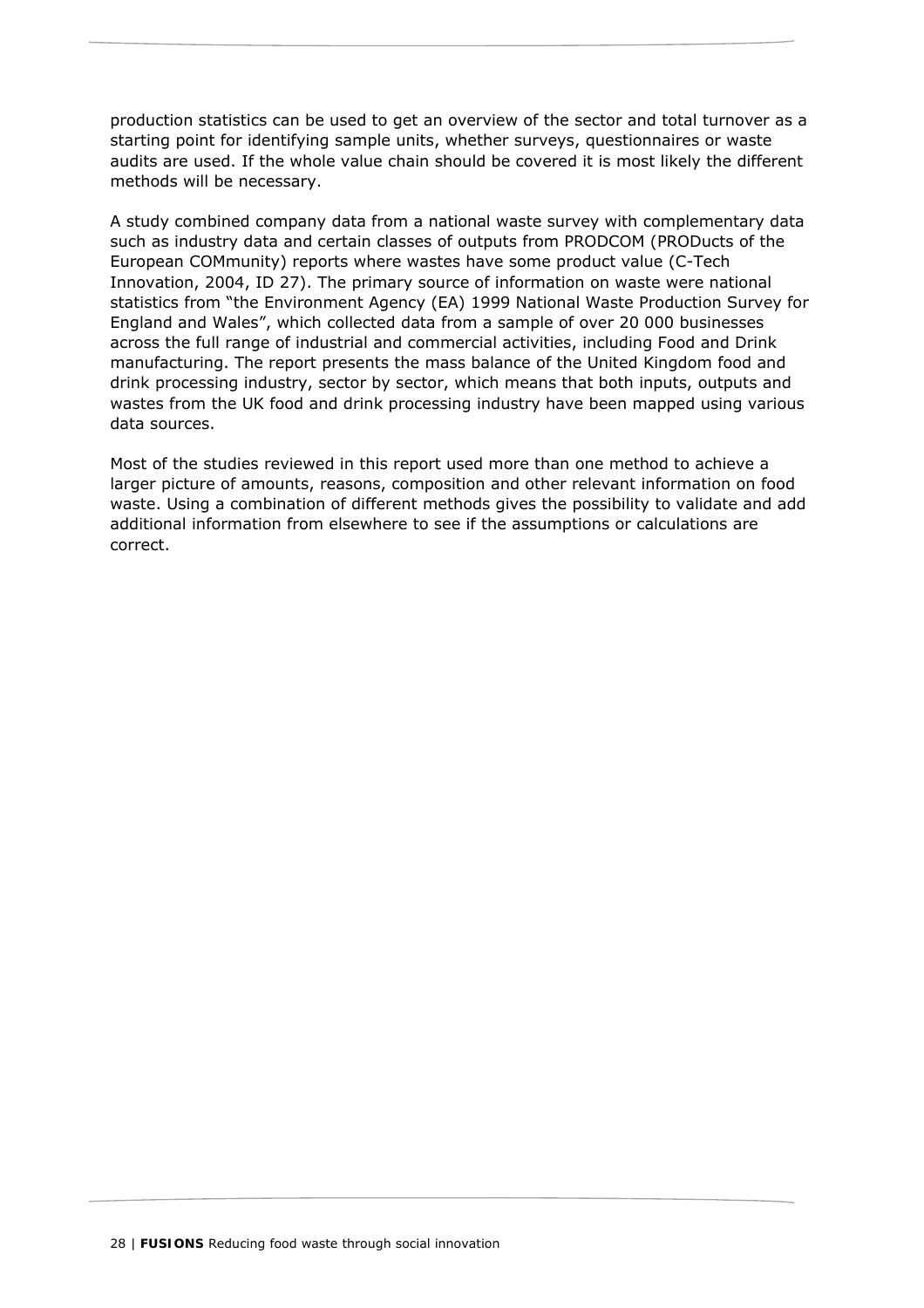## 6Discussion of review

The main objective of this report is to characterise the most relevant food waste studies and clarify whether the reviewed studies provide the required information in relation to prevent, measure and compare food waste data among countries and over time. This includes providing an overview of different methods that have been applied and data sources available for each step of the supply chain, as well as identifying data gaps.

This review has been carried out based on the criteria for the methodological framework, listed in the criteria document included in D1.1 (Gustavsson et al., 2013). Some of the criteria state that methods should be applicable for all relevant *steps* in the supply chain and for all relevant *levels* (regional, national or single company). The results of this review show that there is no single method that is applicable to all steps in the supply chain providing relevant and reliable data on food waste. To fulfil the criteria it is therefore necessary to combine several methods.

A limited number of studies have been conducted at an EU or global level, then using statistics as the data source. One of the conclusions from the review of the Eurostat waste statistics is that no common and harmonized methodologies for gathering of food waste data are prescribed, which makes it difficult to compare results from different studies and across national statistics. This literature review has shown that there are methods available which can deliver relevant and reliable data at a national level for each sector, but there is a need to harmonize those methods. To make statistics at EU level more comparable and transparent, it is necessary to describe methods and how to extrapolate these data sets for each sector to national figures for the entire value chain.

Other criteria describe that the method should provide consistent and reliable *indicators* for monitoring food waste generation in order to be able to *compare* food waste on a consistent basis among parts of the value chain, different types of food, *changes over time* as well as among nations taking into account variation and differences in *consumption, population, production and import/export of food*. As for the criteria discussed in the section above, the existing official statistics do rarely provide the requested data quality as well as assumptions that will allow comparison of food waste between nations. Nevertheless there are good methods available on a national level, but they may not be consistent neither among steps in the supply chain nor among countries.

The criteria document also states that the method should be *manageable* for the food supply chain actors and *motivate* waste reduction. A general experience is that one cannot manage what is not measured; indicating that getting specific and detailed figures for food waste from own facilities is an important basis for food waste reduction (see Møller et al. 2011). It will however always be a balance between how much effort companies have to put into waste reduction audits, and the need for indicators that can document trends in food waste reductions. The majority of the studies are based on a *bottom-up* approach. Weighing, scanning, waste composition analysis and survey using questionnaires, diaries or interviews are all bottom-up approaches. Mass balances and statistics are in most cases based on a *top-down* approach, but can also be used as a bottom-up approach, depending on which level it applies to. Regarding the use of the methods it is important to distinguish between measurement methods and prevention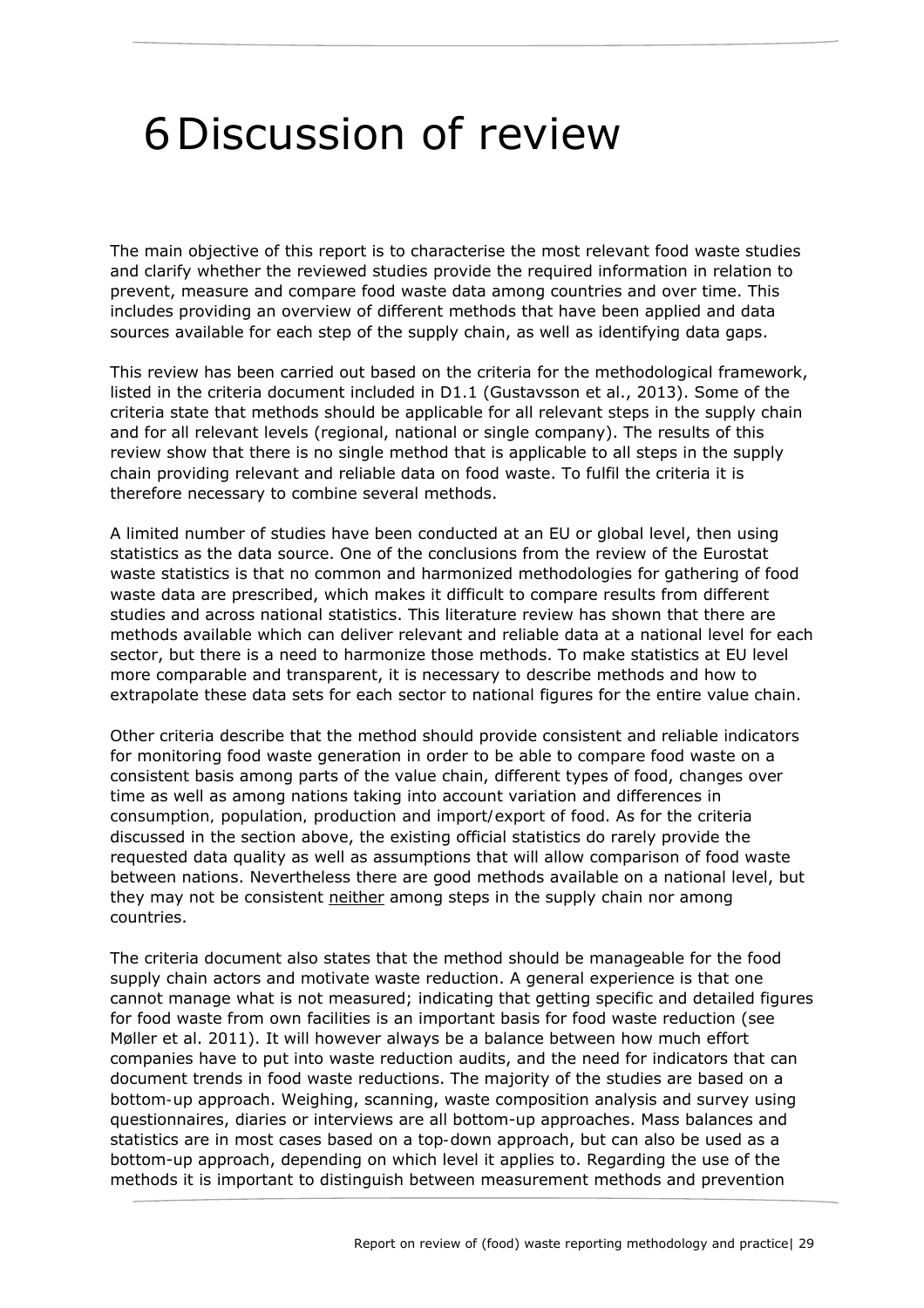interventions. In order to prevent food waste, the most motivating approach is probably to involve employees in defining the root causes of food waste, develop ideas to prevent and reduce waste and follow indicators documenting trends in reductions (municipal, company or household). It is however not within the scope of this report to develop measures and regulations that can induce changes in wasting behaviour as this is to be considered in later FUSIONS reports specifically addressing policy recommendations.

Methods for analysing a big population need a sampling strategy to get representative data that allow extrapolation of data to a higher system level, by using either turnover, number of employees or other relevant factors. Looking at each step individually, the choice of the methods to be applied is related to the number of actors and the consolidation and structure of the food supply chain. At the production step the number of farmers is very high and also in the processing step there are a number of actors, since the majority of the food and drink industry are small and medium-sized enterprises (SME). For the wholesale and retail steps the number of actors is lower, i.e. many units belongs to large organisations which sometimes make it easier to get information from a large number of units. Finally at the household step there are obviously a large number of units. Because of the wide variation in the number of actors along the supply chain it is necessary to adapt the quantifying method to each step. This implies that it is also necessary to adapt the extrapolation methods on the data for each step in the supply chain to obtain good and reliable data for the entire supply chain.

The waste categories used in the reviewed studies reflect the point in the supply chain the analysis is performed as food waste tends to become more heterogeneous as it progresses through the supply chain. In production and processing the amount of food waste is mainly characterised as products or product groups, whereas for food service and households it is characterised as edible/non edible food waste or total food waste. In Eurostat the relevant categories are food waste from animal or vegetal food preparation and products; household waste and street cleaning waste. This means that the statistics are not separated in subcategories. There is a need to get a harmonised method especially at food service and household level.

One of the goals of the review is to indicate areas in which *methodological gaps* and *data gaps* exist. Data gaps have been identified in statistics on food waste from national authorities. That is especially with respect to certain parts of the world, particularly developing countries. But also liquid food going down the drain and fractions going to feed are food waste which only to a small extent have been identified. Data gaps have also been found for the step "wholesale and logistics". Often statistics are only used for calculate food waste data for a specific area so it seems that data on a national basis could be helpful to provide a general view on food waste but not for detailed investigations.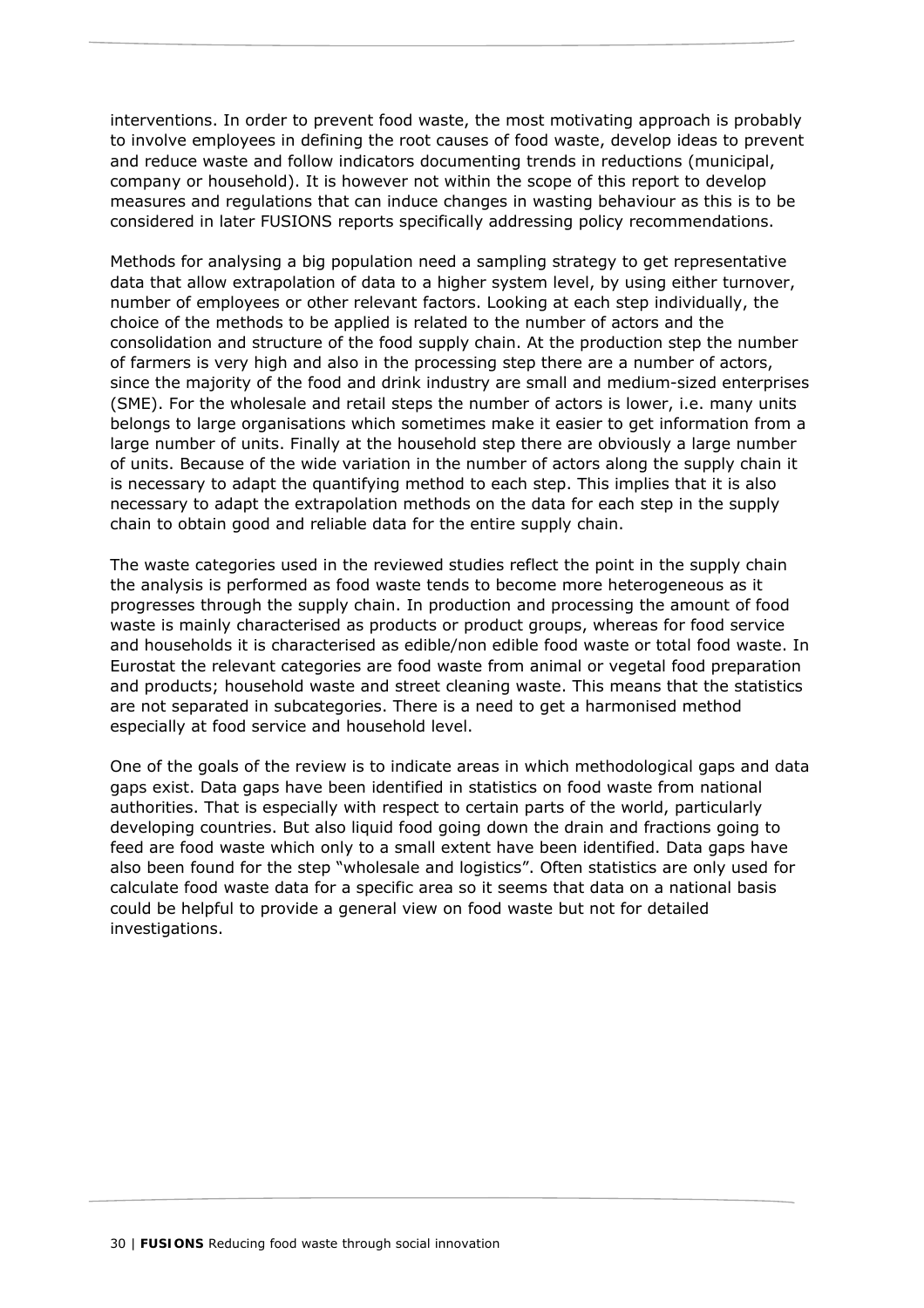# 7Conclusion

The studies provided a lot of information and gave a state-of-the-art, but there is no single method, which is applicable to all steps in the supply chain and covers the criteria. To fulfil the criteria it is therefore necessary to combine methods.

The following methods have been identified in this report and are listed below in terms of what the methods are focused on:

#### Measuring

- Direct measurement (weight or volume)
- Scanning
- Composition waste analysis
- Diary

#### Data gathering

- Calculation methods from statistical data
- Interview and survey
- Mass- and energy balance
- **Ouestionnaire**

Prevention of food waste

- Perform weighing at an adequate level of detail
- Involve employees in defining the root causes of food waste and develop ideas to prevent and reduce waste
- Follow indicators documenting trends in reductions (municipal, company or household)

The methods are applicable for the specific steps in the supply chain:

- Production step: Direct measurement and calculation method from statistical data are the most widely used method
- Processing / processing of farm staples: the methods used are direct measurement, scanning and questionnaires. Scanning is only suited for those parts in the supply chain in which the product is packed and has a bar code. This means that scanning can only be used at processing steps after the packaging line, e. g. storage. Scanning can therefore not fulfil the aim of quantifying food waste for the processing step alone, but in combination with weighing it can be a good additional method.
- Wholesale and logistics/ retail and market /redistribution: Methods for quantifying food waste is usually scanning, weighing or questionnaires. Scanning is a very precise method, with a high level of detail according to waste categories and geographic area. If the products do not have a bar code, weighing is the best available method
- Food service and households: Waste composition analysis or diaries represent the methods, which are usually used for these steps in the supply chain. Both of the two methods use sampling to get representative data, and for household it is common to extrapolate the data to a national level, based on assumptions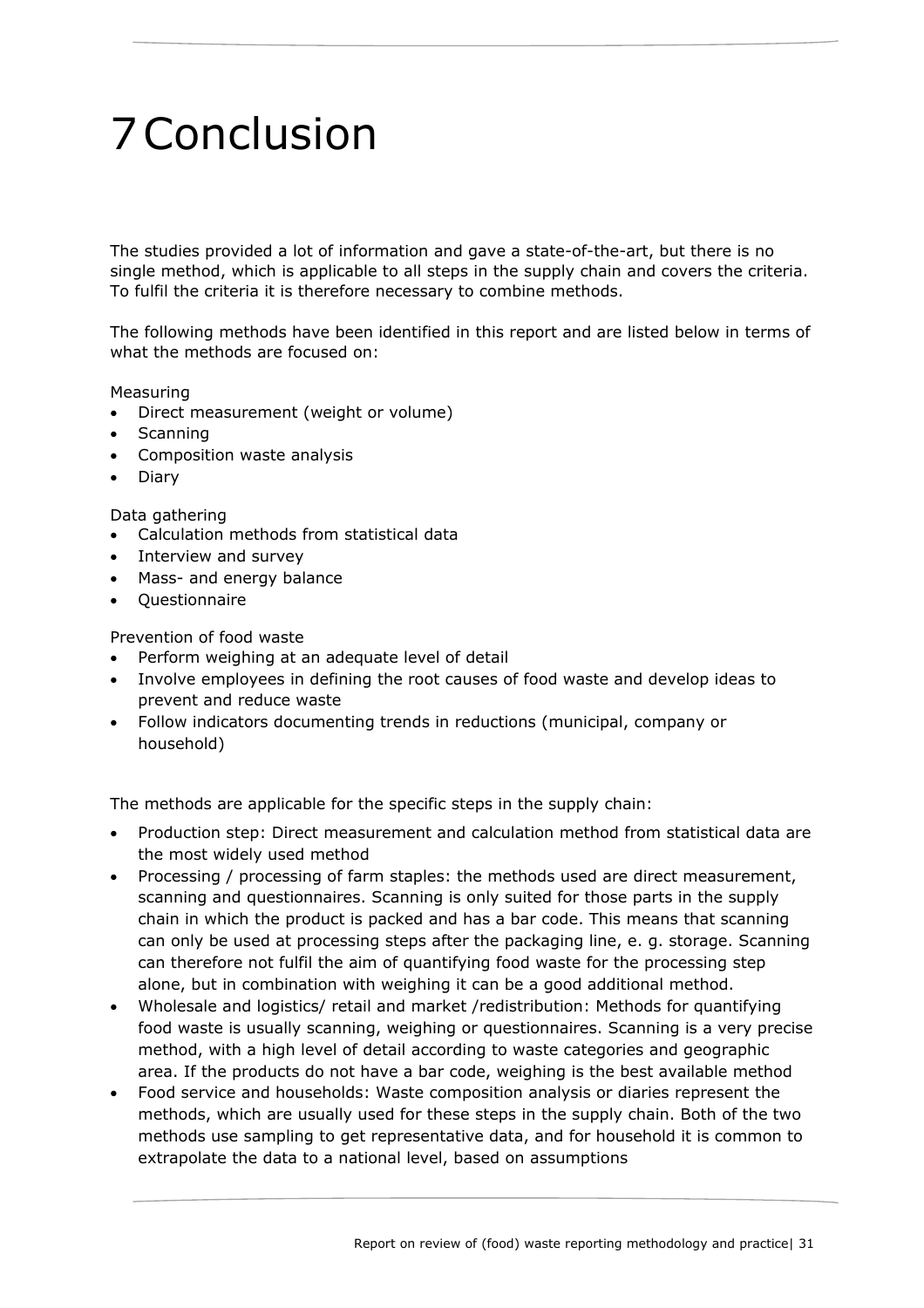The review identified the following methodological gaps and data gaps:

- Statistics on food waste from national authorities, particularly from developing countries and for the step "wholesale and logistics"
- Liquid food going down the drain and fractions going to feed are food waste which only to a small extent have been identified
- Data gaps have also been found in the different steps in the supply chain. A lot of data is available, but this varies widely through the supply chain. The quality of these data sets are also varying because the purpose of the data collection affects the extent and definitions, which in turn will affect the data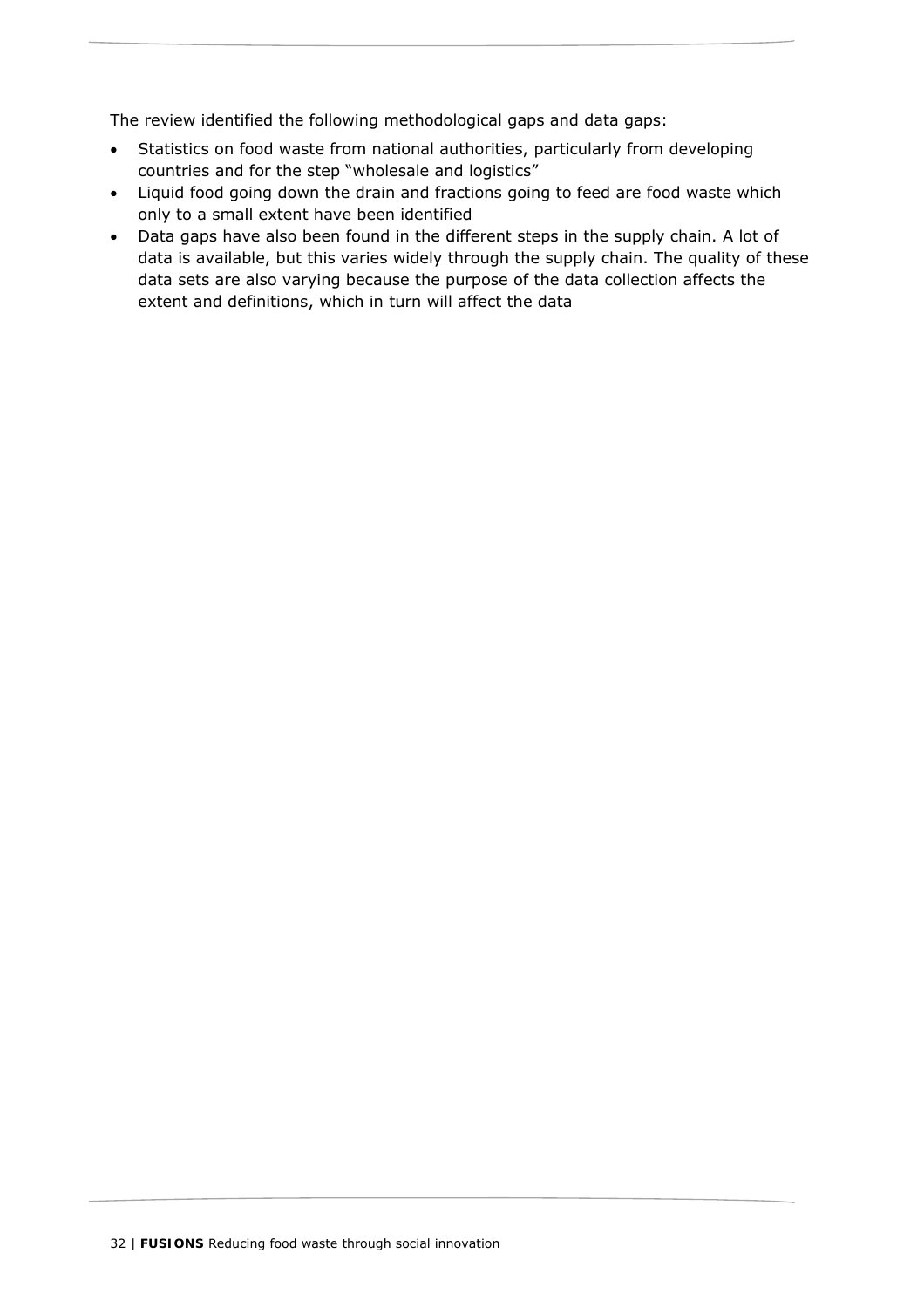## 8References

Almeida, J.,2011. *Food Losses and Food Waste: A Quantitative Assessment for Switzerland* (ID 98)

- Alexander C., Smaje C. 2008. Surplus retail food redistribution: An analysis of a third sector model. Resources, Conservation and Recycling (2008), 52, 1290-1298 (ID 31).
- Barilla Center for food & nutrition (2012) *Food waste: causes, impacts and proposals*. BCFN, Parma, Italy () (ID 92)
- Beretta C. (2012) Analyse der Nahrungsmittelflüsse in der Schweiz und Ermittlung von Strategien, Nahrungsmittelverluste zu vermindern und die
- Nahrungsmittelverwertung zu optimieren. ETH Zürich, Switzerland (ID 146). Beretta, C., Stoessel, F., Baier, U., & Hellweg, S., 2013. Quantifying food losses and the potential for reduction in Switzerland. Waste Management , 764‐773 (ID 279)
- Buzby, J.C., 2009. Supermarket loss estimates for fresh fruit, vegetables, meat, poultry and seafood and their use in the ERS loss-adjusted food availability data. USDA - The U.S. Department of Agriculture (ID 5).
- C-Tech\_Innovation, 2004. United Kingdom Food and Drink Processing Mass Balance. A Biffaward Programme on Sustainable Resource Use. Chester (ID 27).
- Engström R., Carlsson-Kanyama A., 2004. Food losses in food service institutions. Examples from Sweden. Food Policy (2004), 29, 203-213, ID 53).
- Eriksson, M., 2012. Retail Food Wastage a Case Study Approach to Quantities and Causes. Licentiate Thesis, Swedish University of Agricultural Sciences, Uppsala (ID 251).
- FAO. (2011). *Global Food Losses and Food Waste (ID 1).*
- Gunnerfalk, F., 2006. Six sigma at Coca Cola Drycker AB Sverige. Master of Science, Luleå Tekniska Högskola (ID 111).
- Gustavsson, J., Cederberg, C., Sonesson, U., Emanuelsson, A., 2013, The methodology of the FAO study "Global food losses and food waste-extent, causes and prevention"-FAO, 2011. (ID 328)
- Gustavsson, J. et al., 2013. D.1.1 Main definitional choices for the food and drink waste produced within Europe. Report D1.1 from FUSIONS project.
- Hanssen, O. J., Schakenda, V., 2010. Status and trends for avoidable food waste in Norway 2010. Report Oestfold Research OR 37.10. ISBN 978-82-7520-636-5 (ID 184).
- Hanssen, O. J., Schakenda, V., 2011. Status and trends for avoidable food waste in Norway 2011. Report Oestfold Research OR 37.10. ISBN 978-82-7520-655-6 (ID 185).
- Jensen C., Stenmarck Å., Sörme L., Dunsö O., 2011. Från jord till bord matavfall i Sverige 2010. Swedish Environmental Protection Agency (ID 20).
- Hanssen, O. J., Stenmarck Å., Dekhtyar, P., O`Connor, C., Östergren, K., 2013. Food Waste Statistics in Europe. Evaluation of Eurostats Waste Statistics. Report D1.2 from FUSIONS.
- Katajajuuri, J., Silvennoinen, K., Hartikainen, H., Jalkanen, L., Koivupuro, H. K.,Reinikainen, A., 2012. Food waste in the food chain and related climate impact (ID 242).
- Kranert M., Hafner G., Barabosz J., Schuller H., Leverenz D., Kölbig A., Schneider F., Lebersorger S., Scherhaufer S. (2012) Ermittlung der weggeworfenen Lebensmittelmengen und Vorschläge zur Verminderung der Wegwerfrate bei Lebensmitteln in Deutschland. ISWA, Stuttgart, Germany (ID 2).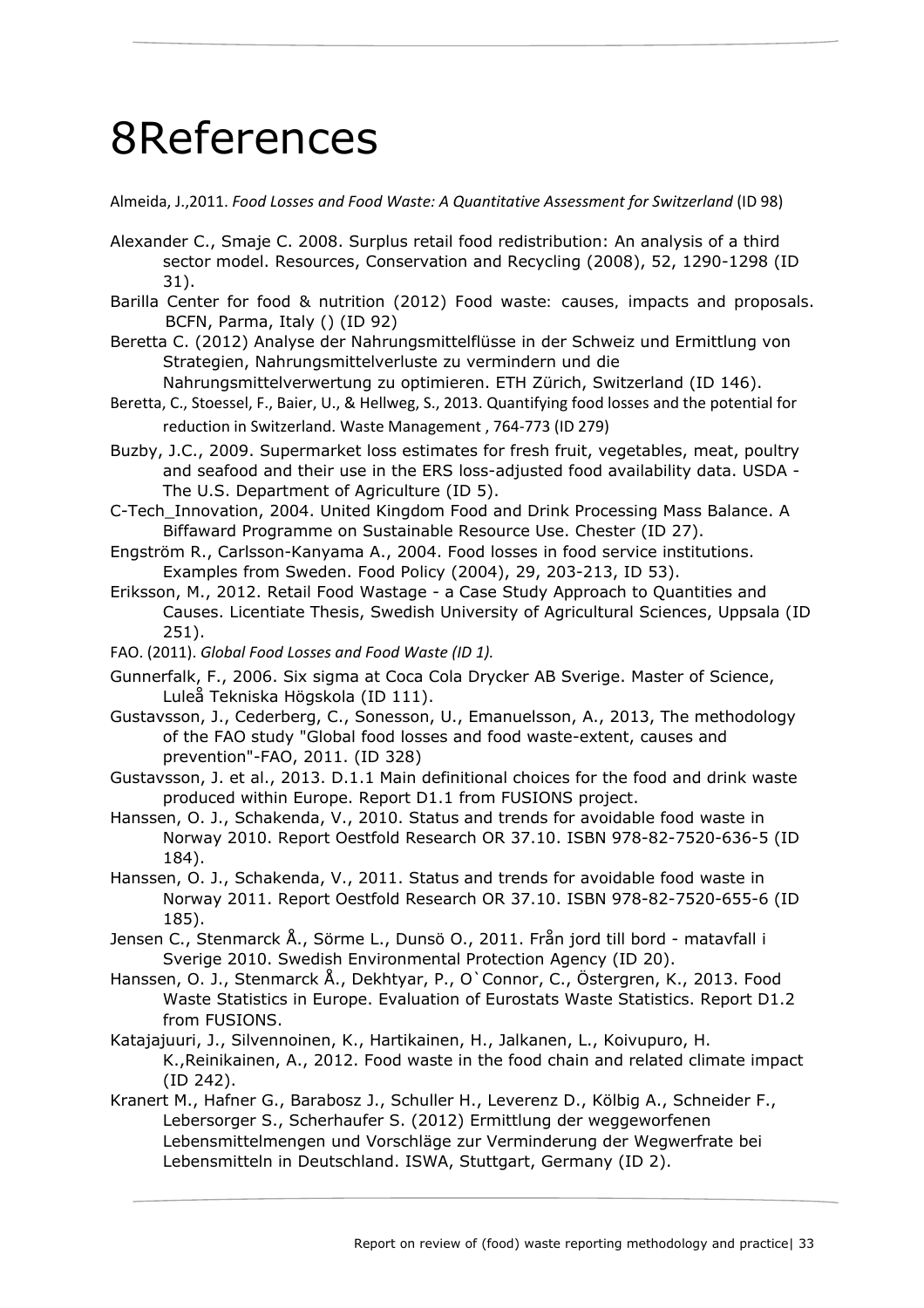- Lebersorger S., Schneider F., 2011. *Discussion on the methodology for determining food waste in household waste composition studies*. Waste Management 31 (2011) 1924–1933 http://www.ncbi.nlm.nih.gov/pubmed/21705207 (ID 147).
- Marthinsen, J., Sundt, P., Kaysen, O., Kirkevaag, K., 2012. Prevention of food waste in restaurants, hotels, canteens and catering. Nordic Council of Ministers. TemaNord 2012:537 (ID 8/123).Mena, C. and O. Yurt (2011). "The causes of food waste in the supplier-retailer interface: Evidences from the UK and Spain." Res Cons Recycl 55(6): 11-11. (ID 24)
- Mejdahl, J., Beck, C., Frese, S., 2011. Forbrugere: vi smider ikke mad ud!. FDB, Denmark (ID 107)
- Monier V., Escalon V., O'Connor C. 2010. Preparatory Study on Food Waste Across EU 27. http://ec.europa.eu/environment/eussd/pdf/bio\_foodwaste\_report.pdf. (ID 87).
- Møller, H., Vold, M., Schakenda, V., Hanssen, O. J., 2011. Mapping method for food loss in the food processing industry - Summary report. OR 26.11. ISBN 978-82-7520- 654-9, 82-7520-654-5. (ID 89)
- Schneider F., Scherhaufer S., 2009. *Aufkommen und Verwertung ehemaliger Lebensmittel – am Beispiel von Brot und Gebäck.* BOKU, Vienna, Austria http://www.bmwfj.gv.at/Unternehmen/Documents/Studie\_Verwertung%20ehemal iger%20Lebensmittel.pdf (ID 148).
- Silvennoinen K., Katajajuuri J.-M., Hartikainen, H., Jalkanen L., Koivupuro H.K., Reinikainen A., 2012a. Food Waste Volume And Composition In The Finnish Supply
- Chain: Special Focus On Food Service Sector (ID 265). Silvennoinen K., Koivupuro H.K., Katajajuuri J.-M., Jalkanen L., Reinikainen A., 2012b. Food Waste Volume and Composition in Finnish Food Chain.
	- http://www.mtt.fi/mttraportti/pdf/mttraportti41.pdf (ID 169).
- Soethoudt, H., 2012. Reductie voedselverspilling in Nederlandse catering sector (ID 102).
- Stenmarck Å., Hanssen O.J., Silvennoinen K., Katajajuuri J.M., Werge M. (2011) *Initiatives on prevention of food waste in the retail and wholesale trades*. IVL, Stockholm, Sweden http://www.norden.org/en/publications/publikationer/2011- 548 (ID 21)
- Venkat k. (2012), The climate change and economic impacts of food waste in the United States, International Journal on Food System Dynamics 2 (4), pp. 43 (ID 40)1- 446 (ref 40).
- WRAP, 2009a. Household food and drink waste in the UK (ID 161)
- WRAP, 2009b. Down the drain (ID 108)
- WRAP, 2010. Waste arisings in the supply of food and drink to households in the UK. Banbury (ID 70).
- WRAP, 2011a. The composition of waste disposed of by the UK hospitality industry (ID 51).
- WRAP, 2011b. New estimates for household food & drink waste in UK (ID 163)
- WRAP, 2011c. Fruit and vegetable resource maps (ID 95).
- WRAP, 2011d. Resource Maps for Fresh Meat across Retail and Wholesale Supply Chains. Banbury (ID 104).
- WRAP, 2011e. Resource maps for fish across retail & wholesale supply chains (ID 105).
- WRAP, 2011f. Synthesis of Food Waste Compositional Data 2010 (ID 42)
- WRAP, 2013. Methods used for Household Food and Drink Waste in the UK 2012. ISBN: 978-1-84405-459-6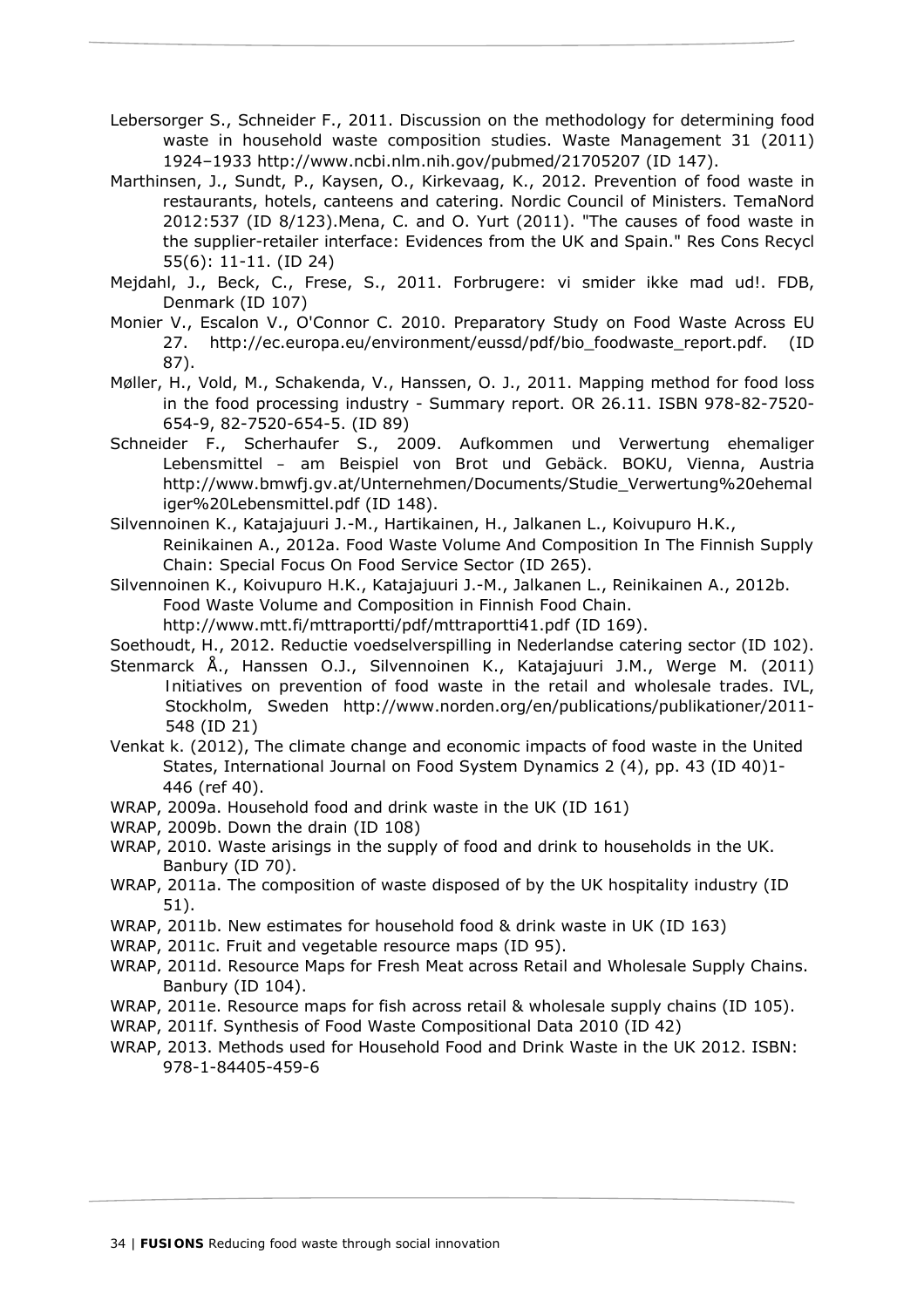## Annex 1 Extensive literature review – main findings

### Procedure for extensive literature review

To facilitate the literature review a FUSIONS data base was set up by the partners in WP1, including over 300 classified articles and reports. The reports were classified with regard to authors, year of publication, the food product(s) studied, the supply chain step(s) studied and whether the study provided important definitional choices and/or methodological approaches.

The extensive literature review described here in annex 1 was carried out in February 2013. The literature review for each step in the supply chain was carried out by different FUSIONS partners, see table 9. The criteria that were used to select the *considered studies* were "those providing important methodological approaches", but also studies classified as "key references for FUSIONS". Some of the considered studies were not found *relevant* after all and were not included in the review. Analysis of the literature was made with regards to type of methodological approaches used to characterize and quantify food waste and the main purpose of the study. Summary reports of the literature review were written for each step in the supply chain (see below).

| Part of supply chain       | <b>FUSIONS partners -</b><br>extensive literature review |
|----------------------------|----------------------------------------------------------|
| Production                 | UNIBO, INRA, MTT                                         |
| Processing of farm staples | UNIBO, IFR                                               |
| Processing                 | SIK, IFR                                                 |
| Wholesale and logistics    | <b>BOKU, OSTFOLD</b>                                     |
| Retail                     | <b>OSTFOLD, BOKU</b>                                     |
| Markets                    | UNIBO, BOKU                                              |
| Redistribution             | <b>BOKU, OSTFOLD</b>                                     |
| Food services              | OSTFOLD, DLO                                             |
| Households                 | WRAP, BOKU                                               |

Table 9 Overview of the FUSIONS partners who carried out each literature review; (the responsible partner is underlined)

### Production step, plant production

More than 150 reports and articles were evaluated to find information about food loss in primary production. 89 were classified to cover aspects for food loss in primary production. However, most of the reports reviewed possible reasons for food loss in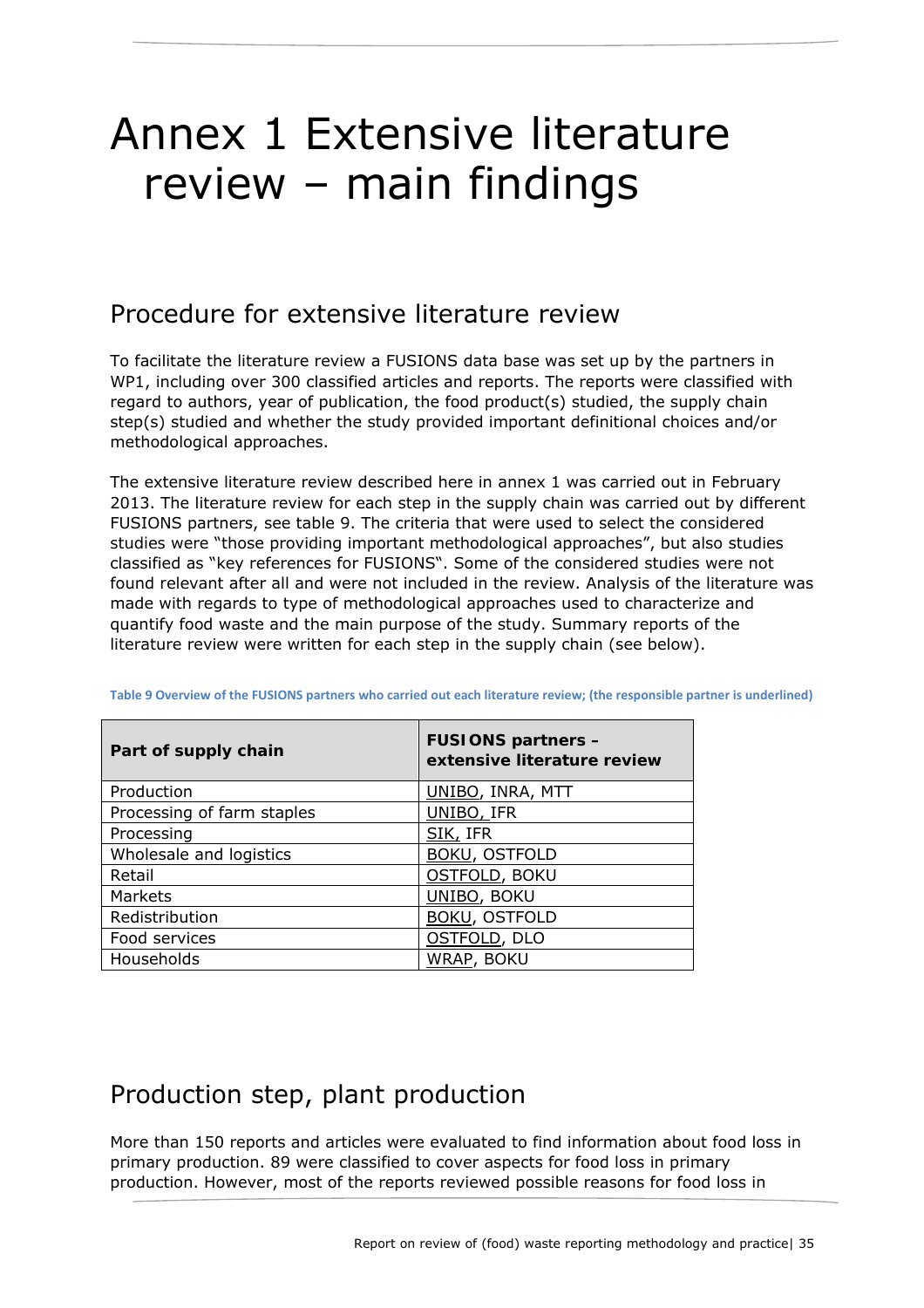primary production on the base of literature without any quantification or description of methodology used. 28 studies concerning plant production are evaluated in this report.

The studies reported were mainly from time period 2002-2013. The review is concentrated on European studies (50% of studies evaluated) but also some data from US and Canada as well as global reports were included. Many of the reports from developing countries also discussed the reasons of food loss in primary production of developed countries. Furthermore, a lot of food is imported to EU from developing countries so the global aspects should not be ignored.

Most of the studies evaluated (18) aim to measure food waste and find solutions to reduce food waste in the entire food chain. Only a few of the studies focus on primary production. In them food waste is mainly measured from individual cases and solutions are based upon these cases. The few global studies focus more on the whole food chain. The global reports give general recommendations for reducing food waste. In evaluating different methodological approaches some generalization had to be done because some of the methods were overlapping like direct quantification and data collection. The main used methods were literary review (8), direct quantification (7), and the use of different available data (7). As mentioned, it is complicated to define the food loss in primary production, and thus it is demanding to quantify the pre-harvest food loss. Surveys and interviews seemed to give more information from the reasons behind the food loss. On the other hand experimental studies e.g. from the effect of harvesting time or handling of the fruits and vegetables on the post-harvest ripening and keeping could provide valuable qualitative and quantitative information for avoiding food loss.

In the present literature the food loss of fruits and vegetables was well presented in a number of studies whereas the primary production of crops was only discussed in general and the specific studies of their quantification was missing. However, this also reflects the quantity of food loss of different agricultural sectors. According to the results it could be summarized that in plant production the most problematic products are the fruits and berries which are sensitive to weather and are easily spoiled pre- and post-harvest. For cereals the average loss is 1-3%, and potatoes slightly more, (left in the field 1-15 %, mean5%). Indicators most often used in these reports are percentages of yield loss or food produced. In some of the studies the financial costs of loss were calculated. In primary production the waste is mainly classified according to the products or product groups.

It is complicated to define the edible food waste in primary production. It is common that the unharvested food is left to enrich the soil, and food harvested but not meeting the quality standard demands may be used as animal feed. Are fruits or vegetables that are spoiled pre-harvest due to plant pathogens still edible food waste? Should the amount of grain that is never harvested due to heavy rain or early winter be quantified? In many studies where the food loss throughout the whole food chain was reported the quantification of primary production was ignored because the methodology used in later steps of food chain were not usable in primary production. Statistical data from agricultural production has been used in some of the reports.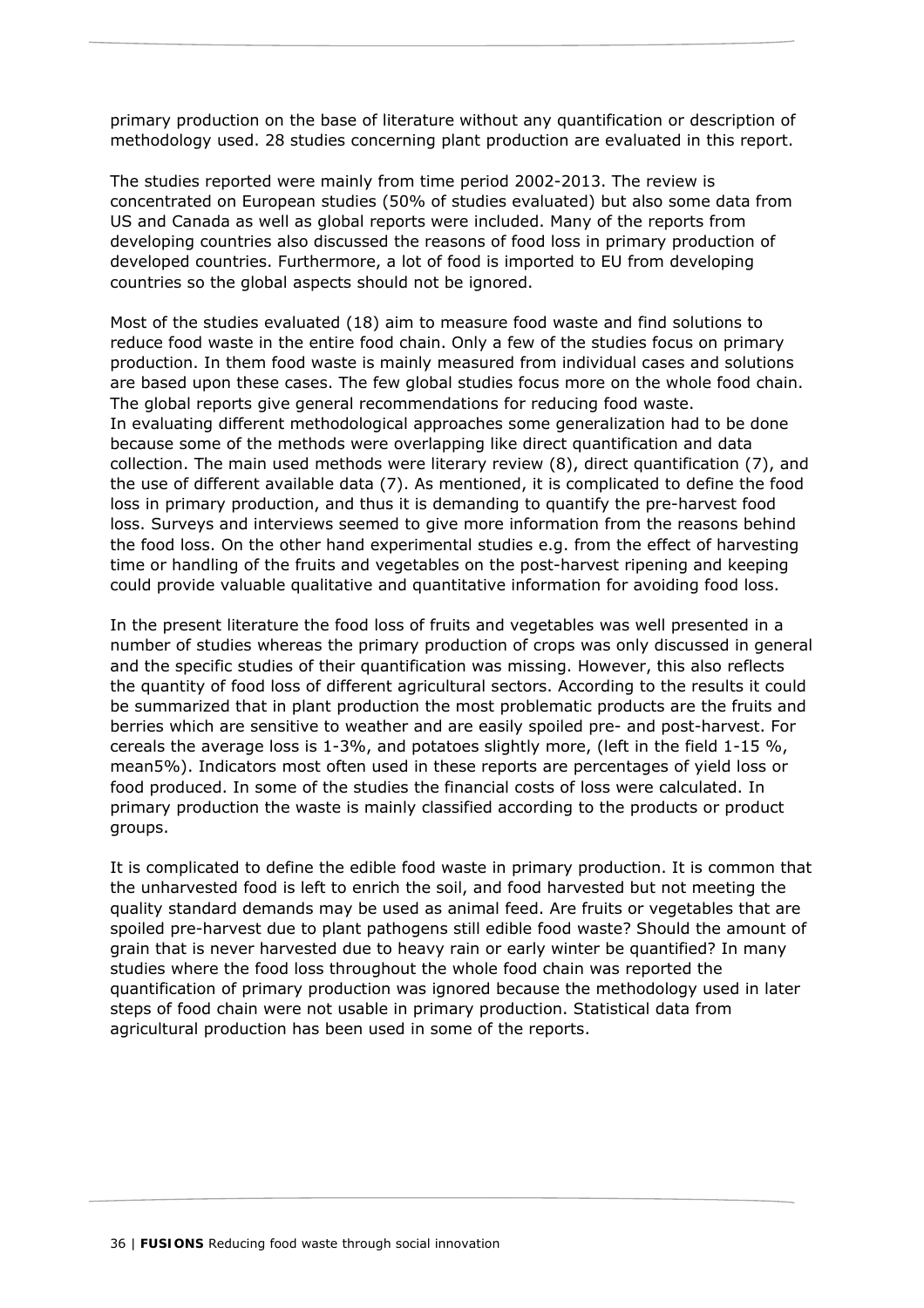| The main purpose of the study                                                                                           | Type of methodological<br>approaches used to<br>characterize and quantify<br>food waste                                                                              | The main finding in the studies;<br>i.e. amount of food waste<br>indicators used                                                                                                                          | <b>References</b>                                                                                                                                                                            |
|-------------------------------------------------------------------------------------------------------------------------|----------------------------------------------------------------------------------------------------------------------------------------------------------------------|-----------------------------------------------------------------------------------------------------------------------------------------------------------------------------------------------------------|----------------------------------------------------------------------------------------------------------------------------------------------------------------------------------------------|
| General and practical knowledge and<br>information<br>about the current and potential waste<br>treatment methods        | Literature search on<br>disposal and utilization of<br>solid vegetable, fruit and<br>other organic waste.<br>Describes the various waste<br>treatment methodologies. | About 50% of the weight of citrus<br>fruits is discarded as waste peel,<br>membrane, juice vesicles and seeds<br>when these fruits are squeezed<br>(Crandall et al., 1983).                               | Arvanitoyannis I.S. (2008)<br>Waste Management For The<br>Food Industries (ID 13)                                                                                                            |
| Improved data on both of resulting in<br>total and separately collected food<br>waste throughout the chain              | Surveys among user groups<br>(phone calls)                                                                                                                           | No amount from farming                                                                                                                                                                                    | Jensen C., Stenmarck Å.,<br>Sörme L., Dunsö O. (2011)<br>Matavfall i Sverige 2010 - från<br>jord till bord (Food waste in<br>Sweden 2010 - from field to<br>fork) (ID 20)                    |
| Survey of fruits and vegetables sector<br>in Croatia and Serbia and give<br>recommendations for its improvement         | Literature                                                                                                                                                           | Western Balkan Countries annual<br>postharvest loss of fruits and<br>vegetables is as high as 30-40%<br>Postharvest loss of nectarines in<br>Croatia caused by fungal pathogens<br>can be as high as 80%. | Jemrić T., Ilić Z. (2012)<br>Present state of cold chain and<br>postharvest loss of fruits and<br>vegetables in Croatia and<br>Serbia (ID 22)                                                |
| Investigate storage potential of onion<br>cultivars during different storage<br>conditions on long-time storage         | Direct quantification                                                                                                                                                | Prolonged storage in ambient<br>conditions caused a significant<br>decrease in marketable bulbs, up to<br>40-60%, and an increase of the<br>amount of sprouted bulbs, up to 30-<br>50%.                   | Z. Ilić, L. Milenković, M.<br>Djurovka, R. Trajković (2009)<br>The effect of long-term<br>storage on quality attributes<br>and storage potential of<br>different onion cultivars (ID<br>286) |
| To examine the effect of hot water dips<br>on superficial scald development and<br>the concentration of a-farnesene and | Direct quantification                                                                                                                                                | Fruit maturity was an important factor<br>determining the response of fruit to<br>heat and occurrence of superficial                                                                                      | Jemrić, T., Lurie, S., Đumija,<br>Lj., Pavičić, N., Hribar, J.<br>(2006). Heat Treatment and                                                                                                 |

37 | **FUSIONS** Reducing food waste through social innovation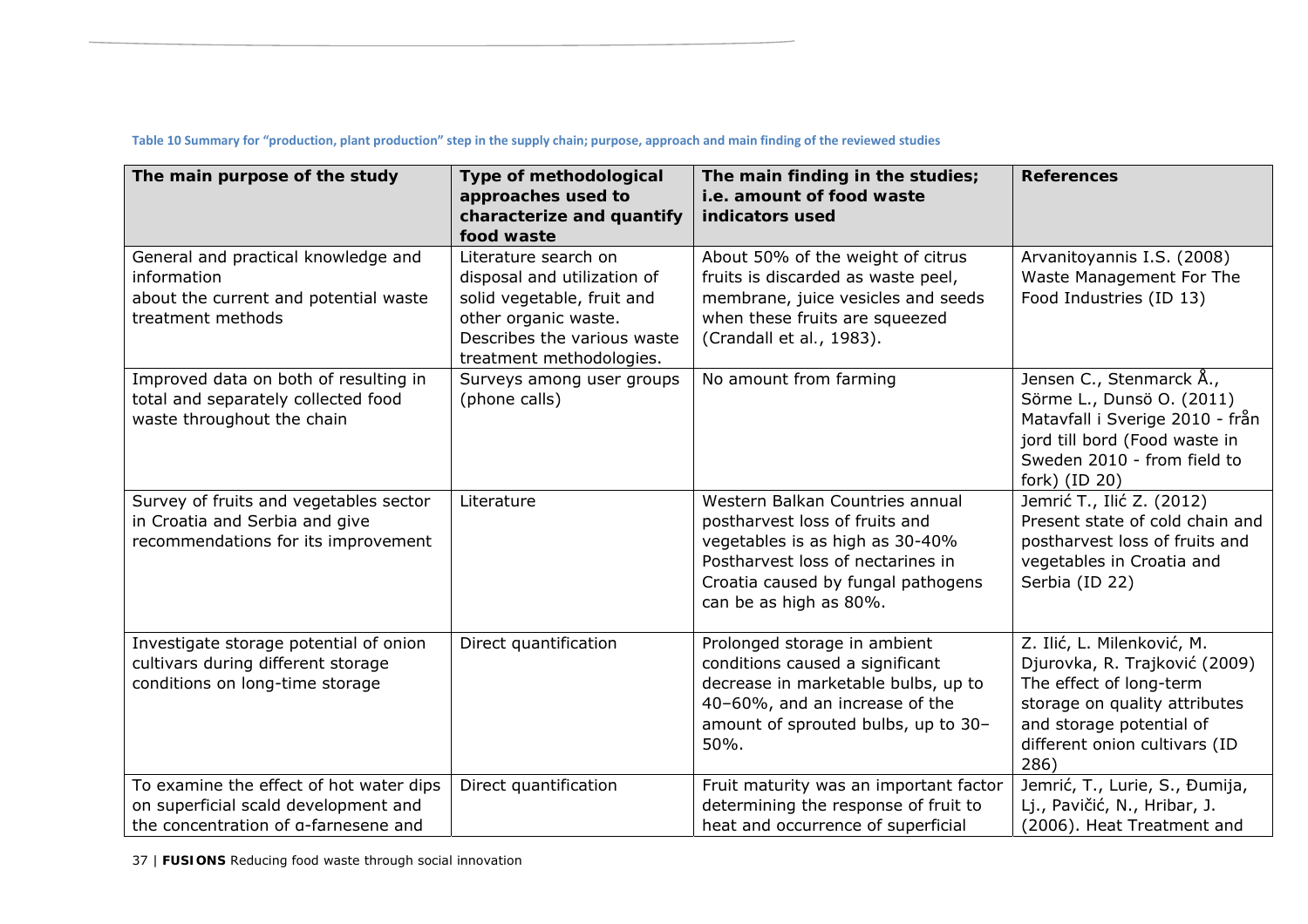| The main purpose of the study                                                                                                                                                         | <b>Type of methodological</b><br>approaches used to<br>characterize and quantify<br>food waste               | The main finding in the studies;<br>i.e. amount of food waste<br>indicators used                                                                                                                        | <b>References</b>                                                                                                                                                               |
|---------------------------------------------------------------------------------------------------------------------------------------------------------------------------------------|--------------------------------------------------------------------------------------------------------------|---------------------------------------------------------------------------------------------------------------------------------------------------------------------------------------------------------|---------------------------------------------------------------------------------------------------------------------------------------------------------------------------------|
| its oxidative products of Granny Smith                                                                                                                                                |                                                                                                              | scald.                                                                                                                                                                                                  | Harvest Date interact in their<br>effect on Superficial Scald of<br>'Granny Smith' Apple. (ID<br>287)                                                                           |
| Reduce levels of fresh potato waste                                                                                                                                                   | Consumer survey, storage<br>trials, packaging trials and<br>in-store training and<br>communications activity | The amount of waste in the supply<br>chain is low compared to that arising<br>from households and generally the<br>level of waste at any particular stage<br>in the supply chain is around 1% to<br>3%. | WRAP & J. French-Brooks.<br>Reducing supply chain and<br>consumer potato waste (ID<br>30)                                                                                       |
| Analyse the potential of decreasing the<br>environmental impact of five food<br>items through the development of<br>packaging that reduces food losses in<br>the consumer phase       | <b>Comparative Analysis</b>                                                                                  | Packagings that reduce food waste<br>can be an important tool to reduce<br>the total environmental impact                                                                                               | Williams H., Wikström F.<br>(2011) Environmental impact<br>of packaging and food losses<br>in a life cycle perspective: a<br>comparative analysis of five<br>food items (ID 44) |
| Mapping of food waste through the<br>distribution and consumption stages of<br>the product life cycle and the use of<br>water footprinting to assess the impact<br>on water resources | Data collection                                                                                              | Reducing waste was an effective way<br>of reducing impacts on freshwater<br>resources relative to other water<br>efficiency measures                                                                    | Ridoutt B.G., Juliano P.,<br>Sanguansri P., Sellahewa J.<br>(2010) The water footprint of<br>food waste: case study of<br>fresh mango in Australia (ID<br>75)                   |
| Grains/ post harvest losses reduction                                                                                                                                                 | Policy-oriented research,<br>lessons from past<br>interventions. ad-hoc<br>measurements                      | According to estimates provided by<br>the African Postharvest Losses<br>Information System, physical grain<br>losses (prior to processing) can range<br>from 10 to 20 percent.                          | World Bank (2011) MISSING<br>FOOD: The Case of<br>Postharvest Grain Losses in<br>Sub- Saharan Africa (ID 80)                                                                    |
| To examine the inefficiencies in the<br>U.S. food system from the farm to the<br>fork to the landfill                                                                                 | Overview for each stage of<br>the food supply chain using<br>the best available data                         | Grain products 2%, fruits &<br>vegetables 20%                                                                                                                                                           | Gunders, Dana Wasted: How<br>America Is Losing Up to 40<br>Percent of Its Food from Farm                                                                                        |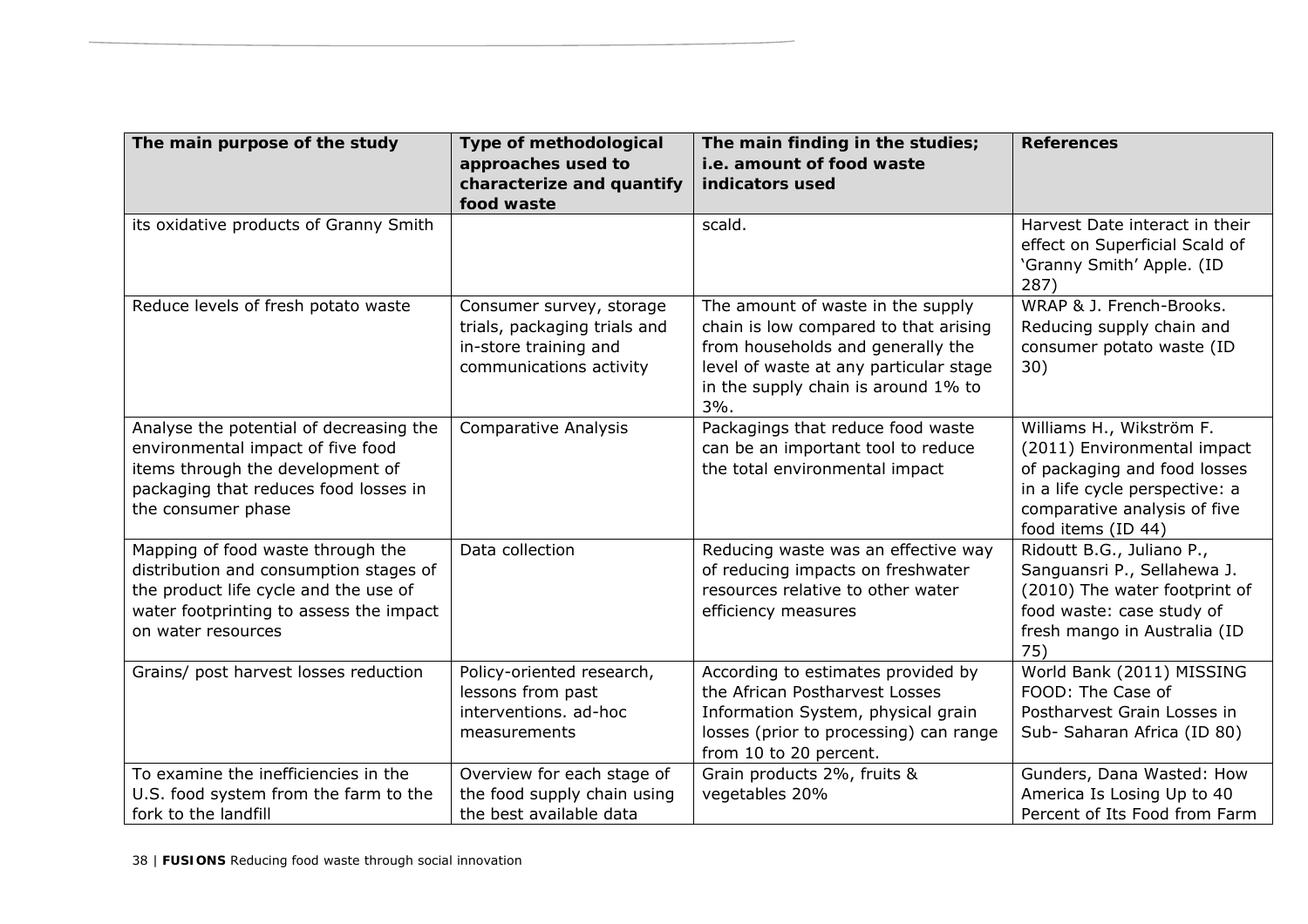| The main purpose of the study                                                                                                                       | <b>Type of methodological</b><br>approaches used to<br>characterize and quantify<br>food waste                                                                                                                    | The main finding in the studies;<br>i.e. amount of food waste<br>indicators used                                                                                                                                                                                        | <b>References</b>                                                                                                                    |
|-----------------------------------------------------------------------------------------------------------------------------------------------------|-------------------------------------------------------------------------------------------------------------------------------------------------------------------------------------------------------------------|-------------------------------------------------------------------------------------------------------------------------------------------------------------------------------------------------------------------------------------------------------------------------|--------------------------------------------------------------------------------------------------------------------------------------|
|                                                                                                                                                     |                                                                                                                                                                                                                   |                                                                                                                                                                                                                                                                         | to Fork to Landfill (ID 93)                                                                                                          |
| To report the economic impact of<br>tomato production value losses due to<br>Salmonella outbreak                                                    | Economic impacts estimated<br>with input-output models                                                                                                                                                            | Total production values losses in the<br>state are \$13.9 million. Losses<br>average \$11,778 per acre for<br>tomatoes not sold.                                                                                                                                        | Flanders, Archie. Economic<br>impact of Georgia tomato<br>production value losses due to<br>the U.S. Salmonella outbreak<br>(ID 288) |
| To quantify the level of loss and waste<br>of fruit and vegetables before they<br>reach consumers, through the retail<br>and wholesale supply chain | In-depth and semi-<br>structured interviews.<br>Quantitative and qualitative<br>analysis of fresh produce<br>waste and associated<br>packaging waste arising<br>through the retail and<br>wholesale supply chains | Food loss generally between 1% and<br>$3%$ .                                                                                                                                                                                                                            | Terry L.A., Mena C., Williams<br>A., Jenney N., Whitehead P.<br>(2011)<br>Fruit and vegetable resource<br>maps (ID 95)               |
| Increase the knowledge on greenhouse<br>gas emissions from Swedish production<br>of some major types of fresh fruits and<br>vegetables              | Data have been collected<br>from two to seven growers                                                                                                                                                             | There was a large variation in<br>wastage between different crops,<br>from 0 to 40 % of the harvested<br>amount.                                                                                                                                                        | Davis, J. et al (2011).<br>Emissions of greenhouse<br>gases from production of<br>horticultural products (ID 138)                    |
| Preventing waste in the fruit and<br>vegetable supply chain                                                                                         | Data from suppliers**                                                                                                                                                                                             | Yield loss 1-21% UK only*<br>Central range loss 3-5%**<br>Between 5% and 25% of a fruit or<br>vegetable crop might not get through<br>the supply chain to retail customers -<br>although the percentage will vary for<br>different products and in different<br>seasons | Wrap (2012) Sector guidance<br>note - fresh produce (ID 164)                                                                         |
| This literature review deals with food<br>waste, its sources, reasons and                                                                           | Literature                                                                                                                                                                                                        | Kantor 1997: Farm and post-harvest<br>Preharvest losses due to severe                                                                                                                                                                                                   | Kantor (1997) Estimating and<br>addressing Americas food                                                                             |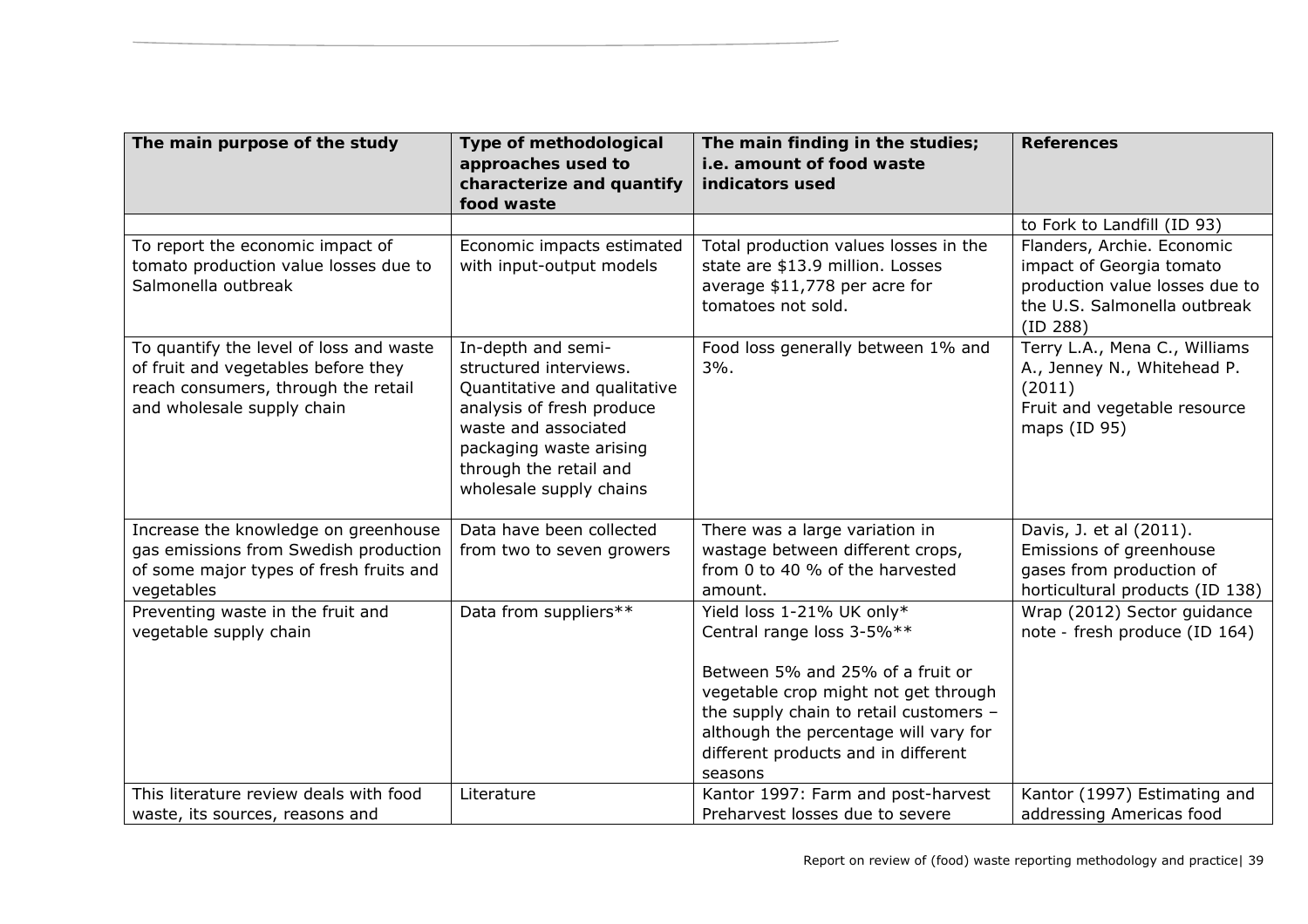| The main purpose of the study                                                                                                                                                                        | <b>Type of methodological</b><br>approaches used to<br>characterize and quantify<br>food waste                                                                                                                                                                           | The main finding in the studies;<br>i.e. amount of food waste<br>indicators used                                                                                                                                                                                                          | <b>References</b>                                                                                                                        |
|------------------------------------------------------------------------------------------------------------------------------------------------------------------------------------------------------|--------------------------------------------------------------------------------------------------------------------------------------------------------------------------------------------------------------------------------------------------------------------------|-------------------------------------------------------------------------------------------------------------------------------------------------------------------------------------------------------------------------------------------------------------------------------------------|------------------------------------------------------------------------------------------------------------------------------------------|
| reduction options. The main focus is on<br>avoidable food waste.                                                                                                                                     |                                                                                                                                                                                                                                                                          | weather, disease and predation<br>(e.g. 7 % average U.S. planted<br>acreage was not harvested 1994-96)                                                                                                                                                                                    | losses (ID 85)                                                                                                                           |
| Waste minimization throughout the<br>entire food system in order to identify<br>primary causes of waste.                                                                                             | Statistic Canada                                                                                                                                                                                                                                                         | Field waste 9%                                                                                                                                                                                                                                                                            | Gooch, M., Felfel, A. and<br>Marenick, N. (2010) Food<br>waste in Canada Value Chain<br>(ID 180)                                         |
| Estimation of Postharvest Losses,<br>developed and developing countries                                                                                                                              | Literature                                                                                                                                                                                                                                                               | In the United States, the losses of<br>fresh fruits and vegetables are<br>estimated to range from 2% to 23%,<br>depending on the commodity, with an<br>overall average of about<br>12% losses between production and<br>consumption sites (Cappellini and<br>Ceponis, 1984; Harvey, 1978) | A.A. Kader (1997) Increasing<br>Food Availability by Reducing<br>Postharvest Losses of Fresh<br>Produce (ID 289)                         |
| This article presents parts of the<br>results of a research that reviews the<br>existing literature on food losses and<br>produces food loss estimates for<br>primary production.<br><b>Flanders</b> | The methodology used<br>combines statistical data<br>from government and<br>private data sources with<br>expert estimates and own<br>calculations. After the<br>definition of the boundaries<br>of the production systems,<br>we identified possible types<br>of losses. | Main losses in agriculture are losses<br>during harvest and storage of cereals<br>2-3%, potatoes 5-15% and sugar<br>beets 3-4%. Losses in horticulture (0-<br>30%) manifest at both production and<br>auction level.                                                                      | Roels, K., Vangeyte, J.,<br>Linden, V. and Gijseghem, D.<br>2010. Food losses in primary<br>production: the case of<br>Flanders (ID 290) |
| Survey in July 2012 to gain a better<br>sense of the volumes of<br>fruits and vegetables lost and the<br>drivers behind those losses                                                                 | Small set of in-person<br>interviews, conducted with<br>growers and produce<br>packers in Central California                                                                                                                                                             | Pre-Harvest 1-5%<br>In situ Shrink 0-2%<br>Packing Culls 2-30%                                                                                                                                                                                                                            | NRDS, USA (2012) Left-Out:<br>An Investication of Fruit and<br>Vegetable Losses on the Farm<br>(ID 284)                                  |

40 | **FUSIONS** Reducing food waste through social innovation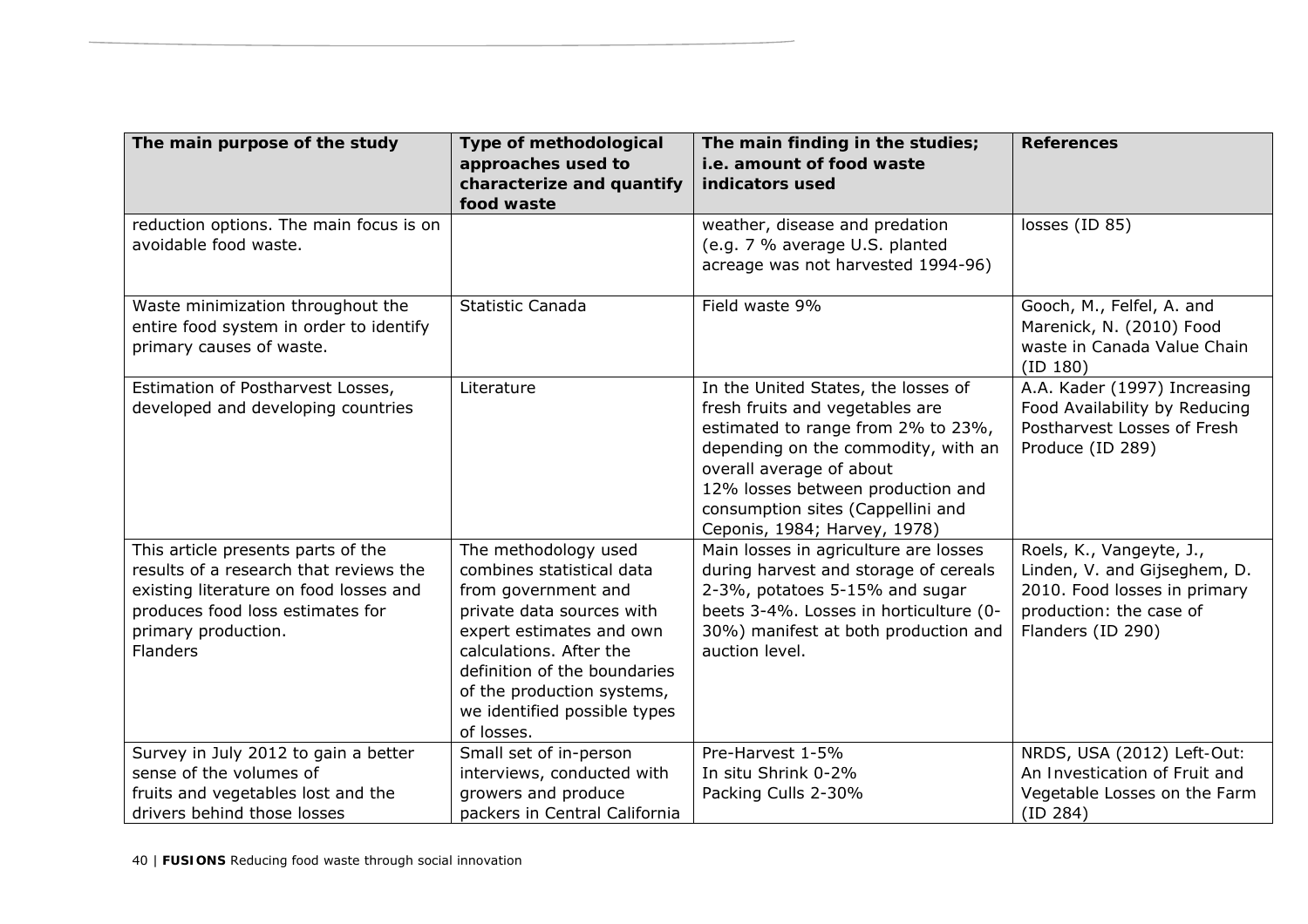| The main purpose of the study                                                                                  | <b>Type of methodological</b><br>approaches used to<br>characterize and quantify<br>food waste                                                                                                           | The main finding in the studies;<br>i.e. amount of food waste<br>indicators used                                                                                                                                                                                                                                                                                                                                                                                                                     | <b>References</b>                                                                                                                                                                                                                  |
|----------------------------------------------------------------------------------------------------------------|----------------------------------------------------------------------------------------------------------------------------------------------------------------------------------------------------------|------------------------------------------------------------------------------------------------------------------------------------------------------------------------------------------------------------------------------------------------------------------------------------------------------------------------------------------------------------------------------------------------------------------------------------------------------------------------------------------------------|------------------------------------------------------------------------------------------------------------------------------------------------------------------------------------------------------------------------------------|
|                                                                                                                | in July 2012                                                                                                                                                                                             |                                                                                                                                                                                                                                                                                                                                                                                                                                                                                                      |                                                                                                                                                                                                                                    |
| Evalution of Olive damage during<br>harvest in USA                                                             | Stereo video analysis based<br>on two high-speed cameras<br>operating during the<br>harvesting process were<br>used to identify the sources<br>of fruit damage due to<br>canopy-harvester<br>interaction | Fruit mechanically harvested had 35%<br>more bruising and three times as<br>many fruit with broken skin as that of<br>hand-harvested fruit. The main source<br>of fruit damaged in the canopy was<br>the strike-impact of fruit by harvester<br>rods                                                                                                                                                                                                                                                 | Castro-Garcia, S., Uriel, A. R.,<br>Gliever, J.C., Smith, D.,<br>Burns, J.K., Krueger, H.W.,<br>Ferguson, L. and Glozer,<br>K.(2006) Video Evaluation of<br>Table Olive Damage during<br>Harvest with a Canopy<br>Shaker. (ID 285) |
| In this report, by-products are defined<br>as the fractions produced in processing<br>of potatoes              | Information was collected<br>from scientific articles,<br>patent databases and web<br>pages                                                                                                              | Left in the field $1-15$ % (mean $5\%$ ).<br>The amount of the by-products varies<br>depending on the process. For<br>example, in peeling processes the<br>amount of by-products can be as<br>much as 50-100 % compared to that<br>of the peeled product                                                                                                                                                                                                                                             | Ahokas et al. (2012)<br>Utilization of Byproducts from<br>Potatoes and Vegetables for<br>Value-Added Products (ID<br>282)                                                                                                          |
| The project to reduce waste, to allow<br>growers, packer and retailer to benefit<br>from improved efficiencies | The five-year project started<br>in 2008 with 30 growers                                                                                                                                                 | About half the losses occurred directly<br>on farm. Some 6 per cent were failed<br>at field level before or soon after<br>lifting began, due to size, quality or<br>bruising problems. Defects removed<br>during initial grading, including<br>damaged, mis-shapen, scabbed and<br>green tubers, resulted in a further 12<br>per cent loss while storage waste<br>accounted for 5 per cent. During<br>packing, size grading took out 2 per<br>cent while post-washing defects<br>removed 22 percent. | Potato Council (2012) War on<br>waste in the potato supply<br>chain (ID 281)                                                                                                                                                       |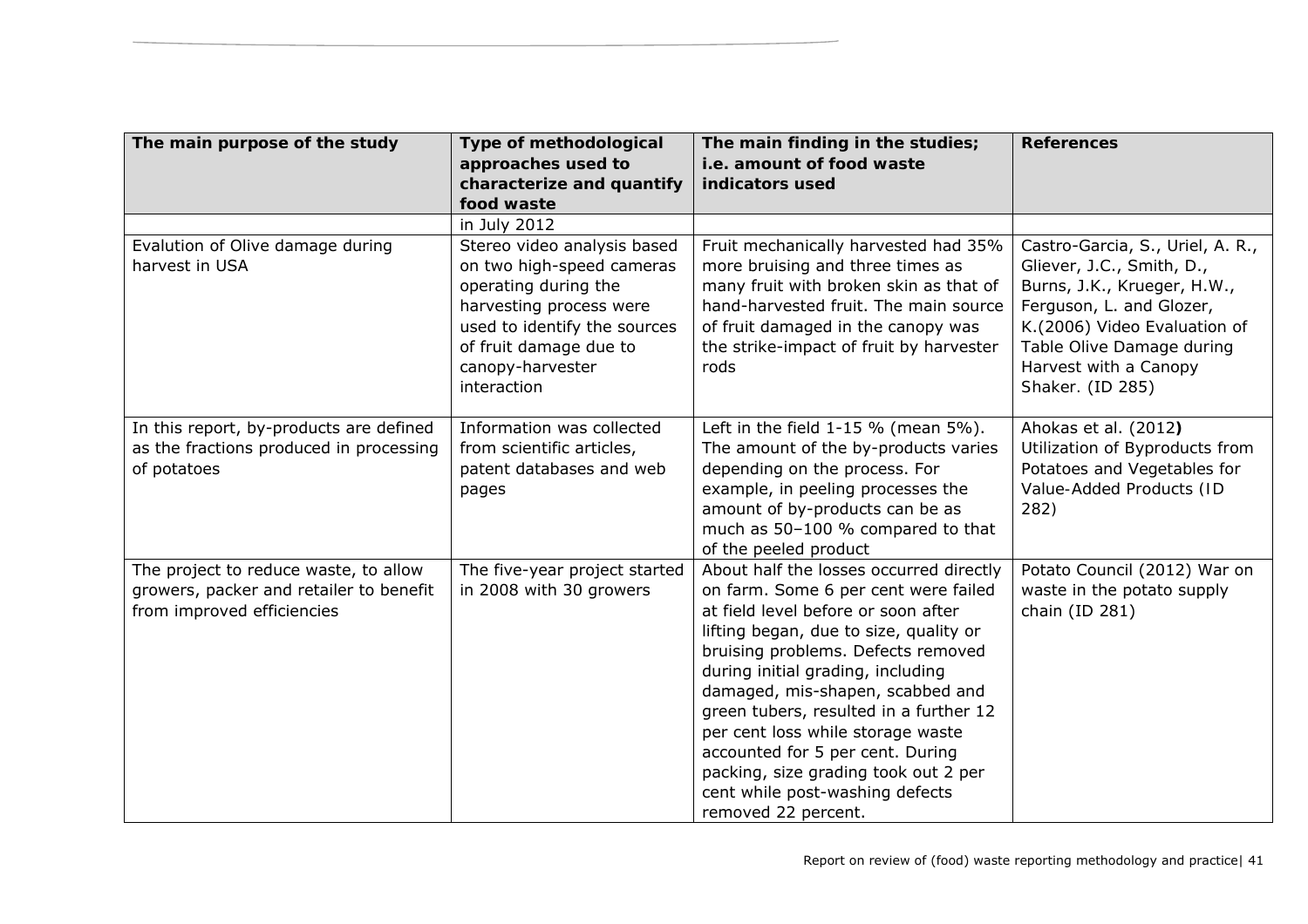| The main purpose of the study                                                                                                                                                                                     | <b>Type of methodological</b><br>approaches used to<br>characterize and quantify<br>food waste                                                                                                                                                                                                            | The main finding in the studies;<br>i.e. amount of food waste<br>indicators used                                                                                                                                                                                                                                                                                                                                                                    | <b>References</b>                                                                                                                                     |
|-------------------------------------------------------------------------------------------------------------------------------------------------------------------------------------------------------------------|-----------------------------------------------------------------------------------------------------------------------------------------------------------------------------------------------------------------------------------------------------------------------------------------------------------|-----------------------------------------------------------------------------------------------------------------------------------------------------------------------------------------------------------------------------------------------------------------------------------------------------------------------------------------------------------------------------------------------------------------------------------------------------|-------------------------------------------------------------------------------------------------------------------------------------------------------|
| This report sums up the existing                                                                                                                                                                                  | partly based on two                                                                                                                                                                                                                                                                                       | The largest waste of fruits and                                                                                                                                                                                                                                                                                                                                                                                                                     | Denmark's green think tank,                                                                                                                           |
| knowledge about "the hidden food<br>waste" from field<br>to shop to industrial kitchens                                                                                                                           | analyses by Aarhus<br>University (DJF) and the<br>Copenhagen University<br>(FØI) for the Ministry of<br>Agriculture, Fisheries and<br>Food in relation to this<br>project, and partly on the<br>basis of a comprehensive<br>and a very constructive<br>dialogue with key players in<br>the food industry. | vegetables is found in the retail<br>industry (DKK 428m),<br>followed by the primary production<br>(DKK 311m).                                                                                                                                                                                                                                                                                                                                      | CONCITO (2011) The Hidden<br>Food Waste Mapping and<br>Recommendations (ID 291)                                                                       |
| Food waste in primary production in<br>Denmark                                                                                                                                                                    | Food waste status in<br>Holland, England and<br>Sweden<br>Food waste data in Denmark                                                                                                                                                                                                                      | Wastage of fruits and vegetables can<br>be 30-40%                                                                                                                                                                                                                                                                                                                                                                                                   | Mogensen, L., Hermansen, J.<br>and Trydeman Knudsen, M.<br>(2011) Madspild i<br>fødevareproduktionen<br>fra primærproduktion til<br>detailed (ID 292) |
| The study highlights the losses<br>occurring along the entire food chain,<br>and makes assessments of their<br>magnitude. Further, it identifies causes<br>of food losses and possible ways of<br>preventing them | Available data, mass flow<br>models, assumptions                                                                                                                                                                                                                                                          | Food losses in industrialized countries<br>are as high as in developing countries,<br>but in developing countries more than<br>40% of the food losses occur at post<br>harvest and processing levels, while in<br>industrialized countries, more than<br>40% of the food losses occur at retail<br>and consumer levels. Food waste at<br>consumer level in industrialized<br>countries (222 million ton) is almost<br>as high as the total net food | Gustavsson Jenny, Cederberg<br>Christel, Sonesson Ulf, (2011)<br>Global Food Losses and Food<br>Waste (ID 1)                                          |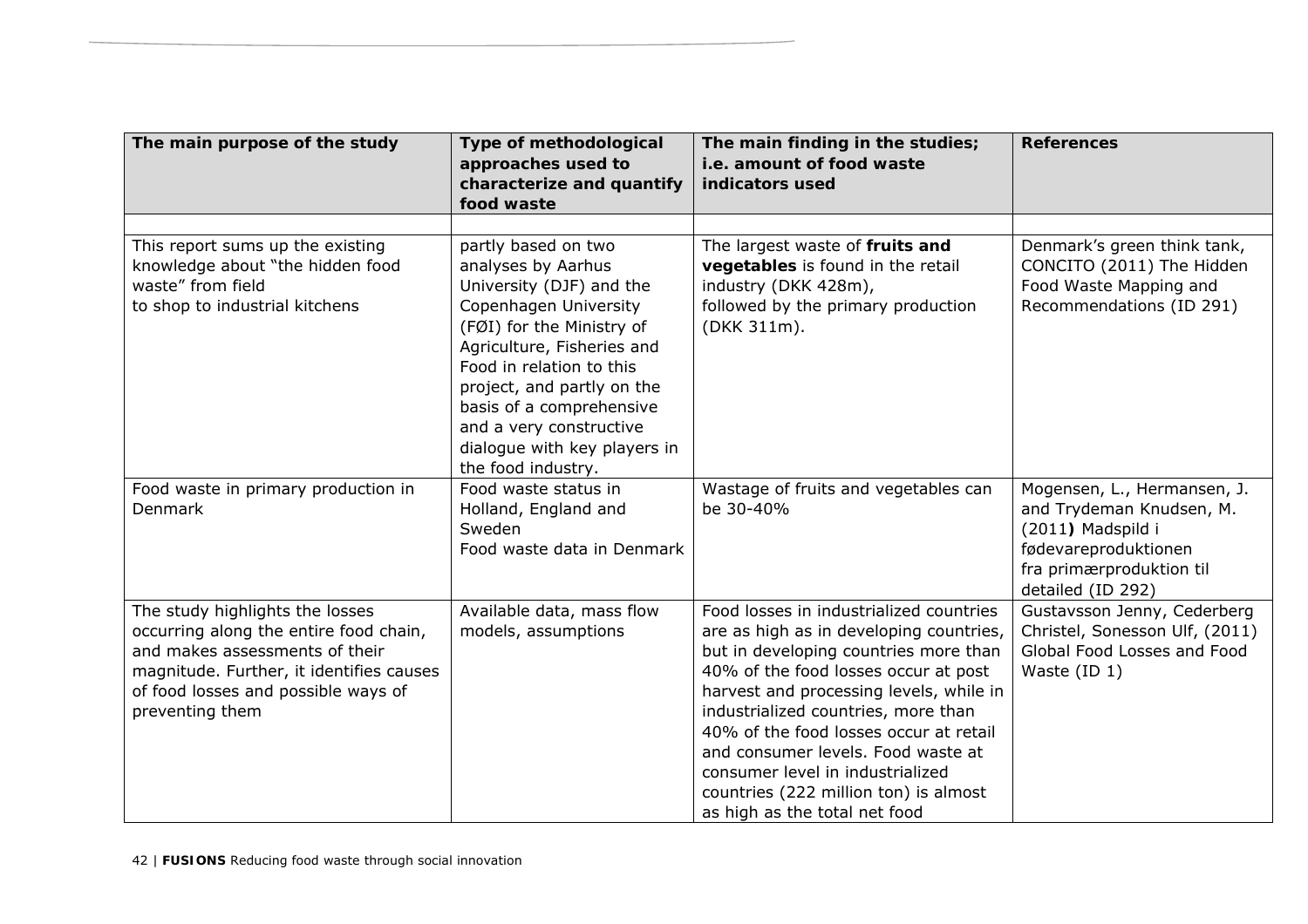| The main purpose of the study                                                                                                                                                                                                                                                                                                                                                                                                                                                                                                                   | Type of methodological<br>approaches used to<br>characterize and quantify<br>food waste | The main finding in the studies;<br><i>i.e.</i> amount of food waste<br>indicators used                                                                                                                                                    | <b>References</b>                                                                                                                                                                                        |
|-------------------------------------------------------------------------------------------------------------------------------------------------------------------------------------------------------------------------------------------------------------------------------------------------------------------------------------------------------------------------------------------------------------------------------------------------------------------------------------------------------------------------------------------------|-----------------------------------------------------------------------------------------|--------------------------------------------------------------------------------------------------------------------------------------------------------------------------------------------------------------------------------------------|----------------------------------------------------------------------------------------------------------------------------------------------------------------------------------------------------------|
|                                                                                                                                                                                                                                                                                                                                                                                                                                                                                                                                                 |                                                                                         | production in sub-Saharan Africa (230<br>million ton).                                                                                                                                                                                     |                                                                                                                                                                                                          |
| This review considers priorities in<br>relation to global food waste reduction,<br>particularly<br>in the context of food supply chains<br>operating within the rapidly developing<br>BRIC (Brazil, Russia, India and China)<br>and transition countries. It considers<br>the challenges in measuring progress<br>towards global food waste reduction,<br>and why knowledge on food losses<br>within BRIC and transition countries<br>represents such a significant gap in the<br>evidence required to monitor global<br>food waste reductions. | Literary review, interviews,<br>expert workshops                                        | At the grower stage, the highest<br>priority areas included the<br>development of locally appropriate<br>information systems and education,<br>technology and knowledge transfer<br>and access to improved post-harvest<br>infrastructure. | Julia Parfitt, Mark Barthel,<br>(2011) Global food waste<br>reduction: priorities for a<br>world in<br>Transition (ID 48)                                                                                |
| The paper gives option for improving<br>food security after the 2008 food crisis.                                                                                                                                                                                                                                                                                                                                                                                                                                                               | Literature review, expert<br>workshop                                                   | Food losses in the field (between<br>planting and harvesting) could<br>be as high as 20-40% of the potential<br>harvest in developing<br>countries due to pests and pathogens                                                              | A UNEP RAPID RESPONSE<br>ASSESSMENT, Nellemann, C.,<br>MacDevette, M., Manders, T.,<br>Eickhout, B., Svihus, B., Prins,<br>A. G., Kaltenborn, B. P.<br>(2009), The Environmental<br>Food Crisis (ID 118) |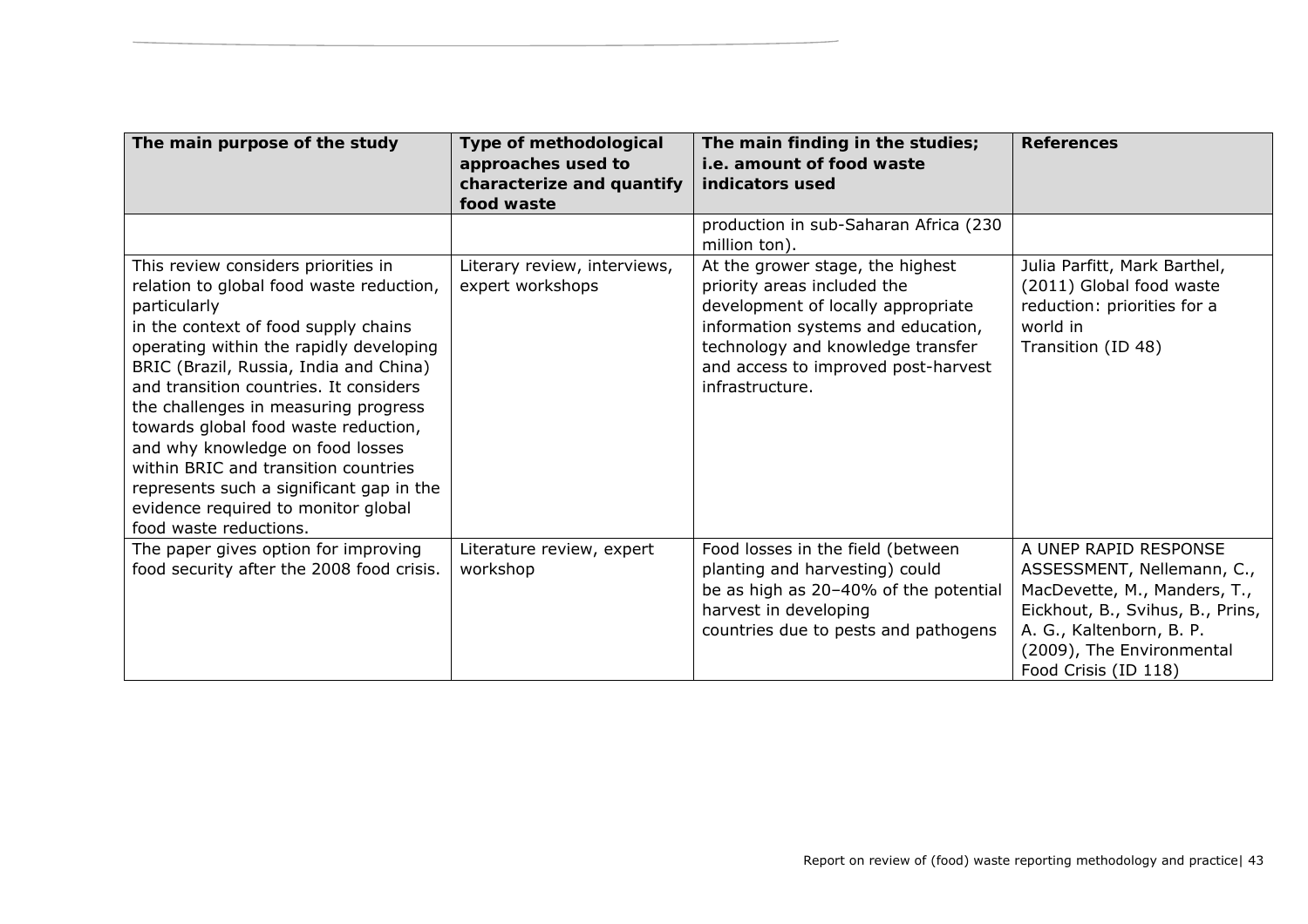# Production, animal production

14 papers have been analyzed with respect to quantification of food losses and waste at primary production. All papers are classified as addressing primary production stage in the FUSIONS database excel sheet.

## **Purpose of the studies:**

Most of these papers described the relevance of food losses and waste based on literature review and identified reduction measures (Brook Lyndhurst 2010 (ID 35); Gunders 2012 (ID 93); Hodges, Buzby, Bennett 2011 (ID 191); Parfitt, Barthel 2011(ID 48)). Some papers estimated the potential of loss and waste reduction with respect to food availability (Almeida, 2011 (ID 98); Beretta 2012 (ID 146); Smil 2004 (ID 86)) or with respect to environmental impacts and resource consumption (Kummu et al. 2012 (ID 23); Hospido, Sonesson 2005 (ID 129); Weidema et al 2008 (ID 116), although Weidema et al. 2008 did not specifically address loss and waste reduction at agricultural production, only at household stage).

Papers which study losses in animal production systems (Malena et al. 2007 (ID 134); Petracci et al. 2006, ID 132), McConnel et al. 2008 (ID 135); Ritz et al. 2005(ID 131) justify the relevance of research by animal welfare and by financial losses for farmers. **Original data gathering versus literature review:** 

Only a few papers did quantify amounts of losses or waste at primary production (preslaughter mortality) and generated original data (Malena et al. 2007; Petracci et al. (2006).

Other papers (McConnel et al. 2008; Ritz et al. 2005) did not quantify losses of animals, but identified and weighted factors leading to mortality of animals with the purpose to contribute to improved practices in animal production and preslaughter operations. One paper (Hospido, Sonesson 2005) compared the environmental impact of dairy herds which are subject to current level of losses of milk due to mastitis with dairy herds under improved management. For these papers which did not generate new data, national statistics and experts' personal advice were provided.

In papers where results are based on agricultural loss estimates from literature, papers refer to

- Gustavsson et al (2011)'s loss estimates (Kummu et al. 2012; Almeida 2011)

- interviews with producing/processing units, federations and branch statistics (Beretta 2012).

## **Time periods:**

Gustavsson et al. (2011) study seems to have launched a research dynamic on the link between food losses/waste and food availability, food security, inefficiencies in food systems and associated resource use. Kummu et al.2012 , Almeida 2011, Beretta 2012, Gunders 2012 are all quite fresh papers (Smil 2004 is the exception). Those papers on the specific stage of animal production systems date back to the years 2005-2008.

## **Methodological approach:**

As mentioned, few papers collected original data on agricultural losses or waste. Beretta (2012) conducted interviews with 31 food producing/processing/trading companies of which 5 agricultural producers. Almeida (2011), in addition to food availability approach, conducted a case-study on bread and gathered original data (to be confirmed). Otherwise, literature (Gustavsson et al. 2011), branch and national statistics, data from trade and producer associations are used.

## **Type of indicators used:**

- ‐ TJ/year and % on a weight basis (Beretta 2012)
- ‐ Kcal/cap/day (Almeida, 2011; Kummu et al. 2012; Smil 2004)
- Percent on number of animals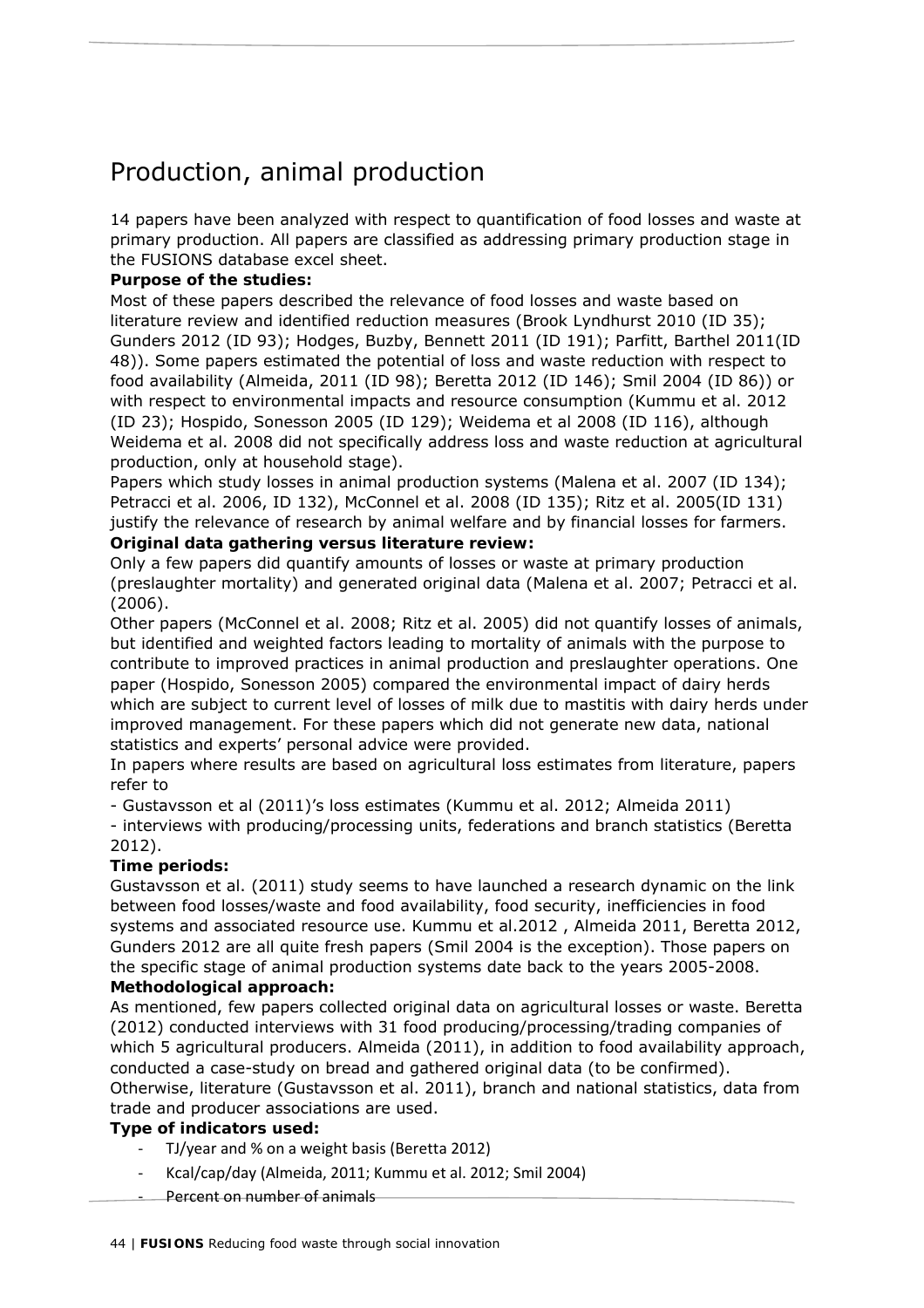## **Classification of the measured amount of food waste:**

Beretta (2012) distinguished between *avoidable food waste, possibly avoidable food waste* and *unavoidable food waste*.

Distinction between edible/inedible or between end-of-life or waste management options has not been performed.

Losses (or waste) defined at primary production stage partly concern entire animals and whole plants which as farm staples/commodities become edible only after primary processing (slaughtering and cutting, milling, pressing etc.).

As highlighted in Report T1.1, the topic of losses at primary production stage has so far been studied with respect to financial losses or missing marketing opportunities for farmers, but not with respect to food security and resource efficiency in food systems. This can explain why literature on losses at primary production stage usually does not distinguish losses of edible and inedible parts of a food product. Another reason may be that in many cases farm commodities are not yet a food product as they require processing/refining to enter the way to become food products (slaughtering and cutting, milling, etc.).

### **Pros and cons with using different methodological approaches:**

-

As highlighted, results in many papers are based on loss estimates from the literature (for example Gustavsson et al. (2011)'s pioneering study which provides loss estimates along the food supply chain at a regional level worldwide ). Yet, data on regional levels may not take sufficient account of inter-country variability<sup>2</sup>. Neither do national data take into account the variety of production systems nor local specificities (weather conditions, etc.) which are related to agricultural losses.

When loss estimates are based on interviews, the question is to what extent the sample is representative of the product's market. We can assume that the purpose of a study partly determines the choice of methodology (whereas in many studies data availability seems to guide the choice of methodological approach).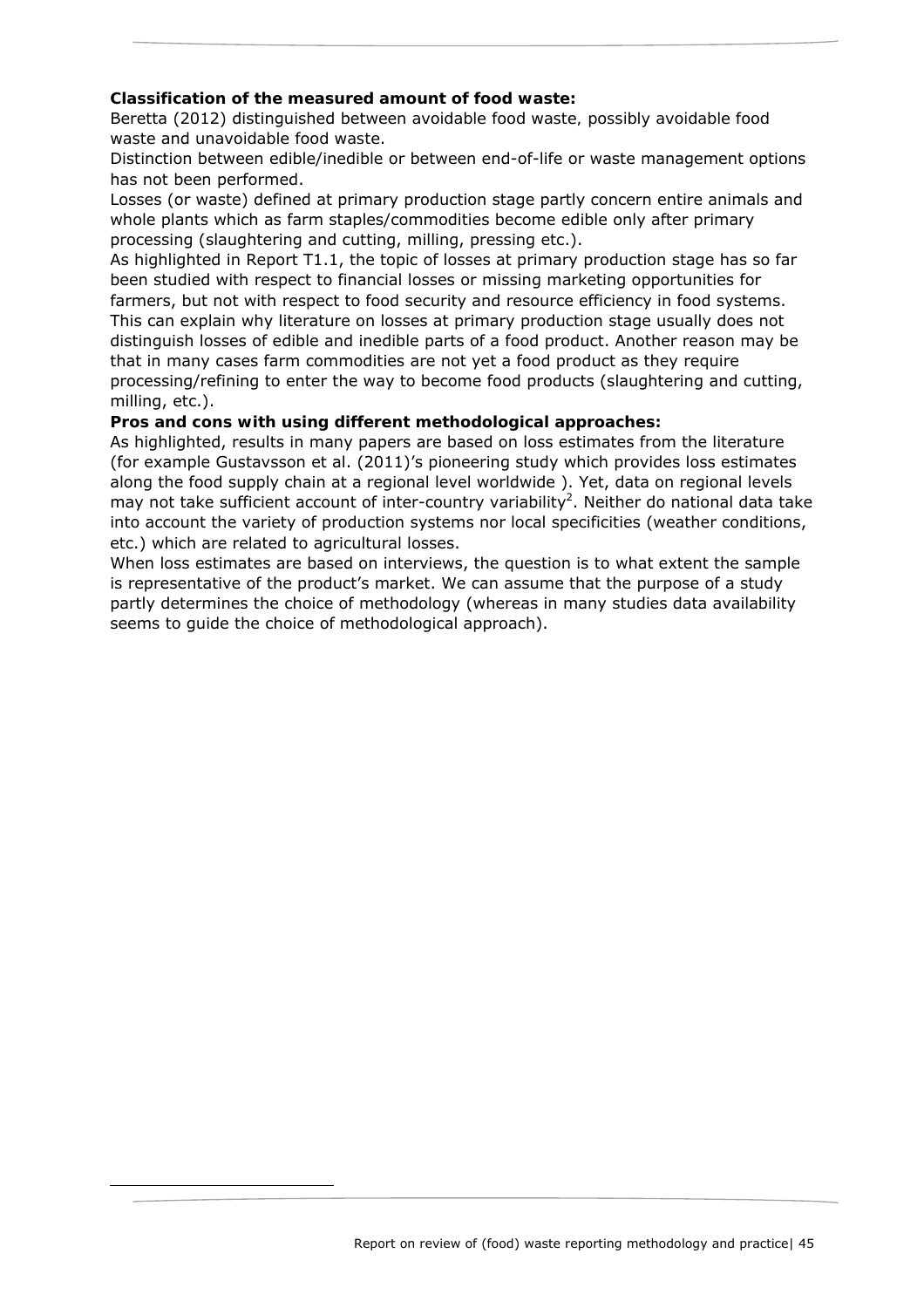# Processing of farm staples

The three studies from 'Processing of farm staples' according to the narrower definition are as follows:

Gustavsson et al / FAO (2011), *Global Food Losses and Food Waste - extent, causes and prevention*. Rome, Food and Agriculture Organization of the United Nations (ID 1). Agro-Food Waste Minimisation and Reduction Network (AWARENET) (2004) *Handbook for the Prevention and Minimisation of Waste and Valorisation of By-Products in European Agro-Food Industries.* EC: Depósito legal BI-223-04.(ID 76)

C-Tech Innovation (2004) *United Kingdom Food and Drink Processing Mass Balance.* C-Tech Innovation Ltd., Chester, UK (ID 27)

## Processing

Company specific/national studies:

Carrying out studies in which primary data is collected is of course a very good alternative for collecting robust qualitative data. By collecting primary data, one can make sure that the data is representative for the study objective and that the study boundaries etc. correlate to the project aim and goal.

Studies in which primary data is collected are however costly, both regarding time and money and for data to be representative for a food product or sector in general, a large number of measuring points is necessary. In addition, estimated data is sometimes provided by companies with no indication of the likely accuracy of the provided data. National/regional statistics:

Statistical databases often represent a large number of data from the same data source; something which makes comparisons between countries and regions possible.

As for all data sources, there might be inaccuracies in large databases; depending on how accurately the data has been collected/reported from the distributing partners. Surveys:

A good thing with using a survey is that it is a relatively cost efficient method which reaches a large number of participants in a wide geographical area, e.g. by using email or telephone.

The issue with secrecy in the food processing industry, regarding waste data, is a risk with using the survey methodology (17). Waste data is sometimes regarded as sensitive information by many food producers and manufacturers since it gives an insight to the company and its raw material flows. It is highly likely that certain companies will not want to expose their waste data figures and surveys which collect secondhand data therefore risk collecting data which is not representative for the actual food waste occurring in the industry.

Another downside with using the survey methodology is that there might be misunderstandings regarding which raw material flows that (in the study) are classified as food waste. There might be different views among the people conducting the study and the people filling in the survey forms.

## Literature studies:

Literature study is also a cost efficient method which can produce broad results with regards to time and geography depending on the availability of previous studies. Literature reviews do however rely on secondary data; and therefore the quality of the results from a literature study is dependent on the quality of previous studies. Most studies define food waste from the basis of environmental aspects as food waste represents a waste of resources and an environmental impact. Economic drivers are also important to stakeholders within the food supply chain – one study (89) includes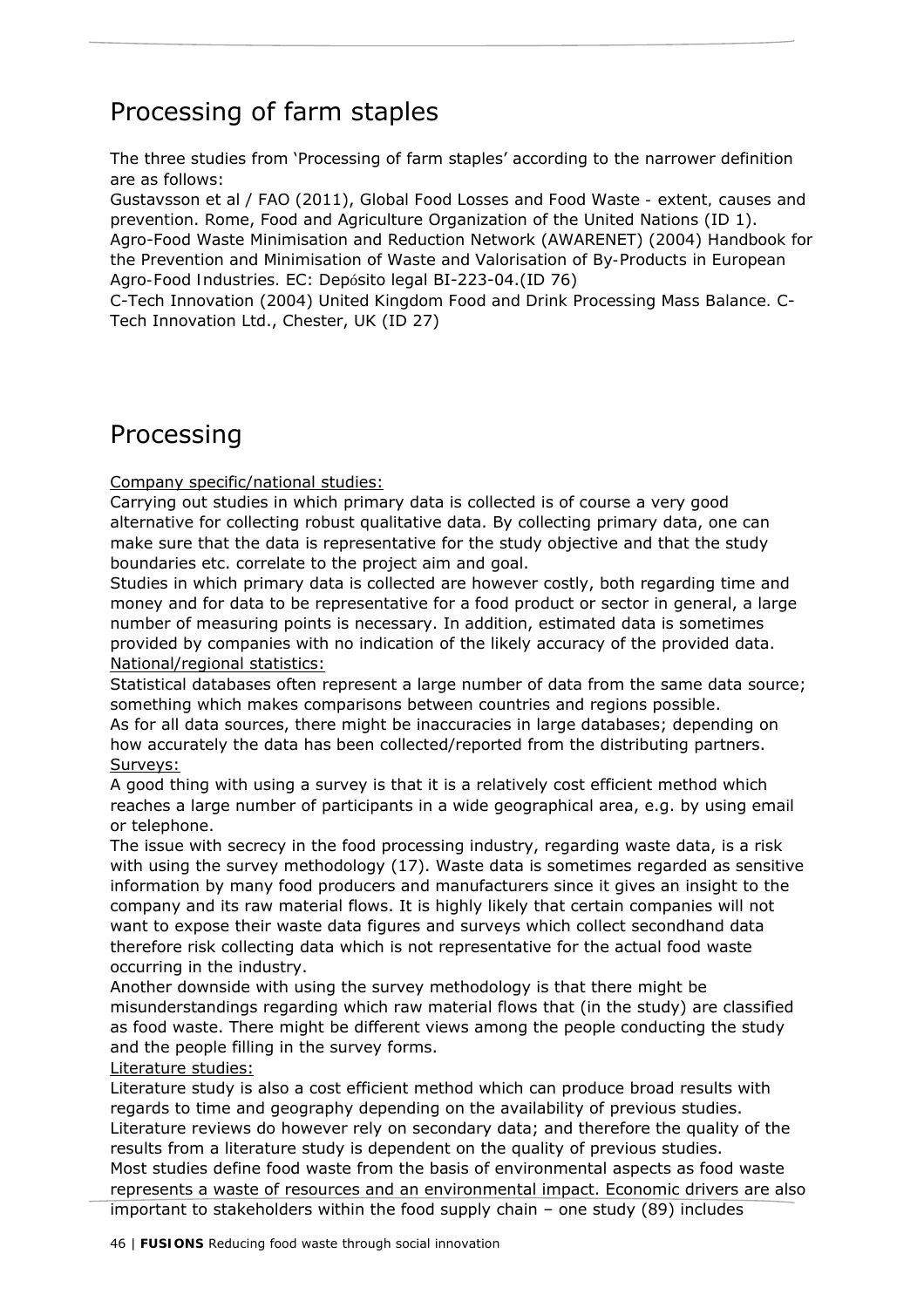products not sold at full price as a food loss although, from a nutritional or environmental perspective, this would not be considered a loss.

When undertaking food waste monitoring studies comparing several studies over several years, it is of course important to use the same methodology with the same system boundaries so that the results can be compared. This is sometimes made difficult due to advances in methodology.

If the purpose is related to *waste prevention* and food security there is a need to quantify food waste in edible and non-edible forms to help identify different mitigation routes and approaches.

If the purpose of the study is instead to focus on *waste management*, separating edible and non-edible food waste is not necessarily important; however it is more necessary to include all waste flows since all waste flows are relevant for waste management.

Also, due to various *legal requirements* (which can change over time) there is a need to keep track of the entire mass balance including all waste flows, regardless of edible, nonedible, co-products and by-products etc…(17).

Limitations to different methodological approaches

Some statistics include packaging material from food products.

Some statistics do not separate edible and non-edible food parts, e.g. EUROSTAT. The EUROSTAT data may include by-products, green wastes and wastes from tobacco in some instances. In addition, the methodologies for collecting and calculating the food waste data submitted to EUROSTAT differs between member states, who are free to choose their own methodology (87).

Some companies regard waste data as confidential; therefore there are sometimes few respondents in waste data surveys (17). Waste from food manufacturing also shows large variations between sub-sectors – it is therefore potentially unreliable to extrapolate company survey data to a national or regional level (68). Main findings:

- Waste studies from the UK & Northern Europe dominated the findings from the literature review for this food chain sector.
- The most commonly used method was collecting waste data from company specific interviews/questionnaire surveys.
- The broad definition of "waste" from the Waste Framework Directive was commonly used; therefore all types of organic waste were generally collected (including both edible and inedible parts) and sometimes packaging waste was also included.
- The EUROSTAT data may include by-products, green wastes and wastes from tobacco in some instances. In addition, the methodologies for collecting and calculating the food waste data submitted to EUROSTAT differs between member states, who are free to choose their own methodology.
- In those cases where national food waste statistics are quantified for the industrial food processing sector; there is a risk that certain processing waste is ignored (e.g. processing of fish at sea) since it may fall out of the geographical scope of the study.

 $\bullet$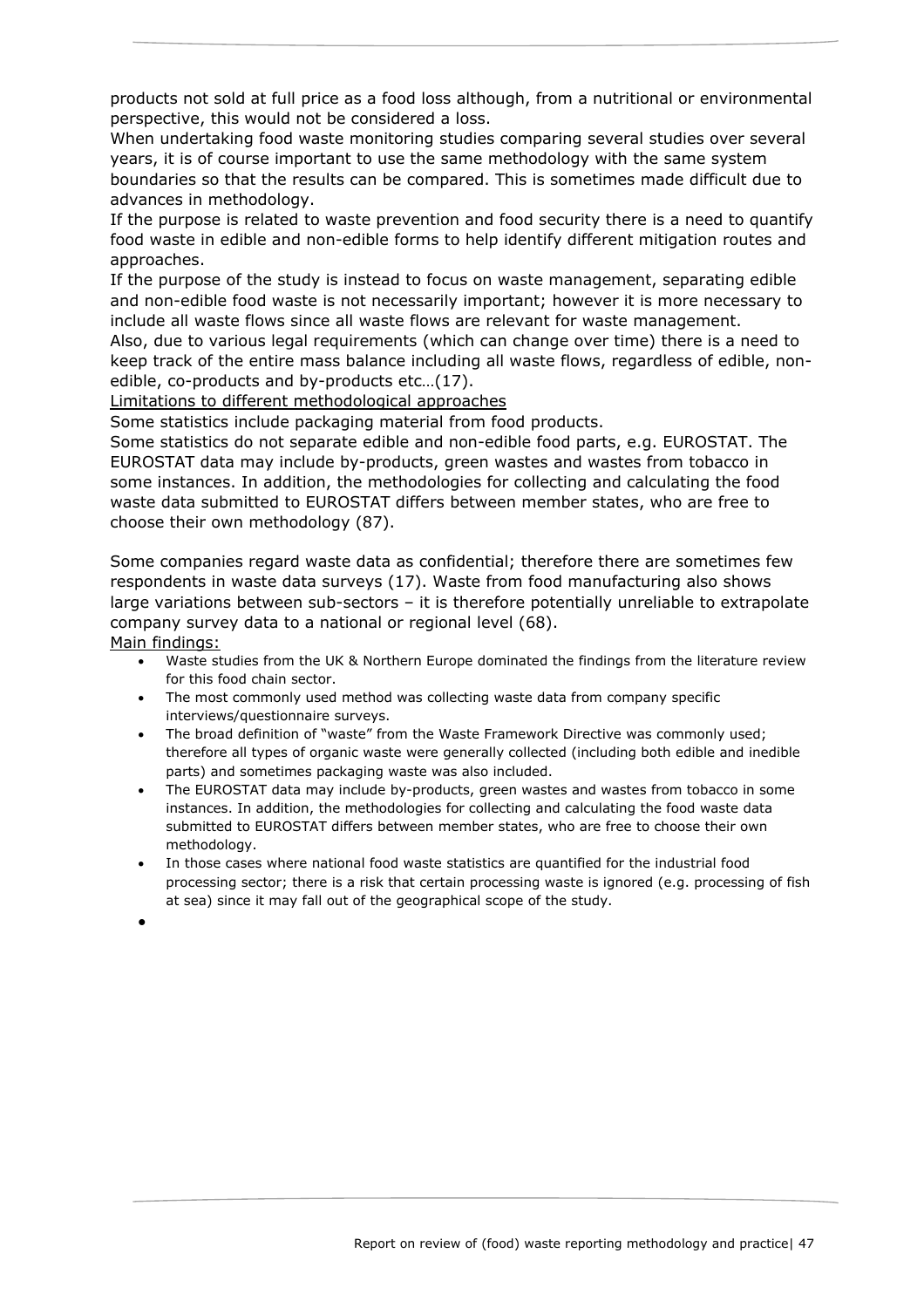|  | Table 11 Summary for "processing" step in the supply chain; purpose, approach and main finding of the reviewed studies |  |  |
|--|------------------------------------------------------------------------------------------------------------------------|--|--|
|--|------------------------------------------------------------------------------------------------------------------------|--|--|

| The main purpose of the study                                                                                                                                                                                                                                                                                  | Type of methodological<br>approach(es) has been used to<br>characterize and quantify food<br>waste                                                                                                                                                          | The main finding in the studies;<br>amount of food waste, indicators<br>used,                                                                                                                                                                                                    | Reference(s)                                                                                                                                                                                                                                                           |
|----------------------------------------------------------------------------------------------------------------------------------------------------------------------------------------------------------------------------------------------------------------------------------------------------------------|-------------------------------------------------------------------------------------------------------------------------------------------------------------------------------------------------------------------------------------------------------------|----------------------------------------------------------------------------------------------------------------------------------------------------------------------------------------------------------------------------------------------------------------------------------|------------------------------------------------------------------------------------------------------------------------------------------------------------------------------------------------------------------------------------------------------------------------|
| The handbook aims to prevent /<br>minimize food waste through the<br>dissemination of best practices and<br>also to quantify food processing waste.                                                                                                                                                            | Food waste calculated as a fraction<br>of total production volumes<br>(obtained from EUROSTAT and other<br>sources).                                                                                                                                        | An overall figure of around 222<br>million tonnes / year of generated<br>food waste and by-products was<br>obtained for 18 European countries.<br>This figure was sub-divided by<br>country and food industry sector.                                                            | Agro-Food Waste<br>Minimisation and Reduction<br>Network (AWARENET),<br>(2004). Handbook for the<br>Prevention and Minimisation<br>of Waste and Valorisation of<br><b>By-Products in European</b><br>Agro-Food Industries. EC:<br>Depósito legal BI-223-04.<br>(ID 76) |
| The study firstly estimates total food<br>losses and wastes in the Swiss Food<br>Supply Chain using both available<br>kilocalories and estimated calorific<br>intake. The second assessment is a<br>case-study analyzing bread wastage,<br>primarily based on firm surveys,<br>through a value chain analysis. | Calorific value of waste estimated by<br>taking waste as difference between<br>farm production data (national<br>study) and nutritional intake data<br>(national survey). Loss rates along<br>the food supply chain taken from<br>Gustavsson et al (2011).  | Approximately one-third of the total<br>edible food production in Switzerland<br>is either lost or wasted along the<br>food supply chain.<br>For the bread case study, it was<br>estimated that 37% by weight of all<br>bread (or ingredients) were wasted<br>from farm to fork. | Almeida, J. (2011). M.Sc.<br>thesis - Food losses and food<br>waste: a quantitative<br>assessment for Switzerland.<br>Universität Basel,<br>Switzerland.(ID 98)                                                                                                        |
| The study aims to provide information<br>on the amount and geographical<br>distribution of food and packaging<br>waste arising across member sites<br>along with how this waste is being<br>managed.                                                                                                           | Questionnaire to industry members<br>requesting actual tonnages of food,<br>packaging & mixed wastes together<br>with disposal route. Not<br>extrapolated to whole industry due<br>to differences between sub-sectors.<br>Returns were received equating to | 481,000 tonnes of waste were<br>produced in 2009 by the 149<br>responding sites - only 43,000<br>tonnes (9%) was sent to landfill,<br>with 435,000 tonnes (90.3%)<br>recovered or recycled in some<br>manner. In both the reporting years,                                       | Bartlett, C. (2010). Mapping<br>waste in the Food and Drink<br>Industry. Defra / Food and<br>Drink Federation, London,<br>UK. (ID 68)                                                                                                                                  |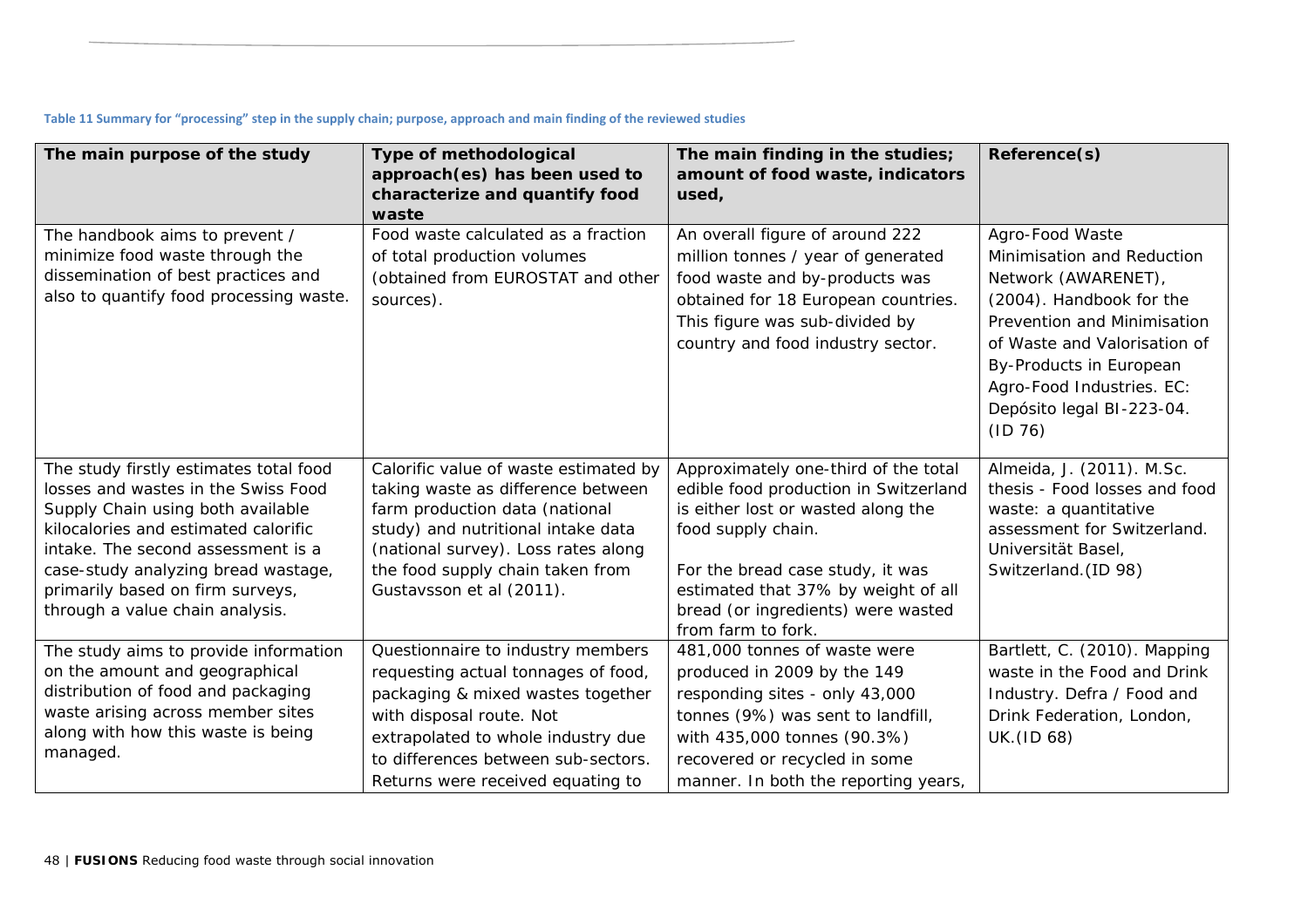| approx. 20% of the UK food<br>FDF members produced over<br>340,000 tonnes of by-products and<br>processing industry.<br>surpluses, with a significant tonnage<br>(approx 98% of total] going to<br>animal feed.<br>To model mass and energy flows in the<br>Data based on both approaches : a<br>The important role of households in<br>food system (from primary production<br>micro approach (data from 43 food<br>generating/reducing food waste is<br>companies across the supply chains<br>confirmed; about one third of edible<br>to consumption to waste management)<br>with focus on food waste for 22 food<br>of the selected food categories) and<br>calories is lost in total along the<br>a macro approach (data from<br>categories; detailed analysis of food<br>supply chain.<br>branch and national statistics); data<br>supply chains and of types of typical<br>industries and recommendation<br>gaps filled by literature review.<br>elaboration. | Reference(s)<br>amount of food waste, indicators                                                                                                                                                                                                                  |
|---------------------------------------------------------------------------------------------------------------------------------------------------------------------------------------------------------------------------------------------------------------------------------------------------------------------------------------------------------------------------------------------------------------------------------------------------------------------------------------------------------------------------------------------------------------------------------------------------------------------------------------------------------------------------------------------------------------------------------------------------------------------------------------------------------------------------------------------------------------------------------------------------------------------------------------------------------------------|-------------------------------------------------------------------------------------------------------------------------------------------------------------------------------------------------------------------------------------------------------------------|
|                                                                                                                                                                                                                                                                                                                                                                                                                                                                                                                                                                                                                                                                                                                                                                                                                                                                                                                                                                     |                                                                                                                                                                                                                                                                   |
|                                                                                                                                                                                                                                                                                                                                                                                                                                                                                                                                                                                                                                                                                                                                                                                                                                                                                                                                                                     | Beretta C. (2012) M.Sc.<br>thesis - Analyse der<br>Nahrungsmittelflüsse in der<br>Schweiz und Ermittlung von<br>Strategien,<br>Nahrungsmittelverluste zu<br>vermindern und die<br>Nahrungsmittelverwertung<br>zu optimieren. ETH, Zurich,<br>Switzerland (ID 146) |
| Data from BIO Intelligence Service<br>Of the estimated total 89 Mt EU food<br>The study details resource flows within<br>the EU food industry and provides<br>(2010) Preparatory study on food<br>waste, households produce the<br>recommendations for improved<br>waste across EU27 based on 2006<br>largest fraction (37Mt; 42 % of the<br>resource efficiency.<br>EUROSTAT data and other available<br>total), representing 179 kg per<br>capita, with evidence showing that<br>recent data.<br>124)<br>over 60% of it may be avoidable.<br>Significant industrial (30 Mt; 39%),<br>wholesale/retail (4 Mt; 5%) and food<br>service sector (12 Mt; 14%) food<br>waste also occurs.<br>The study quantifies total food waste<br>EUROSTAT data was used, for the<br>Annual food waste generation in                                                                                                                                                                | <b>BIO Intelligence Service</b><br>(2012). Assessment of<br>resource efficiency in the<br>food cycle. Draft report for<br>European Commission (ID<br>BIOIS (2010). Preparatory                                                                                    |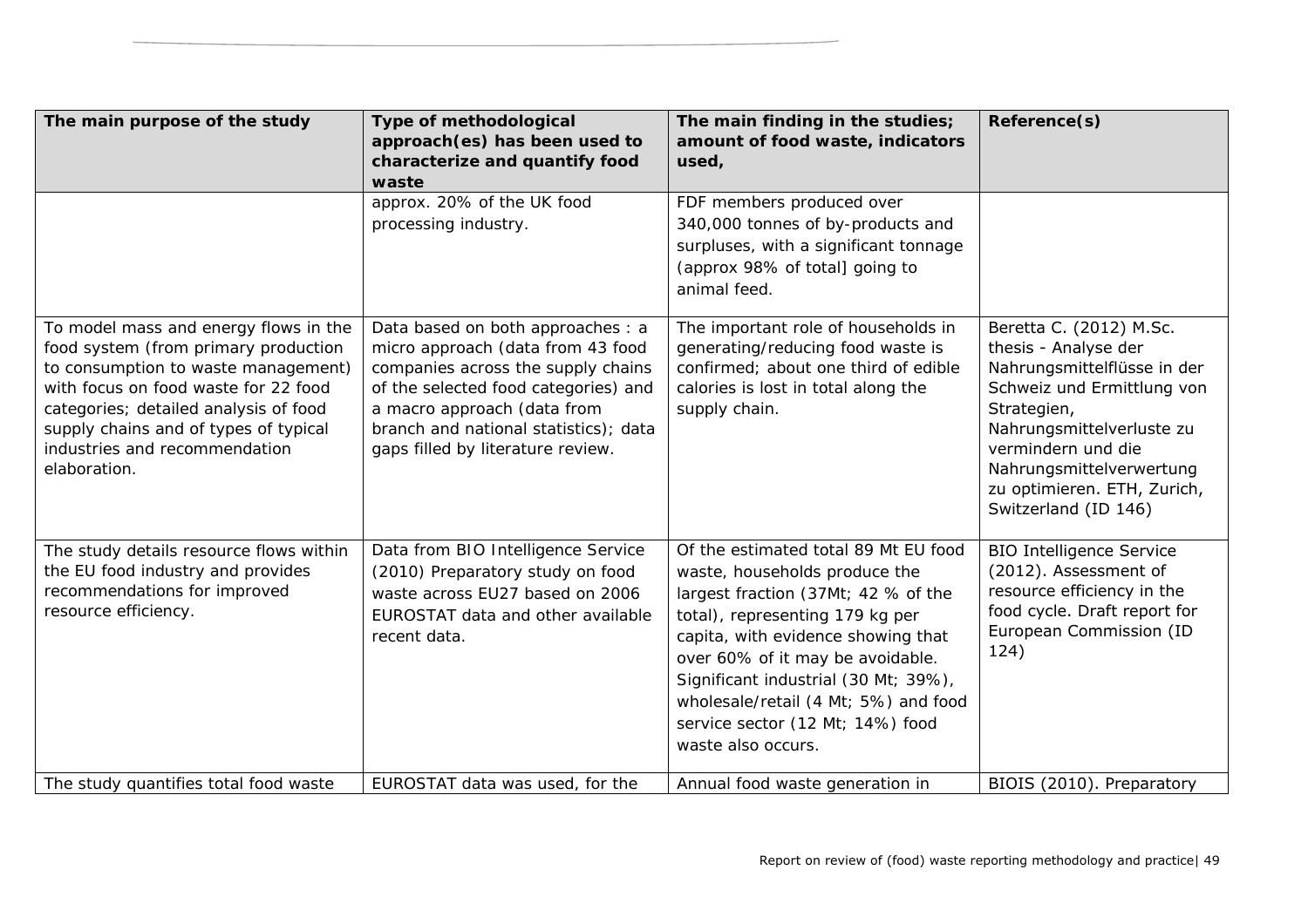| The main purpose of the study                                                                                                                                 | Type of methodological<br>approach(es) has been used to                                                                                                                                                                                                                | The main finding in the studies;<br>amount of food waste, indicators                                                                                                                                                                                                                                                             | Reference(s)                                                                                                                                                       |
|---------------------------------------------------------------------------------------------------------------------------------------------------------------|------------------------------------------------------------------------------------------------------------------------------------------------------------------------------------------------------------------------------------------------------------------------|----------------------------------------------------------------------------------------------------------------------------------------------------------------------------------------------------------------------------------------------------------------------------------------------------------------------------------|--------------------------------------------------------------------------------------------------------------------------------------------------------------------|
|                                                                                                                                                               | characterize and quantify food                                                                                                                                                                                                                                         | used,                                                                                                                                                                                                                                                                                                                            |                                                                                                                                                                    |
|                                                                                                                                                               | waste                                                                                                                                                                                                                                                                  |                                                                                                                                                                                                                                                                                                                                  |                                                                                                                                                                    |
| (edible and non-edible) in the EU27<br>countries.                                                                                                             | NACE branch ""Manufacture of food<br>products; beverages and tobacco".                                                                                                                                                                                                 | EU27 is 89 Mton or 179 kg per<br>capita, reference year 2006.<br>Manufacturing food waste was<br>estimated at almost 35 Mt per year<br>in the EU27 (70kg per capita),<br>although a lack of clarity over the<br>definition of food waste (particularly<br>as distinct from by-products) among<br>MS makes this estimate fragile. | study on food waste across<br>EU 27. Paris, BIO Intelligent<br>Services (ID 87)                                                                                    |
| The study aims to provide a detailed<br>mass balance of input and output flows<br>within the UK Food and Drink<br>Progressing industry.                       | Quantification based on statistics<br>from national authorities and waste<br>management organisations.                                                                                                                                                                 | The UK Food & Drink Processing<br>Industry produces external wastes of<br>approx. 5.8 million tonnes p.a. of<br>which 1.8 MT is biodegradable waste.<br>In addition, approx. 3.4MT of<br>biodegradable waste is re-utilised in<br>the food chain.                                                                                | C-Tech Innovation, (2004)<br>United Kingdom Food and<br>Drink Processing Mass<br>Balance. C-Tech Innovation<br>Ltd., Chester, UK (ID 27)                           |
| Estimate the global food losses and<br>waste and point out main differences<br>between low and medium/high income<br>countries.                               | Data based on macro approach;<br>data derived from national and/or<br>regional Food Balance Sheets which<br>map out the national/regional food<br>supplies for different commodity<br>groups. One utilization element of<br>the FBS refer to processed<br>commodities. | 1, 3 billion tonnes of food waste each<br>year (avoidable food losses and<br>waste), reference year 2007                                                                                                                                                                                                                         | FAO (2011). Global Food<br>Losses and Food Waste -<br>extent, causes and<br>prevention. Rome, Food and<br>Agriculture Organization of<br>the United Nations (ID 1) |
| The goal of the study is to collect data<br>on avoidable food waste for the<br>Norwegian food supply chain in order<br>to follow up amounts on a sector basis | Data based on micro approach. Data<br>has been collected through a<br>questionnaire from 11<br>manufacturing businesses in                                                                                                                                             | Data represents 2009 (for the 2010<br>study) and 2010 (for the 2011<br>study). Main results are presented as<br>%/tonnes waste in each step of the                                                                                                                                                                               | Hanssen, O. J., Schakenda,<br>V. (2010). Nyttbart matavfall<br>Norge - status og<br>utviklingstrekk 2010. Oslo,                                                    |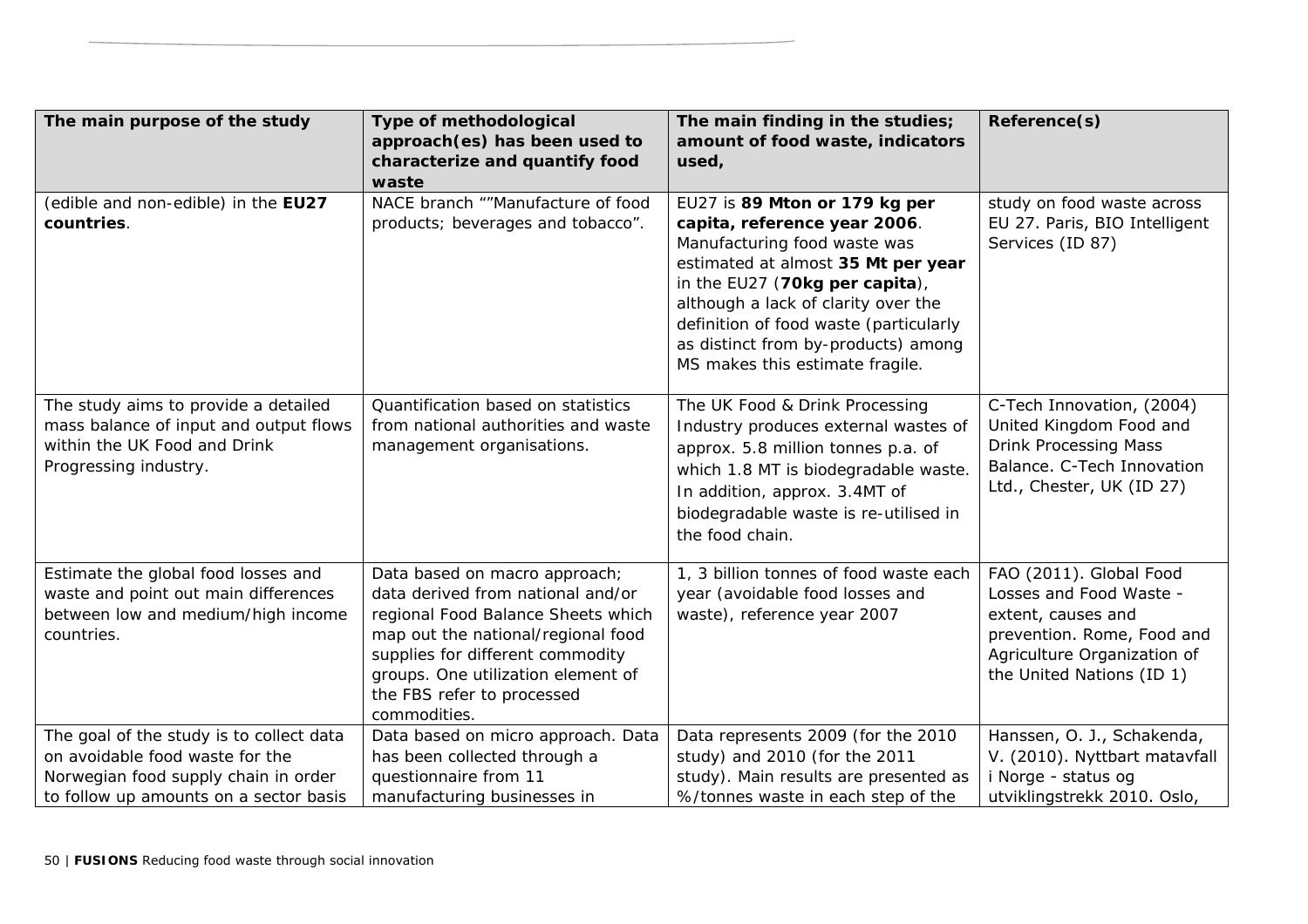| The main purpose of the study                                                                                                                                                                                                                          | Type of methodological<br>approach(es) has been used to<br>characterize and quantify food<br>waste                                                                                                                                                                       | The main finding in the studies;<br>amount of food waste, indicators<br>used,                                                                                                                                                                                                                                                                                                                                                                                      | Reference(s)                                                                                                                                                                                                                                    |
|--------------------------------------------------------------------------------------------------------------------------------------------------------------------------------------------------------------------------------------------------------|--------------------------------------------------------------------------------------------------------------------------------------------------------------------------------------------------------------------------------------------------------------------------|--------------------------------------------------------------------------------------------------------------------------------------------------------------------------------------------------------------------------------------------------------------------------------------------------------------------------------------------------------------------------------------------------------------------------------------------------------------------|-------------------------------------------------------------------------------------------------------------------------------------------------------------------------------------------------------------------------------------------------|
| and in total between the years 2010-<br>2015.                                                                                                                                                                                                          | Norway. Data is based on tonnage<br>and the waste percentages are<br>calculated based on waste and the<br>production volumes respectively.                                                                                                                               | supply chain (many different<br>results).                                                                                                                                                                                                                                                                                                                                                                                                                          | Østfoldforskning. (ID 184)                                                                                                                                                                                                                      |
| The goal of the study is to collect data<br>on avoidable food waste for the<br>Norwegian food supply chain in order<br>to follow up amounts on a sector basis<br>and in total between the years 2010-<br>2015.                                         | Data based on micro approach. Data<br>has been collected through a<br>questionnaire from 11<br>manufacturing businesses in<br>Norway. Data is based on tonnage<br>and the waste percentages are<br>calculated based on waste and the<br>production volumes respectively. | Data represents 2009 (for the 2010<br>study) and 2010 (for the 2011<br>study). Main results are presented as<br>%/tonnes waste in each step of the<br>supply chain (many different<br>results).                                                                                                                                                                                                                                                                    | Hanssen, O. J., Schakenda,<br>V. (2011). Nyttbart matsvinn<br>i Norge 2011 - Analyser av<br>status og utvikling i matsvinn<br>i Norge $2010-11$ - Rapport<br>fra ForMat-prosjektet. ISBN:<br>82-7520-655-3. Oslo,<br>Østfoldforskning. (ID 185) |
| The study is focused on retail and<br>wholesale supply chains for fish, and<br>presents resource maps for 17<br>individual finfish and shellfish species<br>and aims both to characterize and<br>quantify food waste &<br>prevent/minimize food waste. | Data for processing waste derived<br>from interviews with key personnel<br>and extrapolated to give industry-<br>wide estimate based on survey<br>data.                                                                                                                  | Total volumes of waste and co-<br>products generated within the UK<br>fish processing industry were<br>estimated at 133,100 tonnes per<br>year. However, this figure cannot be<br>robustly sub-divided into wastes and<br>co-products for all species - approx.<br>105,200 tonnes can be attributed to<br>finfish processing and 27,900 tonnes<br>to shellfish processing. Note: Wastes<br>from processing at sea and discards<br>disposed of at sea are excluded. | James, R., Archer, M.,<br>Henderson, J., Garrett, A.<br>(2011). Resource maps for<br>fish across retail & wholesale<br>supply chains. Waste &<br><b>Resources Action</b><br>Programme, Banbury, UK (ID<br>105)                                  |
| To generate better data on the<br>production of total food waste in the<br>Swedish supply chain. The purpose is                                                                                                                                        | Data based on micro (from<br>businesses) surveys scaled up to<br>total Swedish food processing sector                                                                                                                                                                    | 171 000 tonnes of food (avoidable<br>and non-avoidable) was produced in<br>the Swedish manufacturing business                                                                                                                                                                                                                                                                                                                                                      | Jensen, C., Stenmarck, Å.,<br>Sörme, L., Dunsö, O. (2011).<br>Matavfall 2010 från jord till                                                                                                                                                     |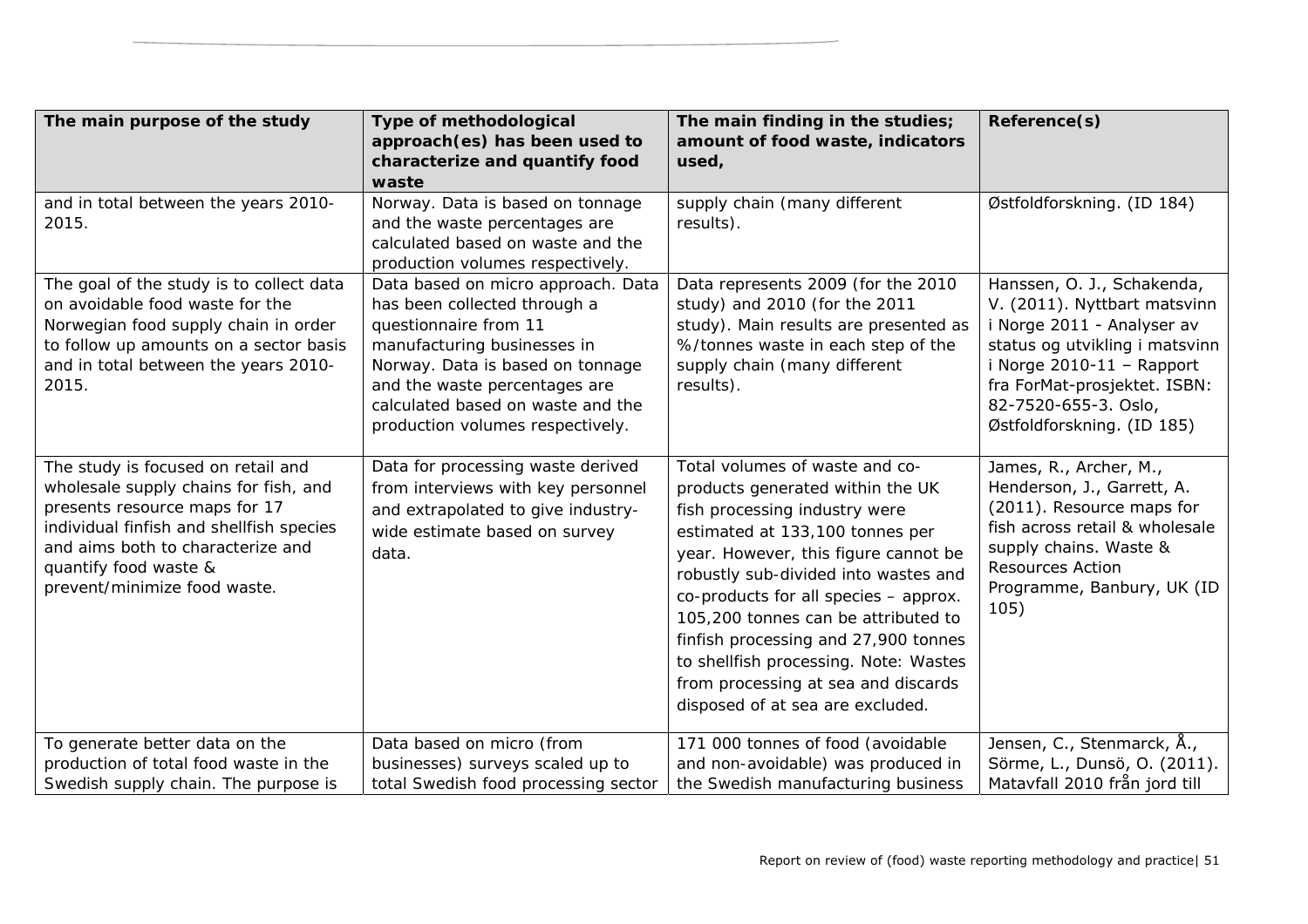| The main purpose of the study                                                                                                                                                                                                                                                                                                                      | Type of methodological<br>approach(es) has been used to                                                                                                                                 | The main finding in the studies;<br>amount of food waste, indicators                                                                                                                                                                                                                                                                         | Reference(s)                                                                                                                                                                               |
|----------------------------------------------------------------------------------------------------------------------------------------------------------------------------------------------------------------------------------------------------------------------------------------------------------------------------------------------------|-----------------------------------------------------------------------------------------------------------------------------------------------------------------------------------------|----------------------------------------------------------------------------------------------------------------------------------------------------------------------------------------------------------------------------------------------------------------------------------------------------------------------------------------------|--------------------------------------------------------------------------------------------------------------------------------------------------------------------------------------------|
|                                                                                                                                                                                                                                                                                                                                                    | characterize and quantify food                                                                                                                                                          | used,                                                                                                                                                                                                                                                                                                                                        |                                                                                                                                                                                            |
|                                                                                                                                                                                                                                                                                                                                                    | waste                                                                                                                                                                                   |                                                                                                                                                                                                                                                                                                                                              |                                                                                                                                                                                            |
| to be able to use this statistics for<br>following up volumes of food waste in<br>relation to national political target<br>goals.                                                                                                                                                                                                                  | based on the number of employees<br>in the food processing sector as a<br>whole.                                                                                                        | year 2010 (total food waste was<br>1 010 000 tonnes).                                                                                                                                                                                                                                                                                        | bord. SMED Rapport Nr 99<br>2011. Norrköping, Sveriges<br>Meteorologiska och<br>Hydrologiska Institut. (ID<br>20)                                                                          |
| This literature review deals with food<br>waste, its sources, reasons and<br>reduction options. The main focus is on<br>avoidable food waste. The aim of this<br>study was to find out what kind of<br>methods have been used to study food<br>waste in the whole food marketing<br>system and what are the pros and cons<br>of different methods. | Literature review                                                                                                                                                                       | Results on food waste at household<br>level vary between 17 and over 80<br>kg per person and year most of the<br>results being between 50 and 80 kg<br>per person and year. According<br>references that were considered<br>most reliable $14 - 20$ %, according<br>to some researches even 25%, of<br>purchased food is lost in households. | Koivupuro, H.-K., Jalkanen,<br>L., Katajajuuri, J-M.,<br>Reinikainen, A.,<br>Silvennoinen, K. (2010).<br>Food Waste in the Supply<br>Chain, Literature review.<br>Jokioinen, MTT. (ID 170) |
| The study aims to develop a method<br>for quantifying food loss in the food<br>processing industry applicable to<br>Norway and Europe.                                                                                                                                                                                                             | Data (either calculated or<br>estimated) is provided by the<br>individual food manufacturer /<br>processor.                                                                             | Food loss is defined as food not<br>suitable for sale at the full price i.e.<br>price reductions for near expiry date<br>food is treated as a form of waste<br>management. Key data on food loss<br>is related to both amount and value.<br>This study excludes non-edible food<br>loss e.g. peels, bones, etc.                              | Møller, H., Vold, M.,<br>Schakenda, V., Hanssen, O.J.<br>(2012). Mapping method for<br>food loss in the food<br>processing industry -<br>summary report. NOFIMA.<br>(ID 89)                |
| In October 2007, FDF (Food and Drink<br>Federation) in UK set a number of<br>environmental target goals, among<br>others to send zero food and packaging<br>waste to landfill from 2015. This study                                                                                                                                                | Questionnaires were sent to all FDF<br>members to survey their food and<br>packaging waste arisings at food<br>production sites in the UK for 2006,<br>along with disposal and recovery | Total food waste arising unmixed<br>was 604,883 tonnes (it includes any<br>inedible fraction, possibly also some<br>materials considered as by-products<br>utilized for e.g. in animal feed or                                                                                                                                               | Morley, N., Bartlett, C.<br>(2008). Mapping waste in the<br>food industry, Defra and the<br>Food and Drink Federation.<br>(ID 245)                                                         |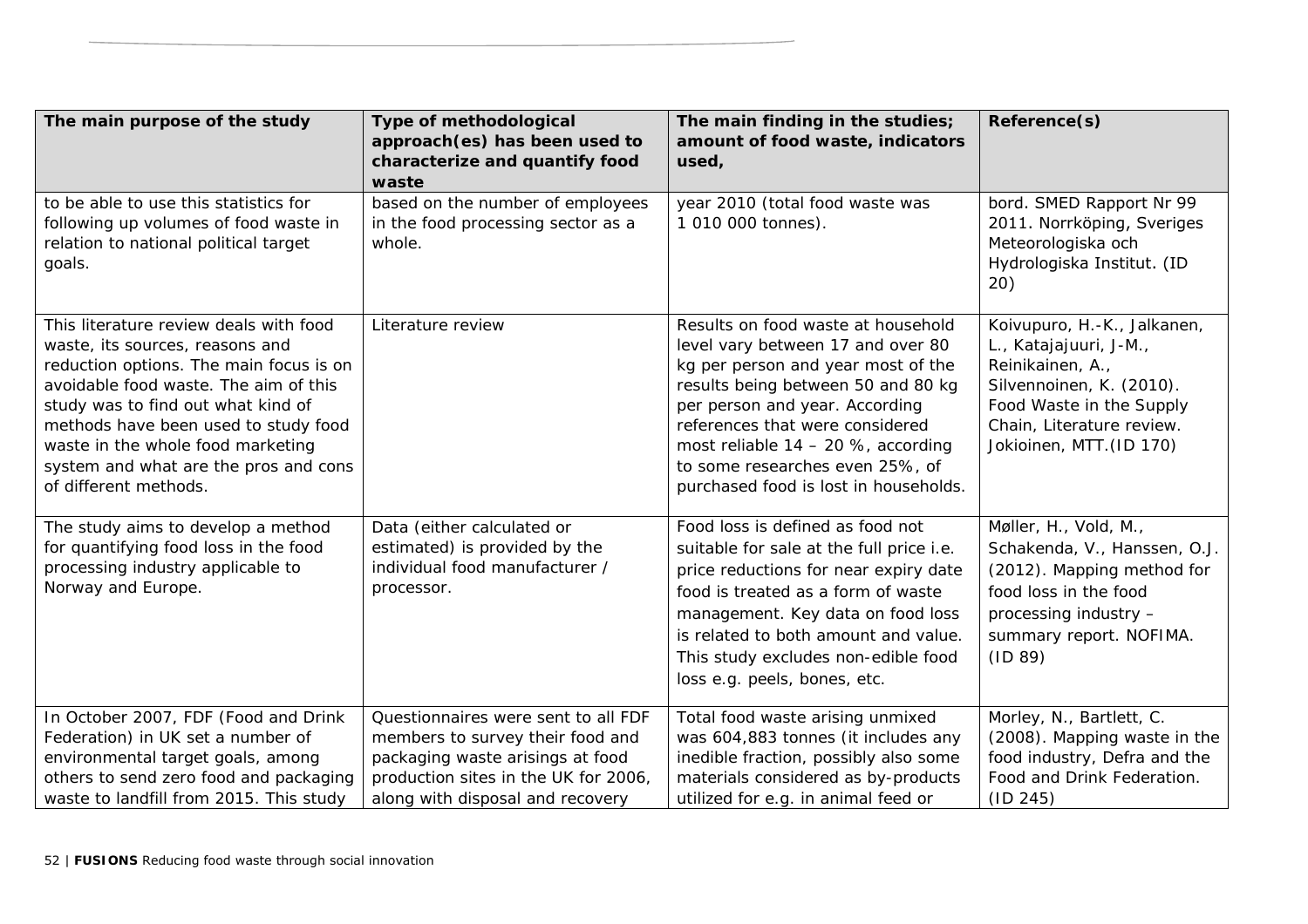| The main purpose of the study             | <b>Type of methodological</b>        | The main finding in the studies;        | Reference(s)                  |
|-------------------------------------------|--------------------------------------|-----------------------------------------|-------------------------------|
|                                           | approach(es) has been used to        | amount of food waste, indicators        |                               |
|                                           | characterize and quantify food       | used,                                   |                               |
|                                           | waste                                |                                         |                               |
| gives a snapshot of the level of food     | routes for each type of waste        | human food, but not food waste          |                               |
| and packaging waste arising across        | created. Food waste (604 883         | mixed with packaging waste.             |                               |
| FDF member companies in the UK.           | tonnes); packaging waste (94 900     | Mixed food & packaging waste was        |                               |
|                                           | tonnes); mixed food and packaging    | 134,819 tonnes.                         |                               |
|                                           | waste (134 819 tonnes).              | Reference year 2006.                    |                               |
| The overall aim is to understand the      | A survey questionnaire and covering  | In total, 68 businesses were            | Organics_Report (2009).       |
| current situation with regard to          | letter was drawn up after            | surveyed and the main results for       | Organics report - a study of  |
| industrial organic waste management       | consultation with the project        | these companies were; food waste        | organic waste arising from    |
| at the regional and national level. The   | partners. Information included in    | segregated 83 722 tonnes and non-       | the food and drink            |
| projects objectives were to quantify      | the questionnaire was the firm's     | segregated 1 370 tonnes. To             | manufacturing sector within   |
| organic waste arising within the North    | contact details, number of           | extrapolate the results for the whole   | North East England, The       |
| East England; evaluate its form and       | employees, the number of             | North East region "waste/company"       | environment agency; the       |
| composition; establish the disposal       | employees, type of organic waste     | statistics were produced for each       | National Industrial Symbiosis |
| methods employed and ascertain            | produced, the quantity of organic    | company size and multiplied with the    | Programme and                 |
| barriers to its recovery, reference year. | waste disposed of annually, waste    | number of companies of each size in     | RENEW@CPI. (ID 17)            |
|                                           | disposal methods and barriers to     | the region, main results; food waste    |                               |
|                                           | organic waste recovery.              | 184 473 tonnes. The waste data          |                               |
|                                           |                                      | covered 2006-2007.                      |                               |
|                                           |                                      |                                         |                               |
| The aim of this project research was to   | The generation of food waste in the  | The results of the project suggest      | Silvennoinen, K., Koivupuro,  |
| identify the volume of Finnish food       | Finnish food industry was studied by | that every year consumers, food         | H-K, Katajajuuri, J-M,        |
| waste, and its distribution among         | collecting information on the        | services, retailers, and food industry  | Jalkanen, L., Reinikainen, A. |
| parties involved in the food supply       | amounts of food waste from           | combined waste over 335 to 460          | (2012). Food Waste Volume     |
| chain. The study specifically targets     | companies taking part in the         | million kg per year of food in Finland, | and Composition in Finnish    |
| households, food services, retail sector  | Foodspill -research project. In      | 62-86 kilograms for every Finnish       | Food Chain. Jokioinen,        |
| and the food industry in Finland          | addition, information on the         | citizen.                                | MTT. (ID 265/169)             |
|                                           | generation of food waste was         |                                         |                               |
|                                           | collected from some other            | The main result for the processing      |                               |
|                                           | companies of the Finnish food        | stage:                                  |                               |
|                                           | industry, corporate responsibility   |                                         |                               |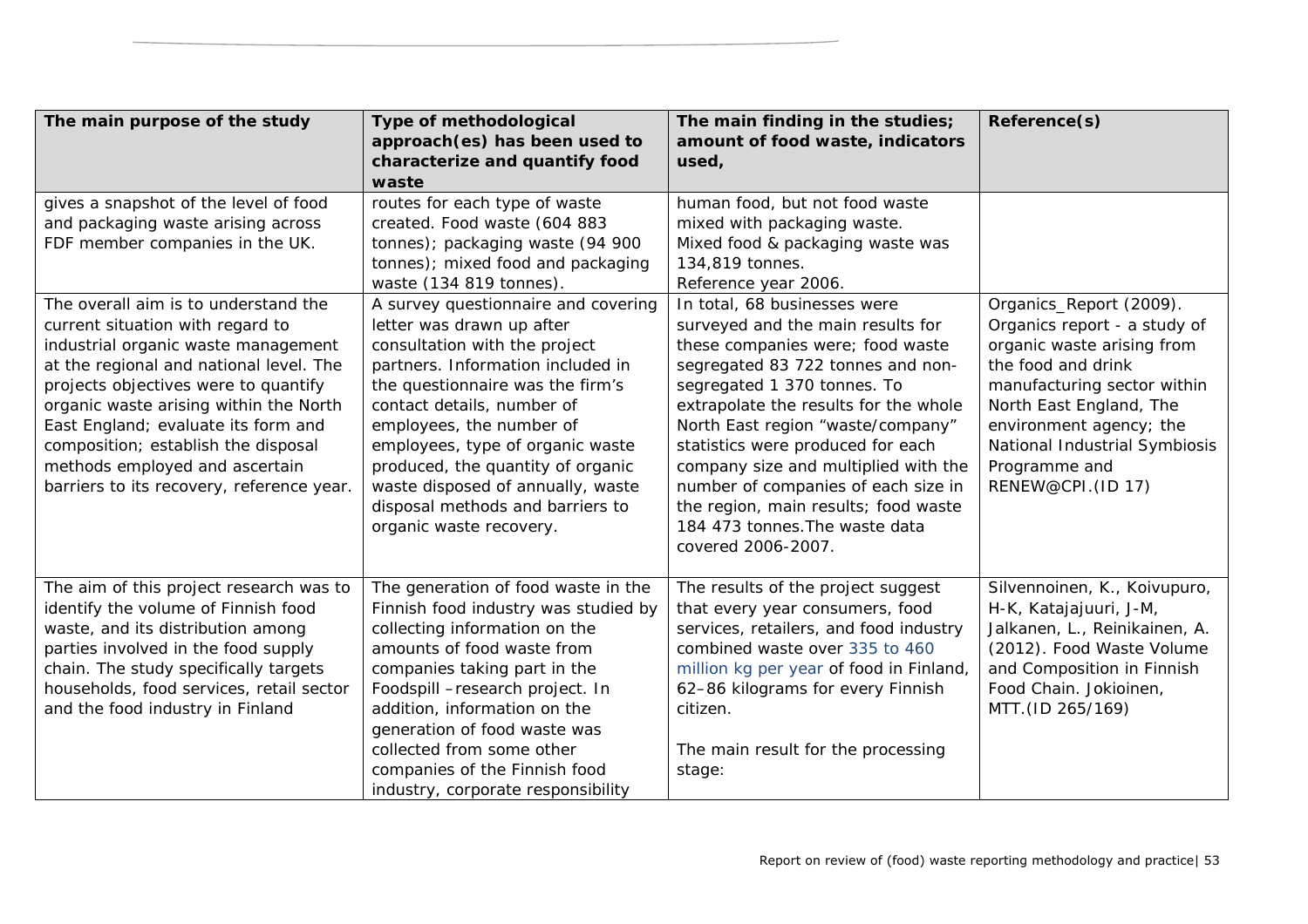| The main purpose of the study                                                                                                                                                                                                                                            | Type of methodological<br>approach(es) has been used to                                                                                                                                                                | The main finding in the studies;<br>amount of food waste, indicators                                                                                                                                                              | Reference(s)                                                                                                                                                                                                 |
|--------------------------------------------------------------------------------------------------------------------------------------------------------------------------------------------------------------------------------------------------------------------------|------------------------------------------------------------------------------------------------------------------------------------------------------------------------------------------------------------------------|-----------------------------------------------------------------------------------------------------------------------------------------------------------------------------------------------------------------------------------|--------------------------------------------------------------------------------------------------------------------------------------------------------------------------------------------------------------|
|                                                                                                                                                                                                                                                                          | characterize and quantify food<br>waste                                                                                                                                                                                | used,                                                                                                                                                                                                                             |                                                                                                                                                                                                              |
|                                                                                                                                                                                                                                                                          | reports of food companies, and<br>other literature. In addition to<br>industrial food processing also the<br>amount of food waste from the<br>production of vegetables in<br>greenhouses was included in the<br>study. | 75 -140 Total m kg/year<br>14-26 Per person kg /year                                                                                                                                                                              |                                                                                                                                                                                                              |
| The aim of the study is to examine the<br>by-products ("resprodukter") within the<br>bakery industry and to give<br>suggestions on how these can be used<br>and to financially examine the<br>suggestions. Data was collected from<br>the Swedish bakery Lantmännen Axa. | A large part of the data was<br>collected through interviews and on-<br>site observations.                                                                                                                             | Total volume of by-products 14 900<br>tonnes, year 2007.                                                                                                                                                                          | Söderlund, M. (2007).<br>Hantering av restprodukter<br>inom bageriverksamhet -<br>fallstudie Pågen AB<br>(examensarbete), Lund<br>University. (ID 109)                                                       |
| The aim of the study is to examine<br>where in the production line waste<br>occurs and the reasons why.<br>Prevention methods were suggested.                                                                                                                            | Waste was measured in the<br>production line (by the Six Sigma<br>methodology) in the bakery<br>(primary data from one bakery,<br>Lantmännen Axa).                                                                     | Data is from three weeks of<br>measurements at Lantmännen Axa in<br>Sweden during 2006.<br>The wasted products were defined<br>into different categories; variations<br>in weight, defects and spillage.                          | Svenberg, S., Torgå, K.<br>(2007). Waste analysis - an<br>application of the DMAIC<br>methodology at Lantmännen<br>Axa. Master of Science, Luleå<br>Universitet. (ID 110)                                    |
| The project's aim was to develop<br>detailed 'resource maps' for fresh meat<br>that show how each animal is utilised,<br>in order to generate data on product<br>waste, packaging waste, water usage<br>and greenhouse gas emissions.                                    | Data obtained from telephone<br>interviews and industry / national<br>data sources.                                                                                                                                    | The amount of residual material<br>arising from the fresh meat retail<br>supply chain in the UK is in excess of<br>1.4M tonnes per year, of which 97%<br>is derived from abattoirs and cutting<br>plants, with the remainder from | Whitehead, P., Palmer, M.,<br>Mena, C., Williams, A.,<br>Walsh, C., (2011). Resource<br>maps for fresh meat across<br>retail and wholesale supply<br>chains. Waste & Resources<br>Action Programme, Banbury, |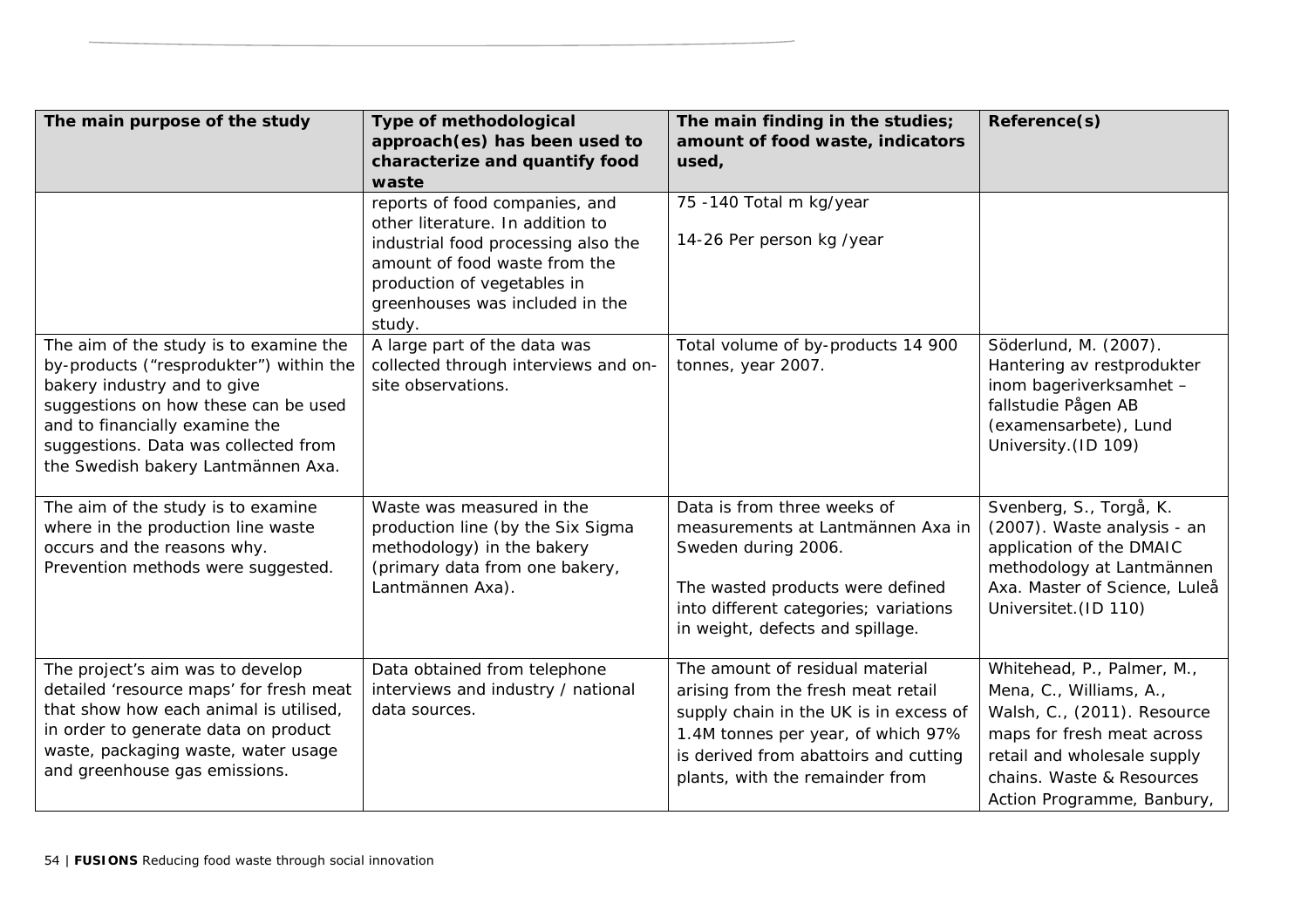| The main purpose of the study                                                                                                                                                                                                                                                                                                                                                                                                                             | Type of methodological<br>approach(es) has been used to<br>characterize and quantify food<br>waste                                                                                                                                                                                                                                                                    | The main finding in the studies;<br>amount of food waste, indicators<br>used,                                                 | Reference(s)                                                                                                         |
|-----------------------------------------------------------------------------------------------------------------------------------------------------------------------------------------------------------------------------------------------------------------------------------------------------------------------------------------------------------------------------------------------------------------------------------------------------------|-----------------------------------------------------------------------------------------------------------------------------------------------------------------------------------------------------------------------------------------------------------------------------------------------------------------------------------------------------------------------|-------------------------------------------------------------------------------------------------------------------------------|----------------------------------------------------------------------------------------------------------------------|
|                                                                                                                                                                                                                                                                                                                                                                                                                                                           |                                                                                                                                                                                                                                                                                                                                                                       | retailers.                                                                                                                    | UK. (ID 104)                                                                                                         |
| The objectives of this study were to<br>determine:<br>waste arisings across the UK food and<br>drink supply chain and link this up with<br>household waste;<br>material composition of the waste;<br>disposal routes for each waste stream;<br>potential resource efficiency saving<br><i>opportunities;</i><br>associated financial cost savings; and<br>recommendations for reducing waste and<br>using resources more efficiently within the<br>chain. | The estimates for manufacturing<br>waste are based on a survey carried<br>out by the Food and Drink<br>Federation (FDF) in 2006 and scaled<br>up to account for non-FDF<br>members. The results from the FDF<br>survey were scaled up to produce<br>results for UK as a whole based on<br>the fact that the survey results<br>represent 23 % of industry<br>turnover. | UK food and drink manufacturing<br>industry produce 2.6 Mton of food<br>waste (avoidable and unavoidable)<br>per year (2006). | WRAP (2010). Waste arisings<br>in the supply of food and<br>drink to households in the<br>UK. Banbury, WRAP. (ID 70) |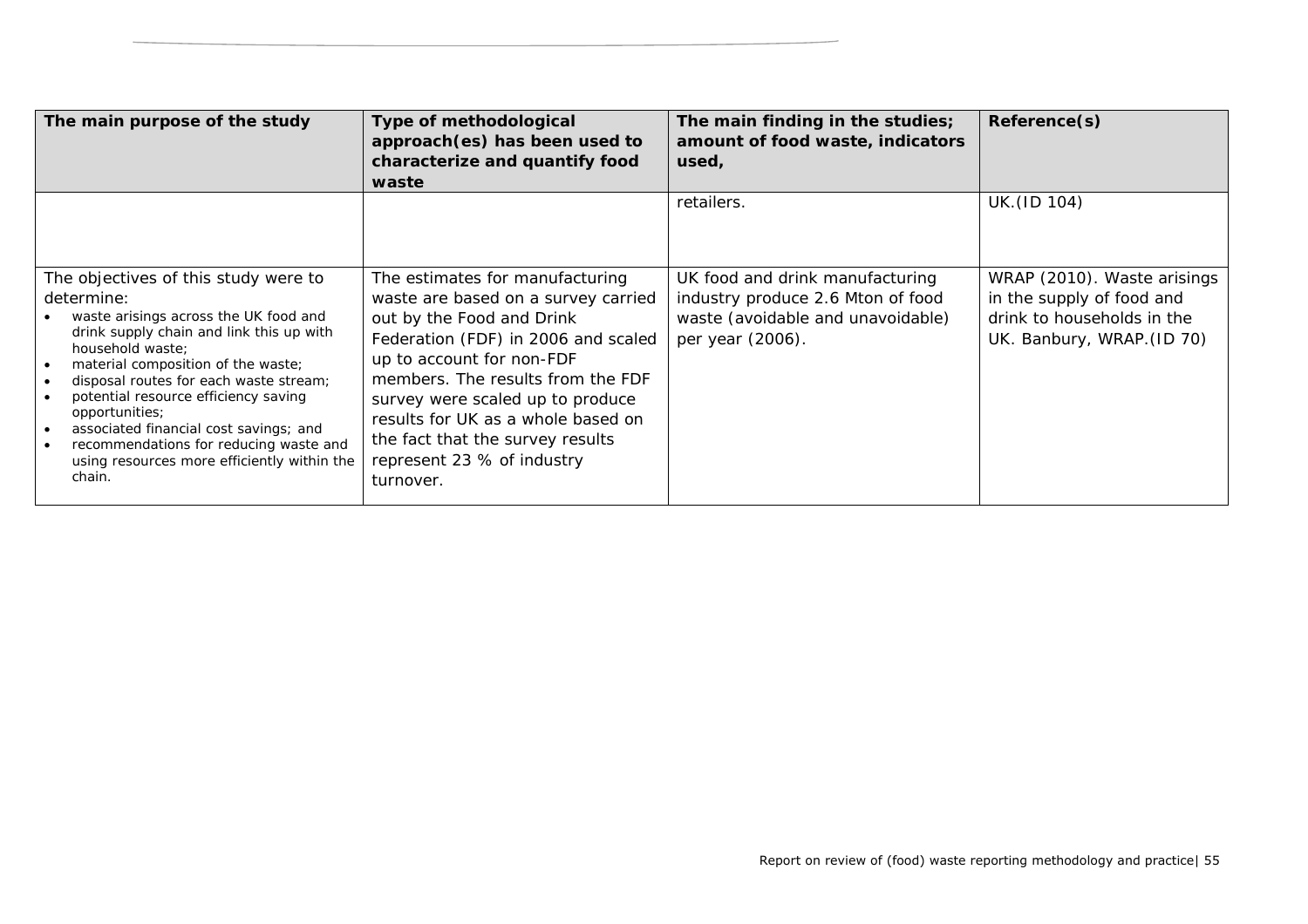## Wholesale and logistics

The wholesale and logistic sector of the food supply chain is not featured very prominently within the reviewed literature. Although it is mentioned in some research, information on the specific methodologies which were used in this part of the food supply chain is missing or is not relevant for the review in most cases or at the end no relevant data could be found for that part of the chain. This means, if references e.g. conducted an environmental assessment within wholesale and logistics only some energy demand was calculated for storage and transport taken from inventory data base. Thus, wholesale and logistics are considered in the reference but the methodological approach of the reference is not relevant for the review (e.g. Sonigo et al., 2012; WRAP, 2011d; Silvenius et al., 2011). Other references model or discuss the food supply chain with respect to food waste in general and there is no specific information about wholesale and logistics in detail (e.g. Nellemann et al., 2009; Redlingshöfer and Soyeux, 2012). Due to the limited number of references, some non-European literature was also

reviewed and used for this report if relevant, e.g. Mason et al. (2011) from Australia. Others (e.g. Gunders, 2012; Weber and Matthews, 2008) were not included as the main focus was on European literature.

In the FUSIONS database 52 studies were classified as "wholesale and logistics" studies at the beginning of the review. Some of the references were listed twice, e.g. ID 87 is equal to 99 or ID 168 is equal to 93. Unfortunately, the reviewers had no access to some literature (Silvennoinen et al., 2012). Within the 41 studies which were reviewed 2 were in German, 2 in French, 2 in Norwegian, 1 in Swedish and the remaining in English language. The reviewed references also included studies which were not originally ticked as "wholesale and logistics" (e.g. WRAP, 2011a) and vice versa studies were excluded which were wrong classified in a first course (e.g. Glanz, 2008). In addition, in the reference list of this report also other studies are listed which were reviewed with respect to other food supply chain parts and were found to include no information about wholesale and logistics.

In most studies the time period is not mentioned very clear as often a literature review or analysis of statistical data was conducted and in this case the most actual data – sometimes representing different years - were used for calculation or estimation. But it seems that the main focus of the studies affects data origin from the time period 2001 to 2010.

The relevant literature covers studies from UK (WRAP, 2010a; WRAP, 2011a; WRAP, 2011b; WRAP, 2011c), Germany (Kranert et al., 2012), EU (Monier et al., 2010 (ID 87); Barilla, 2012; Weidema et al., 2008), Australia (Mason et al., 2011 (ID 88), Switzerland (Beretta, 2012; Almeida, 2011(ID 98)) and Northern Europe (Sweden, Norway, Denmark, Finland - Stenmarck et al., 2011; Hanssen and Schakenda, 2010; Hanssen and Schakenda, 2011). It has to be mentioned that not all available non-European studies were reviewed due to an agreement of the consortium to focus on European studies. The main purpose "characterize and quantify food waste for one specific year" applies to Kranert et al. (2012), Barilla 2012, (ID 92), Stenmarck et al. (2011), Beretta 2012 (ID 146), Almeida 2011 (98), WRAP (2010a) and WRAP (2011c). Barilla (2012) and Stenmarck et al. 2011(ID 21) summarise data from some countries in their report while the others focus on one country. The characterization and quantification of food waste is therefore the most relevant purpose of the relevant literature which was reviewed. In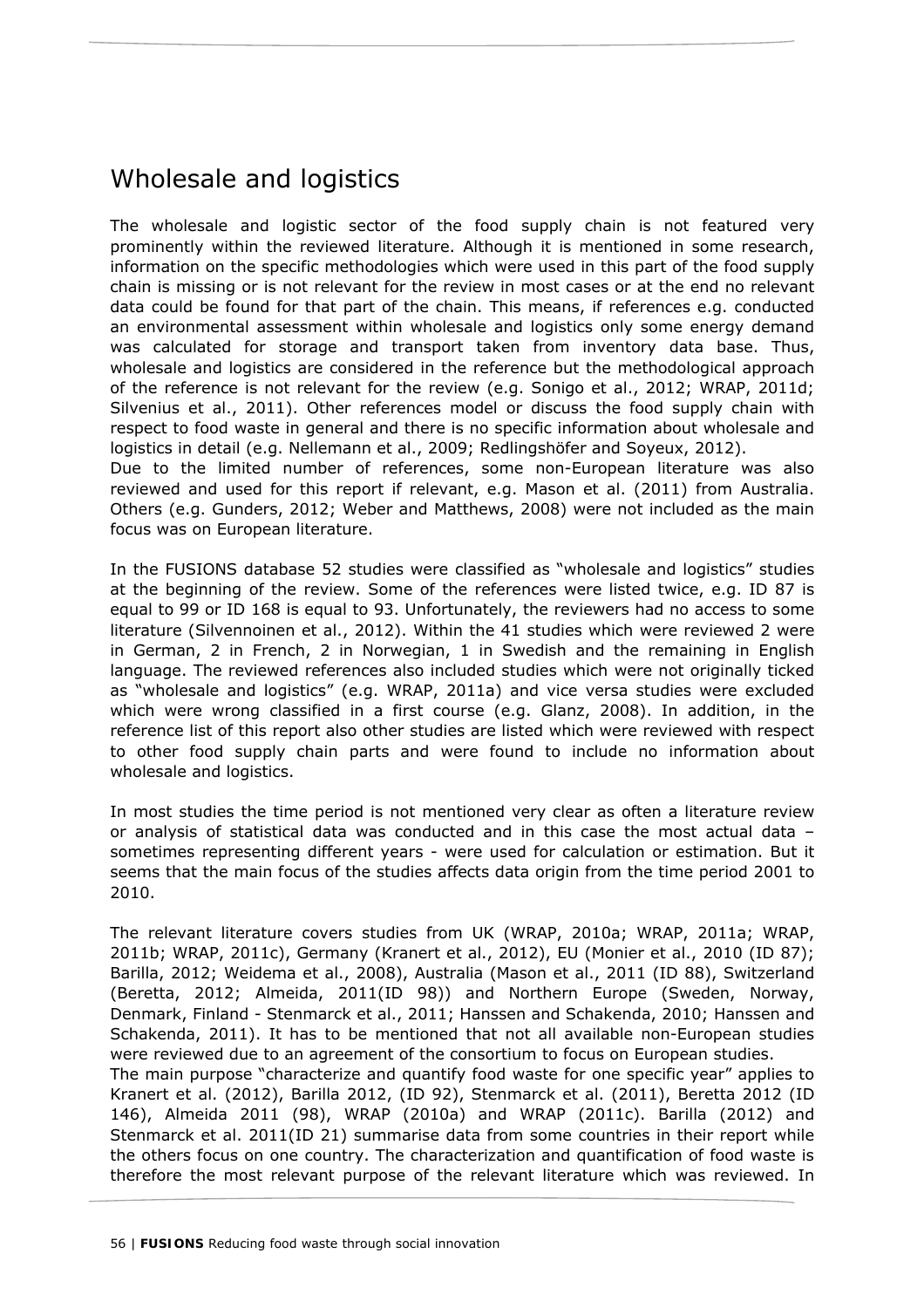most cases, in addition to the generation of food waste also other issues were mentioned (e.g. causes, disposal paths, environmental issues).

Monier et al. (2010) aimed "regulations and policy development" within their study, WRAP (2011a), WRAP (2011b) as well as Hanssen and Schakenda (2010) and Hanssen and Schakenda (2011) focused on "develop or test of methodologies". Further aims were classified as "others" e.g. Mason et al. 2011 (ID 88) who collated relevant information about food waste data, identified key knowledge holders, assessed quality of available data, studied links between food waste and packaging and looked for key gaps. Also Weidema et al. 2008 (ID 116) were classified as "other" aim as the estimation of environmental impact of products was the main focus of the study.

The most important approach found for characterization and quantification of food waste at wholesale and logistics was method of "estimates based in Interviews with key personal" (Kranert et al., 2012;Stenmarck et al., 2011; WRAP, 2011c; Beretta, 2012), "direct quantification and characterization of food waste"(only few samples could be used by Kranert et al., 2012 (ID 2), "Statistics from national authorities" (Barilla, 2012), "Data based on a micro (business) approach"(Beretta, 2012; WRAP, 2010a) and "other approaches" (literature research - Stenmarck et al., 2011; Almeida, 2011). It seems that on the one hand useful data for characterization and quantification of food waste at wholesale and logistics are not available from literature or statistics and on the other hand direct measurements are also not easy to conduct. Therefore, the researchers have to use information from key personnel to receive additional information as basis for estimations (e.g. share of food waste within organic waste, share of donated food).

Most of the studies use mass based indicators which represent total amount of food waste worldwide (Barilla, 2012), in EU (Monier et al., 2010; Weidema et al., 2008) or in a specific country (Kranert et al., 2012; Stenmarck et al., 2011; WRAP, 2010a; WRAP, 2011a; WRAP, 2011b; WRAP, 2011c; Stenmarck et al., 2011; Hanssen and Schakenda, 2010; Hanssen and Schakenda, 2011), amount per capita and year (Barilla, 2012; Weidema et al., 2008) or amount per shop and year (Stenmarck et al., 2011; Hanssen and Schakenda, 2010; Hanssen and Schakenda, 2011). Hanssen and Schakenda (2010) as well as Hanssen and Schakenda (2011) gives information on the percentage of food waste to total sale for 9 different food product groups. Barilla (2012) provide their results also as share of food loss worldwide as well as share of loss with respect to a specific food supply chain step. WRAP (2011a) gives a volume based percentage loss of different fruits and vegetables. WRAP (2011c) also provides economic value of food waste. Beretta (2012) and Almeida (2011) presented their results in energy units using total energy loss per year in TJ respectively in kcal per capita and year.

Especially with respect to the wholesale and logistics sector poor data on food waste are available via statistics from (inter)national authorities, which is e.g. mentioned by Monier et al. (2010). Often this data source is only used for achieving general data on the branch for further processing of food waste data coming from another source. It seems that data on an (inter)national basis could be helpful for studies aiming a general view on food waste (policy, recommendations, environmental impact) such as Monier et al. (2010), Mason et al. (2011) or Weidema et al. (2008) but not for detailed investigations. Existing statistical data often do not serve the aim to provide information for food waste prevention measures. Often only general data about food waste in total are provided and there is no further information on the characteristic of single waste streams which are included (e.g. Monier et al., 2010). Thus, the share of avoidable or edible parts of the total amount is unknown. In order to estimate the share of avoidable or edible food waste the researcher have to conduct small-scale investigations by conducting waste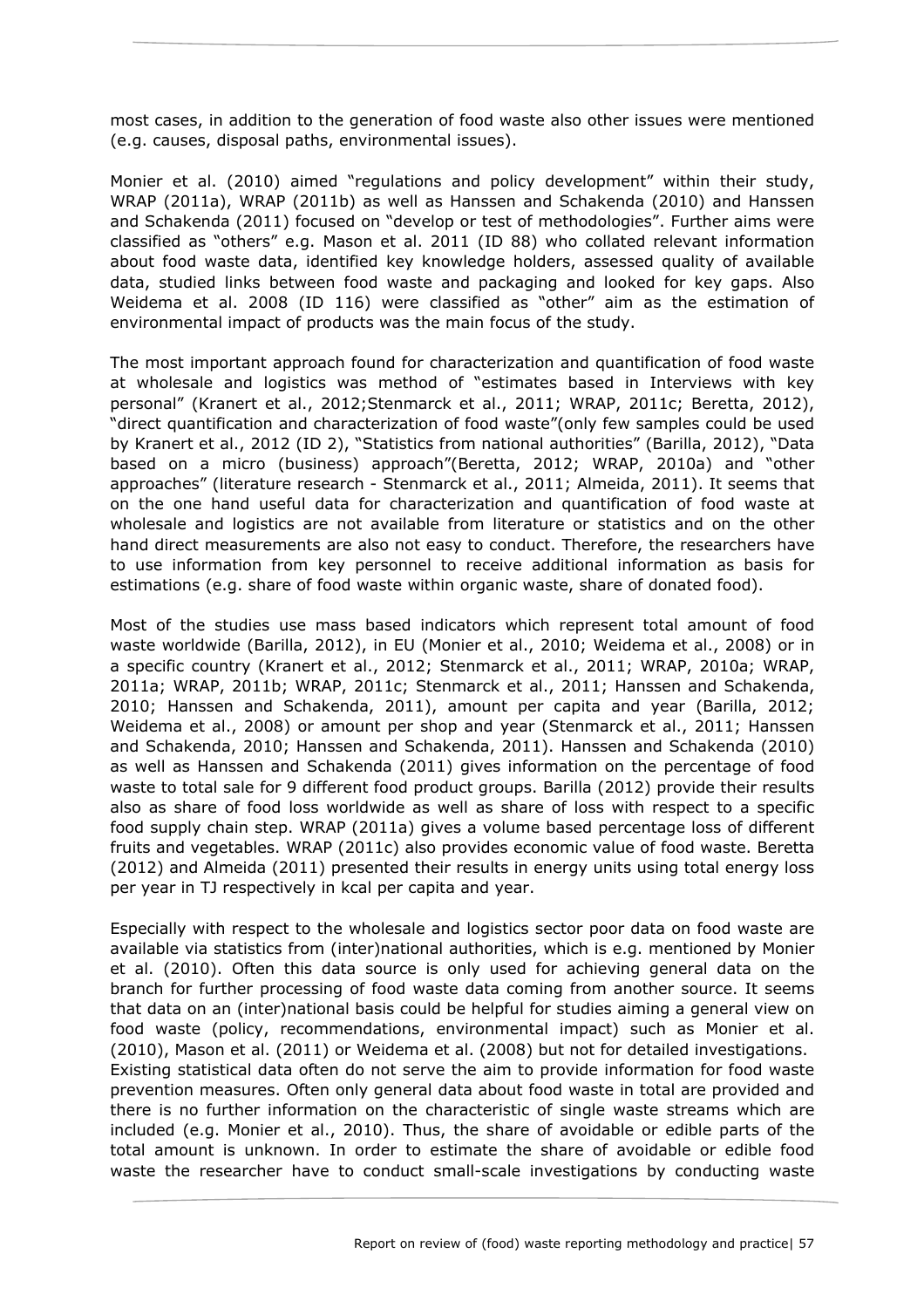sorting or screening analyses (e.g.Kranert et al., 2012) or have to ask experts (e.g. WRAP, 2011a; Kranert et al., 2012). The first option is time and labour consuming and at the end the representativeness can be scrutinized critically. The second option could cover a broader scope but one has to rely on participants from the investigated sector. This could be the reason why most of the references reviewed combine two or more approaches.

The main finding from the literature review is that food waste data for the wholesale and logistics sector are limited and national statistics are mostly not available. Also results from sorting analyses are not so common and thus, reliable data seems to be lacking. In most cases the included waste streams are not described in detail within the reviewed reports.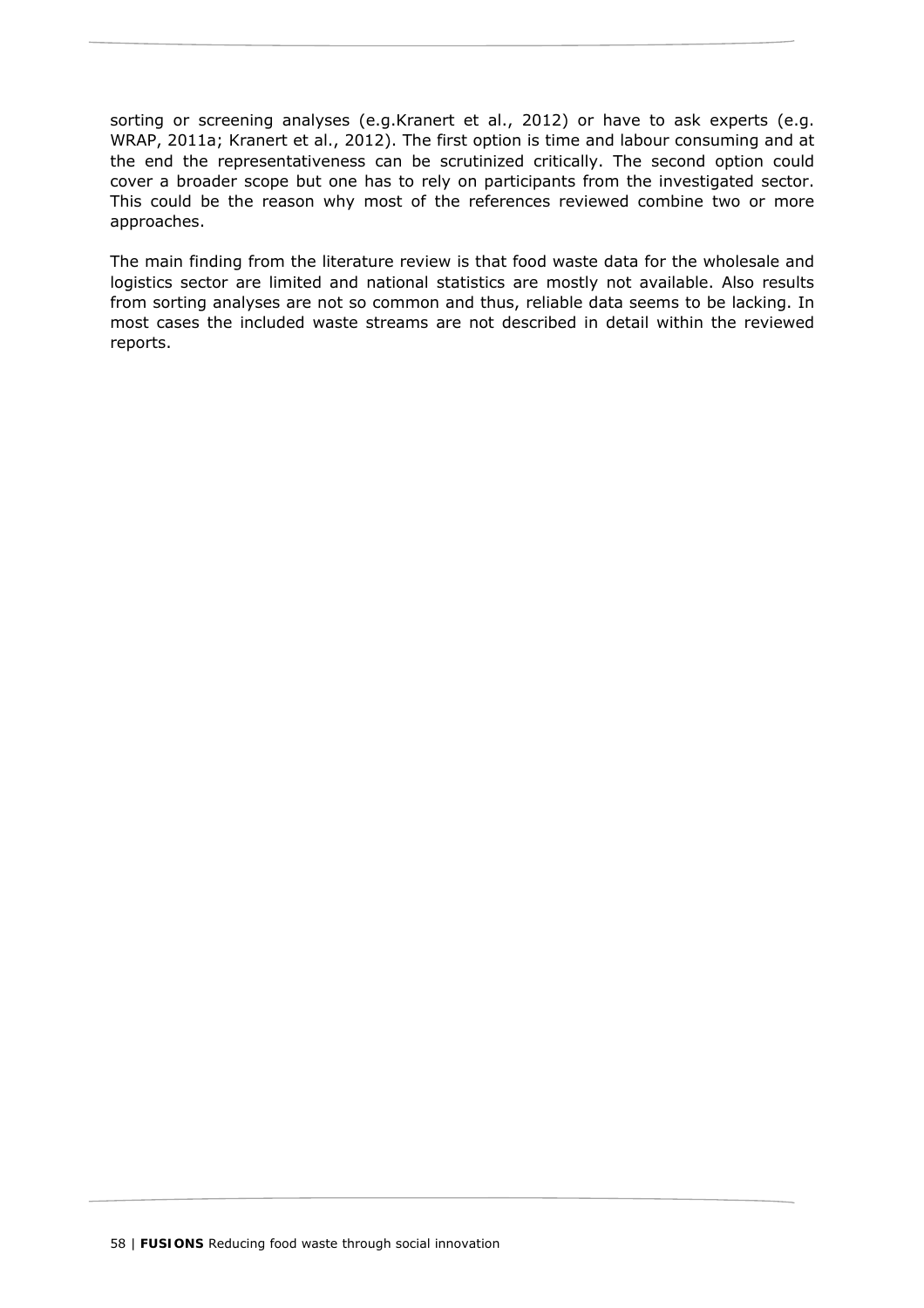| The main purpose of the study                                                                                                                                                                                                                                                            | <b>Type of methodological</b><br>approach(es) has been<br>used to characterize and                                                                                                                                                                                               | The main finding in the studies; amount of food waste,<br>indicators used,                                                                                                                                                                                                                                                                                                                                                                                                                                                                                                                                                                                                                                                                                                   | Reference(s)                                                                                        |
|------------------------------------------------------------------------------------------------------------------------------------------------------------------------------------------------------------------------------------------------------------------------------------------|----------------------------------------------------------------------------------------------------------------------------------------------------------------------------------------------------------------------------------------------------------------------------------|------------------------------------------------------------------------------------------------------------------------------------------------------------------------------------------------------------------------------------------------------------------------------------------------------------------------------------------------------------------------------------------------------------------------------------------------------------------------------------------------------------------------------------------------------------------------------------------------------------------------------------------------------------------------------------------------------------------------------------------------------------------------------|-----------------------------------------------------------------------------------------------------|
|                                                                                                                                                                                                                                                                                          | quantify food waste                                                                                                                                                                                                                                                              |                                                                                                                                                                                                                                                                                                                                                                                                                                                                                                                                                                                                                                                                                                                                                                              |                                                                                                     |
| Develop of methodologies;<br>Characterize and quantify food<br>waste for one specific year(also<br>causes, disposal paths)                                                                                                                                                               | Estimates based in Interviews<br>with key personal(In total 45<br>interviews were conducted with<br>fresh produce companies,<br>including suppliers (34<br>interviews), retailers (seven<br>interviews) and wholesalers<br>(two interviews), in England,<br>Scotland and Wales.) | Quantitative estimates based on interviews: percentage loss<br>and waste for eleven different fruits and vegetables for<br>different stages of food supply chain; total amount in t;<br>carbon equivalents and economic value<br>In addition to the interviews, secondary data on waste was<br>collected by tracking specific fresh produce consignments<br>through the supply chain to trace and quantify "real time"<br>loss for specific fresh produce types. For this task, 25<br>companies were approached out of which 10 responded and<br>provided waste data.<br>Loss data classified to grading, storage, packing but not<br>"wholesale" - it is not clear where wholesale begins or<br>where it ends; at storage loss largest loss for potatoes (up<br>to $25\%$ ) | <b>WRAP 2011a</b><br>(ID 51)                                                                        |
| Characterize and quantify food<br>waste for one specific year(also<br>causes)                                                                                                                                                                                                            | Other approaches (literature<br>research)<br><b>Estimates based in Interviews</b><br>with key personal (interviews,<br>results of interviews<br>commented by interviewees<br>again)                                                                                              | Different depending on country: kg per shop and week, total<br>tonnes per year; total tons edible food waste for 30 shops in<br>Norway;<br>In Denmark and Sweden data are not public but data from<br>Norway could be used to characterize the situation within<br>Nordic countries with respect to composition but not with<br>respect to amounts which varies more                                                                                                                                                                                                                                                                                                                                                                                                         | Stenmarck et<br>al. 2011 (ID<br>21)                                                                 |
| Develop/test of methodologies<br>(The purpose of the studies have<br>been to develop a standardized<br>methodology for documentation of<br>food waste in the Norwegian Retail<br>Sector, to get detailed data about<br>mass and economic value of the<br>food waste, data about the most | Data based on a micro<br>business approach (All data are<br>on a detailed micro level,<br>where all products that have<br>been wasted in 13 large<br>wholesale and distribution<br>centers in Norway have been<br>registered. The 13 centers                                     | Data on food waste has been combined with data on annual<br>turnover for each product group and each centre, with net<br>mass per unit of product and with data on price per unit or<br>mass. The same centers have been studied for four years<br>with the same methodology, to get a good overview of<br>trends in food waste generation. Several statistical tests of<br>the relationships between food waste and type of shops/type<br>of products have been carried out. Estimated amount of food                                                                                                                                                                                                                                                                       | Hanssen and<br>Schakenda<br>$(2010)$ ,<br>Hanssen and<br>Schakenda<br>$(2011)$ , $(ID)$<br>184/185) |

#### Table 12 Summary for "wholesale and logistics" step in the supply chain; purpose, approach and main finding of the reviewed studies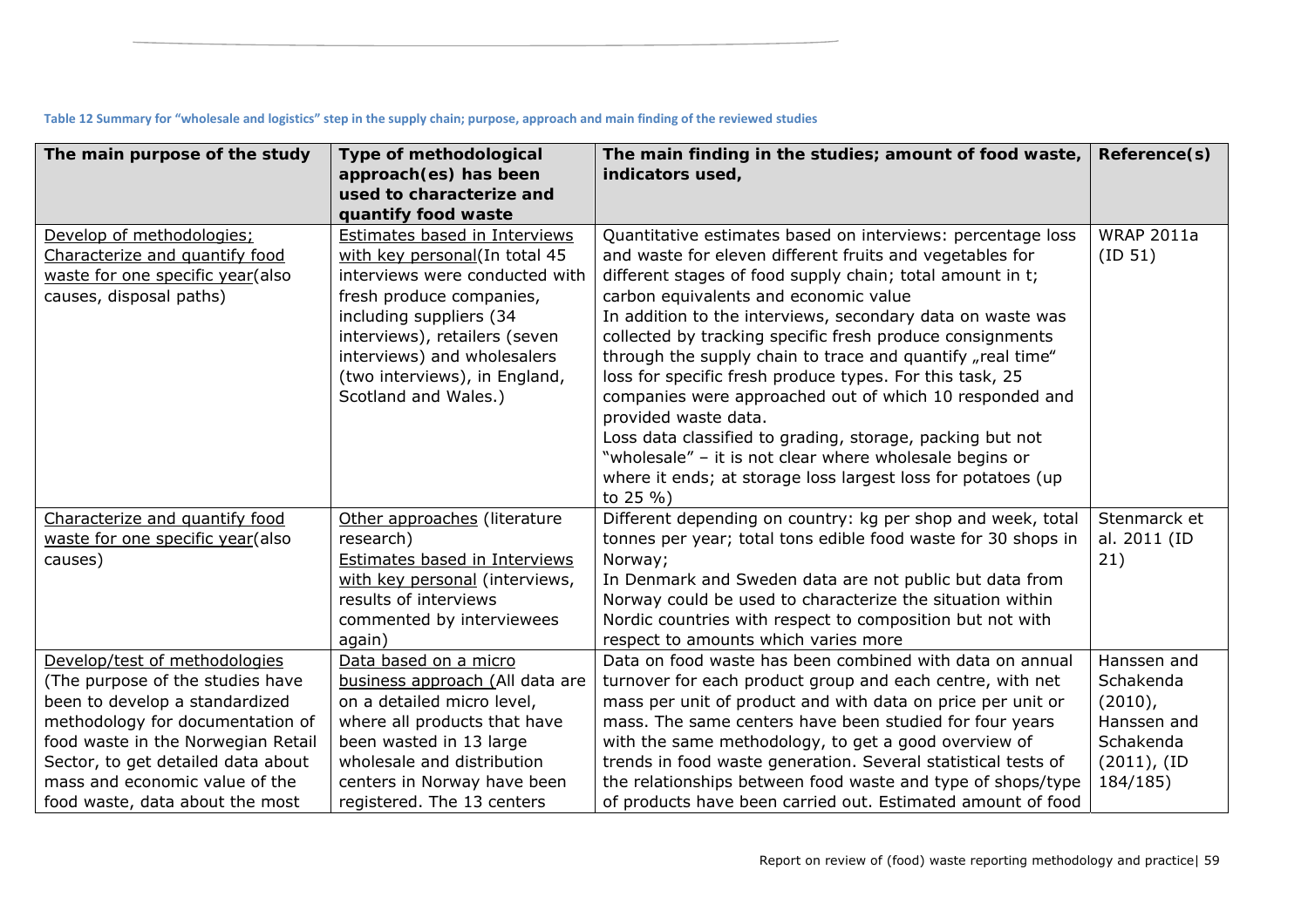| important causes of food waste     | cover about 40% of all food  | waste from the wholesale/distribution sector in Norway in     |  |
|------------------------------------|------------------------------|---------------------------------------------------------------|--|
| and to follow trends in food waste | being distributed in Norway. | 2011 was 2000 tons. Detailed data on 9 different food         |  |
| amounts and compositions over a    |                              | groups are available both regarding percentage waste to       |  |
| longer time period.)               |                              | total sale and total tons of food waste. The 2011 report also |  |
|                                    |                              | shows trends in development of food waste from 2010.          |  |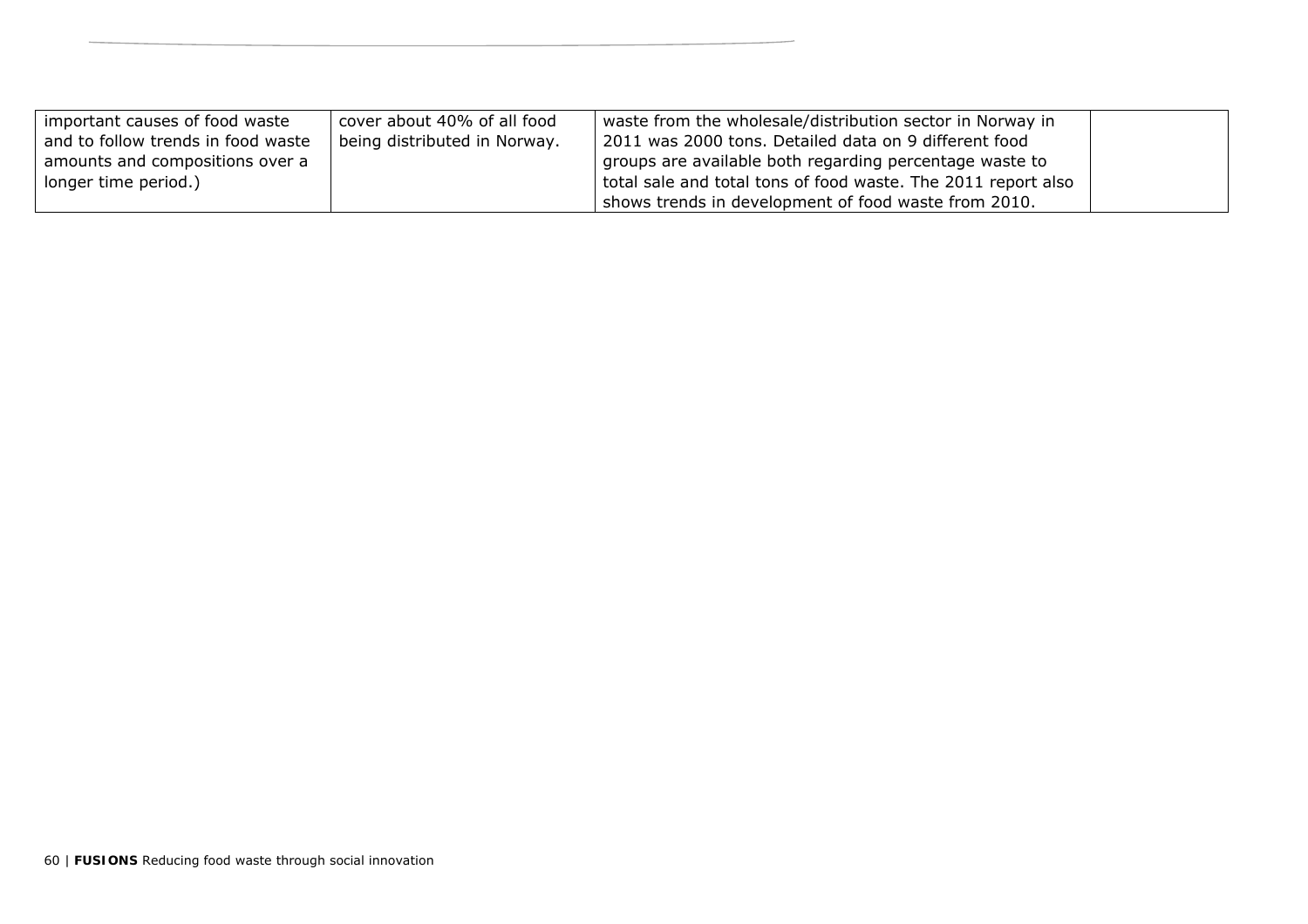# Retail and market

### **Number of studies reviewed**

In the FUSIONS data base we found 52 references to studies which had connections to "Retail" and of those 39 studies had been remarked as "provided important methodological approaches". All of those 39 studies were reviewed by BOKU and Ostfold Research, and it was found that only 16 studies were highly relevant for the work with reviewing methodological approaches.

The 39 studies that were sorted out were all rather new, as only 1 was from 2002, 5 from the period 2005-2009 and 33 were from 2010-2012, showing that the focus on food waste in the retail sector has "exploded" over the past years. 27 of the 39 studies that were reviewed were from EU27, Western or Northern Europe.

### **Originality of data**

The review of literature showed that there were only 15 studies available in the database that provided primary data from own studies of food waste from the retail sector, whereas 16 studies not referred to any data for food waste in retail sector at all. Most of the studies (24) were based in secondary data and literature data, often referring to a few basic literature references (e.g. USDA ERS 2009, Gustavsson et al. 2011). The most important reports available are thus the 15 that contain primary data from studies involving the retail sector.

## **Main methodological approaches**

The two main methodological approaches that have been applied and described in the 15 studies to quantify and characterize food waste are quantitative studies (9 of 15 studies reviewed) and qualitative studies (8 of 15 studies reviewed), or a combination where qualitative data are analysed in a semi-quantitative approach where 7 of 8 qualitative studies seemed to be semi-quantitative).

- ‐ A qualitative approach has normally been carried out through interviews among key persons in the retail sector or in specific retail shops, giving indications about how much food waste are generated in specific shops or in retail companies. Estimates are normally given within percentage intervals for food waste in relation to turnover in product groups (e.g. Mena et al. 2011, Terry et al. 2011, Whitehead 2011, James 2011). In most reports it is not described in detail how the interviews have been carried out and how the retail shops have prepared themselves for the interviews or questionnaires to estimate food loss from the shops.
- In a quantitative approach, waste generation has in most cases been quantified in a smaller number of retail shops (Hanssen & Olsen 2008, Hanssen & Schakenda 2010, 2011, Jensen et al. 2011, Buzby et al. 2011, Beretta 2012 and in some cases characterized to specific product groups (Hanssen & Olsen 2008, Hanssen & Schakenda 2010, 2011, Buzby et al. 2011, Venkat et al. 2012, WRAP 2010, ). In most references, the specific methodological approach to gather data about food waste from the specific shops is not described in detail. Both Hanssen & Schakenda (2010, 2011) and Eriksson et al (2012) have got access to detailed data where each food item has been scanned by the shops and where data on food loss have been compared with turnover data for each product group. With modern stocking and logistic systems, such data are probably available from a number of retail companies, both from each shop and more aggregated data. As mentioned by Stenmarck et al. (2011), access to such data is often difficult for confidentiality reasons.

Several studies have used the quantitative data on losses from the specific retail shops to upscale to figures for the whole retail sector in the country (e.g. Hanssen & Olsen 2008, Hanssen & Schakenda 2011, Jensen et al. 2011). Up-scaling factors have been either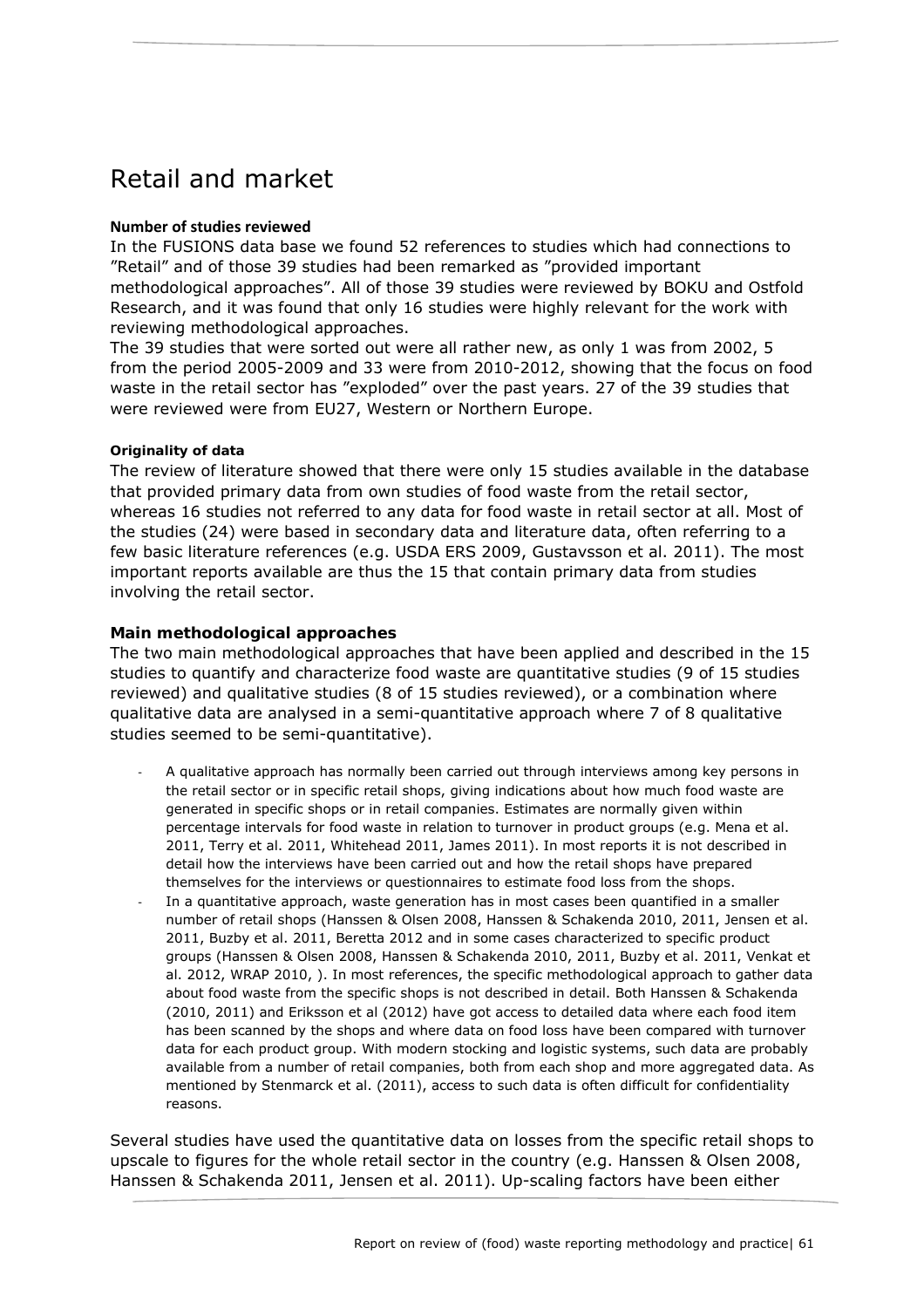based on economic data based on turnover for each shop and for the whole retail sector (e.g. Hanssen & Schakenda 2011) or based on amount of waste per employees (Jensen et al. 2011).

## **Indicators for food waste reporting**

Most of the studies report waste figures based on mass flows (tons of waste), some studies are base on economic value of waste and quite a few studies report both economic and mass weights (e.g. Hanssen & Schakenda 2011). Waste figures are reported both as total weight or total value, as percentages of food waste in relation to total turnover (mass or economic value). Other indicators related to the retail shops are food waste per unit of turnover (e.g. tons of waste per mill  $\epsilon$ ) or per employee in the shop or in the sector in total. Those studies that have up-scaled data to national aggregates, do also often use mass of waste or economic value of waste per capita in the geographic area of the study (Finnish), making it easier to compare figures between countries.

## **Time scale of studies**

Most of the studies that have been carried out in the retail sector has been related to a single year, and with the scope of making one detailed study of food waste from the sector (13 of 15 studies). Some studies are only reporting on food waste generation in a limited number of shops for a shorter time period, without ambitions to upscale figures to annual waste figures or to more sector-wise reports. The only studies that have been identified with the clear ambition to follow food waste generation in retail shops or the total retail sector over several of years are the Norwegian ForMat project, where data are systematically gathered from 30 representative retail shops each year to study trends and variation over time (Hanssen & Schakenda 2010, 2011).

### **Scope of the studies – range of products and product groups**

Most studies reviewed contained data and statistics for the whole retail sector (11 of 15 studies). Some studies differentiated between specific product groups with specific data for each product group (e.g. Hanssen & Schakenda 2010, 2011; Whitehead 2011, James et al. 2011, Terry et al. 2011, Lee et al. 2010, Buzby et al. 2011, Eriksson 2012; Venkat et al 2012). In other studies it had not been possible to get access to specific data for each product groups, where only total figures for food waste were presented (e.g. Jensen et al. 2011). Specific studies have been carried out for bakery products (Schneider & Scherhaufer 2009), the fruits & vegetables products, fresh products (Terry et al. 2011), fresh meat (Whitehead 2011), fish (James et al. 2011) and horticulture (Gustavsson et al 2010).

Mass of waste is used in more or less all the reviewed studies from the retail sector (17 studies), whereas economic value of waste was used in only 3 studies. This is probably due to the fact that it is far more difficult to get access to economic values, both of waste flows, but even more for turnover (see Stenmarck et al 2011). Only 2 of the reviewed studies included environmental impacts as a method for characterization of food waste, and the same number of studies used caloric value or energy content as a basis for reporting (e.g. Beretta et al. 2012).

More or less all studies reviewed had a purpose to get a better overview of characterization and quantification of food waste. About 10 studies focused on identification of causes for food waste, or the so-called "root caused" (e.g. Whitehead 2011, James 2011, Mena et al. 2011, Ericsson 201) and about the same number of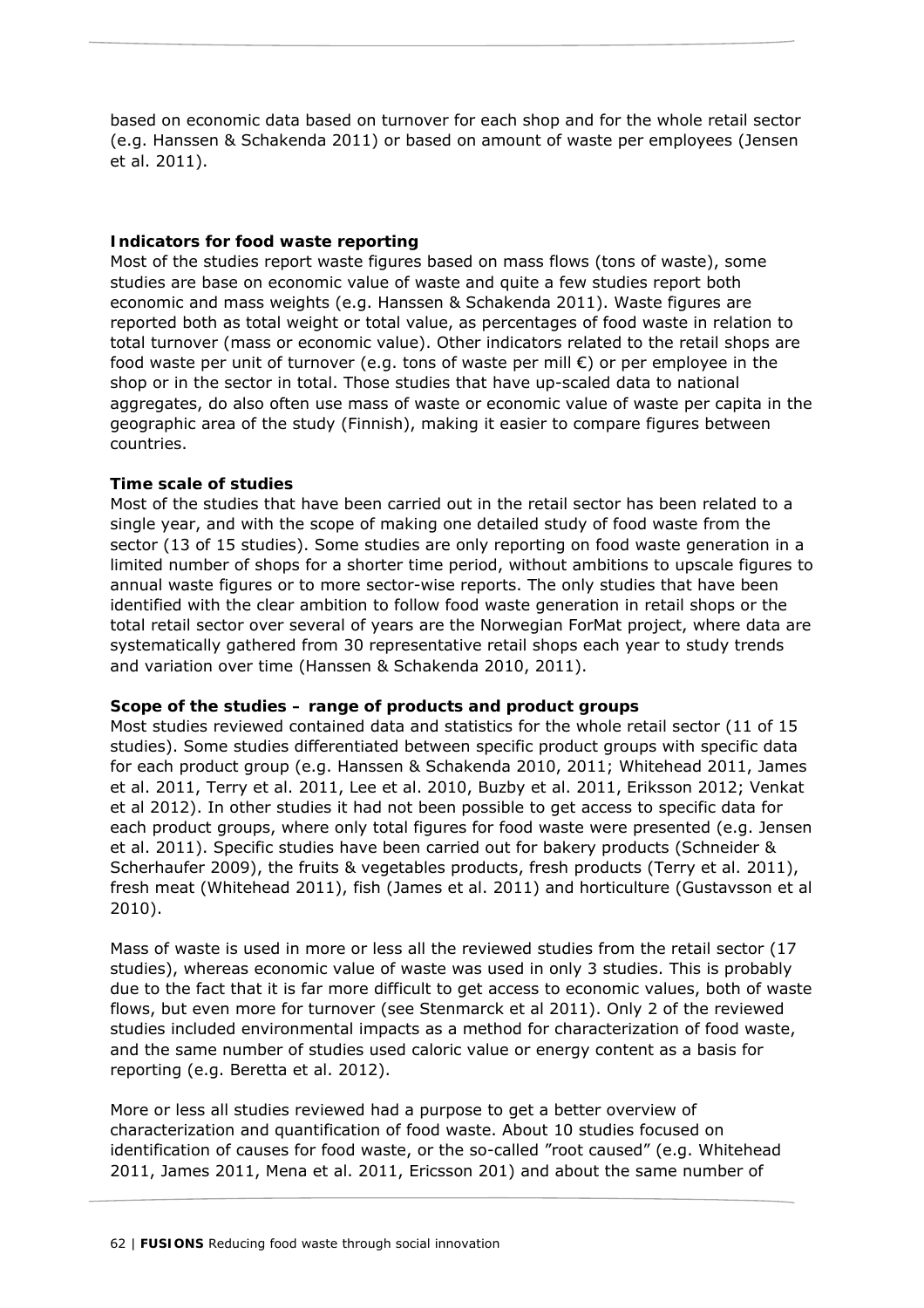studies on prevention of food waste (11 studies). Comparisons between different food sectors (e.g. fruits and vegetables, fresh bakery products, fresh meat etc) or between the retail sector and other parts of the value chain are explicit purposes in 8 and 5 studies, where detailed data are available (e.g. Eriksson et al. 2012, Eriksson 2012, Buzby et al 2012, Venkat et al. 2012, Mena et al. 2011, Lee et al. 2010, Hanssen & Schakenda 2010, 2011, Whitehead 2011, James et al 2011). Only the two studies from Norway focus on time series studies that shall follow trend for several years (Hanssen & Schakenda 2010, 2011).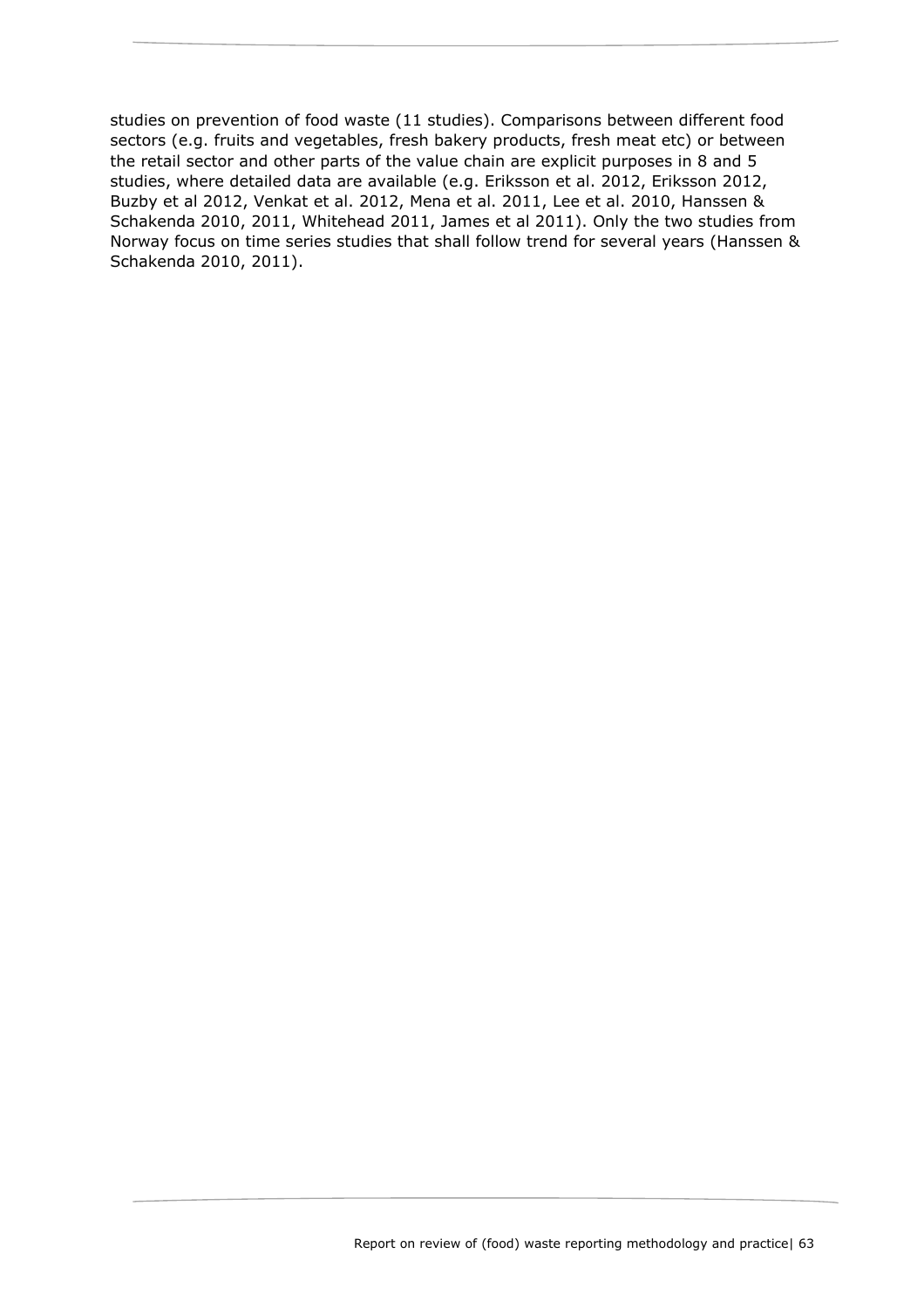#### **The main purpose of the study Type of methodological approach(es) used to characterize and quantify food waste The main finding in the studies; amount of food waste, indicators used, Reference(s)**  The purpose of the studies have been to develop a standardized methodology for documentation of food waste in the Norwegian Retail Sector, to get detailed data about mass and economic value of the food waste, data about the most important causes of food waste and to follow trends in food waste amounts and compositions over a longer time period. All data are on a detailed micro level, where all products that have been wasted in 30 retail shops in Norway has been registered. Data on food waste has been combined with data on annual turnover for each product group and each shop, with net weight per unit of product and with data on price per unit or weight. The same shops have been studied for four years with the same methodology, to get a good overview of trends in food waste generation. Several statistical tests of the relationships between food waste and type of shops/type of products have been carried out, and will be published in scientific journals in 2013. Estimated amount of food waste from the retail sector in Norway in 2011 was 68000 tons. Detailed data on 21 different food groups are available both regarding percentage waste to total sale and total tons of food waste. The 2011 report also shows trends in development of food waste between different types of retail shops, for the 30 shops and for the 21 product groups. 184+185: Hanssen & Schakenda Characterize and quantify food waste for one specific year Other approaches (literature review: one study by EHI retail institute from Germany; other studies from EU), Estimates based in Interviews with key personal, Direct quantification and characterization of food waste (only few samples) Report 02 M. Kranert, G. Hafner, J. Barabosz, H. Schuller, D. Leverenz, A. Kölbig (ISWA, University Stuttgart) F. Schneider, S. Lebersorger, S. Scherhaufer (ABF-BOKU) To give an overview of total amounts of avoidable food waste in Sweden for 2010 Estimated total amount of food waste from retail shops per employees based in figures from a number of Swedish retail shops. It is not shown how the data gathering from the shops have been done, nor if the factors Estimated total amount of food waste from Swedish retail sector about 39 000 tons or about 4% of total avoidable food waste in Sweden Report 20 Jensen et al

### Table 13 Summary for "retail and market" step in the supply chain; purpose, approach and main finding of the reviewed studies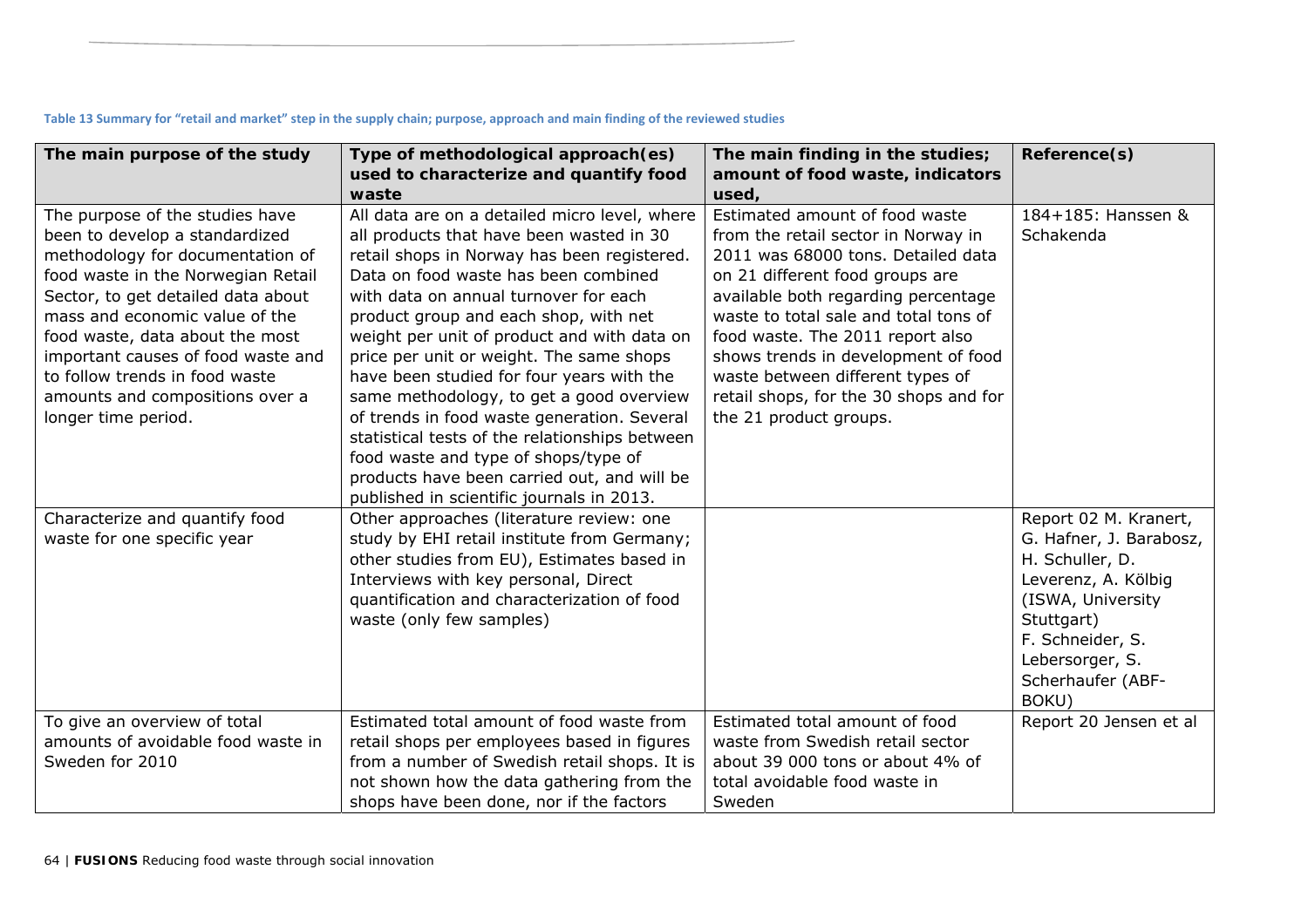| The main purpose of the study        | Type of methodological approach(es)          | The main finding in the studies;         | Reference(s)          |
|--------------------------------------|----------------------------------------------|------------------------------------------|-----------------------|
|                                      | used to characterize and quantify food       | amount of food waste, indicators         |                       |
|                                      | waste                                        | used,                                    |                       |
|                                      | differ between types of shops.               |                                          |                       |
| The main purpose of the study has    | Estimates of food loss in the total value    | Data on cropland, water resources        | Report 23 M. Kummu    |
| been to document impact of global    | chain as well as in the retail sector were   | and fertilizer use to produce food       | et al. 2012           |
| food loss on cropland, water         | based in the data on percentage waste in     | that are wasted from the distribution    |                       |
| footprint and fertilizer use.        | different regions from Gustavsson et al.     | phase compared to other parts of         |                       |
|                                      | 2011 (report 1). There were thus not         | the value chain in different regions     |                       |
|                                      | collected any specific primary data on food  | of the world. Assessment of food         |                       |
|                                      | loss in this study, nor is the methodology   | waste based on literature data.          |                       |
|                                      | described in detail.                         |                                          |                       |
| Carbon and water footprint tradeoffs | No data or analyses of food waste included   | No results                               | Report 75 Page et al  |
| in fresh tomato production           |                                              |                                          | 2012                  |
| The main aims of this research were  | In total, 43 interviews were conducted with  |                                          | Report 24 Mena et al. |
| to identify the root causes of       | managers with responsibilities in food       | Data on food waste as percentage of      | 2011                  |
| food waste arising in the            | production, wholesaling and retailing. Of    | turnover are shown in the Figure. It     |                       |
| supplier/retailer interface and to   | these, 24 took place in the UK and 19 in     | is not clear from the paper if the       |                       |
| highlight some potential good        | Spain. Interviewees in all cases were        | percentages is in relation to total      |                       |
| practices in terms of waste          | middle to senior managers with               | waste or in relation to total turnover.  |                       |
| prevention and management.           | responsibility for managing waste across     | It is also not clear if it is related to |                       |
|                                      | their organizations.                         | mass or to economic value of the         |                       |
|                                      | Contact details and demographics: covering   | food.                                    |                       |
|                                      | details about the company and the product    |                                          |                       |
|                                      | under review                                 | The paper has a very good                |                       |
|                                      | Quantitative waste data: specific data       | description and analyses of root         |                       |
|                                      | concerning waste volumes and percentages     | causes for food waste in the value       |                       |
|                                      | Causes of waste and good practices:          | chain from production to retail.         |                       |
|                                      | discussion on the main areas of waste.       |                                          |                       |
|                                      | Destination of waste: discussion of how      |                                          |                       |
|                                      | waste is managed                             |                                          |                       |
|                                      | Interviewees were asked to select from pre-  |                                          |                       |
|                                      | determined ranges of waste $($ < 1%; 1 - 3%; |                                          |                       |
|                                      | $3 - 5\%$ ;                                  |                                          |                       |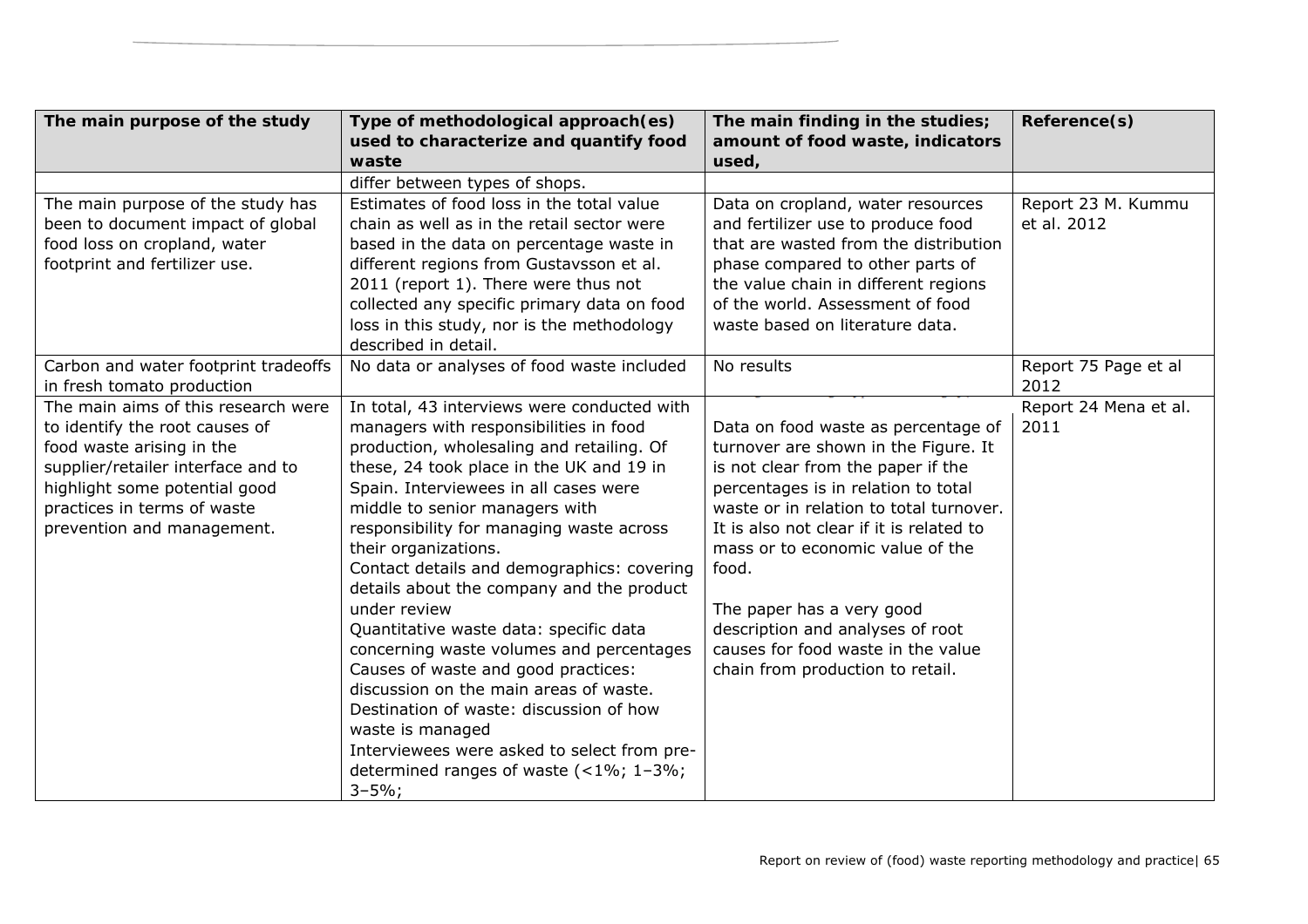| The main purpose of the study        | Type of methodological approach(es)          | The main finding in the studies;      | Reference(s)            |
|--------------------------------------|----------------------------------------------|---------------------------------------|-------------------------|
|                                      | used to characterize and quantify food       | amount of food waste, indicators      |                         |
|                                      | waste                                        | used,                                 |                         |
|                                      | 5-7%; >7%) based on actual waste             |                                       |                         |
|                                      | records.                                     |                                       |                         |
|                                      | It is not described in the paper how the     |                                       |                         |
|                                      | primary data were recorded, if they are      |                                       |                         |
|                                      | based on real recordings or best estimates.  |                                       |                         |
| The main purpose of the study has    | In general, food waste measurements in       | Food loss at the retail and consumer  | Report 33 Buzby et al.  |
| been to estimate the value of food   | the United States rely on structured         | levels in the United States includes  |                         |
| loss in US households and retail     | interviews, measurement of plate waste,      | 14.8 billion pounds of fruit and 23.4 |                         |
| sector, to identify the most         | direct examination of garbage and            | billion pounds of vegetables, valued  |                         |
| important products for reduction of  | application of inferential methods using     | at \$15.1 billion and \$27.7 billion, |                         |
| food waste.                          | waste factors measured in sample             | respectively, in 2008 retail market   |                         |
|                                      | populations and applied across the food      | prices. The total value of these      |                         |
|                                      | system                                       | losses is \$42.8 billion per year,    |                         |
|                                      | (Hall et al. 2009).                          | or roughly \$141 per capita. To most  |                         |
|                                      | The value of fruit and vegetable losses are  | efficiently reduce the annual food    |                         |
|                                      | estimated using national retail prices from  | loss, it may be beneficial to focus   |                         |
|                                      | Nielsen Homescan data and loss estimates     | efforts on the four fruits (fresh     |                         |
|                                      | derived from the US Department of            | apples, grapes, peaches and           |                         |
|                                      | Agriculture's                                | strawberries) and four vegetables     |                         |
|                                      | Economic Research Service's (ERS) Loss-      | (fresh and canned tomatoes and        |                         |
|                                      | Adjusted Food Availability                   | fresh and frozen potatoes) that have  |                         |
|                                      | data (ERS 2010a).                            | the greatest amount of loss.          |                         |
| The main purpose of the study has    | The loss-adjusted food availability data     | Retail waste - including waste in     | Report 40 Venkat et al. |
| been to estimate the environmental   | series from the US Department of             | institutional food service - amounts  | 2012                    |
| impacts of total food loss in the US | Agriculture (USDA ERS, 2009) is the basis    | to 34% of the total. Figure 2         |                         |
| based in LCA data for the food       | for the food waste analysis in this study.   | illustrates this in terms of absolute |                         |
| products.                            | The USDA maintains the sole national         | quantities (MMT).                     |                         |
|                                      | database of food availability and food loss  |                                       |                         |
|                                      | data in the US. The data series provides     | Our total estimate of avoidable food  |                         |
|                                      | annual per-capita food production, waste     | waste in the US is 55.41 MMT/year     |                         |
|                                      | and availability data for a full spectrum of | for 2009, which amounts to 28.7%      |                         |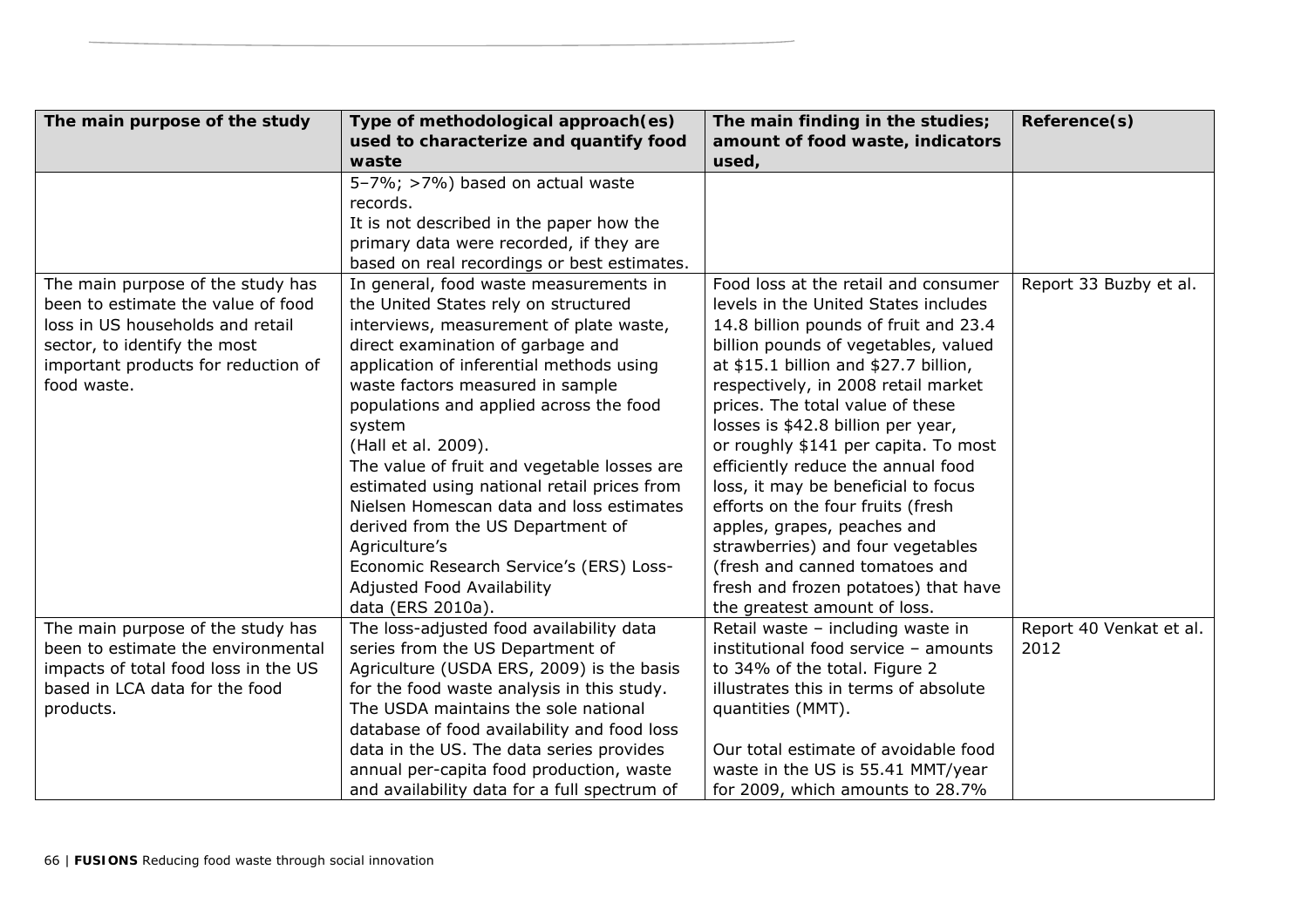| The main purpose of the study                                                           | Type of methodological approach(es)<br>used to characterize and quantify food                                                                                                                                                                                                                                                                                                                                                                                                                                                                                                                                                                                                                                                                                                                                           | The main finding in the studies;<br>amount of food waste, indicators                                                                                                                                                                                                                                                                            | Reference(s)                            |
|-----------------------------------------------------------------------------------------|-------------------------------------------------------------------------------------------------------------------------------------------------------------------------------------------------------------------------------------------------------------------------------------------------------------------------------------------------------------------------------------------------------------------------------------------------------------------------------------------------------------------------------------------------------------------------------------------------------------------------------------------------------------------------------------------------------------------------------------------------------------------------------------------------------------------------|-------------------------------------------------------------------------------------------------------------------------------------------------------------------------------------------------------------------------------------------------------------------------------------------------------------------------------------------------|-----------------------------------------|
|                                                                                         | waste<br>food commodities in the United States,<br>adjusted for food spoilage and other losses<br>to closely approximate per-capita intake.<br>Food waste is further broken down into<br>waste at the distribution, retail and<br>consumer levels.                                                                                                                                                                                                                                                                                                                                                                                                                                                                                                                                                                      | used,<br>of total annual production by weight.<br>This translates to 180 kg/year of<br>total avoidable waste on a per-capita<br>basis $-$ this is less than the 280-300<br>kg/year reported for Europe and<br>North America by Gustavsson et al.<br>(2011) because it excludes both<br>production losses and the<br>unavoidable consumer waste. |                                         |
| Study of the relationship between<br>packaging optimization and food<br>waste reduction | No data on food waste from specific shops,<br>value chains, regions nor nations given                                                                                                                                                                                                                                                                                                                                                                                                                                                                                                                                                                                                                                                                                                                                   | Main scope of the study to see how<br>much packaging weight can be<br>increased if food waste is reduced                                                                                                                                                                                                                                        | Report 44 Williams &<br>Wikström (2011) |
|                                                                                         | The estimates of waste arisings given<br>within this study are "best" estimates, and<br>were derived from existing datasets as well<br>as data collected by DHL in the initial study.<br>Four of the largest UK retailers,<br>representing over 60% of the UK market by<br>turnover in 2007-08, participated in the<br>DHL 2009 study (see Section 2.3). The data<br>supplied by participating retailers varied,<br>although all produced total store waste<br>figures, broken down by key waste<br>management routes, and by material type<br>for recycled waste. Landfill data were<br>captured only as total figures, except for<br>one retailer which had undertaken a skip<br>analysis to ascertain how much of the food,<br>drink and packaging waste being sent to<br>landfill was recyclable. On the assumption | The main results from the study are<br>shown in the Table A, showing<br>distribution of food waste over the<br>main parts of the value chain of food<br>in the UK.                                                                                                                                                                              | Report 70 WRAP<br>(2010)                |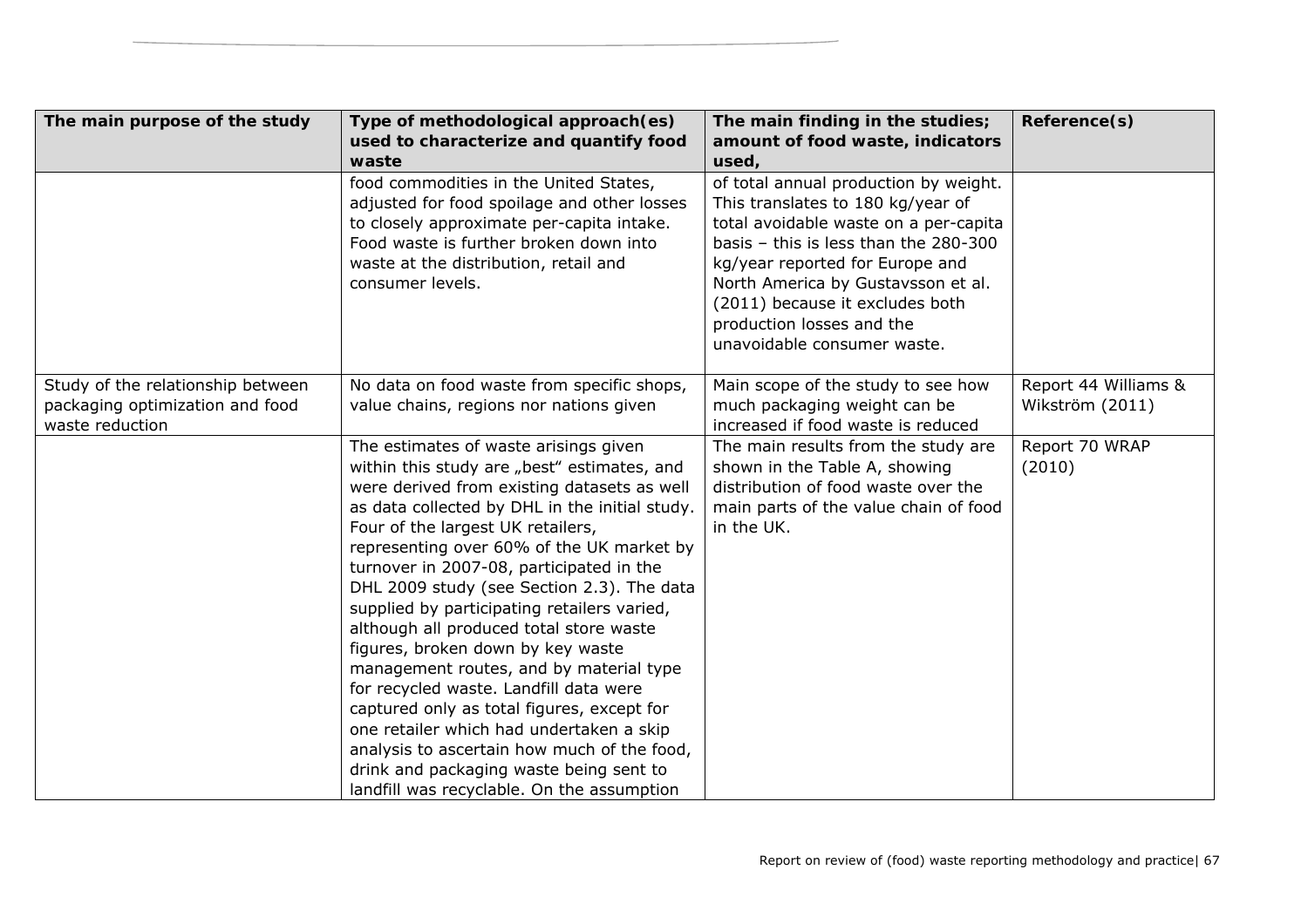| The main purpose of the study         | Type of methodological approach(es)                    | The main finding in the studies; | Reference(s)               |
|---------------------------------------|--------------------------------------------------------|----------------------------------|----------------------------|
|                                       | used to characterize and quantify food                 | amount of food waste, indicators |                            |
|                                       | waste                                                  | used,                            |                            |
|                                       | that the data were representative, (which              |                                  |                            |
|                                       | may not be the case as data was obtained               |                                  |                            |
|                                       | only from the four largest retailers, all of           |                                  |                            |
|                                       | which fall within the "multiples" category -           |                                  |                            |
|                                       | Figure 32) the findings of this analysis were          |                                  |                            |
|                                       | applied to the other retailers" waste. None            |                                  |                            |
|                                       | of the participating retailers were able to            |                                  |                            |
|                                       | provide data on product damage, as this is             |                                  |                            |
|                                       | typically reported as a financial loss rather          |                                  |                            |
|                                       | than an amount of waste.                               |                                  |                            |
| Regulations and Policy development:   | Statistics from international authorities              |                                  | Report 087: Monier V.,     |
| Preparatory Study on Food Waste       | (EUROSTAT). Other approaches (national                 |                                  | Escalon V., O'Connor       |
| Across EU 27                          | studies from UK for Wholesale/Retail;                  |                                  | C.                         |
|                                       | National data on Wholesale/Retail sector               |                                  |                            |
|                                       | food waste were particularly lacking, with             |                                  |                            |
|                                       | only four national studies identified.)                |                                  |                            |
|                                       |                                                        |                                  |                            |
| Characterize and quantify food        | For Italy: Statistics from national                    |                                  | Report 092: Barilla        |
| waste for one specific year (time     | authorities ISTAT (National Statistics                 |                                  | Center for food &          |
| period is not mentioned clearly, also | Institute)                                             |                                  | nutrition                  |
| causes)                               |                                                        |                                  |                            |
|                                       | Other data from other international studies.           |                                  |                            |
|                                       | Nothing in detail.                                     |                                  |                            |
|                                       |                                                        |                                  |                            |
| Develop of methodologies (also        | Estimates based in Interviews with key                 |                                  | Report 095: Terry L.A.,    |
| quantity, causes, disposal paths)     | personal (In total 45 interviews were conducted with   |                                  | Mena C., Williams A.,      |
|                                       | fresh produce companies, including suppliers (34       |                                  | Jenney N., Whitehead<br>P. |
|                                       | interviews), retailers (seven interviews) and          |                                  |                            |
|                                       | wholesalers (two interviews), in England, Scotland and |                                  |                            |
|                                       | Wales.)                                                |                                  |                            |
|                                       |                                                        |                                  |                            |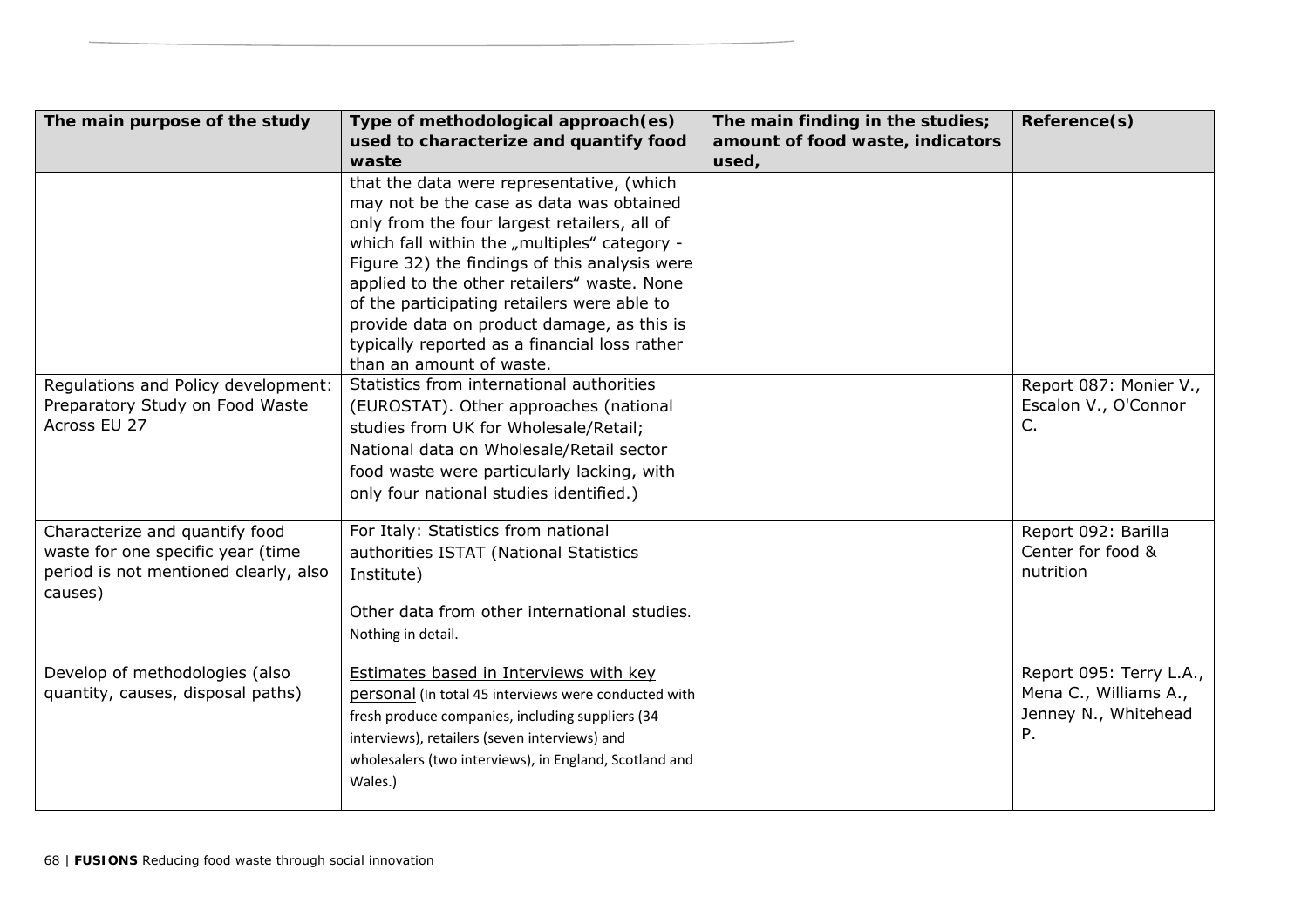| The main purpose of the study        | Type of methodological approach(es)                                                 | The main finding in the studies; | Reference(s)        |
|--------------------------------------|-------------------------------------------------------------------------------------|----------------------------------|---------------------|
|                                      | used to characterize and quantify food                                              | amount of food waste, indicators |                     |
|                                      | waste                                                                               | used,                            |                     |
| Literature review and status of      | Other approaches (literature research).                                             | No primary data from the study,  | Report 097:         |
| knowledge in Nordic Retail sector    | Estimates based in Interviews with key                                              | only reference to other studies  | Stenmarck Åsa,      |
|                                      | personal (interviews, results of interviews                                         |                                  | Hanssen Ole Jörgen, |
|                                      | commented by interviewees again)                                                    |                                  | Silvennoinen Kirsi, |
|                                      |                                                                                     |                                  | Katajajuuri Matti,  |
|                                      |                                                                                     |                                  | <b>Werge Mads</b>   |
| Food losses and food waste: a        | Data calculated from previous stages;                                               |                                  | Report 098:         |
| quantitative assessment for          | Other approaches (FAO study)                                                        |                                  | Almeida J.          |
| Switzerland. Characterize and        |                                                                                     |                                  |                     |
| quantify food waste for one specific |                                                                                     |                                  |                     |
| year (in kcal/person/day)            |                                                                                     |                                  |                     |
| Resource maps for fresh meat         | Estimates based in Interviews with key                                              |                                  | Report 104: WRAP    |
| across retail and wholesale supply   | personal (more than 50 interviews with 45                                           |                                  |                     |
| chains. Characterize and quantify    | separate organisations in the fresh meat                                            |                                  |                     |
| food waste for one specific year     | retail supply chain, including all the major                                        |                                  |                     |
| (generate data on product waste,     | multiple retailers; ; Each interview enabled                                        |                                  |                     |
| packaging waste, water usage and     | the project team to quantify waste for the                                          |                                  |                     |
| greenhouse gas emissions)            | particular company, establish its views on                                          |                                  |                     |
|                                      | the causes of waste, and record how it<br>approached resource efficiency within the |                                  |                     |
|                                      | business)                                                                           |                                  |                     |
| Resource maps for fish across retail | Estimates based in Interviews with key                                              |                                  | Report 105: WRAP    |
| & wholesale supply chains.           | personal (detailed interviews was carried                                           |                                  |                     |
| Develop/test of methodologies (also  | out with 20 companies, among them six                                               |                                  |                     |
| quantification tonnage, economic     | multiple retailers and a wholesale market)                                          |                                  |                     |
| value and carbon equivalents)        | Surveys among user groups (270 in total,                                            |                                  |                     |
|                                      | included primary processors, secondary                                              |                                  |                     |
|                                      | processors, wholesalers and small retailers.                                        |                                  |                     |
|                                      | Statistics from national authorities                                                |                                  |                     |
| Environmental Improvement            | No information about single sectors                                                 |                                  | Report 116:         |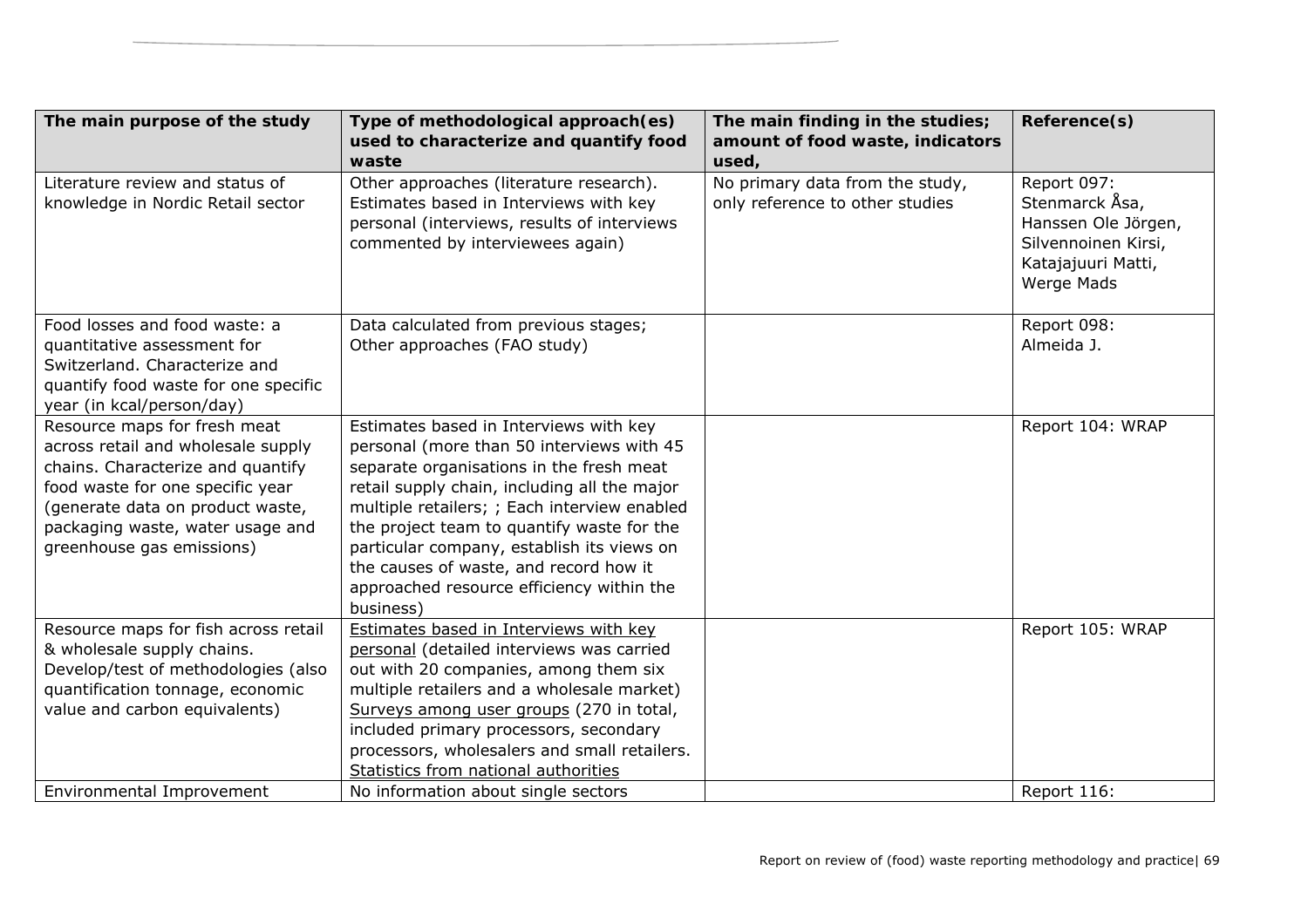| The main purpose of the study                                                                                                                                                                              | Type of methodological approach(es)<br>used to characterize and quantify food                         | The main finding in the studies;<br>amount of food waste, indicators                                                                                          | Reference(s)                                                                     |
|------------------------------------------------------------------------------------------------------------------------------------------------------------------------------------------------------------|-------------------------------------------------------------------------------------------------------|---------------------------------------------------------------------------------------------------------------------------------------------------------------|----------------------------------------------------------------------------------|
| Potentials of Meat and Dairy<br>Products. Other (estimation of<br>environmental impact of products)                                                                                                        | waste                                                                                                 | used,                                                                                                                                                         | B. P. Weidema, M.<br>Wesnæs, J.<br>Hermansen, T.<br>Kristensen and N.<br>Halberg |
| Household Food Consumption:<br>Trends, Environmental Impacts and<br>Policy Responses                                                                                                                       |                                                                                                       | Focus of study on households - no<br>further information with respect to<br>food waste methodology on retail,<br>wholesale and logistics or<br>redistribution | Report 117: OECD                                                                 |
| Other (estimate of the potential<br>constraints of environmental<br>degradation on future world food<br>production and subsequent effects<br>on food prices and food security)                             | No specific methodology mentioned, other<br>(literature)                                              |                                                                                                                                                               | Report 118: UNEP                                                                 |
| Other (resource use and emissions<br>to the environment throughout<br>FSC):<br>Assessment of resource efficiency in<br>the food cycle                                                                      |                                                                                                       | No information for each stage of FSC                                                                                                                          | Report 124:<br>Sonigo, P., et. Al.                                               |
| Others (examine the climate change<br>impact of producing certain<br>horticultural products sold in<br>Swedish retail stores): The climate<br>change impact of retail waste from<br>horticultural products | Surveys among user groups (30 retail<br>stores filled in a questionnaire and data<br>sheets)          |                                                                                                                                                               | Report 128:<br>Gustavsson et al.                                                 |
| Emissions of greenhouse gases from<br>production of horticultural products<br>- analysis of 17 products cultivated<br>in Sweden. Other (greenhouse gas                                                     | Other approach (Data on food wastage for<br>retail was taken from literature (Gustavsson<br>J., 2010) |                                                                                                                                                               | Report 138: Davies et<br>al.                                                     |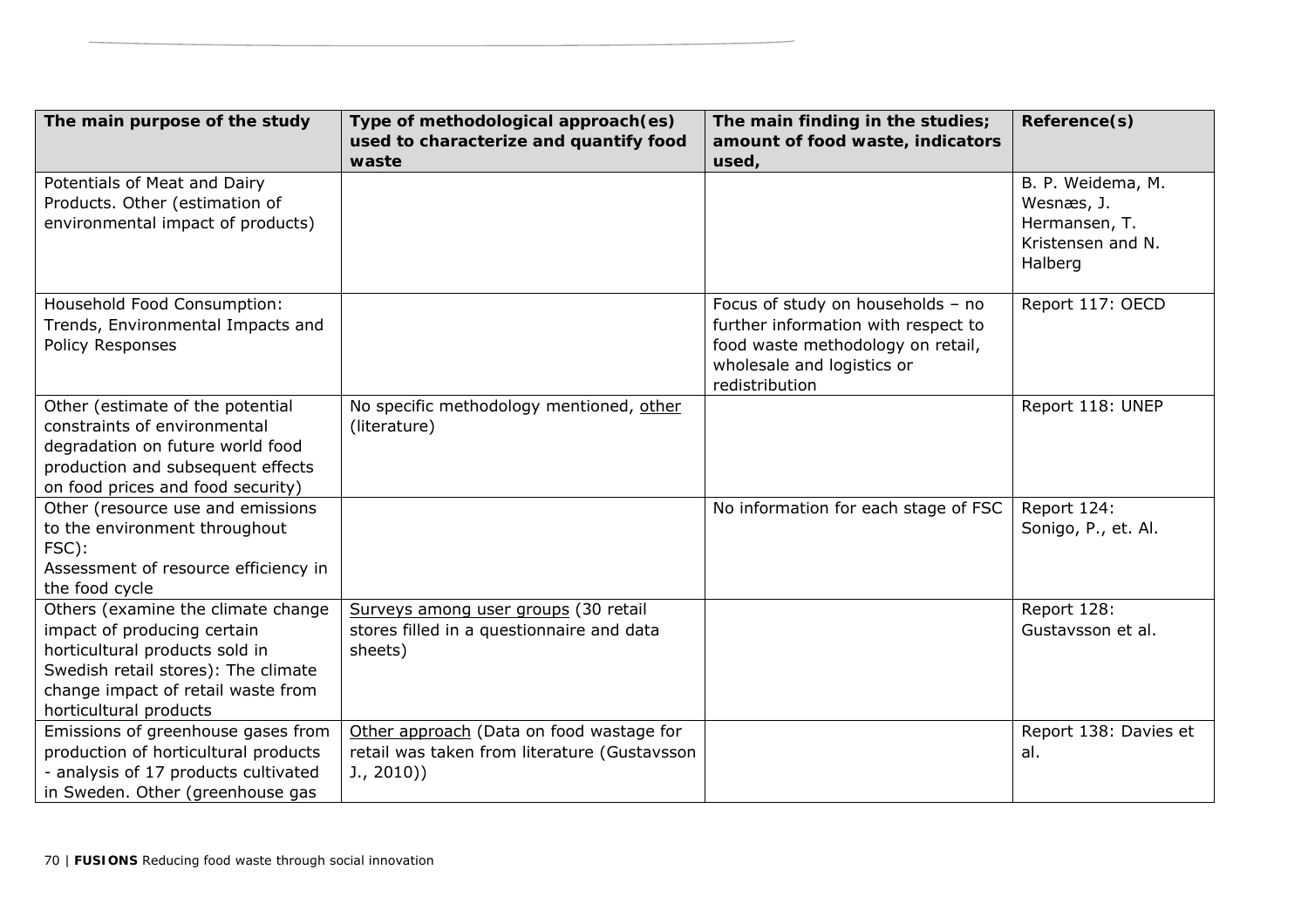| The main purpose of the study                                                                                                                                                   | Type of methodological approach(es)<br>used to characterize and quantify food                | The main finding in the studies;<br>amount of food waste, indicators | Reference(s)                                               |
|---------------------------------------------------------------------------------------------------------------------------------------------------------------------------------|----------------------------------------------------------------------------------------------|----------------------------------------------------------------------|------------------------------------------------------------|
| emissions from Swedish production<br>of some major types of fresh fruits<br>and vegetables consumed in<br>Sweden and some important<br>flowers, that can be grown in<br>Sweden) | waste                                                                                        | used,                                                                |                                                            |
| Other (to identify what potential<br>actions, undertaken by the different<br>actors in the postfarm milk chain,<br>lead to the greatest life cycle<br>improvements)             | Other approaches (literature review)                                                         |                                                                      | Report 139:<br>Berlin, J. et al                            |
| Other (discussion of definition, data,<br>approaches)                                                                                                                           | Other (literature review)                                                                    |                                                                      | Report 143:<br>Redlingshöfer, Barbara<br>and Soyeux, Annie |
| Characterize and quantify food<br>waste for one specific year; in<br>addition also quantify the energy<br>flow of the food waste (mass was<br>calculated into energy)           | Data based on a micro approach (retail<br>data based on estimations from 5<br>companies)     |                                                                      | Report 146:<br>Beretta, Claudio                            |
| Characterize and quantify food<br>waste for one specific year (as well<br>as disposal paths, implemented and<br>planned prevention measures)                                    | Estimates based in Interviews with key<br>personnel, Other approaches (literature<br>review) |                                                                      | Report 148<br>Schneider F.,<br>Scherhaufer S               |
| Regulations and policy development<br>(topics addressed are the links<br>between water, food and<br>development)                                                                | No separate methodology for sectors                                                          |                                                                      | Report 159:<br>Lundqvist J., de<br>Fraiture C., Molden D.  |
| Characterize and quantify food<br>waste for one specific year (main                                                                                                             | The study was focused on the carbon and<br>water foot print of household food waste.         |                                                                      | Report 162: WRAP                                           |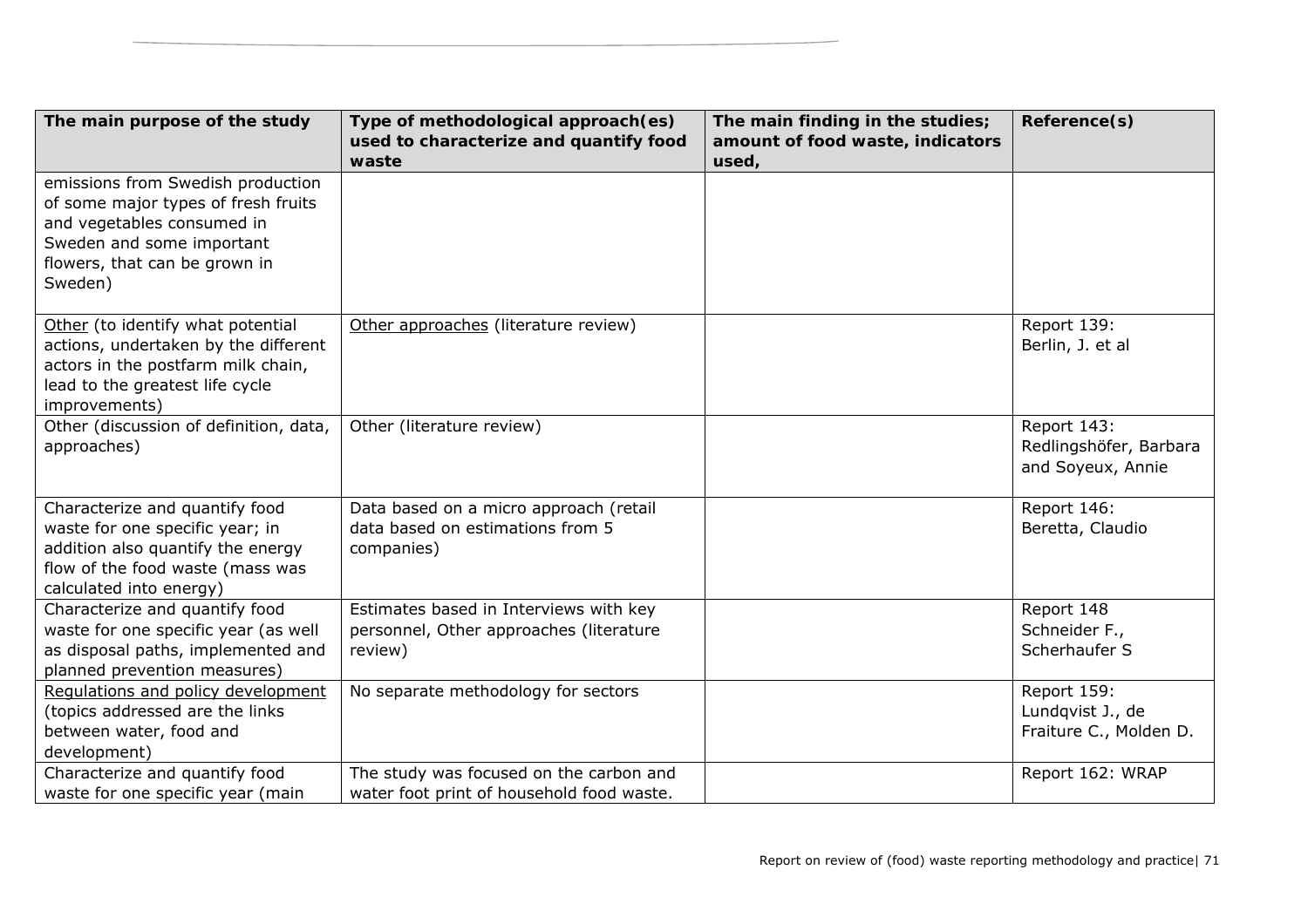| The main purpose of the study         | Type of methodological approach(es)       | The main finding in the studies; | Reference(s)           |
|---------------------------------------|-------------------------------------------|----------------------------------|------------------------|
|                                       | used to characterize and quantify food    | amount of food waste, indicators |                        |
|                                       | waste                                     | used,                            |                        |
| topic was quantifying carbon and      | Retail was only involved within the       |                                  |                        |
| water foot print of hh food waste)    | calculations of the foot prints.          |                                  |                        |
| Sector guidance note - fresh          | no specific methodology for sectors, more |                                  | Report 164: WRAP       |
| produce (Sector Guidance Note:        | summarizing best practice and findings of |                                  |                        |
| Preventing Waste in the Fruit and     | research                                  |                                  |                        |
| Vegetable Supply Chain)               |                                           |                                  |                        |
| Sector guidance note - fish (Sector   | No specific methodology for sectors used  |                                  | Report 165: WRAP       |
| Guidance Note: Preventing Waste in    |                                           |                                  |                        |
| the Fish processing Supply Chain)     |                                           |                                  |                        |
| Preventing Waste in the Fresh meat    | Not mentioned in detail                   |                                  | Report 166: WRAP       |
| Supply Chain)                         |                                           |                                  |                        |
| Other (estimate the potential         | Not covered by study                      |                                  | Report 167: WRAP       |
| amount of food waste which is         |                                           |                                  |                        |
| associated with inadequate heat       |                                           |                                  |                        |
| seals created in the food packaging   |                                           |                                  |                        |
| process)                              |                                           |                                  |                        |
|                                       |                                           |                                  |                        |
| Characterize and quantify food        | Are only mentioned indirect as they       |                                  | Report 223: WRAP       |
| waste in time series studies          | implemented the measures                  |                                  |                        |
| Prevent/minimize food waste           |                                           |                                  |                        |
| Other (aimed to determine data        | Not covered by study                      |                                  | Report 239: WRAP       |
| availability and the potential for    |                                           |                                  |                        |
| investigating product life on a wider |                                           |                                  |                        |
| scale as well as lessons that might   |                                           |                                  |                        |
| be drawn on feasible ways to extend   |                                           |                                  |                        |
| shelf life without compromising food  |                                           |                                  |                        |
| safety)                               |                                           |                                  |                        |
| Others (study to identify energy      | Not mentioned in detail                   |                                  | Report 243: Carla      |
| use, at both product and market       |                                           |                                  | Sarrouy, Joe Davidson, |
| scale, and                            |                                           |                                  | Rob Lillywhite         |
| energy use hotspots within the agri-  |                                           |                                  |                        |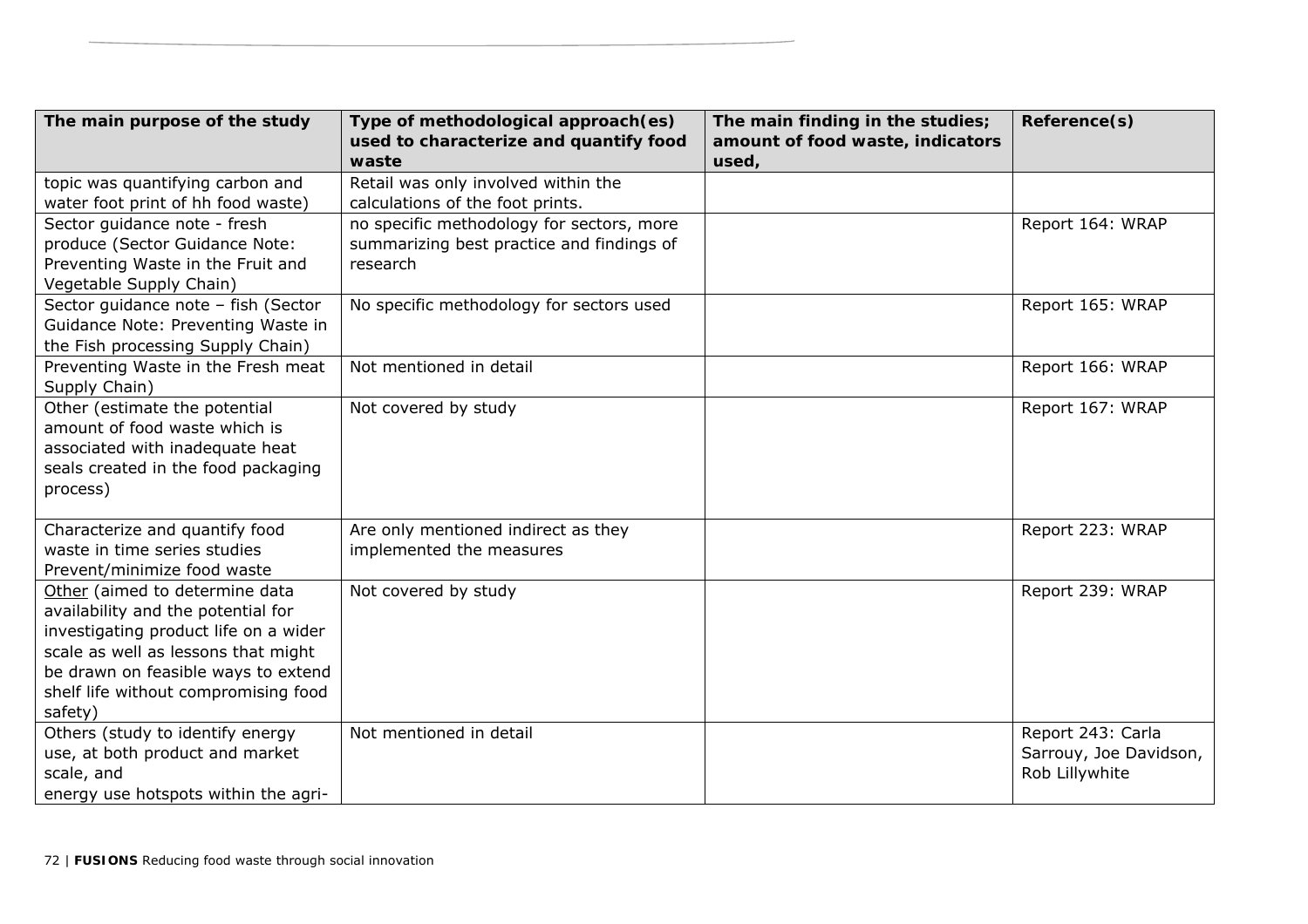| The main purpose of the study                                             | Type of methodological approach(es)<br>used to characterize and quantify food | The main finding in the studies;<br>amount of food waste, indicators | Reference(s)            |
|---------------------------------------------------------------------------|-------------------------------------------------------------------------------|----------------------------------------------------------------------|-------------------------|
|                                                                           | waste                                                                         | used,                                                                |                         |
| food supply chain)                                                        |                                                                               |                                                                      |                         |
| Characterize and quantify food                                            | Data based on a micro (from business unit)                                    |                                                                      | Report 251: Mattias     |
| waste for one specific year (to                                           | approach (recorded food waste)                                                |                                                                      | Eriksson                |
| quantify food wastage from large                                          |                                                                               |                                                                      |                         |
| retail outlets and to analyse                                             | Direct quantification and characterization of                                 |                                                                      |                         |
| systematic causes)                                                        | food waste (measurement of unrecorded<br>waste)                               |                                                                      |                         |
| This literature review deals with                                         | Literature review.                                                            | It seems that clearly lower                                          | Report 170:             |
| food waste, its sources, reasons and                                      |                                                                               | percentage of food is lost in retail,                                | Heta-Kaisa Koivupuro,   |
| reduction options. The main focus is                                      | A number of international and Finnish                                         | especially in bigger super- and                                      | Lotta Jalkanen, Juha-   |
| on avoidable food waste. The aim of                                       | studies are referred and summarized.                                          | hypermarkets, than in household                                      | Matti Katajajuuri, Anu  |
| this study was to find out what kind                                      |                                                                               | level. Retail stores however handle                                  | Reinikainen ja Kirsi    |
| of methods have been used to study                                        |                                                                               | very large volumes of food so even a                                 | Silvennoinen            |
| food waste in the whole food                                              |                                                                               | loss of only few percentages equates                                 | 2010 MTT                |
| marketing system and what are the                                         |                                                                               | remarkable amount of avoidable                                       |                         |
| pros and cons of different methods.                                       |                                                                               | food waste. At both household and                                    |                         |
| An additional goal was to examine                                         |                                                                               | retail level most of avoidable food                                  |                         |
| the amount of food waste and its                                          |                                                                               | waste seems to consist of fresh                                      |                         |
| variation between different stages of                                     |                                                                               | vegetables, fruit and bakery                                         |                         |
| the food supply chain, different food                                     |                                                                               | products.                                                            |                         |
| groups, and different countries. The                                      |                                                                               |                                                                      |                         |
| goal was also to study which aspects<br>affect the amounts of food losses |                                                                               |                                                                      |                         |
| and what kind of measures have                                            |                                                                               |                                                                      |                         |
| been proposed and successfully                                            |                                                                               |                                                                      |                         |
| used to reduce and prevent food                                           |                                                                               |                                                                      |                         |
| loss.                                                                     |                                                                               |                                                                      |                         |
|                                                                           |                                                                               |                                                                      |                         |
| The aim of this project research was                                      | The project was carried out by interviewing                                   | The results of the project suggest                                   | Report 169:             |
| to identify the volume of Finnish                                         | various parties in retail chains, waste                                       | that every year consumers, food                                      | Silvennoinen,           |
| food waste, and its distribution                                          | management, and other associated actors.                                      | services, retailers, and food industry                               | Koivupuro, Katajajuuri, |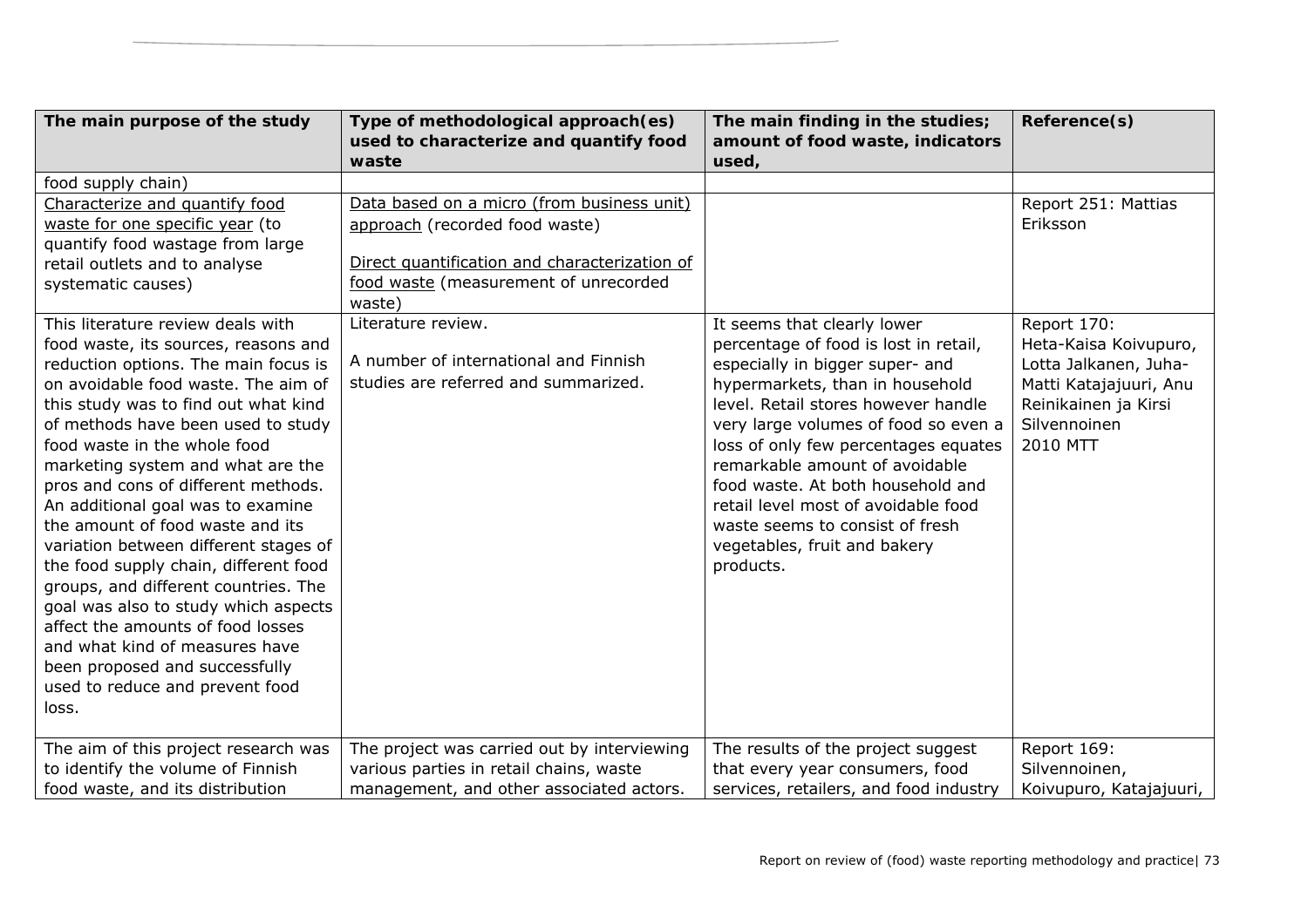| The main purpose of the study                                                                                                                                       | Type of methodological approach(es)<br>used to characterize and quantify food<br>waste | The main finding in the studies;<br>amount of food waste, indicators<br>used,                                                                                                                                                                                                                                                                                                                              | Reference(s)                  |
|---------------------------------------------------------------------------------------------------------------------------------------------------------------------|----------------------------------------------------------------------------------------|------------------------------------------------------------------------------------------------------------------------------------------------------------------------------------------------------------------------------------------------------------------------------------------------------------------------------------------------------------------------------------------------------------|-------------------------------|
| among parties involved in the food<br>supply chain in Finland<br>. We have specifically targeted<br>households, food services, retail<br>sector, and food industry. |                                                                                        | combined waste over 250 to 320<br>million kilograms of food in Finland,<br>62-86 kilograms per every Finnish<br>citizen.<br>2010-2012.<br>65-75 Total m kg/year<br>12-14 Per person kg /year<br>The main product groups causing<br>food waste in stores are fruits and<br>vegetables, and bread. Other<br>products resulting in waste are dairy<br>products, fresh meat and fish, and<br>convenience food. | Jalkanen, Reinikainen<br>2012 |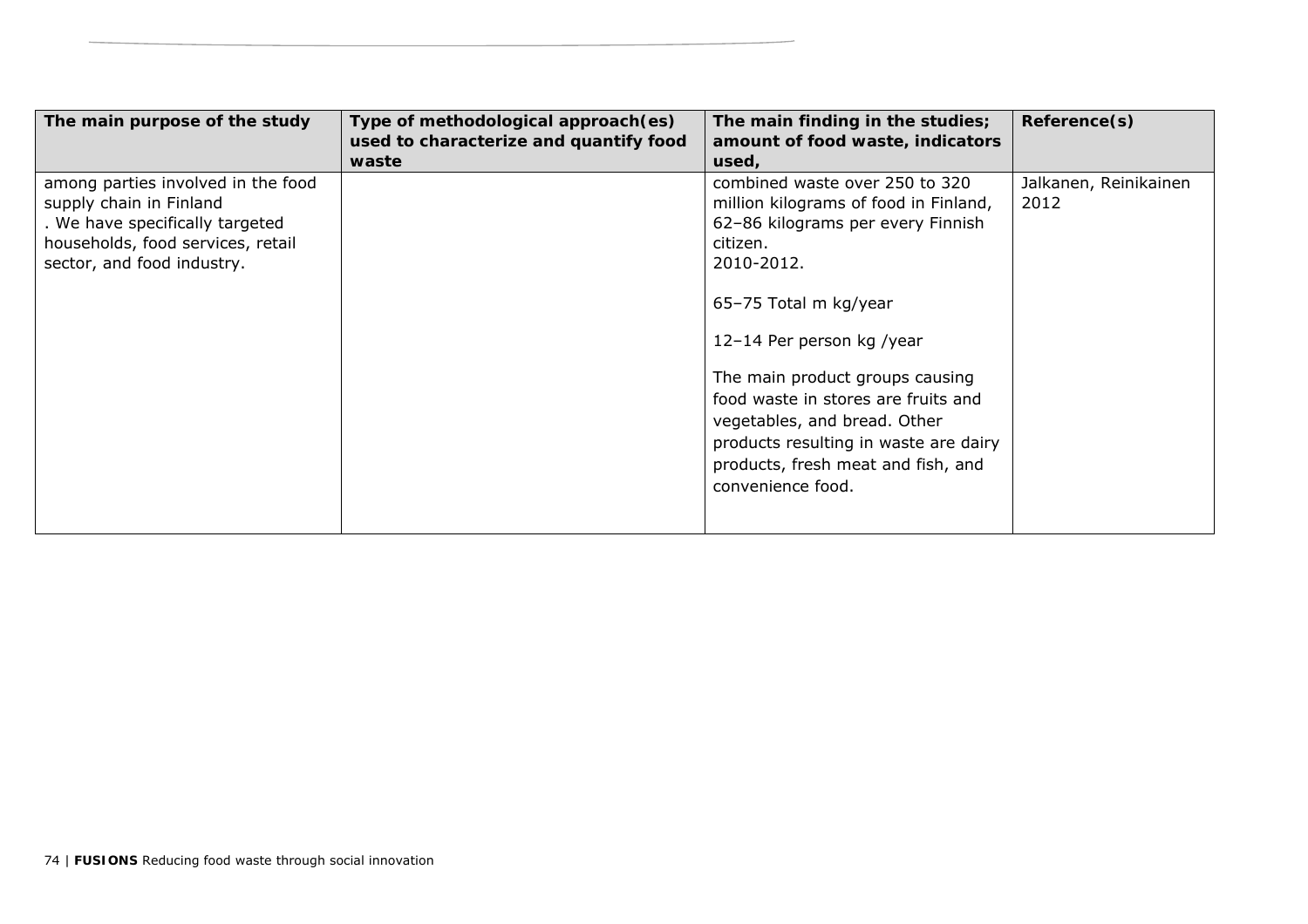# Redistribution

Each co-worker conducted the review and filled in one standardised template per literature. The information from these templates was summarized after the review process in the present report.

The redistribution sector of the food supply chain is not mentioned very prominent within the reviewed literature. Although it is mentioned in some research, information on the specific methodologies which were used in this part of the food supply chain during assessments is missing or at the end no relevant data could be found for that part of the chain.

In the FUSIONS database 9 studies were classified as "redistribution" studies at the beginning of the review. Within the 11 studies which were reviewed 2 were written in German, 2 in French and the remaining in English language.

In some studies the time period is not mentioned very clear as a literature review (e.g. Redlingshöfer and Soyeux, 2012) was conducted. But it seems that the main focus of the studies affects data origin from the time period 2001 to 2010 (Alexander and Smaje, 2008; Schneider and Scherhaufer, 2009) respectively later (Beretta, 2012).

The relevant literature covers studies from UK (Alexander and Smaje, 2008), Australia (Mason et al., 2011), Switzerland (Beretta, 2012) and Austria (Schneider and Scherhaufer, 2009). Redlingshöfer and Soyeux (2012) are not country-specific.

The main purpose "characterize and quantify food waste for one specific year" applies to Beretta (2012), Alexander and Smaje (2008) as well as Schneider and Scherhaufer (2009). The characterization and quantification of donated food is therefore the most relevant purpose of the relevant literature which was reviewed. In most cases, in addition to the donation of food also other issues were mentioned (e.g. causes, other prevention measures, disposal paths).

The most important approach found for characterization and quantification of donated food was the method of "data based on a micro business approach" (Beretta, 2012; Schneider and Scherhaufer, 2009; Alexander and Smaje, 2008). Alexander and Smaje (2008) also used "direct quantification and characterization of food waste"(only 2 days fieldwork) and "estimates based in interviews with key personal". While most of the mentioned studies above used only data from the redistribution organisations, Schneider and Scherhaufer (2009) tried to combine information from both donating business companies and receiving social organisations.

Most of the studies use mass based indicators which represent total amount of food donated within a certain time period (Alexander and Smaje, 2008; Beretta, 2012; Schneider and Scherhaufer, 2009). Alexander and Smaje (2008) also provide the percentage of donated food mass which is going to specific usage or disposal within the social organization (e.g. given to clients, distributed to other projects, discarded at FareShare etc.). Beretta (2012) presents his results also in energy units using total energy loss per year in TJ per year.

Although food donations should be edible to 100 %, not the whole amount can be handed over to people in need. Reason for this is that sometimes e.g. whole packages of overripe fruits and vegetables are donated and the social organisations have to sort out the spoiled ones. Alexander and Smaje (2008) report the share of food which is taken over by FareShare as well the share of food which is handed over to clients at the end. Thus, also losses within the redistribution organization are mentioned.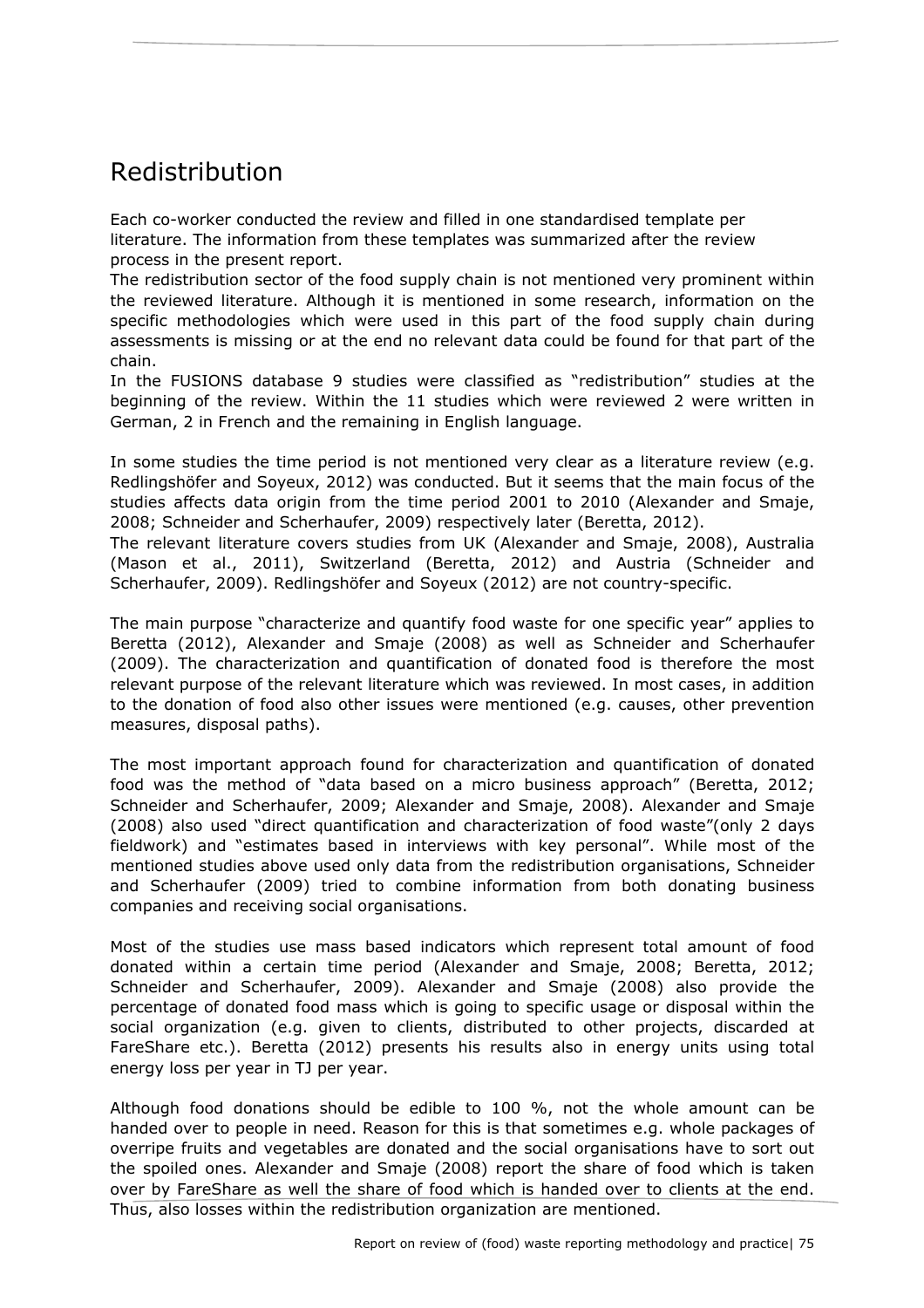The literature review showed that there is only a small number of references with respect to redistribution. Most references reviewed dealt with the topic more in general than providing real data or methodological input to the review so that they were classified as not relevant for the review.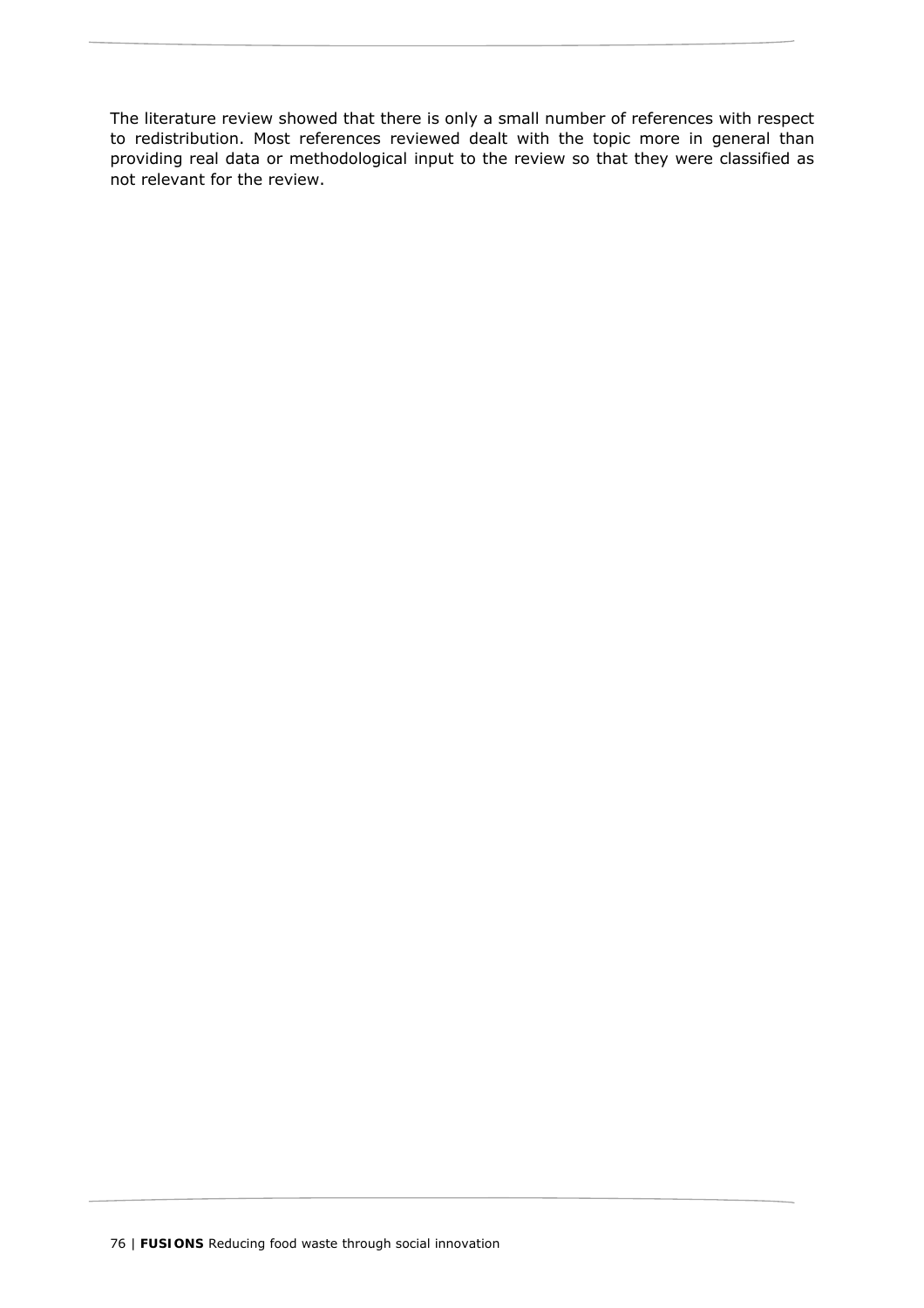| Table 14 Summary for "redistribution" step in the supply chain; purpose, approach and main finding of the reviewed studies |  |
|----------------------------------------------------------------------------------------------------------------------------|--|
|----------------------------------------------------------------------------------------------------------------------------|--|

| The main purpose of the<br>study                                                                                                                                                                                                           | Type of methodological approach (es)<br>has been used to characterize and                                                                                                                                                                                                                                                                                               | The main finding in the studies; amount<br>of food waste, indicators used,                                                                                                                                                                                                                                                                                               | Reference(s)                        |
|--------------------------------------------------------------------------------------------------------------------------------------------------------------------------------------------------------------------------------------------|-------------------------------------------------------------------------------------------------------------------------------------------------------------------------------------------------------------------------------------------------------------------------------------------------------------------------------------------------------------------------|--------------------------------------------------------------------------------------------------------------------------------------------------------------------------------------------------------------------------------------------------------------------------------------------------------------------------------------------------------------------------|-------------------------------------|
| Characterize and quantify food<br>waste for one specific year (as<br>well as disposal paths,<br>implemented and planned<br>prevention measures)                                                                                            | quantify food waste<br>Data based on a micro (from business<br>unit) approach (donation statistics from<br>one food bank as well as lists from several<br>bakery companies)                                                                                                                                                                                             | Amount of waste bread and pastry in tonnes<br>donated to one charity organization by retail<br>and bakeries was included for one year.<br>In addition, bakeries recorded the tonnes of<br>donated waste bread and pastry respectively<br>shares of donated bread and pastry to social<br>organisations with respect to total wasted<br>bread and pastry within one year. | Schneider and<br>Scherhaufer (2009) |
| Characterize and quantify food<br>waste (food waste not correct<br>as the food is donated $-$<br>therefore the amount of<br>donated food was recorded as<br>well as logistic system, food<br>flow with respect to different<br>usage etc.) | Direct quantification and characterization<br>of food waste(2 day fieldwork at the food<br>bank), Data based on a micro (from<br>business unit) approach (other data from<br>FareShare), Estimates based in Interviews<br>with key personnel (interview with retail<br>store managers and depot managers,<br>FareShare and recipient projects workers<br>and directors) | Results are given in kg, percentage of donated<br>food mass which is going to specific usage or<br>disposal (e.g. given to clients, distributed to<br>other projects, discarded at FareShare etc.)                                                                                                                                                                       | Alexander and<br>Smaje (2008) 31    |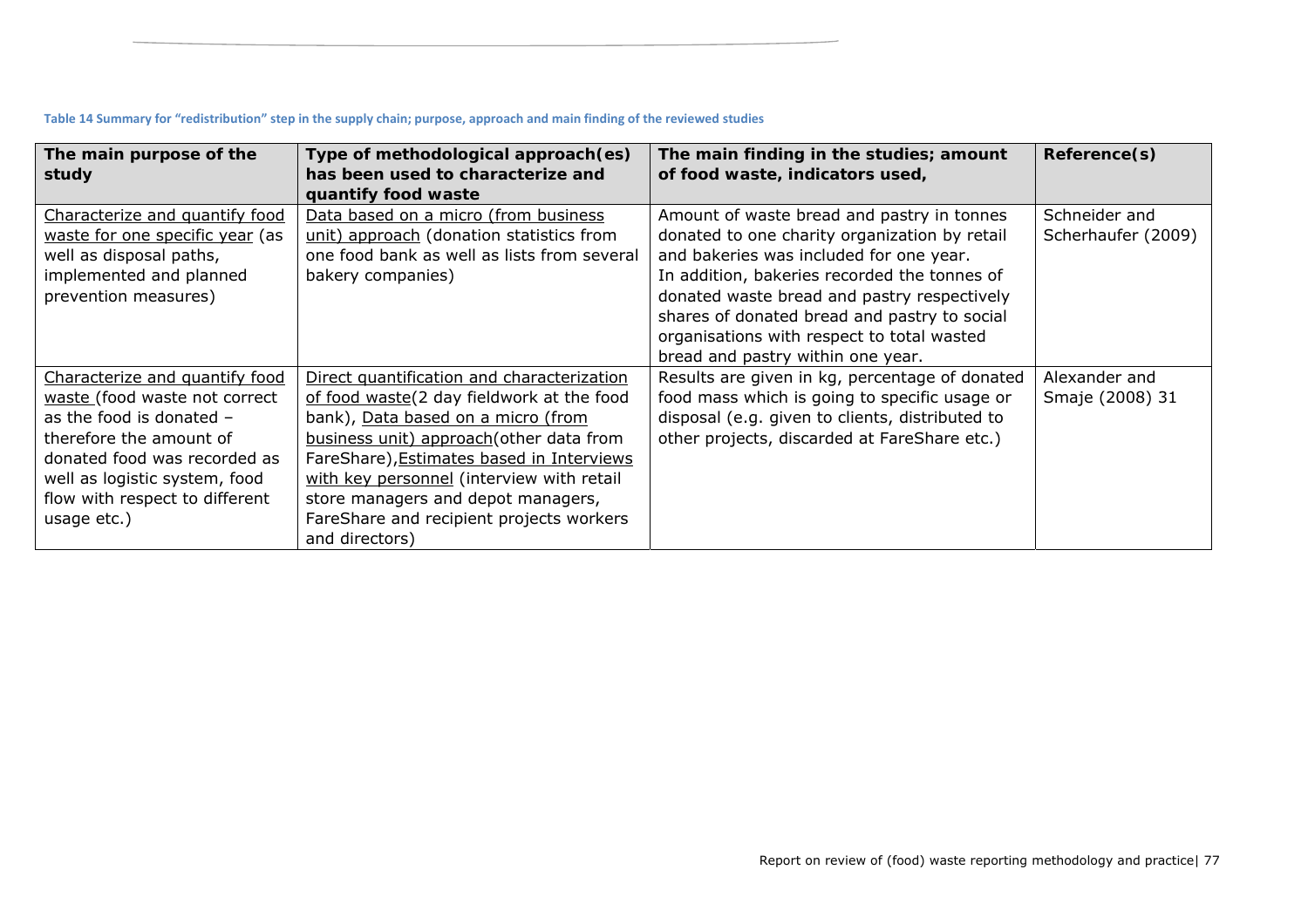# Food services

The number of studies evaluated for food services was 22 in total. Half of the studies (11) included primary data, and half used secondary data and literature data. 2 of the studies did not have any description of data or methodology.

If there are several statements in the table describing the study, it is possible to put more than one mark. This means that the total number of studies is not necessarily the same as the sum of the bars in the figure. Then some studies used secondary data from different sources without a good description.

13 of the studies had characterization and quantification of waste as the most important purpose, but some also wanted to indentify causes for food waste and prevent food waste.

Most of the studies had a quantitative (15) or semi-quantitative approach (4). Most of these approaches used mass data as input, but also interviews (3) and economic data (1) have been used. Most of the studies had a short time dimension as time period for the data gathering (12), but the ones using statistics usually have a time dimension of one year (6) or longer.

Most of the studies include the whole food service sector (11) and some focus of specific sectors in the food service (9). Only 2 studies focused on specific products.

All of the studies using primary data use a micro approach to find indicators to representing the whole sector. Selection of sectors is not based on representativeness, but seems arbitrary and it is often small scale studies on the basis of available resources (e.g. measurements in 2 schools and 2 restaurants).

The studies of food services evaluated covers very different regions (or parts of); Great Britain (6), Scandinavia (3), the Netherlands (2), France (2), other EU countries (2) and regions outside EU (7)

The indicator used is waste flows (17) or economic value (2).The indicators used is ton per year, kg per habitant, g per meal and person and kg per flight.

The advantage of using a quantitative approach are that empirical data is collected, but the problem is that the data is not representative for the value chain or the sector, since it does not cover a representative part of the food service sector. The activities producing food waste in the food services, is predefined as restaurants, catering and canteens. But also the public sector consisting of hospital, schools, universities, prisons and institutions produces food waste. In some cases the operation of the canteens in the public sector is outsourced to the private sector. The sector is complex and there are big variation the amount of food waste. Since the sector is wide it is difficult to find a comprehensive approach including all aspects of food waste. The limitations in the evaluated quantitative studies is that the data gathering is not based on a representative selection, both in term of parts of the food services step included and selection of companies/locations.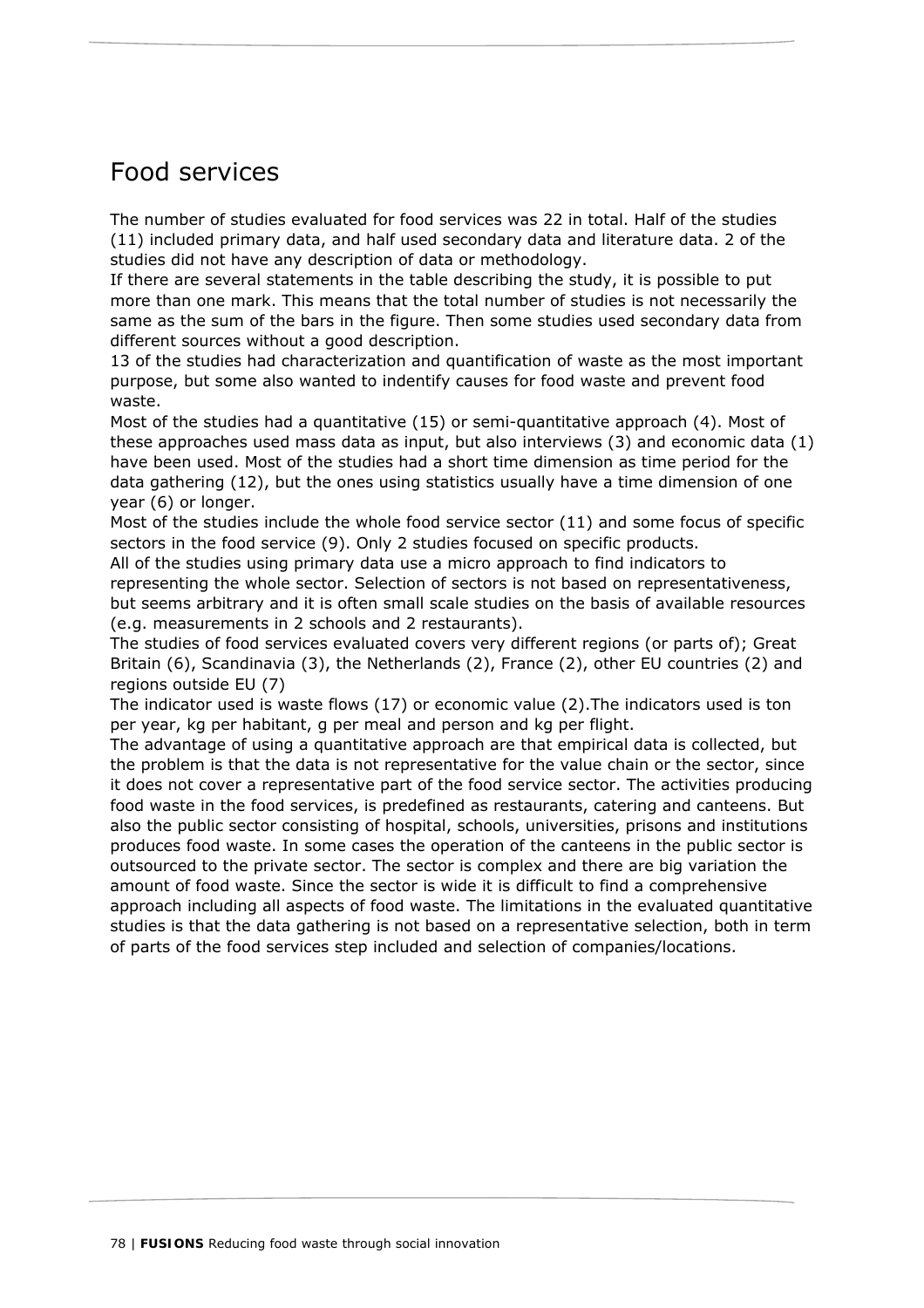| The main purpose of<br>the study           | Type of methodological approach(es)<br>has been used to characterize and<br>quantify food waste                                                                                                                                                                                                                                                                                                                                                                                                                                                                                                               | The main finding in the studies;<br>amount of food waste, indicators<br>used,                                                                                                                                                                                                                                  | Reference(s)                                                                     |
|--------------------------------------------|---------------------------------------------------------------------------------------------------------------------------------------------------------------------------------------------------------------------------------------------------------------------------------------------------------------------------------------------------------------------------------------------------------------------------------------------------------------------------------------------------------------------------------------------------------------------------------------------------------------|----------------------------------------------------------------------------------------------------------------------------------------------------------------------------------------------------------------------------------------------------------------------------------------------------------------|----------------------------------------------------------------------------------|
| Characterize food waste -<br>questionnaire | Eight hundred and ninety three customers<br>in 21 restaurants and public houses filled<br>in a questionnaire after dining.                                                                                                                                                                                                                                                                                                                                                                                                                                                                                    | The responses revealed that customers<br>who left food were more likely to be<br>female, younger and have a general<br>tendency to leave food when eating out or<br>eating at home. Excess quantity was an<br>important factor in determining waste,<br>whereas poor quality had a relatively<br>small effect. | ID 11: Food waste in public<br>houses and restaurants and<br>customer attitudes  |
| Develop/test of<br>methodologies           | Data for 2010, but the aim is to be able to<br>collect data at regular intervals. Waste<br>quantities are calculated by collected<br>amounts of food waste from individual<br>companies.                                                                                                                                                                                                                                                                                                                                                                                                                      | There seems to be a connection between<br>the number of employees and amount of<br>waste, but there are other factors that<br>also explains the differences between the<br>various companies                                                                                                                   | ID 20: Matavfall 2010 från<br>jord till bord                                     |
| Estimate from statistics                   | For France, the European study was based<br>on data from EUROSTAT and ADEME<br>In terms of school catering, three stages<br>are source of food wastage. In the<br>catering sector, including kindergarten<br>and primary school, even if a quality set is<br>proposed, the more food remains if the<br>offered dish is new or unusual for children.<br>On average, it's needed to introduce 7 to<br>8 times a new dish before it's actually<br>eaten. There is much ignorance of the<br>products from children, to whom we tend<br>to give too large portions and new dishes<br>without preparing them to it. | Eating out: 1,080,000 tons: 12.5%<br>(17.4kg/capita/year).                                                                                                                                                                                                                                                     | ID 41: Food wastage study -<br>Mid-term report                                   |
| Single measurement                         | All food supplied and wasted where<br>measured over a period for 28 days.                                                                                                                                                                                                                                                                                                                                                                                                                                                                                                                                     | Waste rate was more than 40% of the<br>hospital food.                                                                                                                                                                                                                                                          | (ID 49) High food wastage<br>and low nutritional intakes<br>in hospital patients |

#### Table 15 Summary for "food service" step in the supply chain; purpose, approach and main finding of the reviewed studies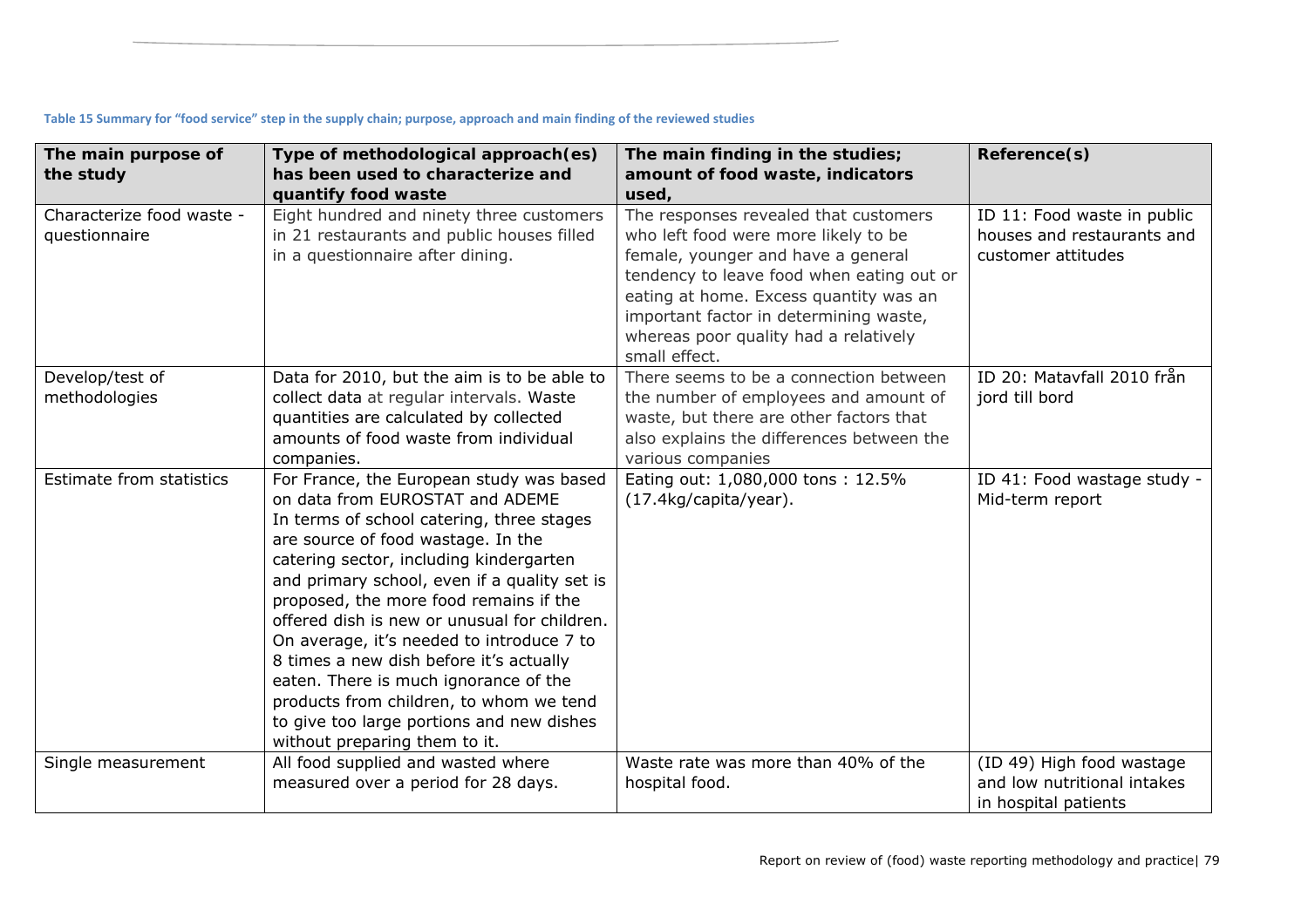| The main purpose of<br>the study                                                                                                                                                                                                    | Type of methodological approach(es)<br>has been used to characterize and<br>quantify food waste                                                                                                                                                                                                                                                                                                     | The main finding in the studies;<br>amount of food waste, indicators<br>used,                                             | Reference(s)                                                                                                              |
|-------------------------------------------------------------------------------------------------------------------------------------------------------------------------------------------------------------------------------------|-----------------------------------------------------------------------------------------------------------------------------------------------------------------------------------------------------------------------------------------------------------------------------------------------------------------------------------------------------------------------------------------------------|---------------------------------------------------------------------------------------------------------------------------|---------------------------------------------------------------------------------------------------------------------------|
|                                                                                                                                                                                                                                     |                                                                                                                                                                                                                                                                                                                                                                                                     |                                                                                                                           |                                                                                                                           |
| Single measurement (2)<br>days in each hospital) in<br>total 3 hospitals                                                                                                                                                            | Hospital. Food waste was measured; plate<br>waste and trolley waste.                                                                                                                                                                                                                                                                                                                                | The average of food waste was 24% -<br>39%, but big variations                                                            | (ID 50) Food waste,<br>catering practices and public<br>procurement: a case study<br>of hospital food systems in<br>Wales |
| Single measurement                                                                                                                                                                                                                  | Two schools and two restaurants                                                                                                                                                                                                                                                                                                                                                                     |                                                                                                                           | (ID 53) Food losses in food<br>service institutions.<br>Examples from Sweden.                                             |
| Single measurement 2009<br>in combination with<br>surveys                                                                                                                                                                           | Schools and colleges, Hospitals, Prisons,<br>Leisure facilities.<br>Various conventions for grossing up have<br>been used,<br>based on waste generation coefficients<br>such as:<br>Waste per employee<br>Waste per premises<br>$\bullet$<br>Waste per unit floorspace<br>Waste per unit of production<br>$\bullet$<br>Waste per unit of financial volume (e.g. Gross<br>$\bullet$<br>Value Added). |                                                                                                                           | (ID 54) A study of public<br>sector food waste arising<br>and processing options<br>within the North East region          |
| Mapping food losses<br>throughout the entire food<br>supply chain. The focus is<br>on losses in foodfor<br>human consumption in<br>Flanders.<br>- Consultation with<br>stakeholders.<br>- Investigating<br>possibilities for policy | on the one hand research into<br>literature and sources, and, on the other<br>hand, the consultation of stakeholders<br>(representatives<br>of economic sectors, from consumer and<br>environmental associations, research<br>institutes andpublic authorities).                                                                                                                                    | Total amount of food waste (they have<br>their own definition) from the food service<br>is estimated to 160.000 ton/year. | 91: Willy Sarlee (2012),<br>Voedselverlies in<br>ketenperspectief                                                         |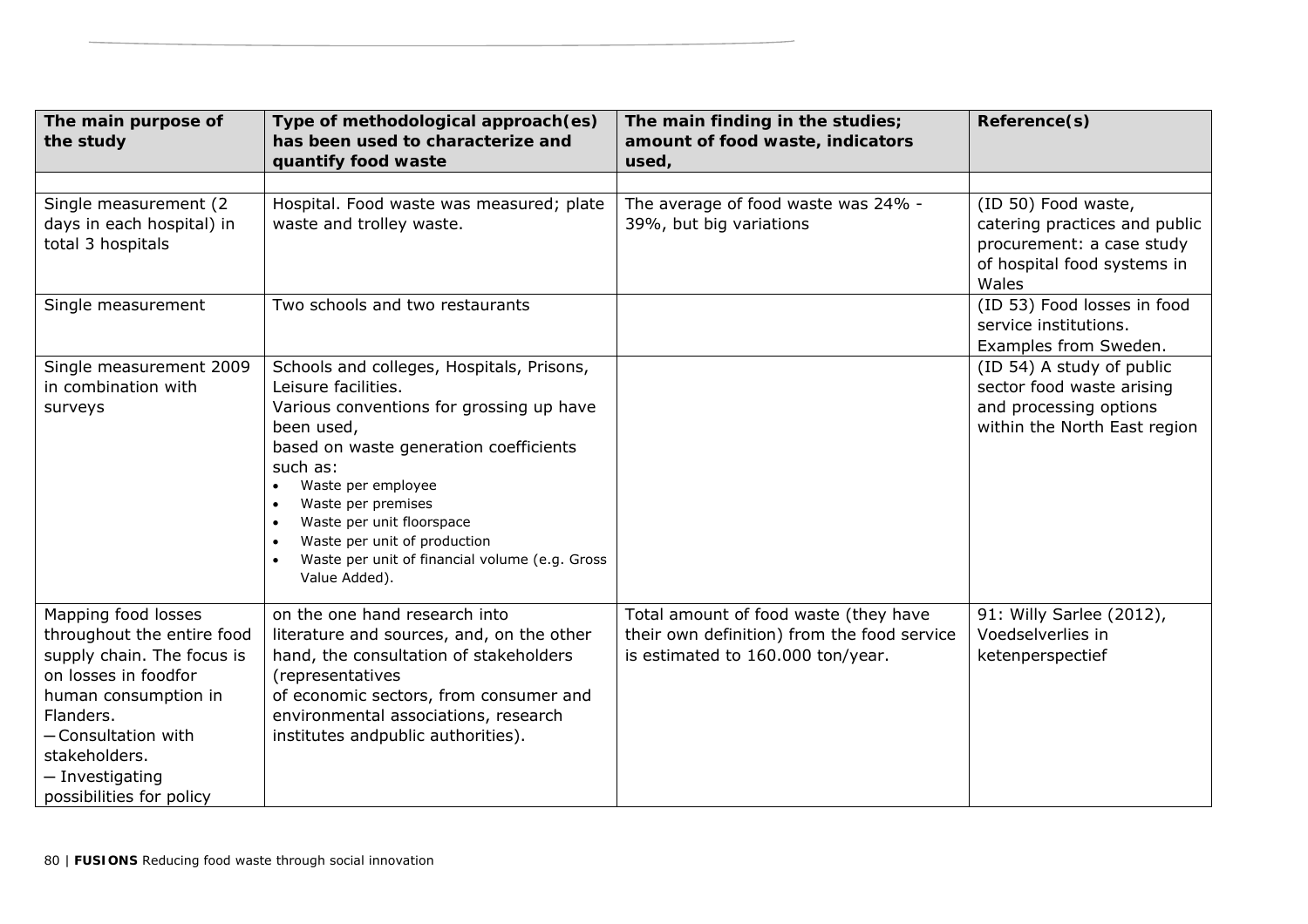| The main purpose of<br>the study                                                                                                                                  | Type of methodological approach(es)<br>has been used to characterize and<br>quantify food waste                                                                                                                                                                                                                                                                   | The main finding in the studies;<br>amount of food waste, indicators<br>used,                                                                                                                                                                          | Reference(s)                                                                                              |
|-------------------------------------------------------------------------------------------------------------------------------------------------------------------|-------------------------------------------------------------------------------------------------------------------------------------------------------------------------------------------------------------------------------------------------------------------------------------------------------------------------------------------------------------------|--------------------------------------------------------------------------------------------------------------------------------------------------------------------------------------------------------------------------------------------------------|-----------------------------------------------------------------------------------------------------------|
| innovation                                                                                                                                                        |                                                                                                                                                                                                                                                                                                                                                                   |                                                                                                                                                                                                                                                        |                                                                                                           |
| Causes for food waste                                                                                                                                             | Data is based on literature survey                                                                                                                                                                                                                                                                                                                                | Large and inflexible portions.<br>Expansive menu options. Unexpected<br>sales fluctuations. Rigid management.<br>Fast-food time limits. School lunch timing.                                                                                           | Wasted: How America Is<br>Losing Up to 40 Percent of<br>Its Food from Farm to Fork<br>to Landfill (ID 93) |
| Capture real, measured<br>data about restaurant food<br>waste over the course of<br>one day, separated for 10<br>restaurant in London, UK<br>(single measurement) | Food waste separated into three streams:<br>customer plate waste; prep waste and<br>spoilage.                                                                                                                                                                                                                                                                     | 65% of food waste comes from<br>preparation -<br>peelings, off cuts and anything ruined<br>while cooking<br>30% of food waste comes back from<br>customers' plates. 5% of food waste is<br>classified as 'spoilage' -<br>out-of-date or unusable items | (ID 100) Too good to waste,<br>Restaurant food waste<br>survey report 2010                                |
| Quantify the food waste in<br>the Dutch catering<br>(school, business,<br>governmental) sector and<br>identify improvement<br>measures                            | food waste was determined by weighing<br>on product level what is left in the<br>counters for selling at the end of the<br>meals; this is done for two weeks at 200<br>catering locations from the top 8 Dutch<br>catering companies                                                                                                                              | Total amount of food waste from the<br>described catering sector is measured to<br>be 5000 ton/year. Figures on product level<br>are also available                                                                                                    | 102: Han Soethoudt (2012),<br>reductie voedselverspilling<br>van de Nederlandse<br>catering-sector        |
| Quantify the food waste in<br>the Netherlands                                                                                                                     | In this document a new framework is<br>introduced to consider food waste. The<br>food waste is calculated based on a<br>definition agreed upon by government and<br>companies. The endpoint of the food flows<br>can be composting or any other part of<br>the waste hierarchy. Statistics on these<br>flows are the starting point for the<br>calculations above | Total amount of food waste in the<br>Netherlands is between 1.4 and 2.5<br>million tons in 2009.                                                                                                                                                       | 103: Han Soethoudt (2013),<br>Transitiemonitor<br>voedselverspilling                                      |
| EU-27: • Household<br>improvements, mainly to<br>reduce food losses                                                                                               | Out of the process 'restaurants and other<br>catering, not incl. food', only a part should<br>be ascribed to the preparation of meat                                                                                                                                                                                                                              | the 18 % share for meat and dairy<br>products becomes EUR 61 billion                                                                                                                                                                                   | 116: B. P. Weidema, M.<br>Wesnæs, J. Hermansen, T.<br>Kristensen and N. Halberg                           |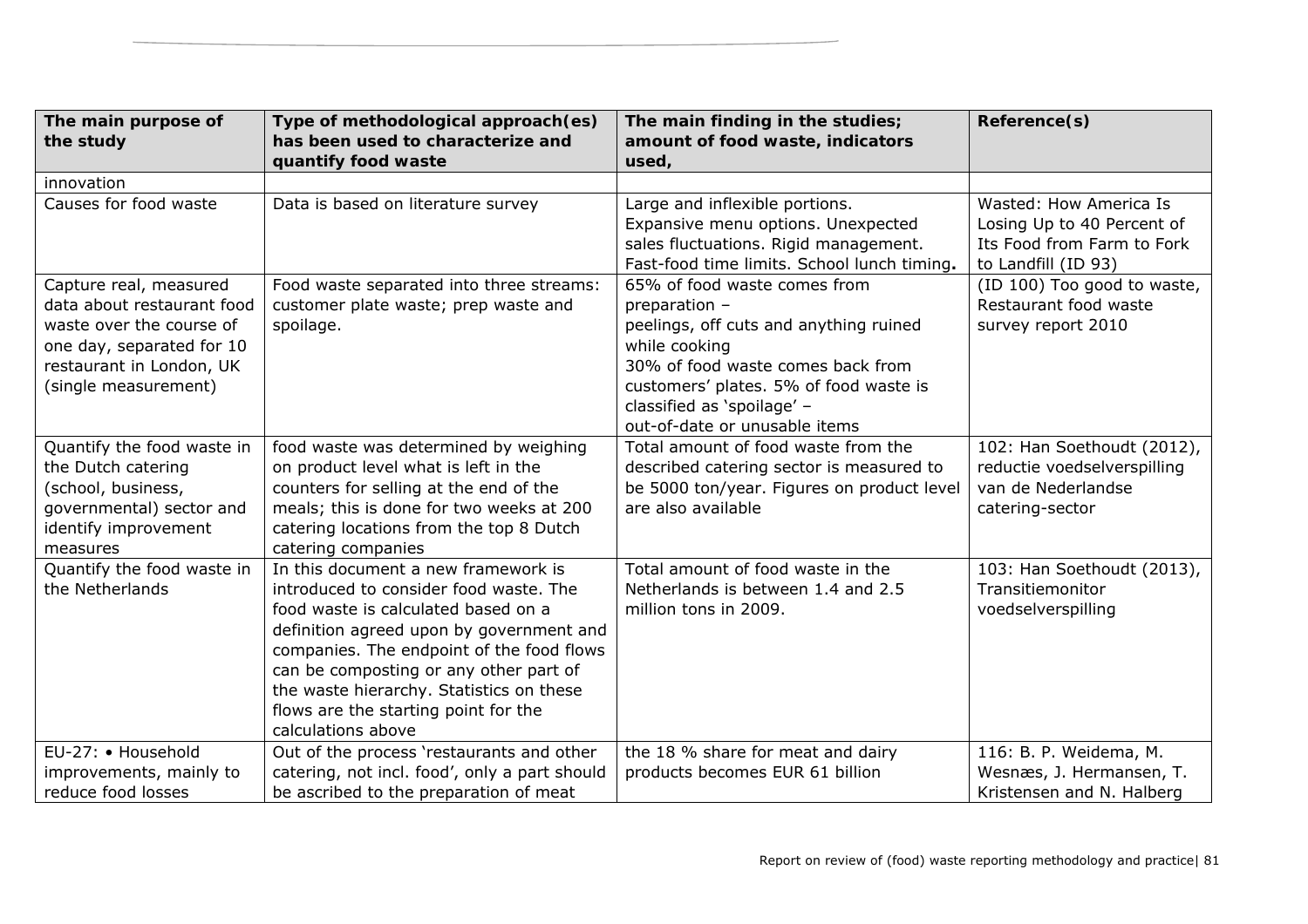| The main purpose of<br>the study                                                                                                                                                                                                                                                                                       | Type of methodological approach(es)<br>has been used to characterize and<br>quantify food waste                                                                                                                                                                                                                                                                                                                                               | The main finding in the studies;<br>amount of food waste, indicators<br>used,                                                                                                                                                                       | Reference(s)                                                                                                                                                   |
|------------------------------------------------------------------------------------------------------------------------------------------------------------------------------------------------------------------------------------------------------------------------------------------------------------------------|-----------------------------------------------------------------------------------------------------------------------------------------------------------------------------------------------------------------------------------------------------------------------------------------------------------------------------------------------------------------------------------------------------------------------------------------------|-----------------------------------------------------------------------------------------------------------------------------------------------------------------------------------------------------------------------------------------------------|----------------------------------------------------------------------------------------------------------------------------------------------------------------|
| (wastage) and to reduce<br>car use for<br>shopping; • Agricultural<br>improvements, mainly to<br>reduce water and air<br>emissions (in particular<br>nitrate, ammonia and<br>methane) and land<br>requirements;<br>• Power savings in<br>farming, food industry,<br>retail, catering, and for<br>household appliances. | and dairy<br>products. Failing to find any physical<br>causality, the same share of the process<br>has been applied as the economic share of<br>meat and dairy products in the food inputs<br>to 'restaurants and other catering' from<br>the Danish NAMEA. This share is 18 %,<br>and the total economic output of the<br>service process 'restaurants and other<br>catering, not incl. food' is EUR 340 billion                             |                                                                                                                                                                                                                                                     | (2008), Environmental<br>Improvement Potentials of<br>Meat and Dairy Products                                                                                  |
| not relevant                                                                                                                                                                                                                                                                                                           | not relevant                                                                                                                                                                                                                                                                                                                                                                                                                                  | no specific data on food service                                                                                                                                                                                                                    | 117:0ECD<br>(2002), Household Food<br>Consumption: Trends,<br>Environmental Impacts and<br>Policy Responses                                                    |
| The purpose of this study<br>was to conduct<br>exploratory research<br>on consumer-level food<br>loss to help inform the<br>development of<br>a complete study to<br>develop estimates of food<br>loss for<br>individual food categories.                                                                              | The exploratory research included<br>reviewing published literature on<br>consumer-level food loss, conducting<br>interviews with foodservice establishments<br>since less information is known about<br>away-from-home food loss than at-home<br>food loss. In total 14 interviews with<br>kitchen managers from two quick service<br>restaurants, seven family dining<br>restaurants, two fine dining restaurants,<br>and three cafeterias. | Estimates on some food categories:<br>meat, poultry and fish /dairy / fruit and<br>vegetables /grains and bread / fat and<br>cooking oils / sugars and sweeteners.<br>Results vary a lot per interviewer and per<br>category (too much to put here) | 119: Muth, M., Kosa, K.,<br>Nielsen, S., Karns, S.<br>(2007), Exploratory<br>Research on Estmation of<br>Consumer-Level Food Loss<br><b>Conversion Factors</b> |
| not relevant                                                                                                                                                                                                                                                                                                           | not relevant                                                                                                                                                                                                                                                                                                                                                                                                                                  | no specific data on food service                                                                                                                                                                                                                    | 120: Verdicité (2011),<br>Résultats des                                                                                                                        |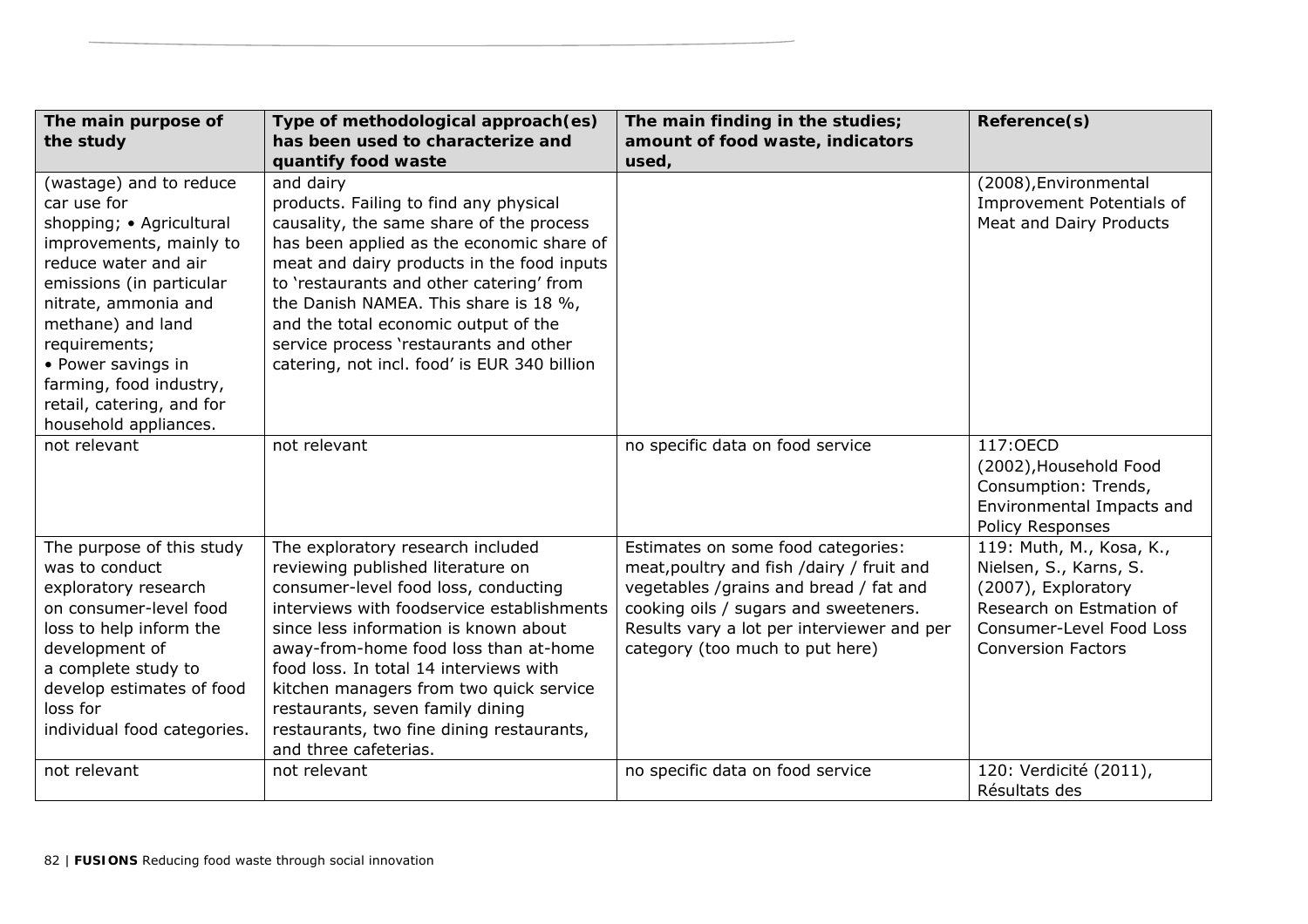| The main purpose of<br>the study                                                                        | Type of methodological approach(es)<br>has been used to characterize and<br>quantify food waste                                                                                                                                                                                            | The main finding in the studies;<br>amount of food waste, indicators<br>used,                                         | Reference(s)                                                                                                                                        |
|---------------------------------------------------------------------------------------------------------|--------------------------------------------------------------------------------------------------------------------------------------------------------------------------------------------------------------------------------------------------------------------------------------------|-----------------------------------------------------------------------------------------------------------------------|-----------------------------------------------------------------------------------------------------------------------------------------------------|
|                                                                                                         |                                                                                                                                                                                                                                                                                            |                                                                                                                       | caractérisations du<br>gaspillage alimentaire dans<br>les ordures méangères et<br>assimilées                                                        |
| This paper presents<br>findings from a recent<br>survey of household food<br>waste in Australia.        | In the month October in 2009 1603<br>grocery buyers were asked to reply to a<br>questionnaire, including two questions<br>about the restaurant and take-away<br>sector. In these 2 questions people were<br>asked to estimate the amount of money<br>that is related to the food not eaten | a little less than 1,1 million AUS \$ of<br>restaurant and take-away food is wasted                                   | 121: Baker, D., Fear, J.,<br>Denniss, R. (2009), What a<br>waste: An analysis of<br>household expenditure on<br>food                                |
| not relevant                                                                                            | not relevant                                                                                                                                                                                                                                                                               | no specific data on food service                                                                                      | 122: Weber, C., Matthews,<br>H. (2008), Food-Miles and<br>the Relative Climate<br>Impacts of Food Choices in<br>the United States                   |
| The purpose of the study<br>is to reduce food waste in<br>restaurants, hotels,<br>canteens and catering | Questionnaires, public statistics and<br>available reports                                                                                                                                                                                                                                 | Total amount of avoidable food waste<br>from the hospitality sector is estimated to<br>450 000 ton - 18 kg /habitant. | 123: Marthinsen, J., Sundt,<br>P., Kaysen, O., Kirkevaag K.<br>(2012). Prevention of food<br>waste in restaurants, hotels,<br>canteens and catering |
| not relevant                                                                                            | not relevant                                                                                                                                                                                                                                                                               | no specific data on food service                                                                                      | 124: Sonigo, P., et. Al.<br>(2012), Assessment of<br>resource efficiency in the<br>food cycle                                                       |
| not relevant                                                                                            | not relevant                                                                                                                                                                                                                                                                               | no specific data on food service                                                                                      | 141: Ademe (2007), La<br>composition des ordures<br>ménagères et assimilées en France                                                               |
| provide the qualitative and<br>quantitative elements<br>related to losses and food                      | Comprehensive literature review,<br>collection of quantitative data in a one<br>week data collection at several food                                                                                                                                                                       | Generally, catering generates waste per<br>guest at every meal 167g, the commercial<br>catering 211g.                 | 142: Supkova, Marketa<br>(2011), Pertes et<br>gaspillages alimentaires,                                                                             |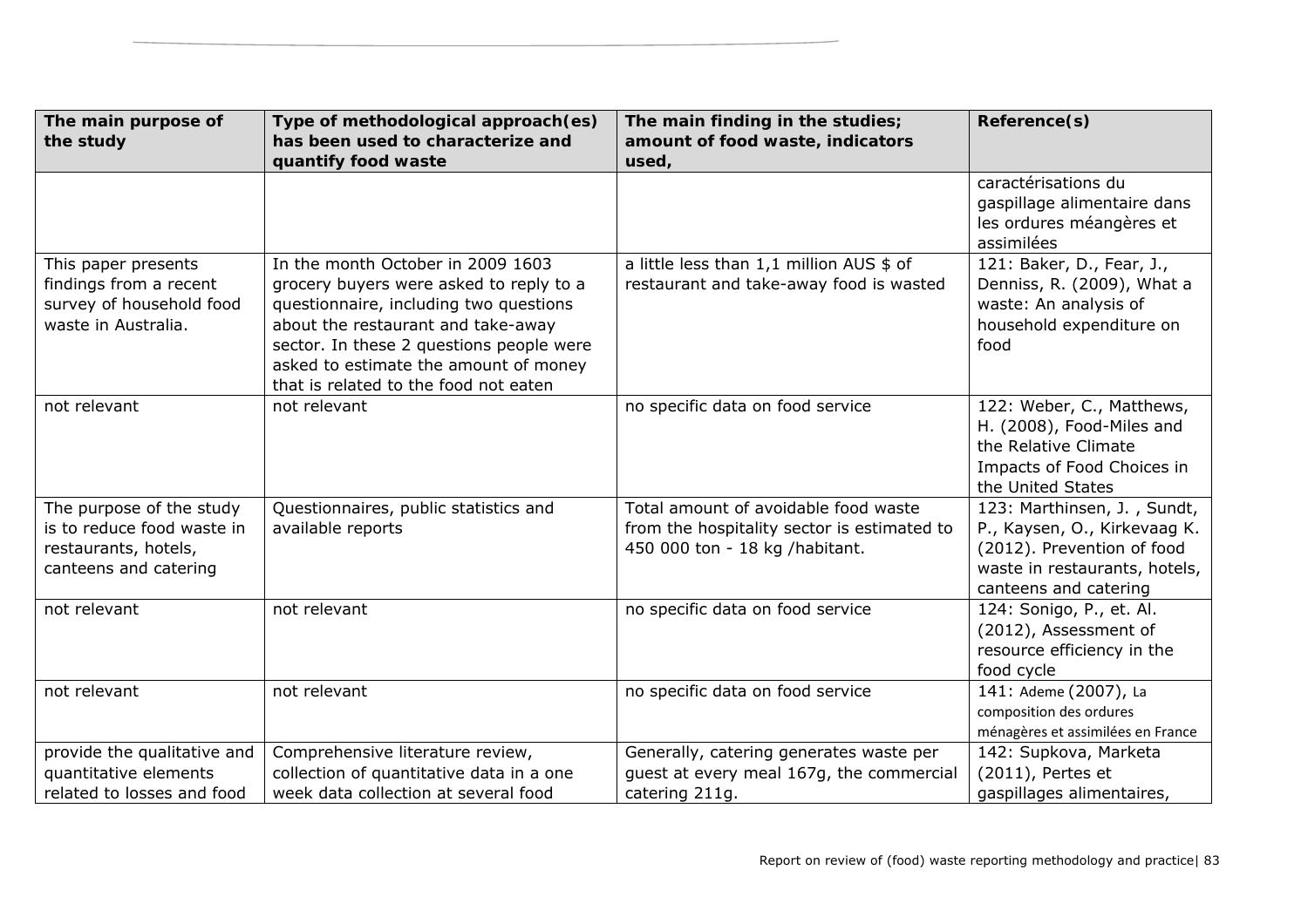| The main purpose of      | Type of methodological approach(es)       | The main finding in the studies;             | Reference(s)                |
|--------------------------|-------------------------------------------|----------------------------------------------|-----------------------------|
| the study                | has been used to characterize and         | amount of food waste, indicators             |                             |
|                          | quantify food waste                       | used,                                        |                             |
| waste in the fields of   | service locations. And a Delphi approach  | However, the volumes vary more strongly      | marges de manœuvre et       |
| direct delivery to the   | with experts in the foodservice sector on | in catering (SD 75g) incommercial            | verrous au stade de la      |
| consumer and foodservice | qualitative data in France.               | catering (SD 32g) which is explained by      | remise directe au           |
| in France.               |                                           | the disparity between the types of guests.   | consommateur (distribution  |
| What are the volumes of  |                                           | In all areas of catering, health and         | et restauration) et en      |
| food lost or wasted?     |                                           | medical-social catering records the          | restauration collective     |
|                          |                                           | highest volume of losses and wastage         |                             |
|                          |                                           | (264g/pers/meal average, SD 139g).           |                             |
|                          |                                           | Patients in short stay (in hospital) produce |                             |
|                          |                                           | two times more loss and wastage per          |                             |
|                          |                                           | meal that residents in long stay (hospital   |                             |
|                          |                                           | or nursing home).                            |                             |
|                          |                                           | In all areas of catering, business catering  |                             |
|                          |                                           | generates the lowest volume loss and         |                             |
|                          |                                           | waste per guest per every meal (in           |                             |
|                          |                                           | 125g/pers/meal average with SD 35.4          |                             |
|                          |                                           | g. In school canteens, canteens, colleges    |                             |
|                          |                                           | and high schools record larger volumes of    |                             |
|                          |                                           | food waste and loss (179 -                   |                             |
|                          |                                           | 200g/pers/meal) were recorded while          |                             |
|                          |                                           | primary schools had the lowest volume        |                             |
|                          |                                           | loss and waste per guest per meal (110 -     |                             |
|                          |                                           | 130g/pers/meal).                             |                             |
| not relevant             | not relevant                              | no specific data on food service             | 146: Beretta, Claudio       |
|                          |                                           |                                              | (2012), Analyse der         |
|                          |                                           |                                              | Nahrungsmittelflüsse in der |
|                          |                                           |                                              | Schweiz und Ermittlung von  |
|                          |                                           |                                              | Strategien,                 |
|                          |                                           |                                              | Nahrungsmittelverluste zu   |
|                          |                                           |                                              | vermindern und die          |
|                          |                                           |                                              | Nahrungsmittelverwertung    |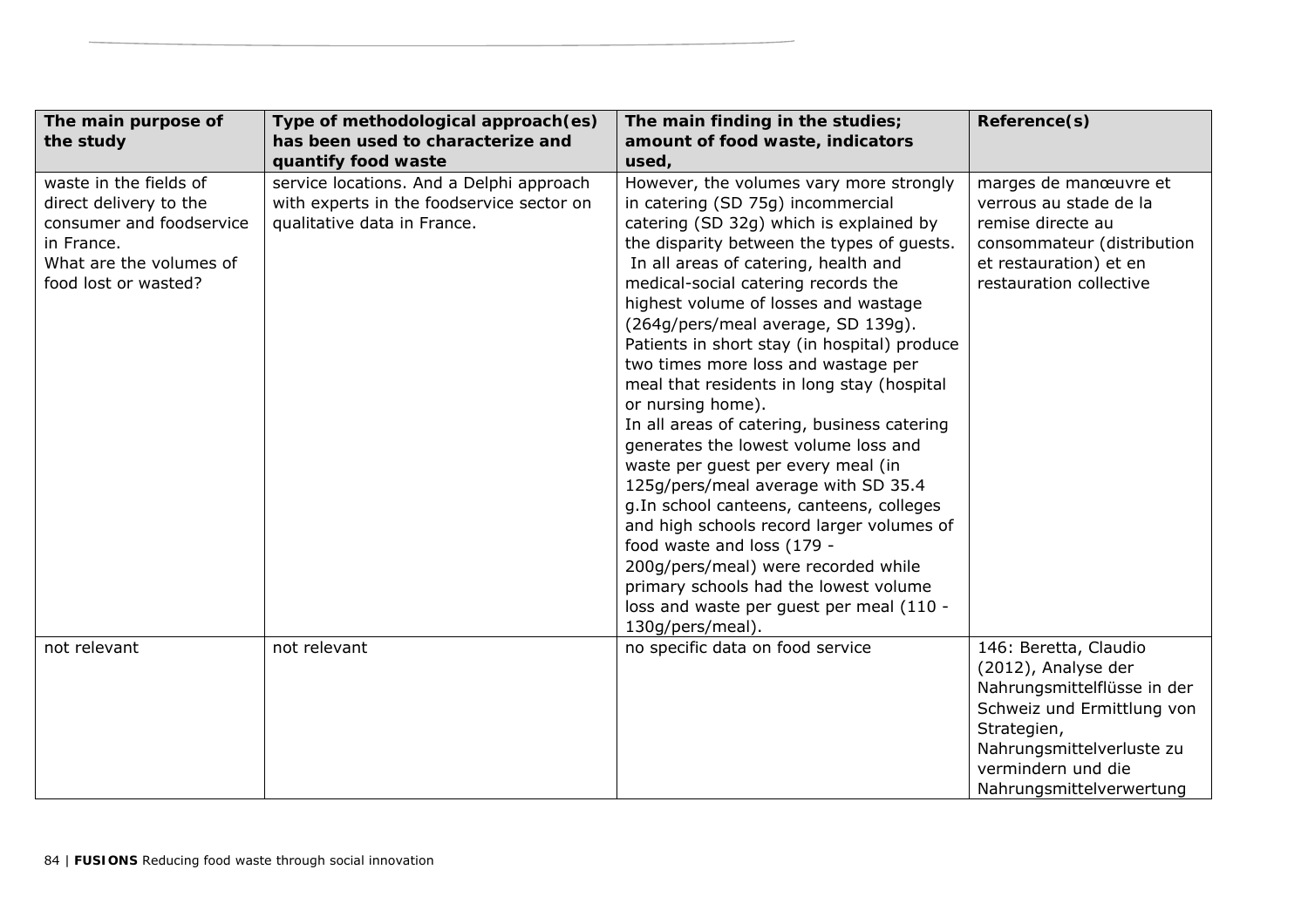| The main purpose of<br>the study | Type of methodological approach(es)<br>has been used to characterize and | The main finding in the studies;<br>amount of food waste, indicators | Reference(s)                  |
|----------------------------------|--------------------------------------------------------------------------|----------------------------------------------------------------------|-------------------------------|
|                                  | quantify food waste                                                      | used,                                                                |                               |
|                                  |                                                                          |                                                                      | zu optimieren                 |
| The present study aimed          | Twelve representative Egypt Air                                          | Waste generation rates for the different                             | 155: El-Mobaidh A.M., Taha    |
| at classifying economy           | flights were selected for the analysis.                                  | meals servedon flights were recorded. The                            | M.A.R., Lassheen N.K.         |
| class solid wastes resulted      | Three flights representing the four types                                | rate was                                                             | (2006), Classification of in- |
| from in-flight catering          | of trips (local, morning short trips, night                              | 61.3, 265, 131, 166, and 126 g for local                             | flight catering wastes in     |
|                                  | short trips, medium haul trips) were                                     | snack, externaltrip snack, hot breakfast,                            | Egypt air flights and its     |
|                                  | chosen. A thorough analysis was carried                                  | hot meal (lunch or dinner), and cold meal                            | potential as energy source    |
|                                  | out to evaluate the quantity and                                         | (lunch or dinner), respectively. It is                               | (chemical approach)           |
|                                  | composition of waste generated from in-                                  | noteworthy to mention that the snack                                 |                               |
|                                  | flight catering services. Three fresh clean                              | served for the external short trip                                   |                               |
|                                  | different food packages (snack, hot                                      | generates the highest rate of waste, as                              |                               |
|                                  | breakfast, hot lunch or dinner, and cold                                 | the generation rate was 265 g/meal. The                              |                               |
|                                  | lunch or dinner) were unpacked. Every                                    | total weight of mixed wastes recorded 725                            |                               |
|                                  | serving item (tea cup, spoon,                                            | tons annually for the different types of                             |                               |
|                                  | fork, knife, tissue paper, plastic or                                    | meals.                                                               |                               |
|                                  | aluminium container, etc.) and packaging                                 |                                                                      |                               |
|                                  | item was weighed. Real solid waste                                       |                                                                      |                               |
|                                  | samples were collected and hand sorted to                                |                                                                      |                               |
|                                  | separate aluminium foil, paper, plastics                                 |                                                                      |                               |
|                                  | and food wastes from the different                                       |                                                                      |                               |
|                                  | flights and meals. Aluminium and plastic                                 |                                                                      |                               |
|                                  | containers were thoroughly washed and                                    |                                                                      |                               |
|                                  | dried with a dry cloth. Then each waste                                  |                                                                      |                               |
|                                  | item was weighed.                                                        |                                                                      |                               |
| In this study, a waste           | Eight representative CPA flights were                                    | Food waste can be found on product level                             | 158: Li X.D., Poon C.S., Lee  |
| composition analysis was         | selected for the analysis, including two                                 | for the various flights and split up by                              | S.C., Chung S.S., Luk         |
| conductedfor in-flight           | long-haul (European and North American                                   | class. This is to much data to put here.                             | F.(2003), Waste reduction     |
| service waste, and               | routes), two medium-haul (Australian and                                 | The waste is total per flight and not per                            | and recycling strategies for  |
| potential waste                  | New Zealand routes) and four short-haul                                  | passenger, but can be calculated from                                | the in-flight services in the |
| minimisation measures            | flights (Asian routes). Food waste and                                   | figures in the article.                                              | airline industry              |
| were evaluated                   | packaging materials in meal trays are kept                               |                                                                      |                               |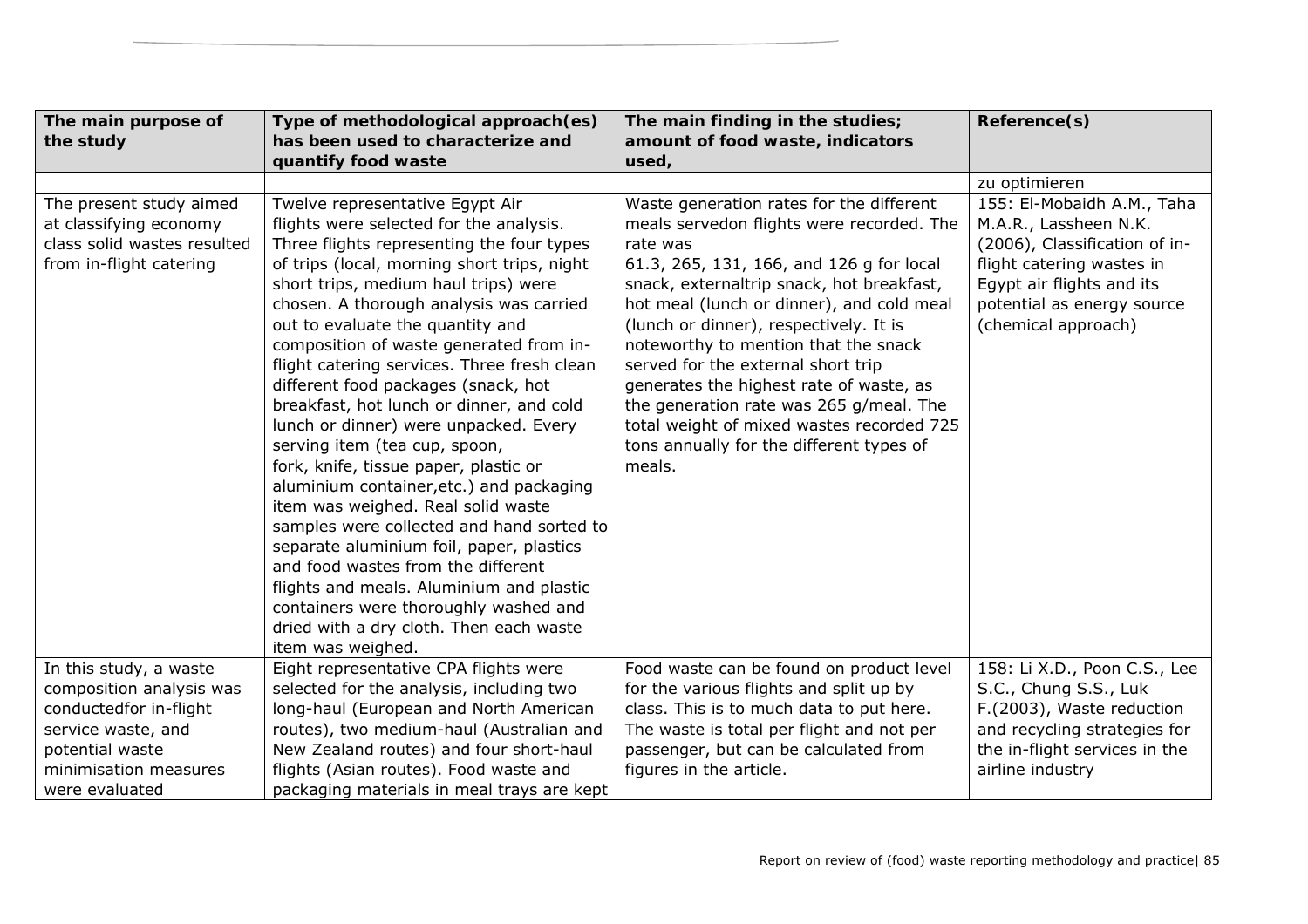| The main purpose of<br>the study                                                                                                                                                                      | Type of methodological approach(es)<br>has been used to characterize and<br>quantify food waste                                                                                                                                                        | The main finding in the studies;<br>amount of food waste, indicators<br>used,                                                                                                                                                                                                                                                                                                                                                                                                                                                                                                                                                                                                                                                                                                    | Reference(s)                                                                                                                                                                                                                               |
|-------------------------------------------------------------------------------------------------------------------------------------------------------------------------------------------------------|--------------------------------------------------------------------------------------------------------------------------------------------------------------------------------------------------------------------------------------------------------|----------------------------------------------------------------------------------------------------------------------------------------------------------------------------------------------------------------------------------------------------------------------------------------------------------------------------------------------------------------------------------------------------------------------------------------------------------------------------------------------------------------------------------------------------------------------------------------------------------------------------------------------------------------------------------------------------------------------------------------------------------------------------------|--------------------------------------------------------------------------------------------------------------------------------------------------------------------------------------------------------------------------------------------|
|                                                                                                                                                                                                       | in food carts and transported directly to<br>the washing lines of the caterer after<br>landing. A separate analysis was carried<br>out in this study to evaluate the quantity<br>and composition of food waste generated<br>from inflight<br>services. |                                                                                                                                                                                                                                                                                                                                                                                                                                                                                                                                                                                                                                                                                                                                                                                  |                                                                                                                                                                                                                                            |
| not relevant                                                                                                                                                                                          | not relevant                                                                                                                                                                                                                                           | no specific data on food service                                                                                                                                                                                                                                                                                                                                                                                                                                                                                                                                                                                                                                                                                                                                                 | 159: Lundqvist J., de<br>Fraiture C., Molden<br>D.(2008), Saving Water:<br>From Field to Fork - Curbing<br>Losses and Wastage in the<br>Food Chain                                                                                         |
| cannot find reference<br>https://portal.mtt.fi/portal<br>/page/portal/mtt/hankkeet<br>/foodspill/Food%20Waste<br>%20Volume%20and%20C<br>omposition%20Focus%20<br>on%20Food%20Service%<br>20Sector.pdf | Food service sector<br>The amount, type and origin of avoidable<br>food waste were investigated in 72<br>restaurants in Finland.<br>Weighings in a one week period<br>$\bullet$<br>3 Personnel workshops                                               | The amount, type and origin of avoidable<br>food waste was investigated in 72<br>restaurants including schools, day care<br>centers, hospitals, work place canteens,<br>restaurants and fast food outlets.<br>Restaurant chiefs and workers kept a<br>diary and weighed the food produced and<br>wasted in a one week period.<br>For weighing and sorting, the food waste<br>was divided into three categories in<br>accordance with its origins: kitchen waste,<br>service waste, and leftovers. In addition<br>the food waste was divided into two<br>categories so that the edible waste was<br>separated from inedible waste. According<br>to the results around 75-85 million kg of<br>food was wasted annually in the Finnish<br>food service sector; 12-14 kg per Finnish | 173: Silvennoinen Kirsi,<br>Koivupuro Heta-Kaisa,<br>Katajajuuri Juha-Matti,<br>Jalkanen Lotta, Reinikainen<br>Anu (2012), Food waste<br>volume and composition in<br>the finnish supply chain:<br>special focus on food service<br>sector |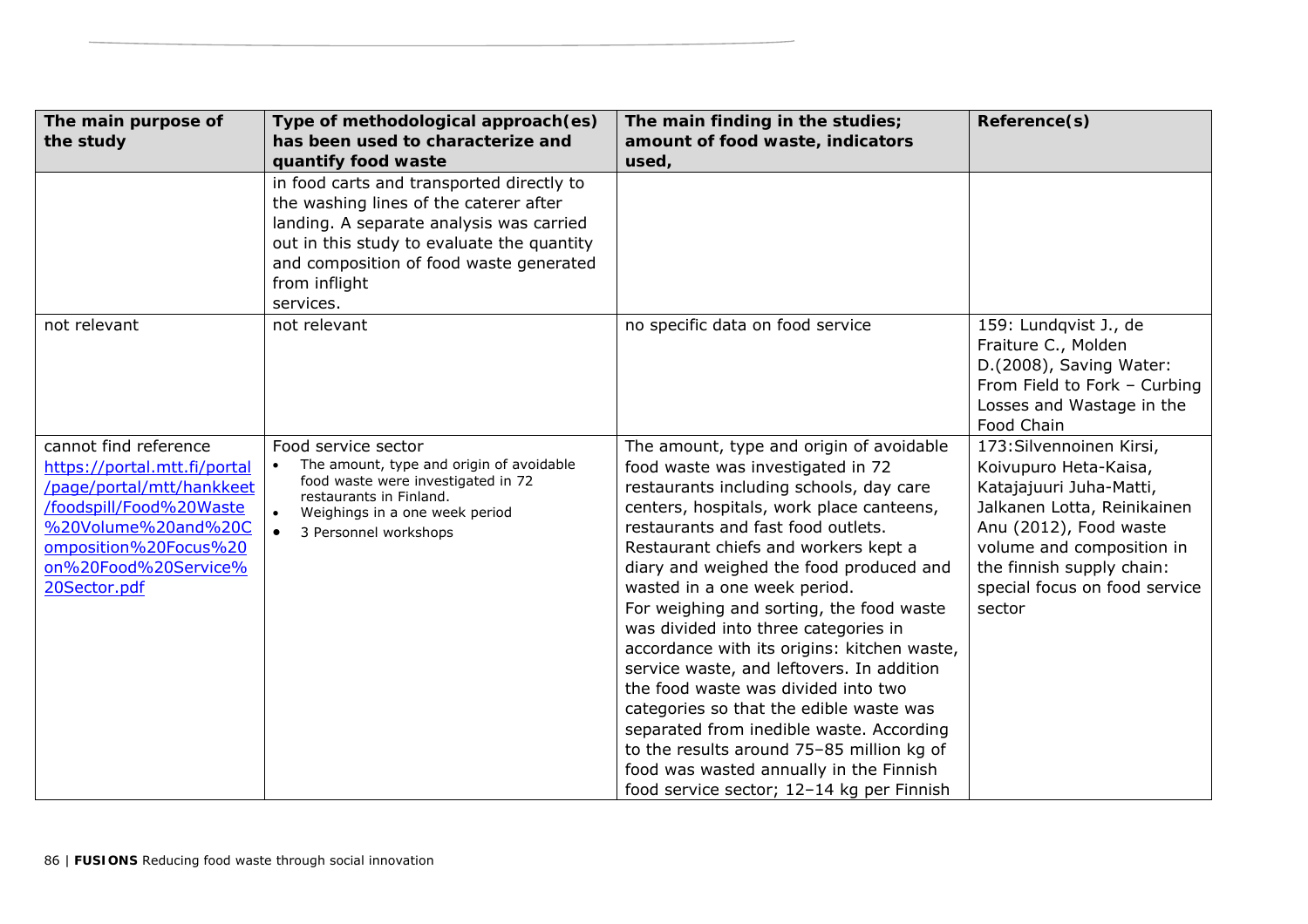| The main purpose of | Type of methodological approach (es) | The main finding in the studies;           | Reference(s) |
|---------------------|--------------------------------------|--------------------------------------------|--------------|
| the study           | has been used to characterize and    | amount of food waste, indicators           |              |
|                     | quantify food waste                  | used,                                      |              |
|                     |                                      | citizen. This covers about 20% of all food |              |
|                     |                                      | handled and prepared in restaurants and    |              |
|                     |                                      | catering businesses. The findings also     |              |
|                     |                                      | suggest that the main reason for food      |              |
|                     |                                      | waste in the sector is serving waste from  |              |
|                     |                                      | buffet and overproduction of food.         |              |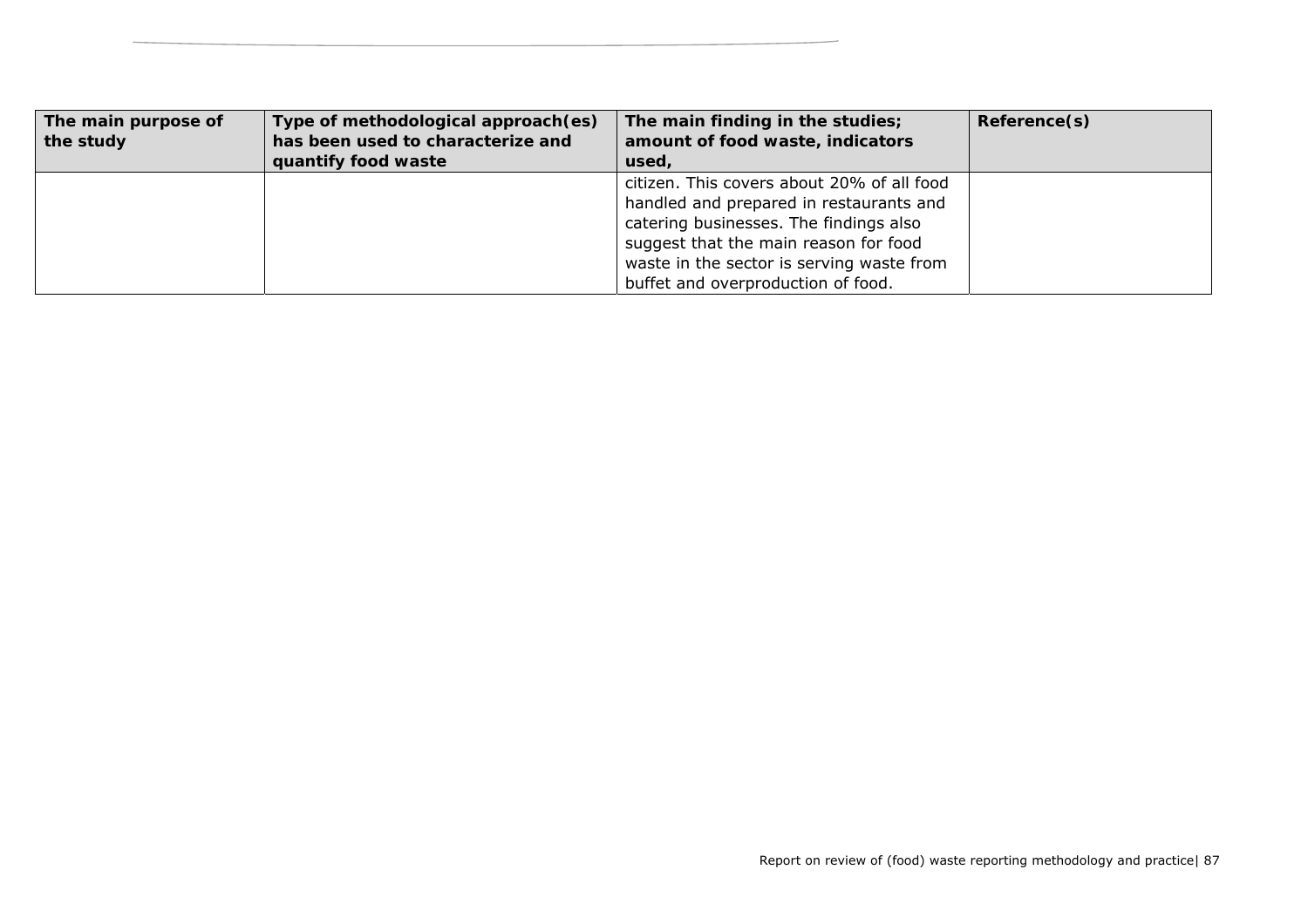# Households

The generation of food waste in the home can be thought of as a complex interplay between food purchased, people's behaviour in the kitchen and whilst shopping, and their lifestyle (Figure 1).

Each of these elements is influenced by a large number of factors. The result of this complexity is that measurement is not straightforward – different quantitative techniques are more suitable depending on the objective under research.



Figure 1 – Influences on the quantity of food waste in the home

*Source: Dr Tom Quested, WRAP* 

Furthermore, measuring the amount of food waste generated in the home can be difficult to achieve for the following reasons:

- As activities in the home around food are highly habitual, people are often unaware of the quantity of food they throw away. In addition, once food has entered a bin, it is often forgotten. This means that asking people how much they throw away is not as reliable as direct measurement of food waste.
- Due to the complexities around food waste, it is currently not possible to estimate the reduction in food waste from a change in behaviour(s).
- Food is disposed to several different routes and therefore several strands of work are required to estimate all waste arising.

Several techniques have been developed to deal with this complexity, and these are described in this report. Inputs from wider literature have also been used / described where possible, but it's fair to say that there are few reports in the literature database that comprehensively describe their quantitative techniques. Most refer to data from other research, notably WRAP reports. Therefore, the majority of this report describes in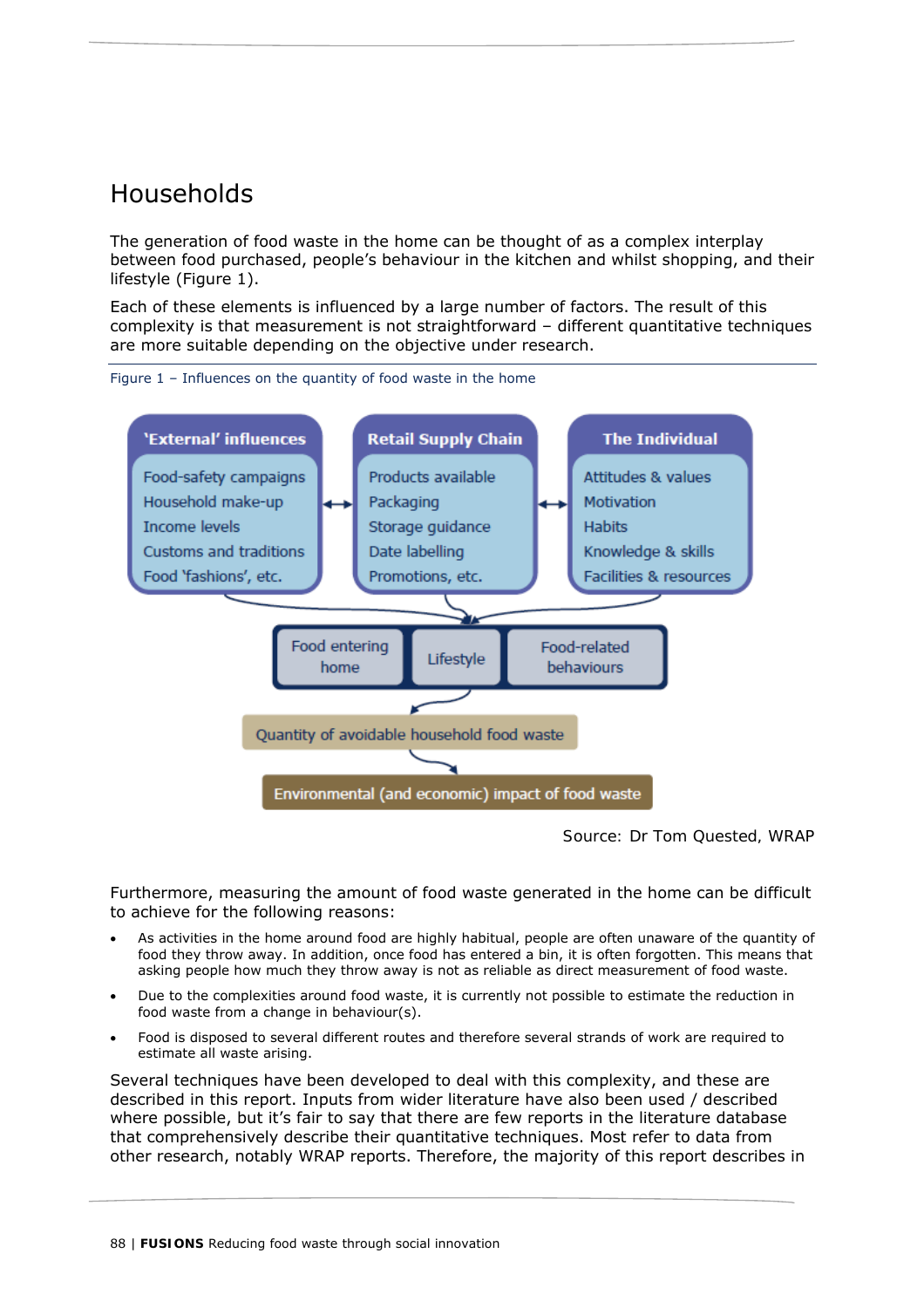detail the approaches developed and used by WRAP, alongside methodologies developed by other people and organisations.

Two elements to quantifying waste arisings are important, but not discussed in detail here:

- Conversions A range of options were described in the literature to convert waste arisings to e.g. financial impact (using food prices, waste disposal costs), nutritional loss, embedded carbon, embedded water, volume equivalents etc.
- Contextual factors Important when making comparisons between waste arisings in different geographical areas e.g. adjusting for population size, socio-demographics, culture all of which can have both an indirect and direct effect on arisings.

# **Compositional analysis3 (ref 161, 108, 154, 147, 149, 153)**

Waste composition analysis is the analysis of domestic, industrial and commercial waste streams. Waste streams can be characterised by a range of factors to give detailed information e.g. on the types of food wasted, its 'avoidability' and its preparation state.

#### **Project steps**

- Design sampling regime for budgetary reasons this is likely to include clustered sampling to reduce travel and set-up costs of the sorting
- Select collection routes and properties.
- Survey potential participants to gather contextual information about their household, their attitudes and behaviours around food, and obtain consent for waste collection phase of research.
- Use completed questionnaires to develop collection record sheet.
- The route and approximate timings of the collection are agreed with the local authority. Households selected for study would usually be drawn from the middle of a route to ensure waste can be collected ahead of the usual local authority collection round.
- All collection staff display photographic identification, and carry a letter of authority from the council explaining that they are authorised to carry out the work.
- Collect materials in non-compacting vehicle.
- Sort, analyse and record materials collected from each household (see below).
- After the analysis, collected waste will be disposed of in the usual way, just as if it had been collected as normal by the local authority.

#### **Things to consider:**

-

- The sample needs to include at least a few hundred households the exact number depends on the level of detail required in the results and the use to which the results will be put: tracking trends over time will require relatively high numbers of households.
- Sampling of households (e.g. rurality and social grade), local authorities & waste collection rounds needs to reflect the overall geographic region of study e.g. be nationally representative.
- How flats or properties with shared waste collection will be included in the research<sup>4</sup> or controlled for if excluded (e.g. through analysing differences between flatted properties and houses in diary research / surveys).
- Where collection of residual or organic material is fortnightly or monthly, all materials should be collected over a complete collection cycle to take account of any variation in behaviour within this period.
- It is recommended that signed consent is given by the householder from whom waste will be collected for analysis.
- Any information collected about the householder should be treated as strictly confidential.

 $3$ This would seem to be the same as what is occasionally referred to as waste morphology (ref 154, 147, 149, 153).

<sup>4</sup> For many studies, it is necessary to link food waste to individual (yet anonymous) households to help establish the link between demographic information and waste. This means that households for which waste cannot be identified (in a shared bin or waste receptacle) may have to be omitted from the research. Omission of flats will be partially counteracted by weighting of the calculations, which takes into account that flats generally have fewer occupants than houses. However, weighting does not take into account any other differences between flats and houses that impact food and drink waste generated.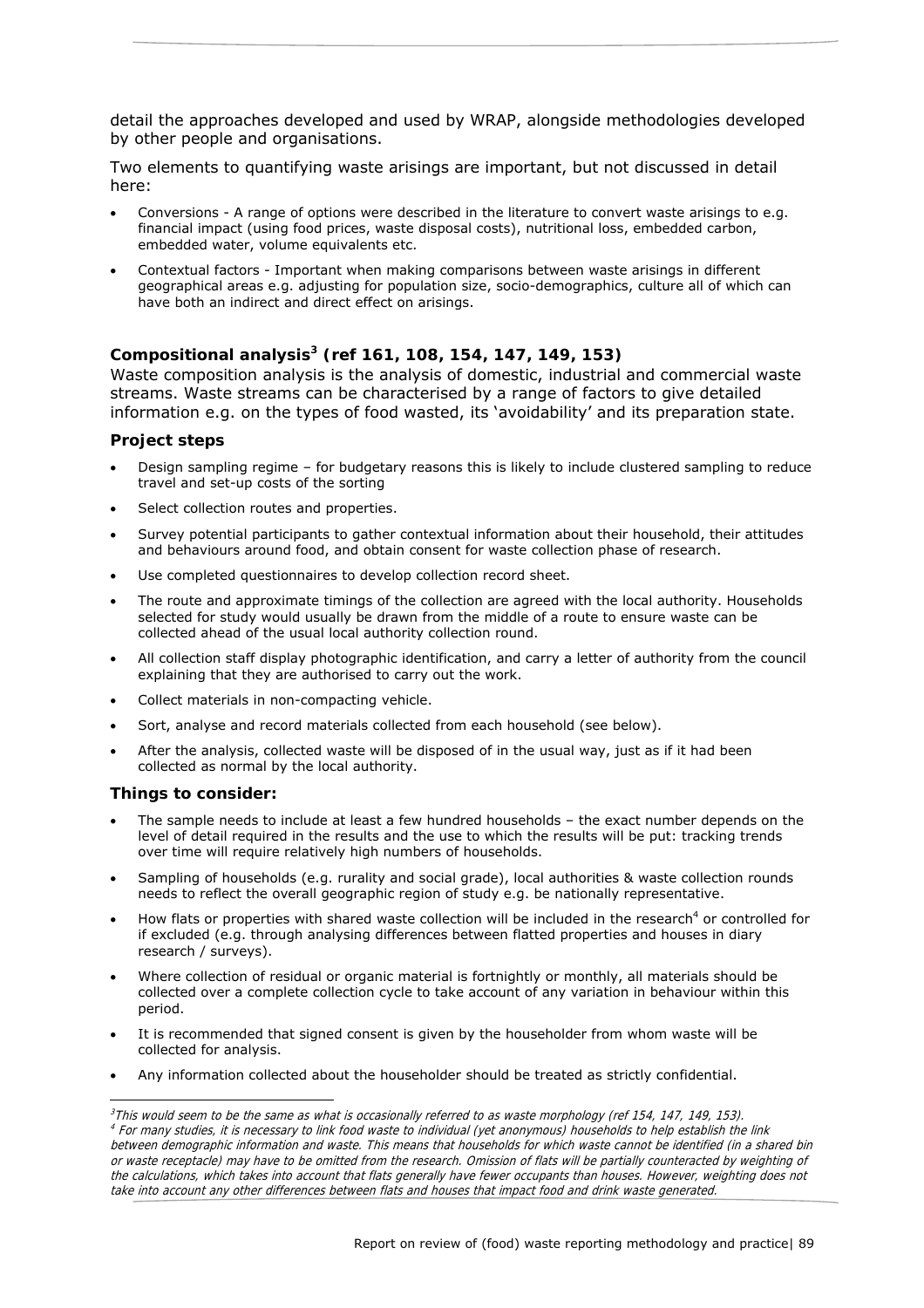- Any waste collected from households should be disposed of in the usual way, just as if it had been collected as normal by the local authority.
- Which member of the household will be invited to participate in the pre-survey (if undertaken) e.g. adults who are either solely or mainly responsible for food shopping or food preparation.
- It is important to recognise that a pre-survey (if undertaken) could affect actual behaviour to some extent. In order to mitigate any research effect, a period of least two weeks should be left between the end of the survey period and the waste collection data.
- Materials will need to be accurately specified during the sorting / analysis stage to ensure results aren't misleading e.g. cooked pasta will weigh more than dry pasta because it has absorbed water. When compared to purchasing data, adjustment for cooking may need to be done.
- Assumptions will need to be made relating to whether the effect of particular weather conditions /season<sup>5</sup> on extent to which results are representative of e.g. a whole year. For example the types of foods available & eaten / rate of spoilage may differ according to the weather, and the extent to which people eat at home will differ in holiday periods.

# **Food waste diary (ref 161, 108, 174, 242, 76)**

Food waste diaries enable researchers to determine quantities, disposal routes and reasons for disposal. This includes disposal to waste streams that are hard to measure from compositional analysis (e.g. what is poured the kitchen sink, home composted or fed to animals).

Diary research is able to obtain approximate estimates for quantities of food waste, but appears to suffer from under-reporting. For instance, analysis of food waste diaries and compositional analysis in 2007 in the UK suggests the diaries were under-reporting by around 40%<sup>6</sup>. The degree of under-reporting appears to be dependent on many factors including type of food, number of people in the household, length of the research and design of the diary.

It is suggested that each household is surveyed before and after the diary research via a questionnaire, giving information on attitudes, stated behaviours, demography etc.

There can be an element of underreporting and diaries may also influence people's behaviour. Therefore any estimates obtained need to be treated with caution. The degree of under-reporting, and the extent to which this can be quantified and corrected for will be investigated at the analysis stage (for example through post-diary surveys).

#### Project steps

- 1 Design sampling regime.
- 2 Develop survey and diary materials (see below).
- 3 Recruit householders to participate in the diary.
- 4 A telephone survey with the diarists three weeks prior to the diary completion. To gather contextual information about their household, their attitudes and behaviours around food.
- 5 Diary fieldwork: One-two weeks in which households complete the diary.
- 6 Post-diary questionnaire: A telephone interview with the diarists after diary completion. The main purpose of this will be to identify any shifts in the baselines recorded from the pre-diary questionnaire and to understand how respondents now view different food and drink waste issues.

The main feature of the diary will be to enable householders to record their food and drink waste throughout the week on a daily basis (to allow for an understanding of the impact of weekend or any daily activities/celebrations). For each item of food or drink waste, the following information will be recorded:

 $^6$  MSc thesis " To what extent are quantifications of the level of household food waste from a seven-day, self-recorded diary method comparable with those from a compositional analysis method?", Høj, S., University of South Australia, available from WRAP on request.

<sup>5</sup> A review of single phase data from the Defra WR0119 project indicates that there is limited seasonal variation in food waste, though with slightly higher arisings in autumn.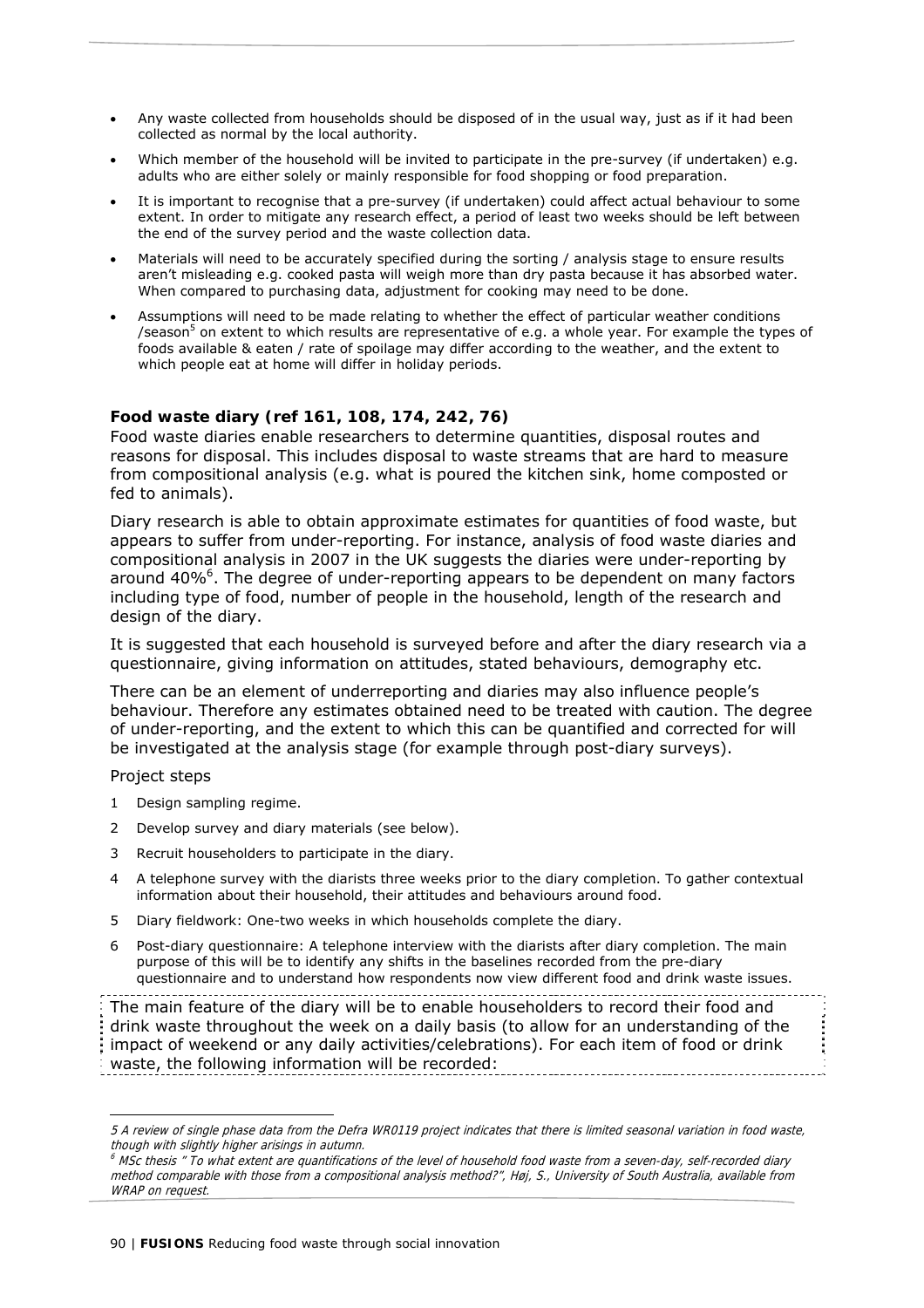- Description of the food or drink waste; this will allow analysts to assign a food group and food type category to each item and the 'avoidability' group.
- The brand of item or if it is home-made; this will allow more accurate allocation of pricing.
- The original state of the item; this allows more accurate pricing and possible analysis by items that are dried, chilled, tinned, processed, fresh or frozen.
- Source of the food; home grown (this is important to understand the extent to which the cost of food waste relates to items that were not originally purchased), home-made, pre-prepared, ready-to-eat, take-away.
- The amount of waste; where this is not by weight, analysts will convert the volume or description (e.g. litres, ounces or cupful) to grammes.
- The pack category of waste this is to identify items that have been disposed of in a pack (for example, a pack of six rolls).
- The extent to which the item is whole (unused) or partially consumed (e.g. a whole apple or half an apple) or by pack (e.g. unopened/full pack of six rolls or three rolls in a pack that originally held six).
- Method of disposal; including mixed waste, composted, sink, drain, toilet, garden, fed to animals.
- Reason for disposal; including: Cooked too much. Served too much. Past best (mouldy, airdamaged, sprouting, damaged packaging, smelt or looked bad). Ruined (dropped, burnt, melted, fridge or freezer failure, too much salt, contamination). Did not like taste/look. Past food date (with note of use by / best before). Leftovers kept too long or inadequate to make a new meal. Clear out (no longer wanted after shopping for new/ items, 'spring'-cleaning). Illness / health issues (e.g. sore throat – can't swallow, baby off food). Not normally eaten (potentially avoidable food waste, such as pie crusts, soft fruit and vegetable peelings). Not possible to eat (unavoidable food waste such as bones, used tea bags and hard fruit and vegetable peel).

The diary will also capture a daily review: a closing entry for the day in which the respondent records:

- Lifestyle and health issues that may affect the type or amount of household food waste.
- Relevant social or lifestyle issues (for example, the children had friends over for tea or they hosted a dinner party).
- State how they feel about the day's waste are there any waste items that they regret / are unconcerned about (and why).

Daily shopping activity that has occurred including how much was spent.

#### **Things to consider:**

- The sample needs to include at least a few hundred households.
- Sampling of households (e.g. rurality and social grade), local authorities & waste collection rounds needs to reflect the overall geographic region of study e.g. be nationally representative.
- Any information collected about the householder should be treated as strictly confidential.
- Which member of the household will be invited to participate in the diary (and both surveys; if undertaken) e.g. adults who are either solely or mainly responsible for food shopping or food preparation.
- It is important to recognise that a survey (questionnaire) of waste disposal behaviour could affect actual behaviour to some extent. In order to mitigate any research effect, a period of least two weeks should be left between the end of the survey period and the diary period.
- To help householders complete the diary accurately, a pack could be provided containing the professionally printed diary which includes full instructions, pen, self-addressed envelope to return the diary, fridge/bin magnet (reminding diarists of daily completion), measuring jugs/spoons.
- There may be benefits to starting the diary week mid-week as there may be some level of respondent drop-off as time passes and it will be important to capture weekend vs. weekday data.
- Throughout the fieldwork it is suggested the researcher maintains regular contact (phone, email and text) with each household to resolve any issues, encourage participation and full, accurate completion of the diary.
- The act of weighing / recording may in itself also reduce waste.
- Assumptions will need to be made relating to whether the effect of particular weather conditions / season on extent to which results are representative of e.g. a whole year. For example the types of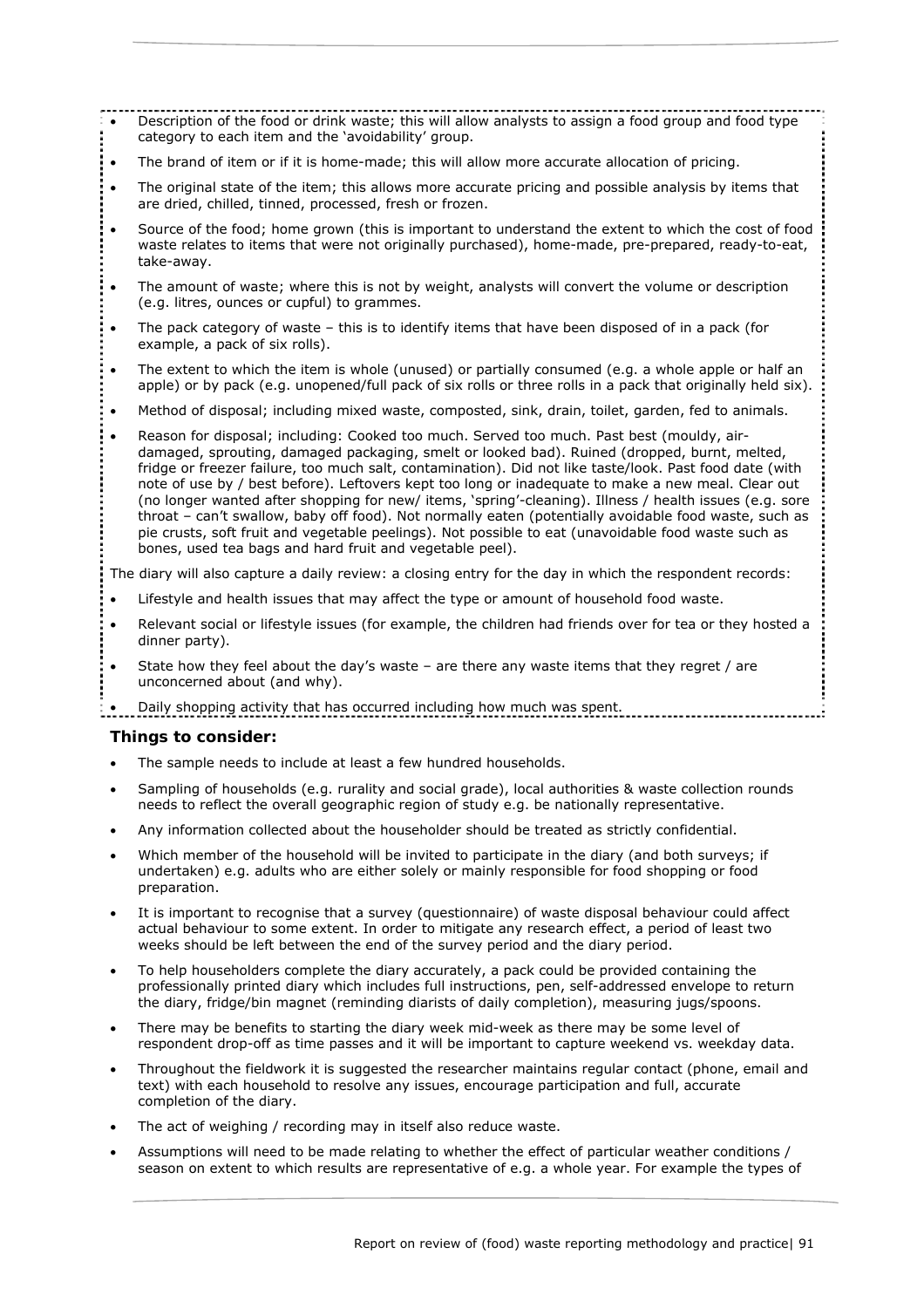foods available & eaten / rate of spoilage may differ according to the weather, and the extent to which people eat at home will differ in holiday periods.

- Households that take part in the full research programme (diary and surveys) could be offered a financial incentive.
- It's suggested a small-scale pilot is conducted. This will inform the development of the final version of the diary and questionnaire.

#### **Local authority synthesis (ref 42)**

A local authority (LA) synthesis is a method for collating compositional analyses performed by municipalities (local authorities).

In many countries, municipal and regional governments will commission studies to examine the waste they collect (or is collected on their behalf by waste contractors). These studies classify the waste into different materials, usually 15-40 depending on the detail required and the amount to be sorted. Food waste is usually one of these categories and sometimes this is further subdivided: e.g. home compostable / nonhome-compostable; packaged / non-packaged.

A LA synthesis study is a secondary piece of research that collates information from a large number of compositional analyses (primary research). These are combined to obtain estimates of food over a greater geographic area (usually a nation). They also have the advantage of greatly decreasing the confidence intervals around estimates – effectively by increasing the sample size.

Many LA synthesis studies combine compositional analysis data with waste-monitoring data from municipalities. For instance, in the UK, all local authorities must record the amount of waste collected from households and submit it to the WasteDataFlow<sup>7</sup> system. This information includes quantities for individual waste streams and materials. Once checked, the data is published and can be used in these synthesis studies, often negating the need for all waste streams to be sampled: for instance, local authorities which have separate food waste collections will record the amount in WasteDataFlow and therefore do not need further sampling to determine the quantity of waste.

Ref 42 - The methodology consists of collating compositional datasets for local authority collected waste, carried out in the *England* from *2008* onwards (Figure 3).

These datasets were analysed alongside WasteDataFlow tonnages for all local authorities in *England* for *2010/11*. Although many of the waste audits were carried out outside this period, a single WasteDataFlow year had to be selected in order to build national estimates, and 2010/11 was the best fit year for the data available. Care was taken to avoid double counting of waste or recycling streams by waste collection and disposal authorities in two tier areas.

Waste audit data on residual streams was used to estimate the arisings of different components in the residual streams reported in WasteDataFlow. Average arisings for residual waste across the studies available were calculated. Alternative approaches for weighting, particularly, for kerbside residual waste, were tested for the project, but it was found that these only had marginal effects on the results. Furthermore it is considered that the coverage for kerbside residual datasets is good and that weighting the results would not increase the robustness of the estimates produced.

#### **Summary**

As indicated at the beginning of this report, the generation of food waste in the home can be thought of as a complex interplay between food purchased, people's behaviour and their lifestyle, each of which is influenced by a large number of factors.

Furthermore, measuring the amount of food waste generated in the home can be difficult to achieve for several reasons. A key one being that food is disposed to several different routes and therefore several strands of work are required to estimate *all* waste arising (Table 1).

<sup>7</sup> http://www.wastedataflow.org/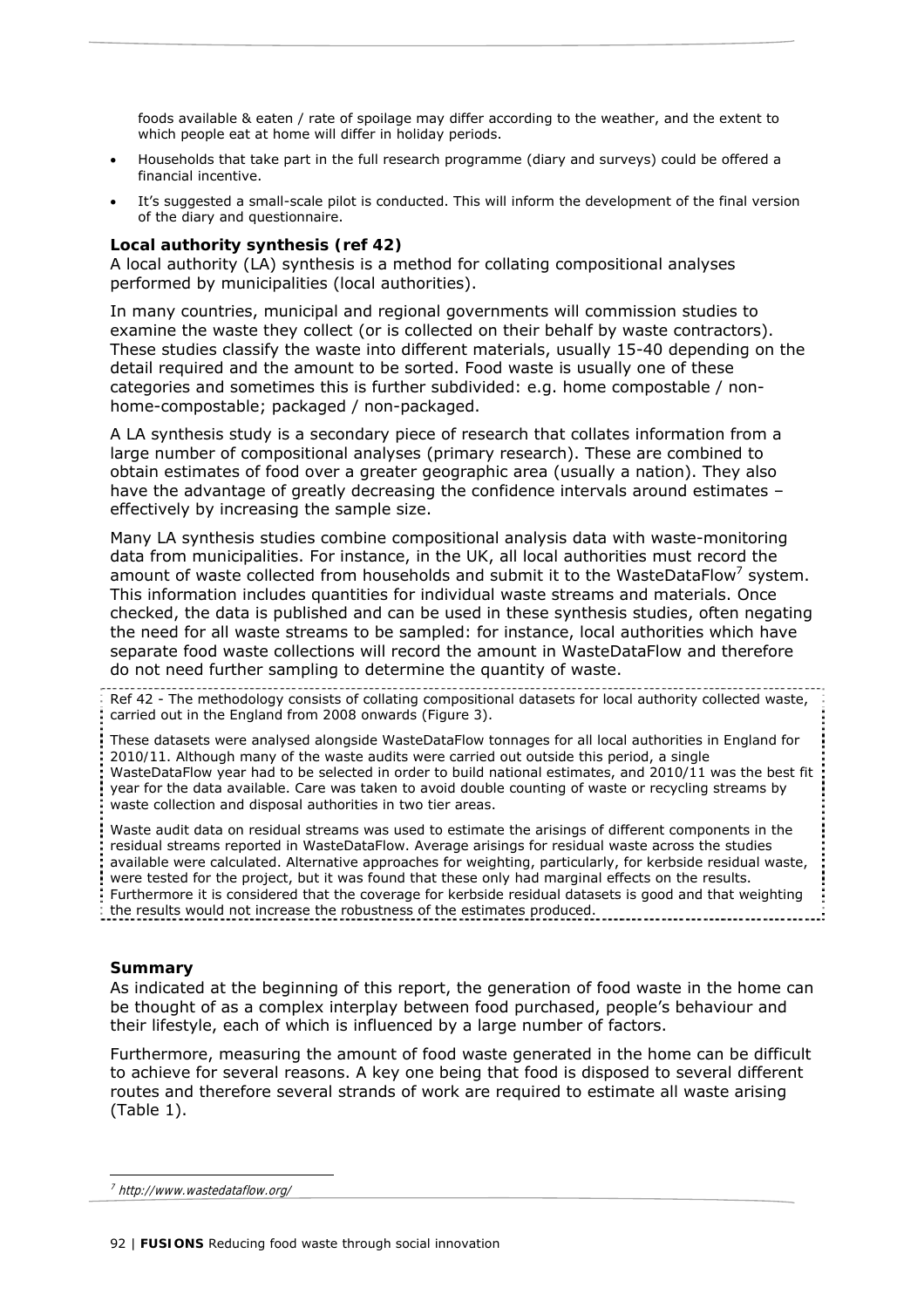| Table T  Data sources ased to estimate nousenoid rood waste ansings by WINNI (Tel 101) |                                 |                           |                            |  |  |
|----------------------------------------------------------------------------------------|---------------------------------|---------------------------|----------------------------|--|--|
| $\rightarrow$ Objective of study<br>↓Disposal route                                    | <b>Amount of food</b><br>wasted | Type of food<br>wasted    | <b>Reason for</b><br>waste |  |  |
| Residual waste                                                                         | Local authority                 | Detailed                  |                            |  |  |
| Council food waste collections<br>(inc. mixed with garden waste)                       | synthesis                       | compositional<br>analysis | Kitchen diary              |  |  |
| Kitchen sink                                                                           |                                 |                           |                            |  |  |
| Home composted                                                                         | Kitchen diary                   | Kitchen diary             | Kitchen diary              |  |  |
| Fed to animals                                                                         |                                 |                           |                            |  |  |

# Table 1 - Data sources used to estimate household food waste arisings by WRAP (ref 161)

# *Source: Dr Tom Quested, WRAP*

A LA synthesis research will have the largest coverage of compositional analyses (and therefore the most accurate estimates), but won't have sufficient detail on the types of food and drink wasted. This will be supplied by detailed compositional analysis, focusing on different types of food waste. However, compositional analysis is a poor research method for determining why food is thrown away – it's often not possible to tell why food is in the bin just by examining the waste. The reasons why food is wasted will be supplied by the kitchen diary research. It is not possible or practical to use compositional analysis to analyse material poured down the kitchen sink, home composted or fed to animals. Therefore, these estimates will also come from kitchen diary research.

For example, to calculate the amount of bread waste collected by local authorities (in the residual bin and collections):

- An estimate will be made of the total amount of food and drink waste collected by local authorities from the local authority synthesis research.
- The % of local authority collected waste that is bread will be calculated from detailed compositional analysis research and this % will be applied to the total food waste previously calculated.

For both of the points above, each estimate should be weighted in the most appropriate way for that research. For instance, the amount of food waste (from the LA synthesis research) will likely be weighted by (amongst other factors) presence of a food waste collection. The compositional analysis will be weighted by household size (amongst other factors).

The reasons for throwing away food will be calculated from the kitchen diary and applied to the total amount of food (across all disposal routes).

# **Other quantitative techniques**

Ethnographic research (ref 106)

Ethnographic studies involve observation and discussion of food- and waste-related practices in the environment in which they occur. This can include in-home interviews / discussion, accompanied shops, and discussions around the contents of a fridge. These provide very detailed understanding of food waste behaviours and some of the underlying reasons why food is thrown away. However, they are rarely suitable to quantify household food waste arisings as the number of households researched is usually small (usually much less than fifty). It also has the potential to suffer from the research effect (i.e. the researcher influencing behaviour and quantities of waste produced).

Also similar in scope is 'plate examination' research (ref 76, 78). This method involves examining what people are throwing away from their plates (and often what is put on their plates in the first place). It is often used in hospitality / catering settings, but can also be applied in the home. This enables researchers to understand waste arising at a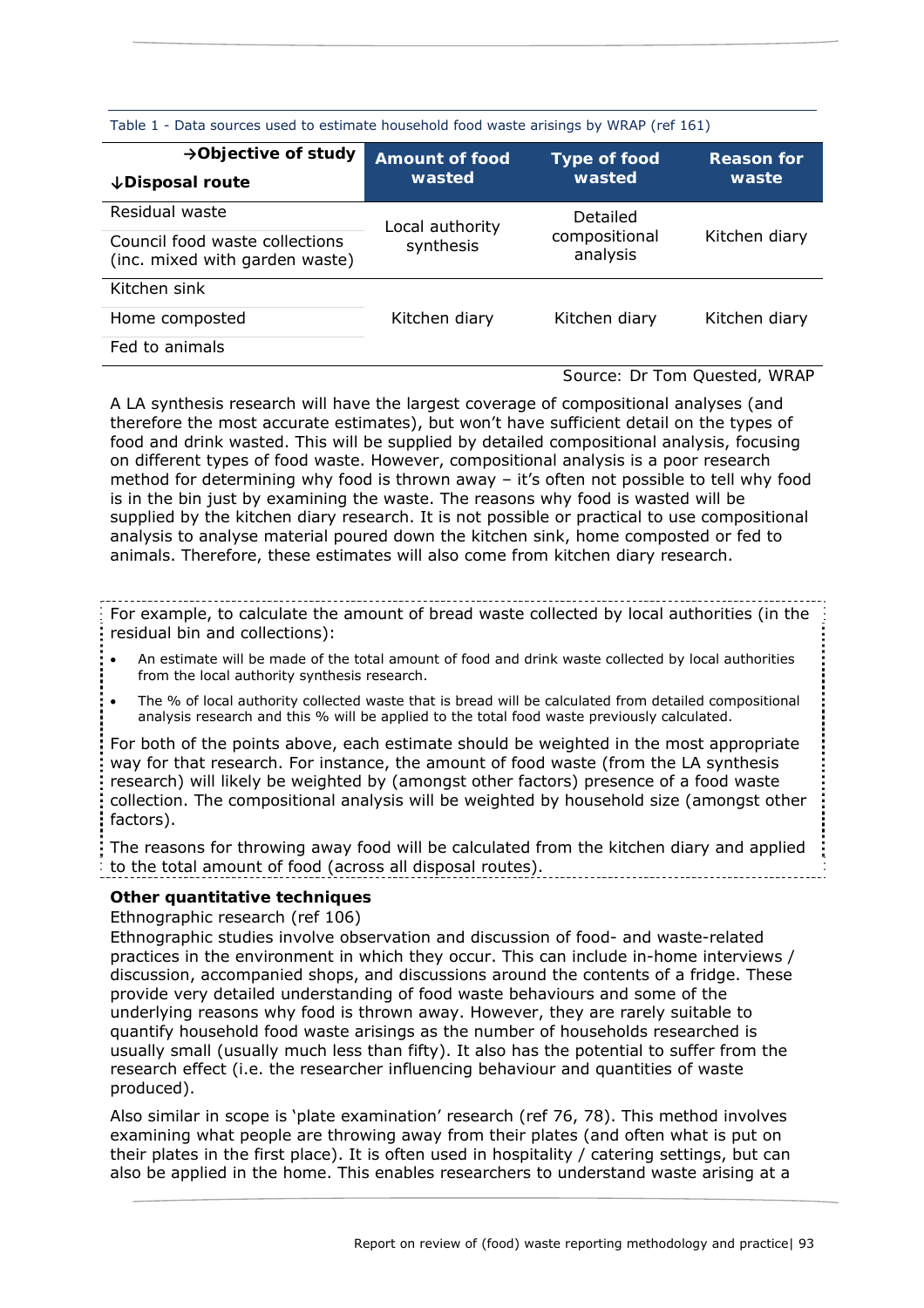specific point in time – after serving – but does not give an overview of all waste in the home. It also has the potential to suffer from the research effect.

Surveying consumers (ref 179, 121, WRAP unpublished) There are two main ways in which surveys might be used to estimate waste arisings:

- 1. Directly asking respondents how much they think they waste; and
- 2. Estimating the potential trend in household waste arisings by analysing responses to a suite of behavioural questions.

There are a number of different forms of the question that can be asked to elicit the level of food waste. Important considerations are:

- The time period over which the estimate if being made;
- Whether the estimate is being made for an actual period of time (e.g. last week) or a typical or average period of time (e.g. 'in a normal week');
- The units of estimation: monetary, weight, volumetric or equivalents (e.g. shopping bags).
- The level of disaggregation of food waste whether asking about total quantities, types of food and drink, the preparation state of the waste, the reasons for the waste, etc.

For example, the questionnaire associated with the *Love Food Hate Waste* campaign in New South Wales, Australia (ref 179) asked for monetary and volumetric estimates over a 'normal week'.

"In a normal week, please estimate how much of the following food types your household throws away (including going to the compost, worm farm or pets). Please use a 4 Litre (4L) ice cream container as the way of measuring this total, and include the amount, if any, that you composted or fed to animals.

"In a normal week, please estimate the dollar value of each food type that your household purchased but threw away without being consumed (including going into the compost, worm farm or fed to pets). Please make your best estimate in whole dollars."

Reference 121 also asks for monetary and volumetric estimates, but asks about 'the **past** week'. Both this and ref 179 give information on the types of food and drink being thrown away.

WRAP has used a more general question in the past:

"Thinking about the different types of food in the previous question, how much uneaten food, overall, would you say you generally end up throwing away?

- Quite a lot
- A reasonable amount
- Some
- A small amount
- Hardly any
- None
- Don't know"

The question does appear to segregate the population relatively effectively. Those responding 'Hardly any' or 'None' do was substantially lower amounts from those responding 'Quite a lot' or 'A reasonable amount'.

Given this segregation, this question was deployed to track food waste levels without having to use compositional analysis. However, as the discussion below indicates, the question was not able to provide a reliable tracking measure. This is most likely as awareness of food waste is likely to change due to campaigning on food waste and broad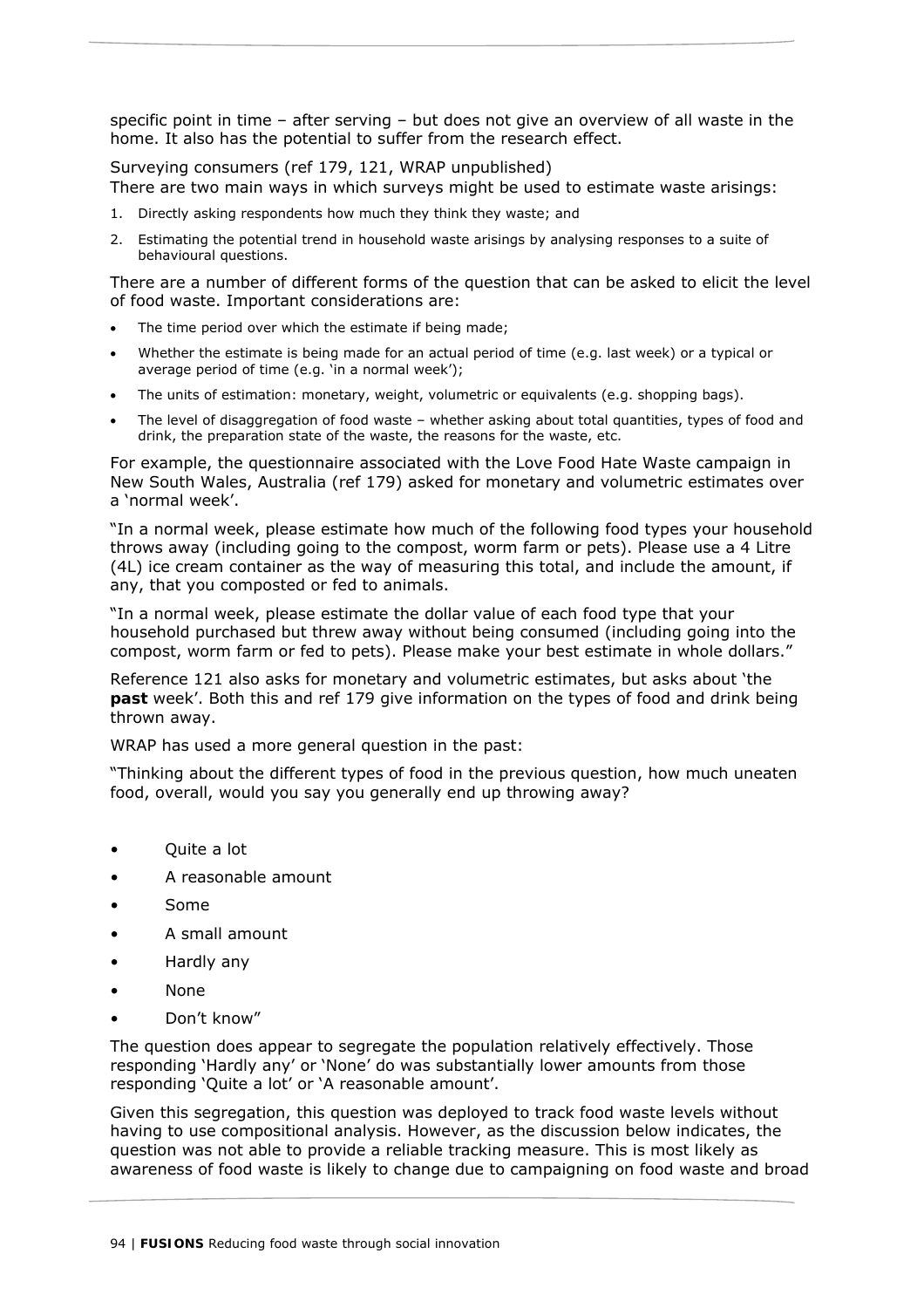financial conditions (e.g. a recession). This means that people may choose a higher level of waste in the survey even if they are wasting the same amount.

However, directly asking respondents how much they think they waste is problematic for the following reasons:

- Respondents may not understand the question in the way the researchers want it to be understood. For example, 'the past week' may be the last seven days, the last full week (e.g. Monday – Sunday), or since last Monday (i.e not a full seven days).
- Respondents may give what they believe to be the 'right' (sociably desirable) answer (particularly when questioned face to face).
- In relation to asking about waste arisings specifically, respondents may have a different idea of what is 'waste'. For example, it is common for unavoidable waste, and food fed to pets or home composted not to be considered as 'waste'.
- Respondents may not have an accurate picture of the amount of food thrown away in their home. They may quickly forget about material in the bin and they may be unaware of food thrown away by other members of the household. Recall of past waste will be increasingly inaccurate as the period of recall extends.
- Even if respondents remember all that they have thrown away, they may not be able to accurately express how much they waste. For example, some people think in terms of number of items, others shopping-bags full, others volumetric measures such as cups: including multiple measures can circumvent this to some extent. Furthermore, pictures of different food waste amounts or descriptive comparisons could be used to help improve accuracy e.g. 'number of heaped dinner plates'.

Given the shortcomings of an accurate survey-based method for tracking the amountof food waste generated at a population level, WRAP (Dr Tom Quested, Dan Stunell, Dr Andrew Parry) developed a method to assess changes in behaviours related to household food waste. This 'behavioural scorecard' measures the extent of behaviours associated with food waste prevention in the home.

The scorecard draws together a large amount of information on a number of behaviours, allowing an 'at-a-glance' assessment of current behaviours. The scorecard also provides a clear link to more detailed information on individual behaviours. The scorecard is composed of nine behaviours selected for their relevance to household food waste. These were selected on the basis that they were likely to be applicable to large parts of the population, are legitimate for WRAP & its partners to try to influence and are likely to have a large impact on food waste arisings.

Questions for each of the behaviours were drafted and then cognitively tested to ensure that they obtained information on the behaviours of interest from the vast majority of respondents. In some cases, different variants of the questions were tested and the one producing the highest quality response was selected. The final behavioural questions were also tested to see if there were differences between responses when administered online or face-to-face.

The overall behavioural score for a population is determined by taking the average of the scores for the nine constituent behaviours. Scores are calculated only for respondent for whom they are relevant – for instance people without freezers are excluded from calculations on freezer use.

The score for each behaviour ranges from zero to ten, where zero is the behaviour most likely to lead to food waste, and ten the least likely. Therefore, an increase in any behavioural score would represent a higher level of waste-preventing behaviours.

WRAP undertakes an online survey for around 3000 UK adults twice a year to calculate the behavioural score.

The overall behavioural score – the average of the nine behaviours – is intended to give a headline indication of changes in behaviour of the population and is used to monitor progress against WRAP's targets. There is evidence that improvements in the scorecard behaviours, both individually and collectively, have a positive impact on food waste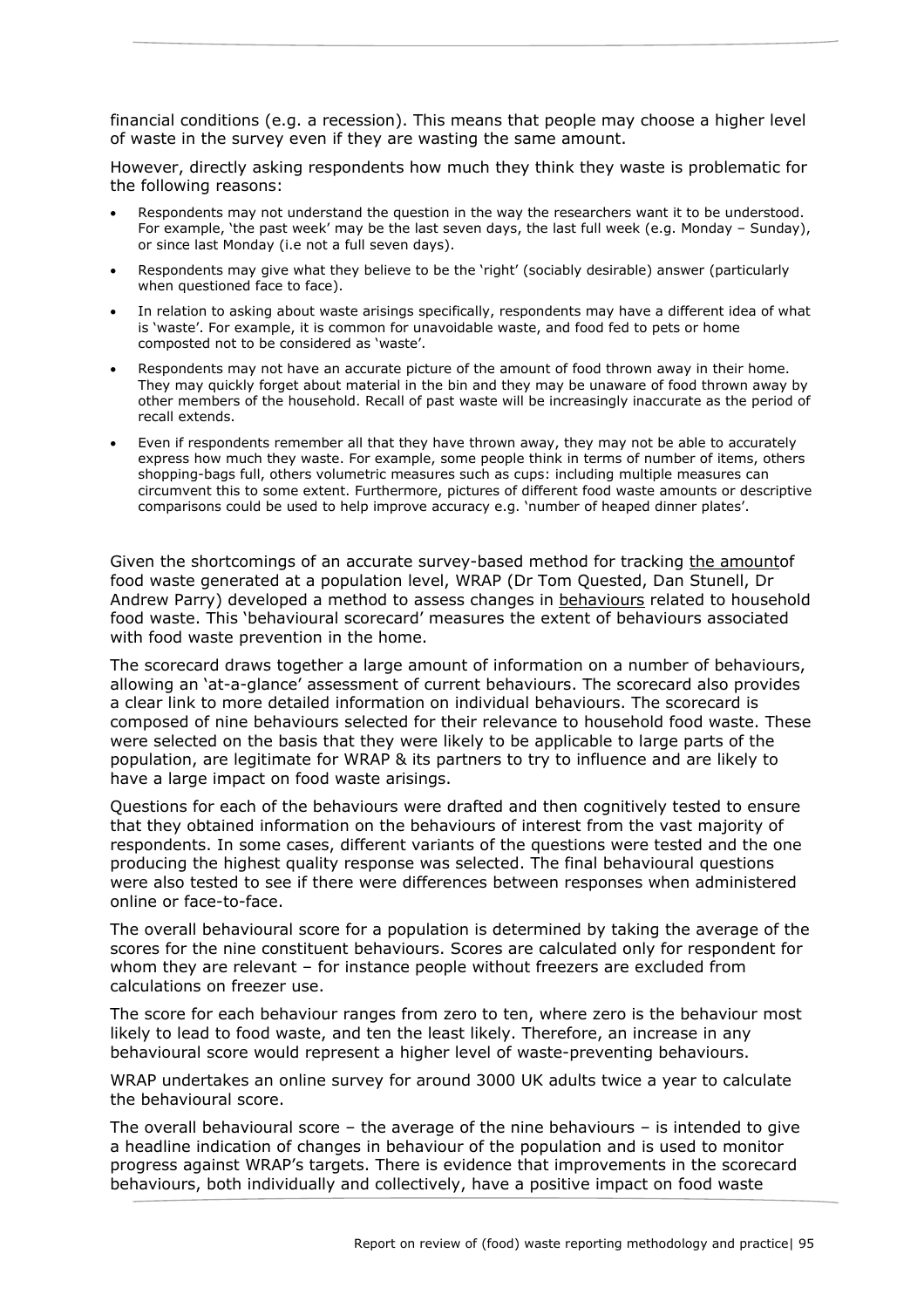reduction. However, this evidence does not allow us to quantify the scale of food waste reduction at present, given the complex interaction of behaviours in this area, and the fact that these behaviour are representative rather than comprehensive.

Example behaviour from WRAP's scorecard - Meal planning behaviour

Question – To what extent do you decide what you are going to eat for main meals in advance (tick one statement only)

I know what almost all the main meals will be for the next week (Behavioural score of 10)

I know what most all the main meals will be for the next week (Behavioural score of 7)

I know what a few of the main meals will be for the next week (Behavioural score of 3)

I usually decide on the day (Behavioural score of 0)

Don't know / can't remember (Excluded)<sup>8</sup>

Secondary data analysis (ref 1, 18, 82, 84, 87, 98, 124, 168, 78, 92)

Secondary data analysis is the use of data that was collected by someone else for some other purpose. In this case, the researcher poses questions that are addressed through the analysis of a data set that they were not involved in collecting.

In determining food waste in the home, some examples of using secondary data include:

- Using national consumption studies to understand how much food is consumed (compared to how much is purchased; the difference is assumed to be the amount of waste). This consumption data is often obtained from diary keeping research. There may sometimes be misinterpretations of what"consumption" refers to in consumption statistics; is it purchase or actual intake? Sometimes "consumption" may be the same as purchase?
- Using purchase data (see above for one major use). This data may come from Governments (trade or tax data, diary research), market research companies, or grocery trade bodies.
- BMI (body mass index) data to help understand consumption levels. This data usually comes from Government research projects (e.g. ref 84).

When using secondary data in an analysis, it is important for the researcher to become familiar with the data set, including how the data was collected, what the response categories are for each question, whether or not weights need to be applied during the analysis, whether or not clusters or stratification needs to be accounted for, who the population of study was, etc.

# Advantages

- Economic: Someone else has already collected the data, so the researcher does not have to devote money, time, energy, and other resources to collection of primary data.
- Breadth The government, for example, conducts numerous studies on a large, national scale that individual researchers would have a difficult time collecting. Many of these data sets are also longitudinal, meaning that the same data has been collected from the same sample or population over several different time periods. This allows researchers to look at trends and changes of phenomena over time.

# Disadvantages

A major disadvantage of using secondary data is that it may not answer the researcher's specific research questions or contain specific information that the researcher would like to have. Or it may not have been collected in the geographic region desired, in the years desired, or the specific population that the researcher is interested in studying.

 ${}^{8}$ There is a strong correlation between shopping frequency and the responses to this question – people who shop daily are more likely to decide what to eat on the day. For this reason, shopping frequency needs to be controlled for when analysing trends in the behavioural score.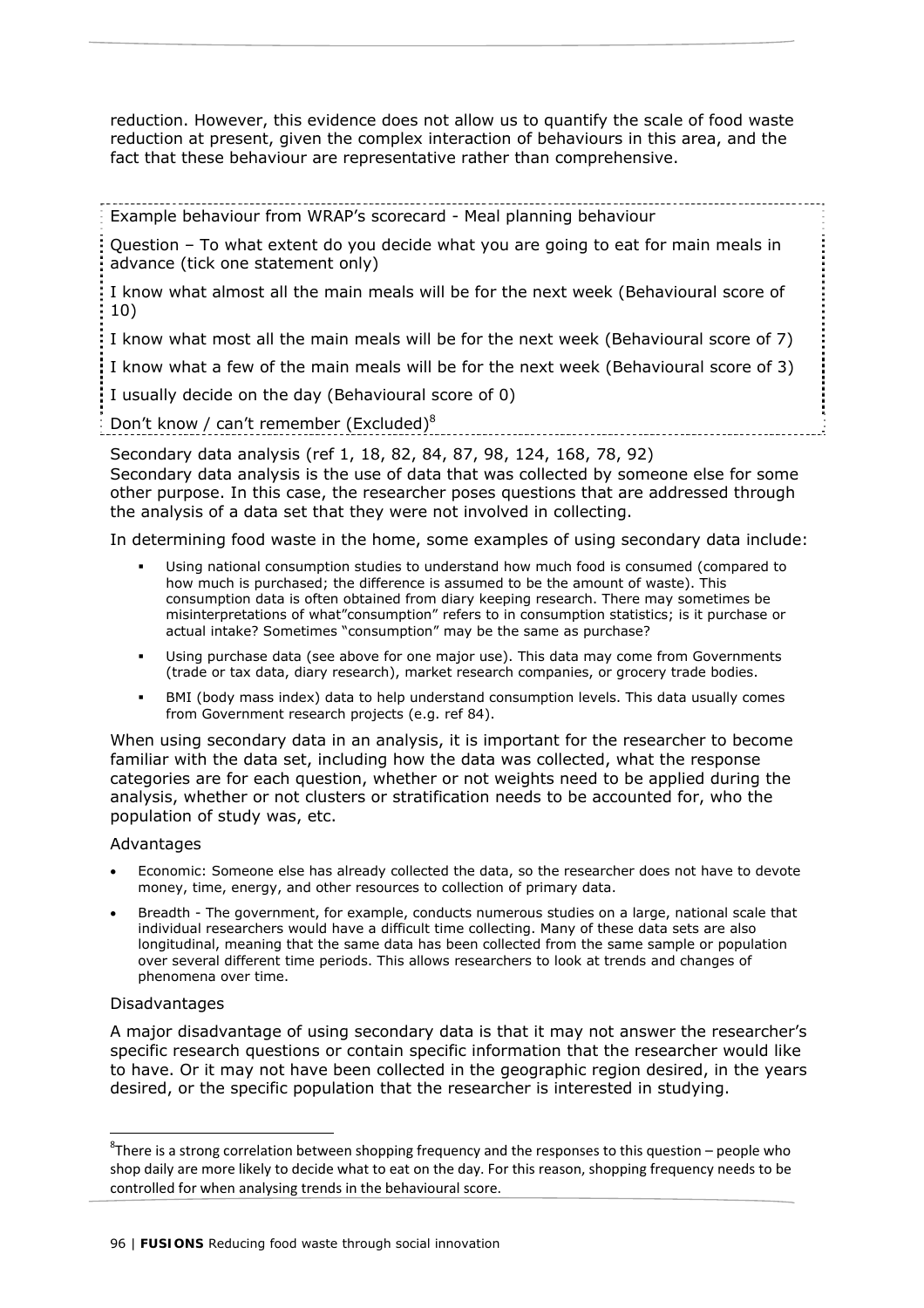A related problem is that the variables may have been defined or categorised differently than the researcher would have chosen.

Another major disadvantage to using secondary data is that the researcher/analyst does not know exactly how the data collection process was done and how well it was done. The researcher is therefore not usually privy to information about how seriously the data are affected by problems such as low response rate or respondent misunderstanding of specific survey questions.

The next two sections give examples of secondary data use within the household food waste literature.

# **Using waste data**

The most comprehensive in terms of geographical coverage (EU-27) is provided by the Preparatory Study on Food Waste (ref 87)<sup>9</sup>.

Ref 87 - The principle source of data on food waste generation was EUROSTAT27, which lists data for the 27 EU MS in the following categories:

- (EWC\_09) Animal and vegetal wastes
- (EWC\_0911) Animal waste of food preparation and products
- (EWC\_093) Animal faeces, urine and manure

From these a further waste stream, more pertinent to the current study, can be calculated:

(EWC\_09\_NOT\_093): Animal and vegetal waste excluding slurry and manure

The NACE sector for households  $=$  HH

EUROSTAT (EWC\_09\_NOT\_093) data for the (HH) sector, as well as the data produced by MS studies. EUROSTAT data for households contains discrepancies that cannot be explained by other factors, such as differences in GDP or environmental awareness. As methodologies for collecting and calculating household data seem to vary so widely among MS EUROSTAT disclosures, a minimum scenario has been used to compare with both EUROSTAT and national data.

Important limitations accompany this work of quantification, resulting from the variable reliability of EUROSTAT and national data. Methodologies for collecting and calculating the food waste data submitted to EUROSTAT differs between MS, who are free to choose their own methodology. Limitations in the reliability of EUROSTAT data, due to a lack of clarity on the definition and methodology, may be significant. Implications may involve the inclusion of by-products, green waste or tobacco in the data disclosed in some instances.

Additionally, data is missing for some sectors in some MS. These issues have been ameliorated using national studies, plausibility checks and informed assumptions as far as possible in an effort to present the best available data; however, these limitations nevertheless present an important issue for data reliability. The level of risk depends on how the estimates are used:

- Lower risk estimates are used to identify the potential scale of food waste arisings.
- Higher risk estimates are used to make comparisons between different geographical regions.

# **Using purchase and / or consumption data**

-

Other approaches use purchase and / or consumption data, which are described below:

Ref 98 - The first step of the procedure calculates available kcal quantities at the beginning of the food supply chain, at stage (1; Agricultural Production). The analysis uses the available kcal/person/day quantities of Switzerland, which correspond to availability at stage (3; Processing and Packaging).

<sup>&</sup>lt;sup>9</sup>The LA synthesis method described above could also be classified as secondary research, but is included above because of the way WRAP uses it with other methods such as compositional and diary research.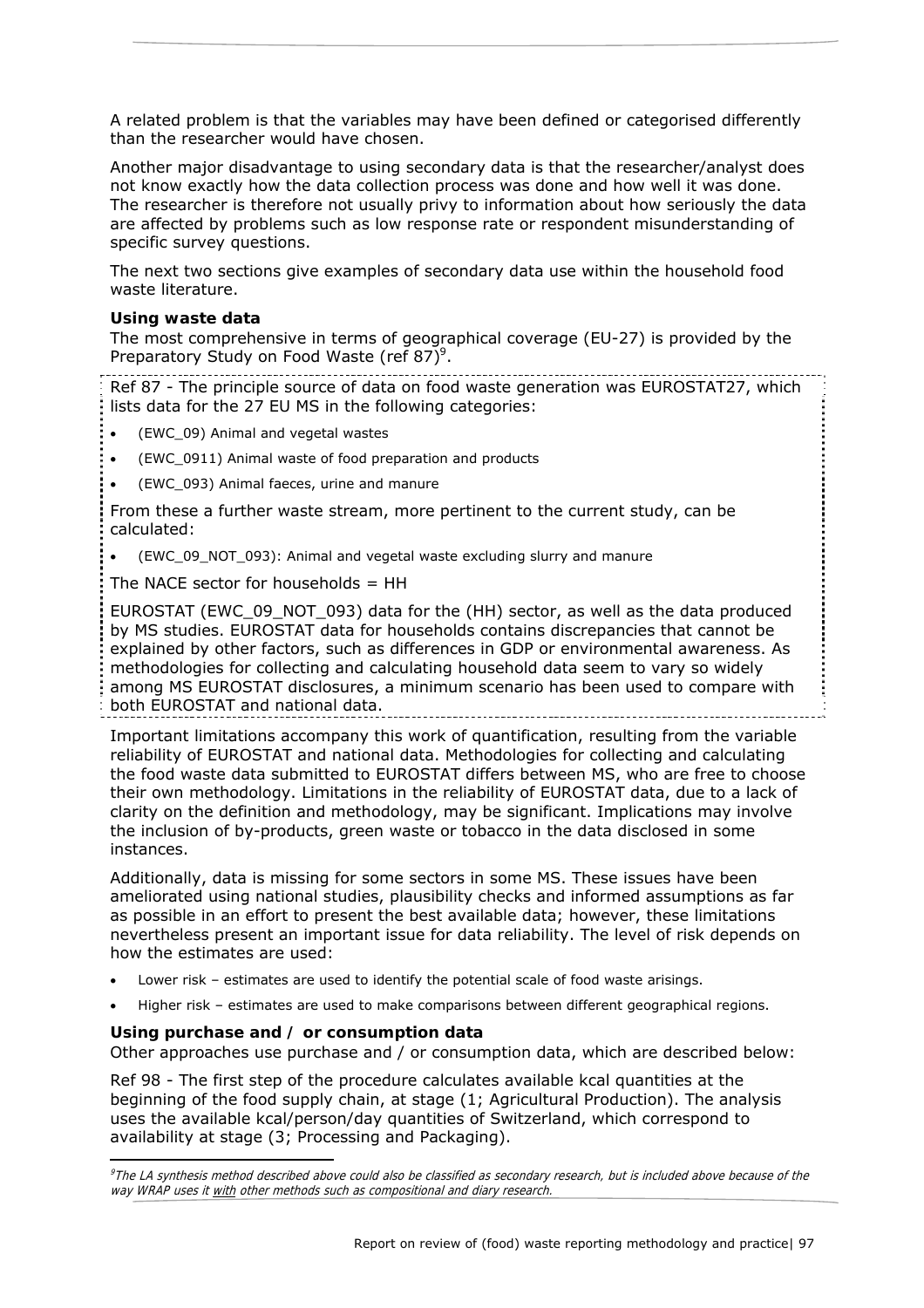Loss rates add up to the available quantities in stage (3): firstly adding the losses occurring at stage (2; Postharvest Handling and Storage); secondly, losses happening in stage (1) are calculated, adding up to the newly calculated quantities available in stage (2). This yields total quantities available at the beginning of the Swiss food supply chain, in other words, the kcal/person/day available at stage (1).

The second step is to merge the data of the first stages of the food supply chain with the information of caloric intake per person and day in Switzerland. This corresponds to the last stage of the FSC, stage (6; Consumed). The difference between quantities at stage (1) and at stage (6) are defined as the total food waste quantities taking place in the Swiss food supply chain.

According to the authors, the analysis uses the quantities of available calories in Switzerland as well as the estimated average caloric intake (both expressed in quantities per person and day). The difference between supply and intake is assumed to account for food waste. The used procedure is partially adapted in order to also assess for losses occurring before the stage where available kcal have been assessed.

Ref 124 - The difference between the total amount of commodity used by the food system (supply) and the total amount of food eaten (intake) is an indicator of the potential waste.

Ref 76 - Household food consumption estimates can be made of nutrient intake per capita by multiplying average food consumption data by nutrient values of foods from nutrient data tables.

Ref 78 - Inferential waste estimation uses food waste factors derived from diary, plate analysis, and material culture research to calculate food waste. These factors are assumed to present an accurate representation of food waste. The inferential method is nonreactive—consumers are unaware their food behaviours are being examined and therefore do not alter their behaviours.

Where estimates of household food waste are derived from subtracting consumption estimates from purchase estimates, care needs to be taken that uncertainties in the consumption and purchasing estimates are sufficiently small to allow such a comparison.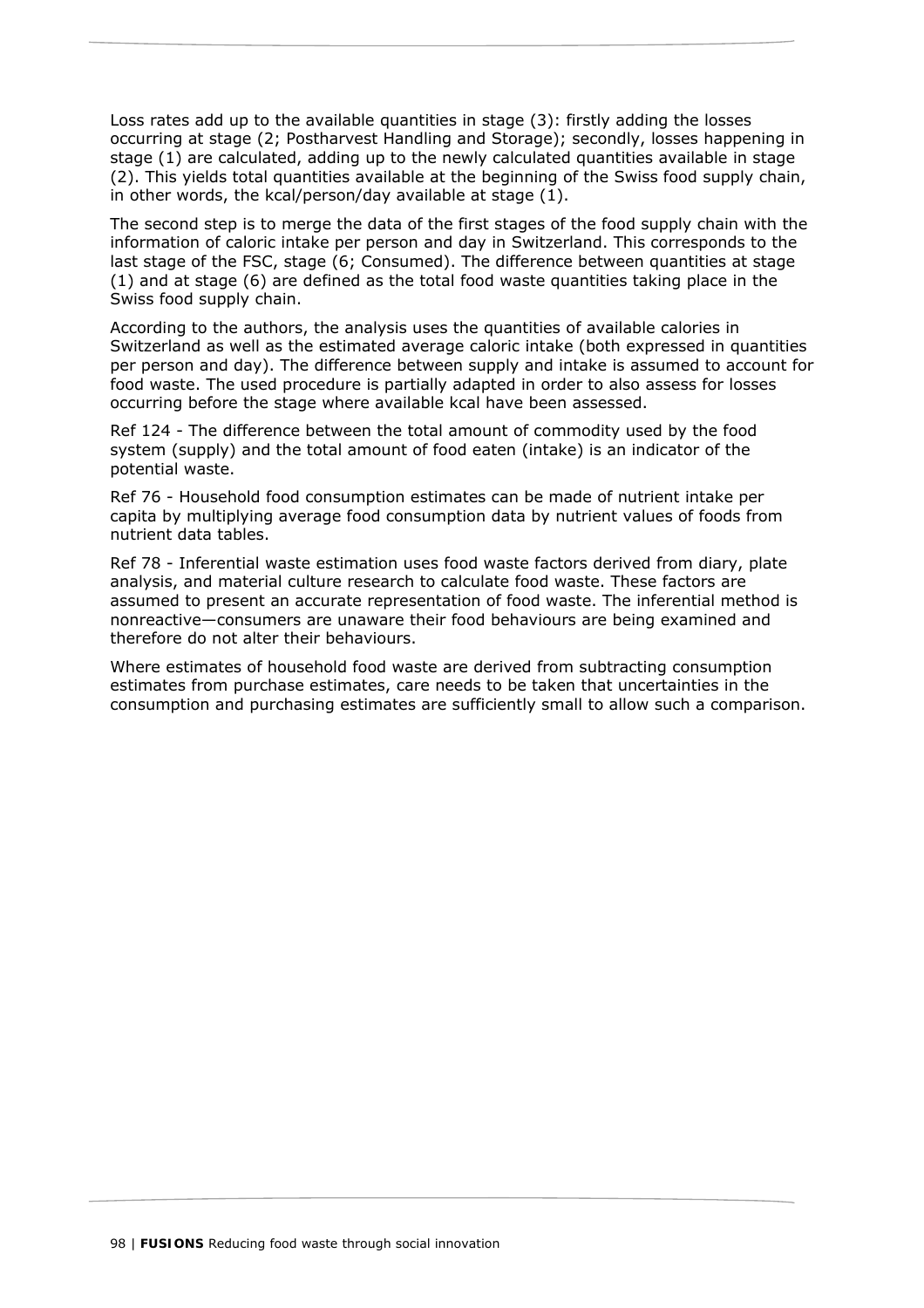|  |  | Table 16 Summary for "households" step in the supply chain; purpose, approach and main finding of the reviewed studies |
|--|--|------------------------------------------------------------------------------------------------------------------------|
|--|--|------------------------------------------------------------------------------------------------------------------------|

| The main purpose of the study                                                                                                                                                                                      | <b>Type of methodological</b><br>approach(es) has been used<br>to characterize and quantify<br>food waste                                                                                            | The main finding in the studies; amount of food waste, indicators<br>used,                                                                                                                                                                                                                                                                                                                                                                                                                                                                                                                                                                                                                                                                                                                                                                                                                                              | Reference(s):<br><b>FUSIONS ID</b> |
|--------------------------------------------------------------------------------------------------------------------------------------------------------------------------------------------------------------------|------------------------------------------------------------------------------------------------------------------------------------------------------------------------------------------------------|-------------------------------------------------------------------------------------------------------------------------------------------------------------------------------------------------------------------------------------------------------------------------------------------------------------------------------------------------------------------------------------------------------------------------------------------------------------------------------------------------------------------------------------------------------------------------------------------------------------------------------------------------------------------------------------------------------------------------------------------------------------------------------------------------------------------------------------------------------------------------------------------------------------------------|------------------------------------|
| The study highlights the losses<br>occurring along the entire food<br>chain, and makes assessments of<br>their magnitude. Further, it identifies<br>causes of food losses and possible<br>ways of preventing them. | Food waste as fraction of total<br>waste flows (examples;<br>figures based on economic<br>data/invoices, municipal<br>statistics)                                                                    | Per capita food wasted by consumers in Europe and North-America is 95-<br>115 kg/year, while this figure in sub-Saharan Africa and South/Southeast<br>Asia is only 6-11 kg/year.<br>More than 40% of the food losses occur at retail and consumer levels.<br>Food waste at consumer level in industrialized countries (222 million ton)<br>is almost as high as the total net food production in sub-Saharan Africa<br>(230 million ton).                                                                                                                                                                                                                                                                                                                                                                                                                                                                               |                                    |
| How can waste reduction help to<br>healthily and sustainably feed a<br>future global population of nine<br>billion people?                                                                                         | Food waste as fraction of total<br>$\bullet$<br>waste flows (examples;<br>figures based on economic<br>data/invoices, municipal<br>statistics)<br>Estimates based in Interviews<br>with key personal | Brazil - The current wastage rate of purchased food is estimated to be 20-<br>40% of the food bought by the average household, with an estimated<br>value of US\$2 billion per year.<br>Total post consumer food waste is estimated to be 26 million tonnes/<br>year, sufficient food to feed 15 million (equivalent to the total number of<br>Brazilians with high food insecurity).<br>The total vegetable waste is estimated to be 37 kg per year and<br>consumption per capita is 35 kg per year, so there is more wasted than<br>consumed.<br>China - About 40% of dishes are left at the dinner and lunch tables<br>uneaten when eating out.<br>India - There is no culture of food waste outside the top 30% income<br>group.<br>UK (WRAP) - About 5.3 million tonnes of food/ drink waste in the UK is<br>regarded as avoidable, with an equivalent value of £12.2 billion (or<br>£680/family household/ year). | 18                                 |
| Estimate food and drink waste                                                                                                                                                                                      | Data based on a micro (from<br>$\bullet$<br>business unit/municipality) or                                                                                                                           | It is estimated that 8.3 ( $\pm$ 0.31) million tonnes per year of food and drink                                                                                                                                                                                                                                                                                                                                                                                                                                                                                                                                                                                                                                                                                                                                                                                                                                        | 161, 42, 163,                      |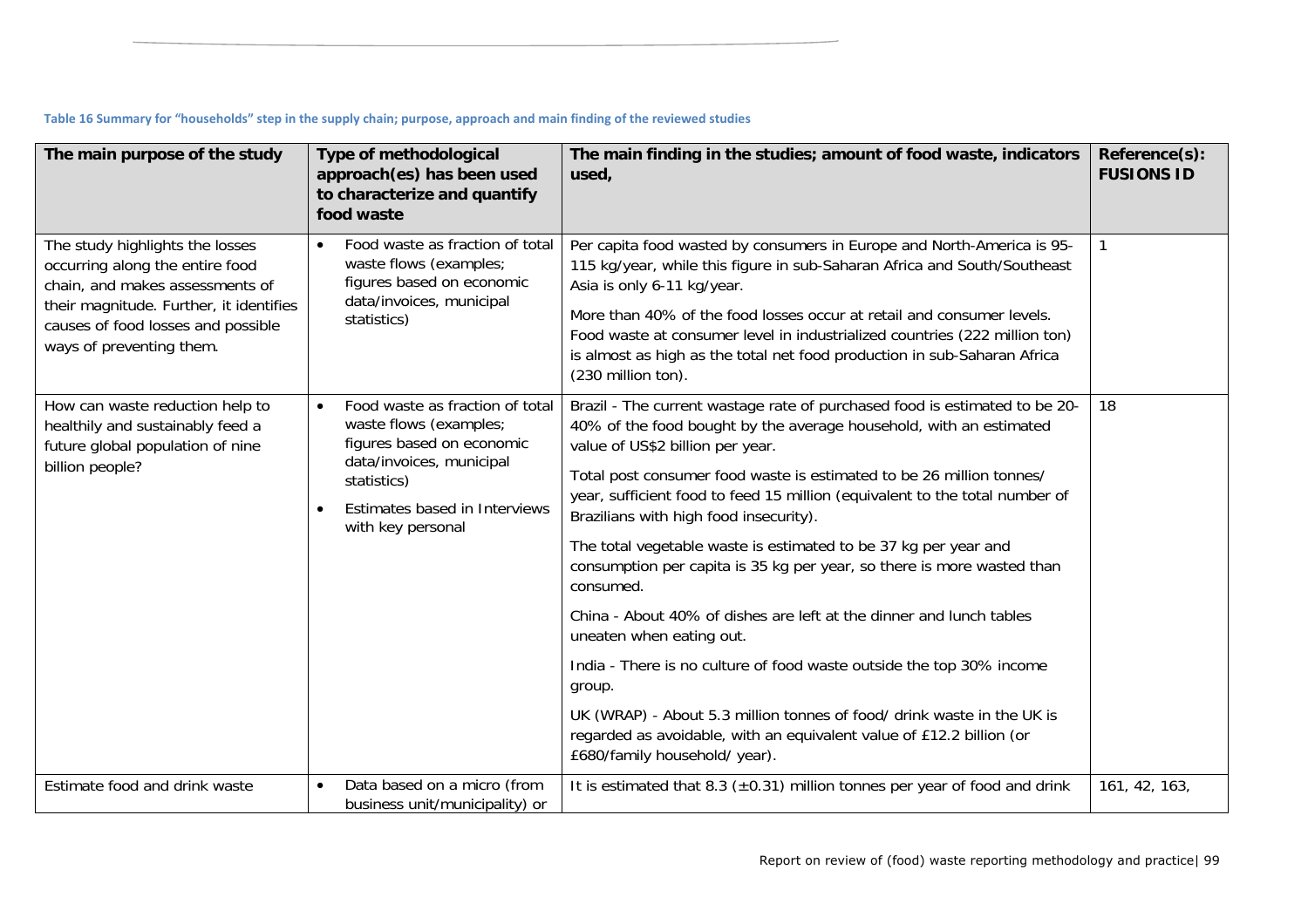| arising in the home.<br>macro approach (branch or<br>waste is generated by households in the UK. This is the equivalent to 330<br>108<br>national statistics)<br>kg per year for each household in the UK, or just over 6 kg per household<br>per week.<br>Food waste as fraction of total<br>waste flows (examples;<br>Of this, 5.8 million tonnes per year (70%) is collected by Local Authorities<br>figures based on economic<br>(Figure C) – mainly in the residual waste stream (general bin) and food-<br>data/invoices, municipal<br>waste kerbside collections. A further 1.8 million tonnes per year is<br>statistics)<br>disposed of via the sewer.<br>Surveys among user groups<br>Of the avoidable food and drink waste, 2.2 million tonnes is leftover after<br>(examples; toll studies of<br>cooking, preparing or serving and 2.9 million tonnes is not used in time<br>representative number of<br>(Figure E).<br>persons, focus groups)<br>As an overview, the amount of food (including liquid and solid foods but<br>Statistics from national<br>$\bullet$<br>excluding drink) wasted per year is 25% of that purchased (by weight).<br>authorities or waste<br>For food and drink, the 8.3 million tonnes per year of waste represents<br>management organizations<br>22% of purchases (again, by weight).<br>November 2011 Update<br>WRAP announced a reduction in total household food and drink waste of<br>1.1 million tonnes in November 2011. Avoidable food and drink waste<br>reduced by 950,000 tonnes, and the associated value and environmental<br>impact figures have been updated. Research to update our estimates for<br>individual food and drink categories has not yet been carried out, and<br>therefore all figures relating to the breakdown of avoidable food waste<br>should be regarded as approximate. These remain however the best<br>estimates currently available.<br>(Refer to: 42 (synthesis) & 163 (new estimates). | The main purpose of the study | Type of methodological<br>approach(es) has been used<br>to characterize and quantify<br>food waste | The main finding in the studies; amount of food waste, indicators<br>used, | Reference(s):<br><b>FUSIONS ID</b> |
|---------------------------------------------------------------------------------------------------------------------------------------------------------------------------------------------------------------------------------------------------------------------------------------------------------------------------------------------------------------------------------------------------------------------------------------------------------------------------------------------------------------------------------------------------------------------------------------------------------------------------------------------------------------------------------------------------------------------------------------------------------------------------------------------------------------------------------------------------------------------------------------------------------------------------------------------------------------------------------------------------------------------------------------------------------------------------------------------------------------------------------------------------------------------------------------------------------------------------------------------------------------------------------------------------------------------------------------------------------------------------------------------------------------------------------------------------------------------------------------------------------------------------------------------------------------------------------------------------------------------------------------------------------------------------------------------------------------------------------------------------------------------------------------------------------------------------------------------------------------------------------------------------------------------------------------------------------------------------|-------------------------------|----------------------------------------------------------------------------------------------------|----------------------------------------------------------------------------|------------------------------------|
| Total household LA-collected food waste arisings for the UK, in 2010,                                                                                                                                                                                                                                                                                                                                                                                                                                                                                                                                                                                                                                                                                                                                                                                                                                                                                                                                                                                                                                                                                                                                                                                                                                                                                                                                                                                                                                                                                                                                                                                                                                                                                                                                                                                                                                                                                                     |                               |                                                                                                    |                                                                            |                                    |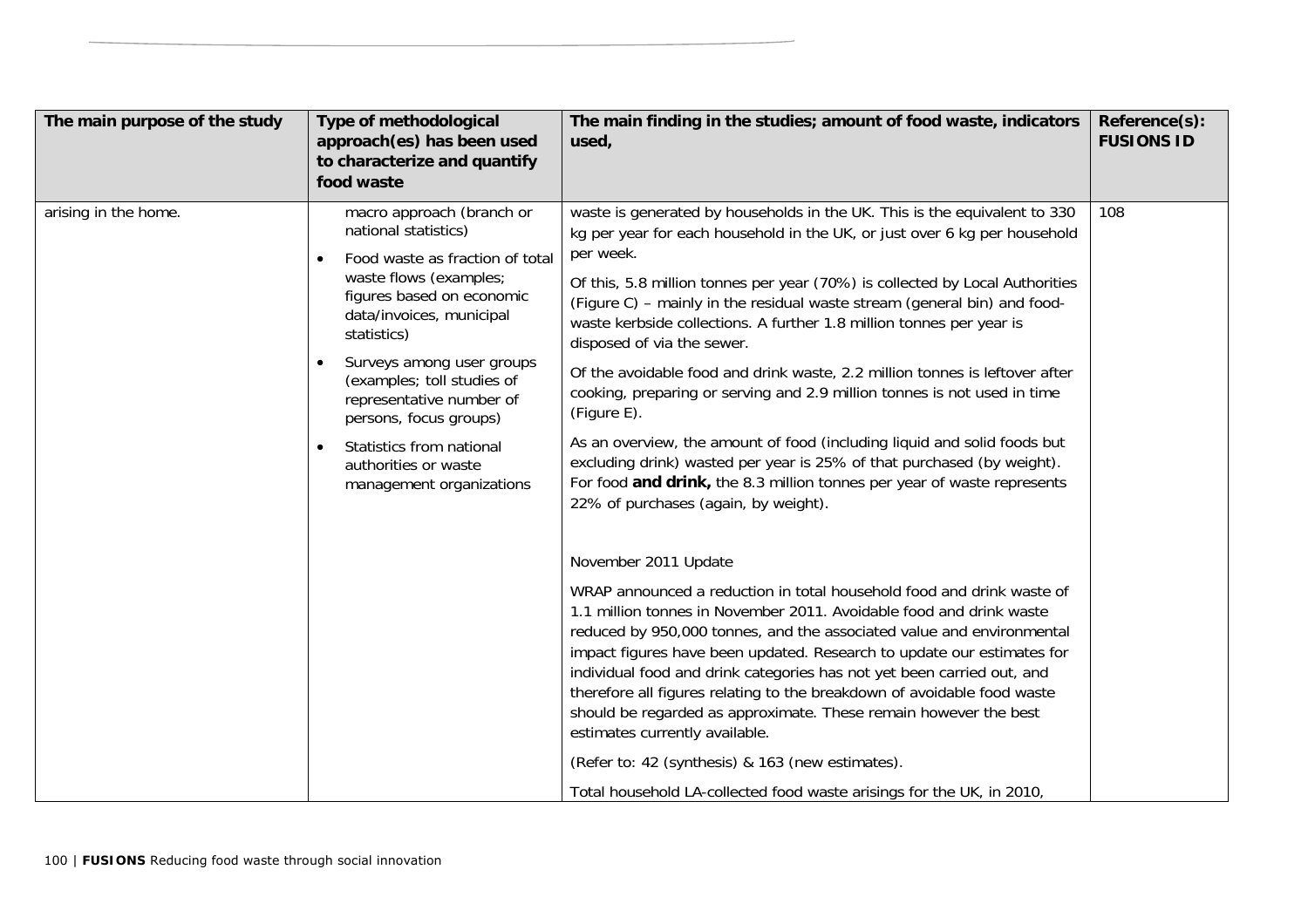| The main purpose of the study                                                                                                                                                                                                                                                | Type of methodological<br>approach(es) has been used<br>to characterize and quantify<br>food waste                                                              | The main finding in the studies; amount of food waste, indicators<br>used,                                                                                                                                                                                                                                                                                                                                                                                                                                                                                                                                                                                                                                                                                                                   | Reference(s):<br><b>FUSIONS ID</b> |
|------------------------------------------------------------------------------------------------------------------------------------------------------------------------------------------------------------------------------------------------------------------------------|-----------------------------------------------------------------------------------------------------------------------------------------------------------------|----------------------------------------------------------------------------------------------------------------------------------------------------------------------------------------------------------------------------------------------------------------------------------------------------------------------------------------------------------------------------------------------------------------------------------------------------------------------------------------------------------------------------------------------------------------------------------------------------------------------------------------------------------------------------------------------------------------------------------------------------------------------------------------------|------------------------------------|
|                                                                                                                                                                                                                                                                              |                                                                                                                                                                 | were 4,620,000 tonnes per year ( $\pm$ 160,000 tonnes), or 172 kg/hh/yr<br>$(\pm 7)$ .                                                                                                                                                                                                                                                                                                                                                                                                                                                                                                                                                                                                                                                                                                       |                                    |
| The objectives of this study were to:<br>Identify the key causes of food<br>waste in all sectors<br>Establish a baseline of food waste<br>data for the EU27                                                                                                                  | Food waste as fraction of total<br>waste flows                                                                                                                  | Households produce the largest fraction of EU food waste among the four<br>sectors considered, at about 42% of the total or about 38Mt, an average<br>of about 76kg per capita.<br>The total quantity of household food waste for the EU, based on this<br>selection, is found to be 37.7Mt, and 76kg per capita.                                                                                                                                                                                                                                                                                                                                                                                                                                                                            | 87                                 |
| Quantify the environmental impacts<br>of food across its lifecycle                                                                                                                                                                                                           |                                                                                                                                                                 |                                                                                                                                                                                                                                                                                                                                                                                                                                                                                                                                                                                                                                                                                                                                                                                              |                                    |
| This paper examines the<br>inefficiencies in the U.S. food system<br>from the farm to the fork to the<br>landfill. By identifying food losses at<br>every level of the food supply chain,<br>it provides the latest<br>recommendations and examples of<br>emerging solutions | Statistics from national authorities<br>or waste management<br>organizations                                                                                    | Getting food from the farm to our fork eats up 10 percent of the total U.S.<br>energy budget, uses 50 percent of U.S. land, and swallows 80 percent of<br>all freshwater consumed in the United States. Yet, 40 percent of food in<br>the United States today goes uneaten. This not only means that<br>Americans are throwing out the equivalent of \$165 billion each year, but<br>also that the uneaten food ends up rotting in landfills as the single largest<br>component of U.S. municipal solid waste where it accounts for almost 25<br>percent of U.S. methane emissions. Reducing food losses by just 15<br>percent would be enough food to feed more than 25 million Americans<br>every year at a time when one in six Americans lack a secure supply of<br>food to their tables | 168                                |
| The objectives of this research<br>component were to:<br>• provide a benchmark of community<br>knowledge, attitudes and behaviour<br>around food waste and food<br>management at the household level                                                                         | Surveys among user<br>$\bullet$<br>groups (examples; toll<br>studies of representative<br>number of persons, focus<br>groups)<br>Prevent/minimise food<br>waste | Respondents estimated the average weekly value of the food they threw<br>away:<br>fresh food, \$6.60<br>leftovers, \$5.40<br>$\bullet$<br>packaged and long-life food, \$2.90<br>$\bullet$                                                                                                                                                                                                                                                                                                                                                                                                                                                                                                                                                                                                   | 179                                |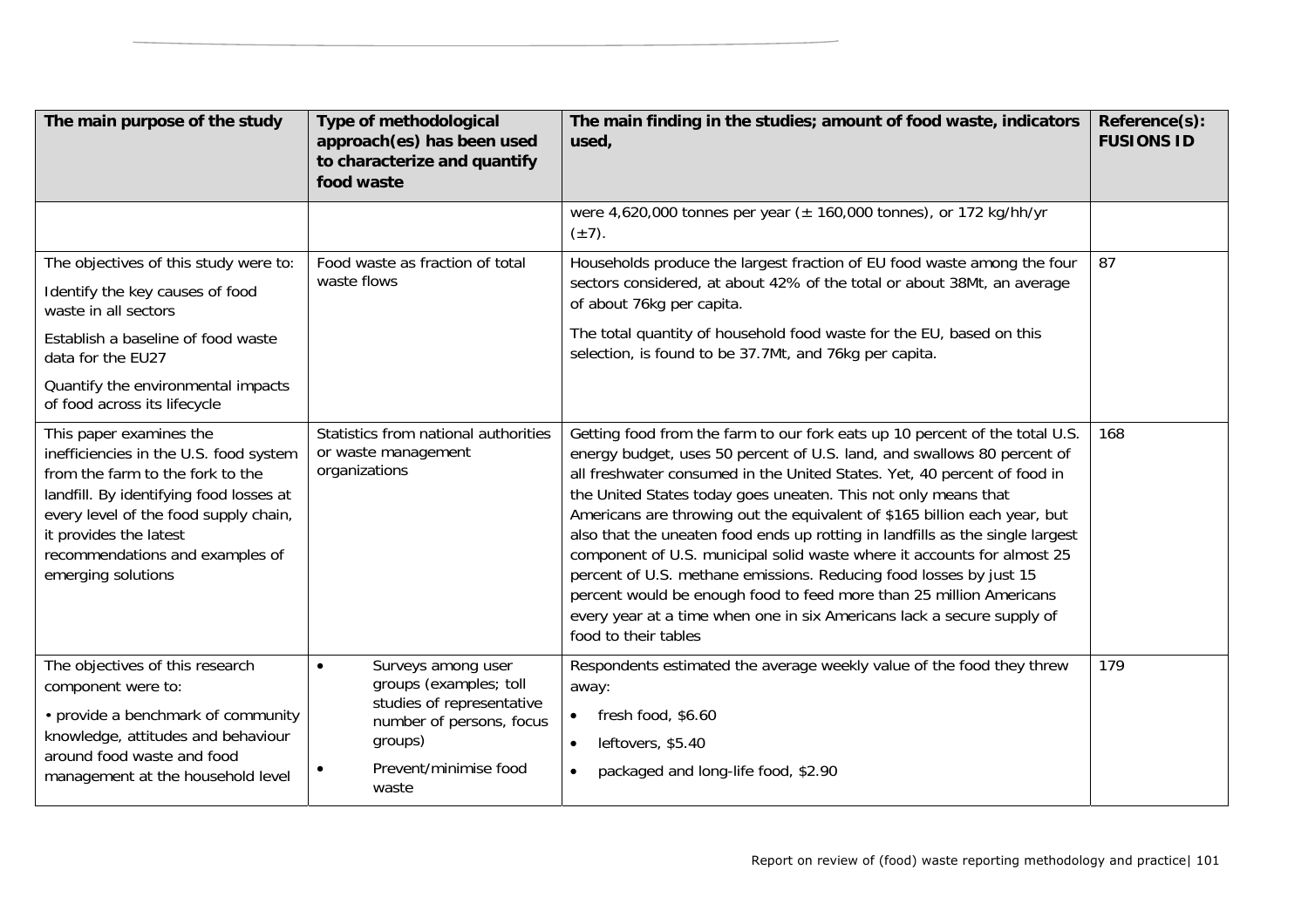| The main purpose of the study                                                                                                                                                                                                                                                                                                                                          | Type of methodological<br>approach(es) has been used<br>to characterize and quantify<br>food waste                                                                             | The main finding in the studies; amount of food waste, indicators<br>used,                                                                                                                                                                                                                                                                                                                                                                                                                                                                                                                                                                                                       | Reference(s):<br><b>FUSIONS ID</b> |
|------------------------------------------------------------------------------------------------------------------------------------------------------------------------------------------------------------------------------------------------------------------------------------------------------------------------------------------------------------------------|--------------------------------------------------------------------------------------------------------------------------------------------------------------------------------|----------------------------------------------------------------------------------------------------------------------------------------------------------------------------------------------------------------------------------------------------------------------------------------------------------------------------------------------------------------------------------------------------------------------------------------------------------------------------------------------------------------------------------------------------------------------------------------------------------------------------------------------------------------------------------|------------------------------------|
| • develop a segmentation of the<br>NSW community based on food<br>waste knowledge, attitudes and<br>behaviours and identify the key<br>target audiences for the program                                                                                                                                                                                                |                                                                                                                                                                                | drinks, \$1.80<br>$\bullet$<br>frozen food, \$1.80<br>$\bullet$<br>home delivered/take away food, \$1.40.<br>$\bullet$<br>The total value of food items wasted was \$19.90 per average household,<br>per week in NSW.<br>Over one year, this amounts to \$1,036 per household or \$2,556 million for<br>all of NSW (projection based on 2006 Australian Bureau of Statistics (ABS)<br>census estimating 2,470,451 occupied households in NSW).                                                                                                                                                                                                                                   |                                    |
| Sixty-one families measured their<br>amount of food waste during seven<br>days and noted in a diary why each<br>item was wasted. Thirty of the<br>families had participated earlier in an<br>environmental project including<br>education in environmental issues of<br>everyday life. About 20-25% of the<br>households' food waste could be<br>related to packaging. | Surveys among user groups<br>(examples; toll studies of<br>representative number of<br>persons, focus groups)<br>Prevent/minimise food waste                                   | On average, the households discarded 1.7 kg of waste/household/week<br>(SD=1.2). About two thirds of the food waste came from storage and one<br>third from meals.<br>Both groups state that almost 50% of the total amount of food is wasted<br>because the food has gone bad. About 25% of the food is wasted<br>because the households have prepared too much food.                                                                                                                                                                                                                                                                                                           | 174                                |
| Mapping the volume and<br>composition of avoidable food waste<br>in the Finnish households<br>380 families, (1054 persons)<br>Two weeks study period (diary study                                                                                                                                                                                                      | Surveys among user groups<br>(examples; toll studies of<br>representative number of<br>persons, focus groups)<br>Characterize and quantify food<br>waste for one specific year | During the two-week study period the amount of avoidable food waste<br>per person ranged from 0 to 23.4 kg. When extrapolated to describe the<br>food waste over one year, the average annual avoidable food waste<br>ranged from 0 to 160 kg per person, on average corresponding to about<br>23 kg of food waste per person each year (Silvennoinen et al., 2012a).<br>On average 23 kg of food per person per year was wasted (and which<br>was avoidable) in households based on this Foodspill study. In our study<br>we calculated average household food waste from diary entries, and<br>established that the <i>per capita</i> values were significantly lower than for | 242                                |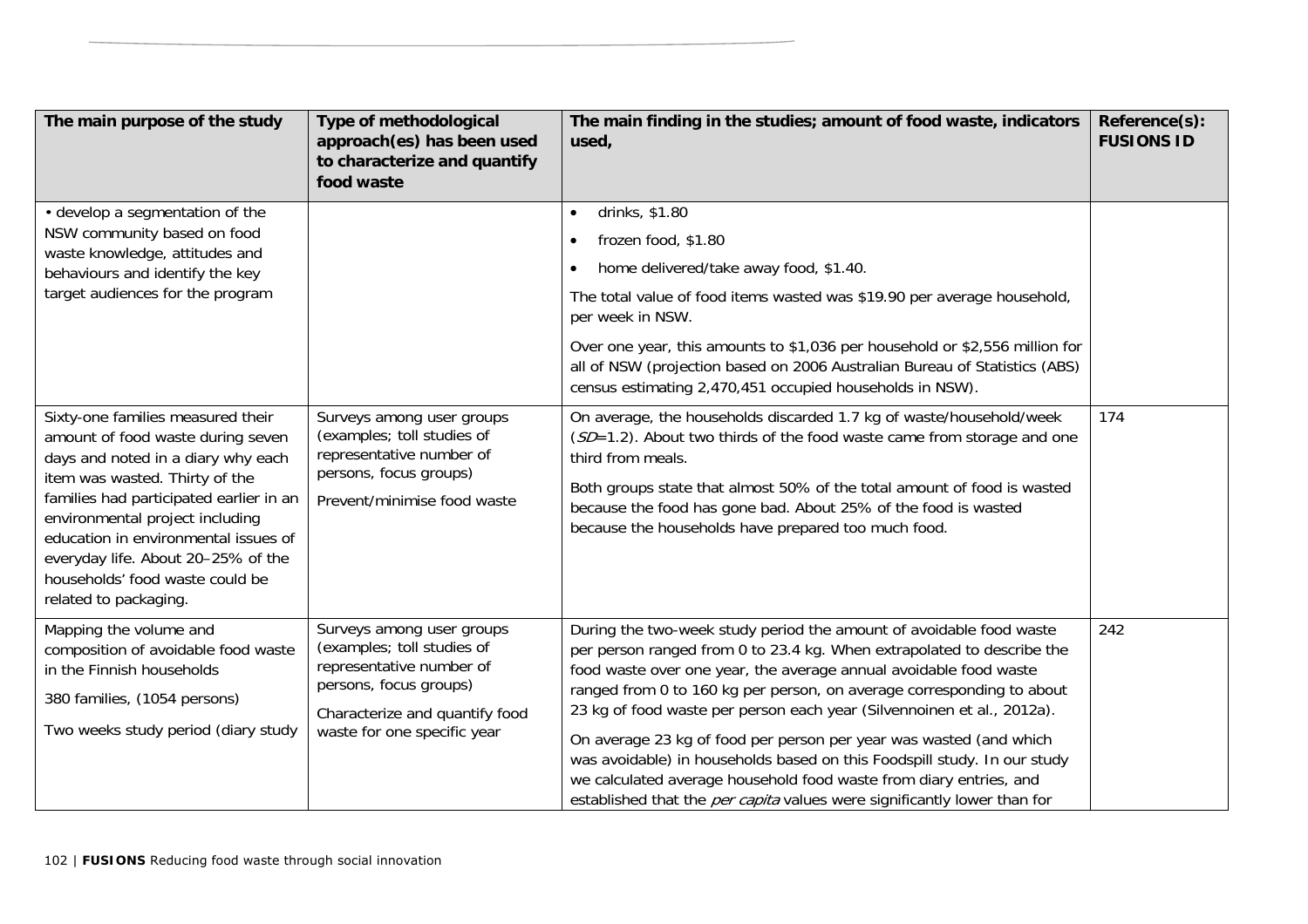| The main purpose of the study                                                                                                                                                                                         | Type of methodological<br>approach(es) has been used<br>to characterize and quantify<br>food waste                                                                                                                                                                      | The main finding in the studies; amount of food waste, indicators<br>used,                                                                                                                                                                                                                                                                                                                                                                                                                                                                                                                                                                                                                                                            | Reference(s):<br><b>FUSIONS ID</b> |
|-----------------------------------------------------------------------------------------------------------------------------------------------------------------------------------------------------------------------|-------------------------------------------------------------------------------------------------------------------------------------------------------------------------------------------------------------------------------------------------------------------------|---------------------------------------------------------------------------------------------------------------------------------------------------------------------------------------------------------------------------------------------------------------------------------------------------------------------------------------------------------------------------------------------------------------------------------------------------------------------------------------------------------------------------------------------------------------------------------------------------------------------------------------------------------------------------------------------------------------------------------------|------------------------------------|
|                                                                                                                                                                                                                       |                                                                                                                                                                                                                                                                         | other industrialised countries (e.g. Jones 2005, Knudsen 2009 and KFS<br>2009). However, the results from other studies are not directly<br>comparable due to differences in methodologies - The act of weighing<br>may in itself also have reduced waste. In addition, the respondents<br>comprised more families with children and households with multiple<br>people than the Finnish average. The average household size in the<br>sample, 2.8, was markedly higher than that of an average Finnish<br>household, which in 2009 was 2.08 (OSF 2010).                                                                                                                                                                              |                                    |
| Estimate the food wastage occurring<br>between acquisition and food<br>preparation; between food<br>preparation and food serving to<br>household members; and after food<br>serving (plate waste) in the<br>household | Surveys among user groups<br>(examples; toll studies of<br>representative number of<br>persons, focus groups)<br>Statistics from national authorities<br>or waste management<br>organizations                                                                           | An average of 318.8g of food was discarded per day. The average daily<br>discard per household and per person was 816.4g and 318.8g,<br>respectively. The average amount of food discarded between food<br>preparation and service was found higher (121.5g/person) than between<br>acquisition and preparation (85.4g/person) and plate waste<br>$(111.8g/person)$ .<br>Where it is not possible to measure waste directly, an estimate should be<br>made so that a correction factor could be used. According to this survey,<br>conducted during the summer, this correction factor for food wastage was<br>estimated as an average of 9.8% of the daily energy intake per person<br>and an average of 8.9% of energy consumption. | 76                                 |
| The focus of the study is on<br>methodology for conducting a<br>community food waste analysis                                                                                                                         | Direct quantification and<br>characterization of food waste<br>(examples; scanning of wasted<br>products (from bar codes), waste<br>morphology studies based in<br>samples and extrapolates<br>(number of samples), mass<br>balance estimates, municipal<br>statistics) | Approximately 10,205 tons of food waste was generated annually in this<br>community food system. Of all food waste, production waste comprised<br>20%, processing 1%, distribution 19%, and 60% of food waste was<br>generated by consumers.<br>More than 8.8 billion kilocalories of food were wasted, enough to feed<br>county residents for 1.5 months.<br>An estimated 6,146 tons of food waste was generated at the consumer<br>level, more than any other stage in the county food system.                                                                                                                                                                                                                                      | 78                                 |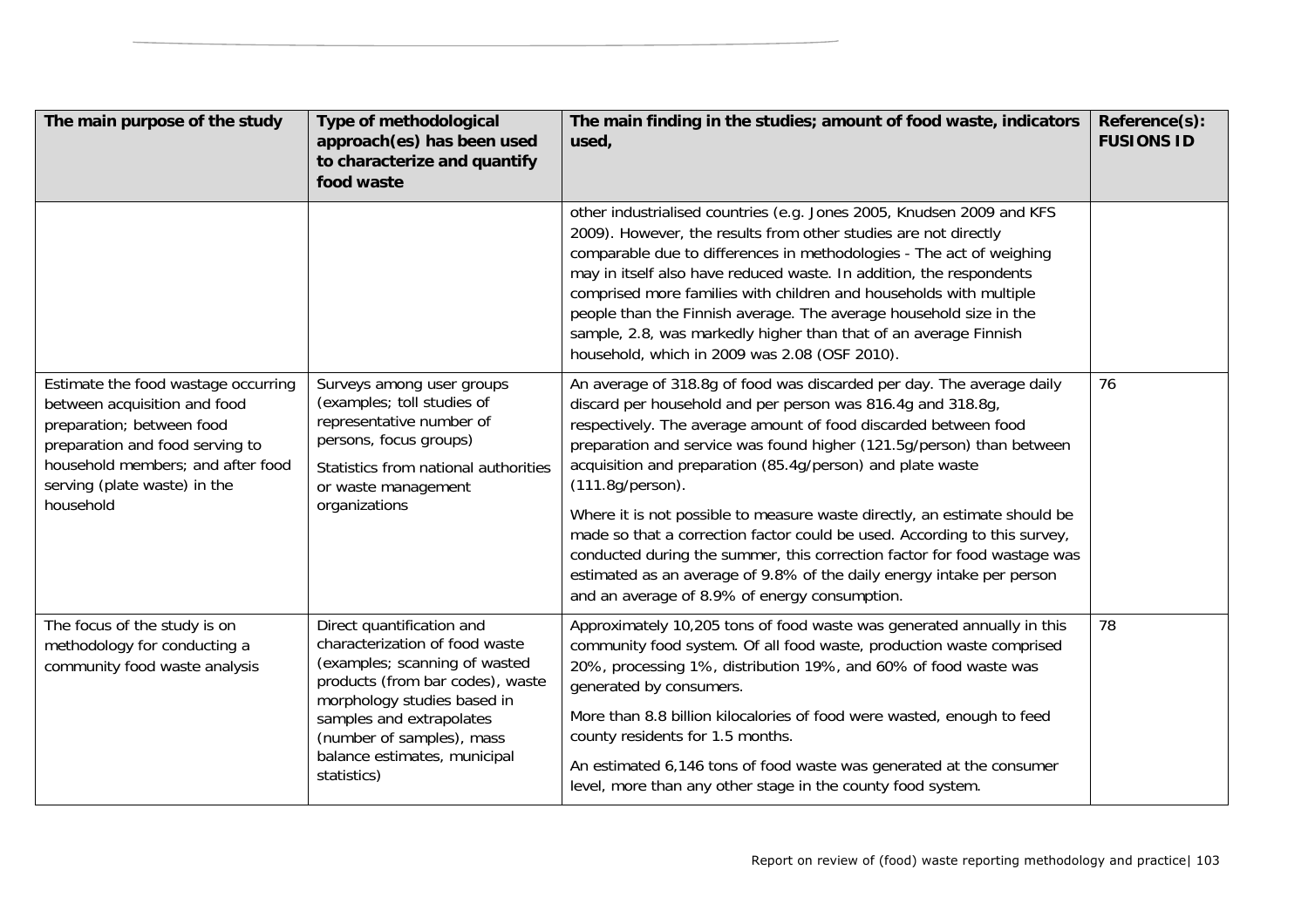| The main purpose of the study                                  | Type of methodological<br>approach(es) has been used<br>to characterize and quantify<br>food waste                                                                                                                                                                      | The main finding in the studies; amount of food waste, indicators<br>used,                                                                                                                                                                                                                                                                                                                                                                                                                                                                                                                                                                                               | Reference(s):<br><b>FUSIONS ID</b> |
|----------------------------------------------------------------|-------------------------------------------------------------------------------------------------------------------------------------------------------------------------------------------------------------------------------------------------------------------------|--------------------------------------------------------------------------------------------------------------------------------------------------------------------------------------------------------------------------------------------------------------------------------------------------------------------------------------------------------------------------------------------------------------------------------------------------------------------------------------------------------------------------------------------------------------------------------------------------------------------------------------------------------------------------|------------------------------------|
|                                                                | Surveys among user groups<br>Statistics from national authorities<br>or waste management<br>organizations                                                                                                                                                               | We doubled Rathje's estimate of 2.5 ounces/person/day to 5.0<br>ounces/person/day, and multiplied this factor by 365 days/year to<br>estimate the amount of food waste per consumer.                                                                                                                                                                                                                                                                                                                                                                                                                                                                                     |                                    |
| To develop & justify several<br>recommendations for government | Statistics from national<br>$\bullet$<br>authorities or waste<br>management<br>organizations                                                                                                                                                                            | Looking only at waste in the home, and using various national data<br>sources (which are not always entirely comparable), we find that the<br>amount wasted per person per year is: 110 kg in Great Britain, 109 in the<br>United States, 108 in Italy, 99 in France, 82 in Germany and 72 in<br>Sweden.                                                                                                                                                                                                                                                                                                                                                                 | 92                                 |
|                                                                |                                                                                                                                                                                                                                                                         | Waste at home contributes the most significant percentage of food waste:<br>it is equal to 42% of the total (25% of the food expense per weight) and<br>amounts to about 76 kg/year/person (60% of which could be avoided).                                                                                                                                                                                                                                                                                                                                                                                                                                              |                                    |
| An analysis of household<br>expenditure on food                | Surveys among user groups<br>(examples; toll studies of<br>representative number of<br>persons, focus groups)                                                                                                                                                           | Across Australia, households with an income of \$40,000 or less reported<br>wasting food worth \$518 a year. This compares with food waste of \$635 a<br>year for households with an income between \$40,000 and \$80,000.<br>Australian households earning more than \$80,000 a year are wasting<br>\$803 in food annually                                                                                                                                                                                                                                                                                                                                              | 121                                |
| To evaluate the amount and<br>composition of food waste        | Direct quantification and<br>characterization of food waste<br>(examples; scanning of wasted<br>products (from bar codes), waste<br>morphology studies based in<br>samples and extrapolates<br>(number of samples), mass<br>balance estimates, municipal<br>statistics) | The sorting analysis showed a wide range (300 kg/cap.y) within the<br>specific amount of residual waste for the different investigation areas. The<br>difference between the maximum and the minimum edible related waste<br>generation amounts to 200 kg/cap.y. This range can be seen as a<br>maximum theoretical waste prevention potential. However, not all of<br>these wastes can be prevented. On the one hand there are non avoidable<br>fractions such as preparation residues.<br>The proportion of easily avoidable edible waste (spoiled foods and<br>leftovers) ranges between 10 % and almost 25 % of the total residual<br>waste from Viennese households | 154                                |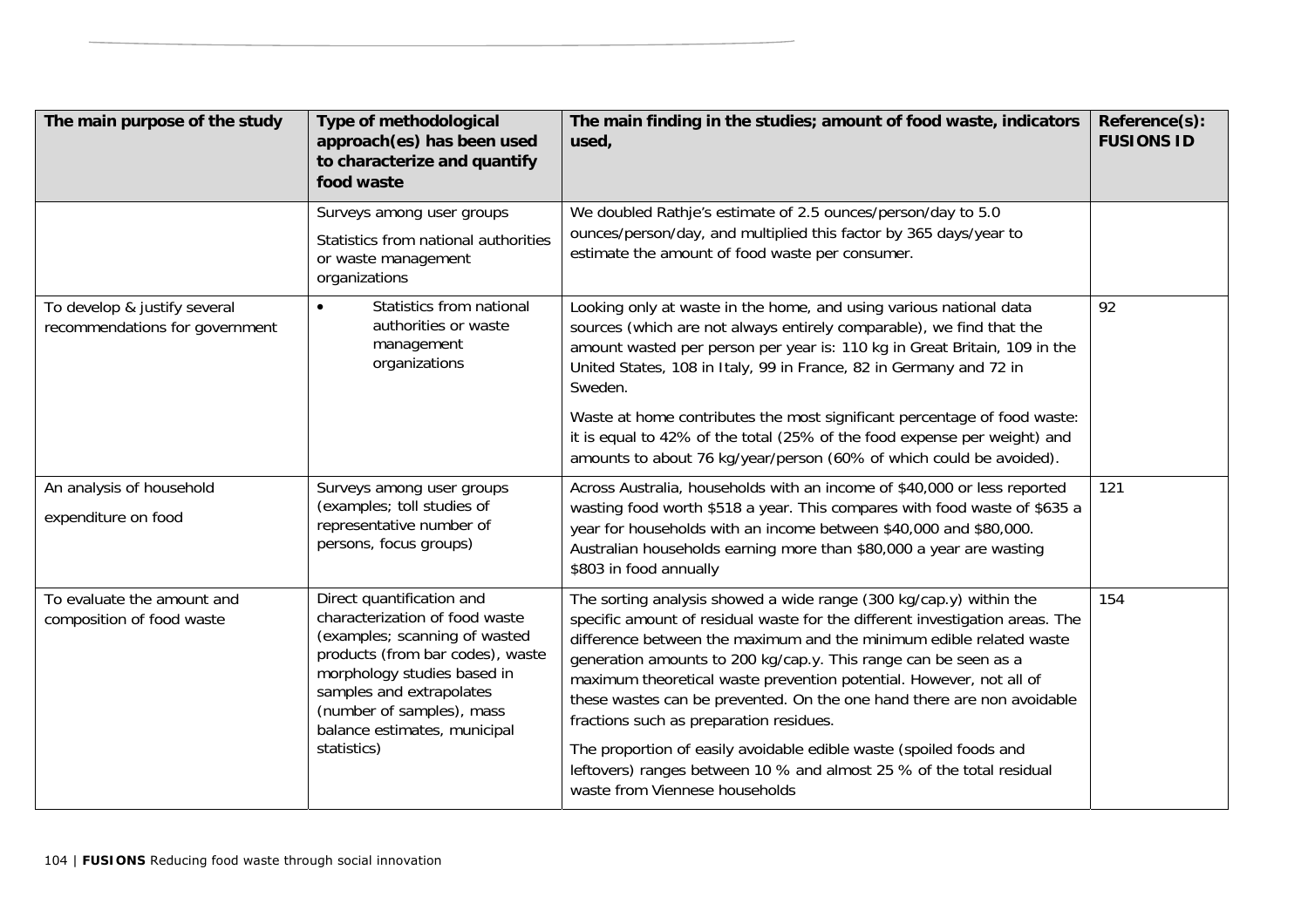| The main purpose of the study                                                                                                                                                                                         | Type of methodological<br>approach(es) has been used<br>to characterize and quantify<br>food waste | The main finding in the studies; amount of food waste, indicators<br>used,                                                                                                                                                                                                                                                                                                                                                                                                                                                                                                                                                                                                                                                                                                                                                                                                                        | Reference(s):<br><b>FUSIONS ID</b> |
|-----------------------------------------------------------------------------------------------------------------------------------------------------------------------------------------------------------------------|----------------------------------------------------------------------------------------------------|---------------------------------------------------------------------------------------------------------------------------------------------------------------------------------------------------------------------------------------------------------------------------------------------------------------------------------------------------------------------------------------------------------------------------------------------------------------------------------------------------------------------------------------------------------------------------------------------------------------------------------------------------------------------------------------------------------------------------------------------------------------------------------------------------------------------------------------------------------------------------------------------------|------------------------------------|
| This paper presents results from a<br>driver review of food waste issues,<br>combining information on food waste<br>from the international literature and<br>interviews with supply chain experts                     | Statistics from national authorities<br>or waste management<br>organizations                       |                                                                                                                                                                                                                                                                                                                                                                                                                                                                                                                                                                                                                                                                                                                                                                                                                                                                                                   | 82                                 |
| The aim of the work is to provide an<br>appraisal of the production and<br>consumption cycle for food used in<br>Europe in relation to sustainable<br>development and to provide<br>recommendations on policy actions | Statistics from national authorities<br>or waste management<br>organizations                       | An average of at least 1.9 t CO2 eq./t is estimated to be emitted in<br>Europe over the whole life cycle of food that is wasted. The overall<br>environmental impact is at least 170 Mt of CO2 eq. per annum. The main<br>life cycle environmental impact of food waste is considered to be GHG<br>emissions, predominantly methane. The impacts of food waste on water<br>use are also significant, with WWF and WRAP estimating that producing<br>the food that is wasted in the UK consumers 6,200 million cubic metres of<br>water per year, about six percent of all water used for food eaten in<br>Britain. Three quarters of this water use occurs abroad.72 In addition,<br>according to UK estimates, over a quarter of avoidable food waste thrown<br>away is still in its original packaging and the total annual financial loss per<br>household is approximately £480 or 565 Euros. | 124                                |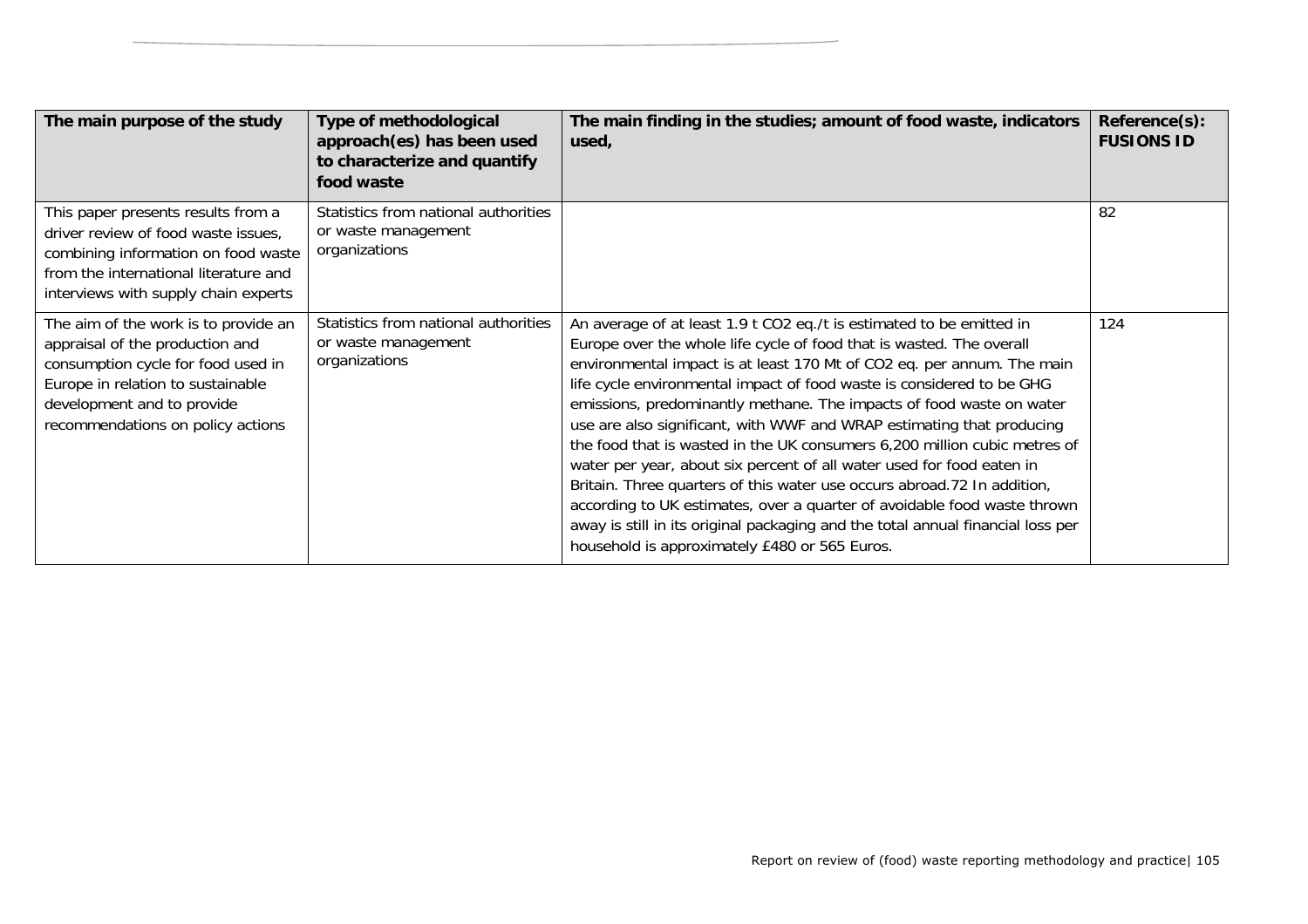# Annex 2 References for extensive literature review

Ademe (2007), La composition des ordures ménagères et assimilées en France (ID 141) Agro‐Food Waste Minimisation and Reduction Network (AWARENET) (2004) Handbook for the

Prevention and Minimisation of Waste and Valorisation of By‐Products in European Agro‐ Food Industries. EC: Depósito legal BI‐223‐04

- Ahokas et al. (2012*) Utilization of Byproducts from Potatoes and Vegetables for Value‐Added Products*
- Alexander C., Smaje C. (2008) *Surplus retail food redistribution: An analysis of a third sector model*. Resources, Conservation and Recycling (2008), 52, 1290‐1298
- Almeida J. (2011) Food losses and food waste: a quantitative assessment for Switzerland. University Basel, Basel, Switzerland
- Arvanitoyannis I.S., Tserkezou P. (2008*) Cereal Waste Management: Treatment Methods and Potential Uses of Treated Waste*In: I.S. Arvanitoyannis (Eds.), Waste Management for the Food Industries (2008), Oxford: Academic Press, pp 629‐702.
- Baker, D., Fear, J., Denniss, R. (2009), What a waste: An analysis of household expenditure on food (ID 121)
- Barilla Center for food & nutrition ( 2012) Food waste: causes, impacts and proposals (ID 92)

Bartlett, C. (2010) Mapping waste in the Food and Drink Industry. Defra / Food and Drink Federation, London, UK. Available online at

https://www.fdf.org.uk/corporate\_pubs/waste\_survey\_2010.pdf

- Barton A.D., Beigg C.L., Macdonald I.A., Allison S.P. (2000) High food wastage and low nutritional intakes in hospital patients. United Kingdom (ID 49)
- Beretta C. (2012) Analyse der Nahrungsmittelflüsse in der Schweiz und Ermittlung von Strategien, Nahrungsmittelverluste zu vermindern und die Nahrungsmittelverwertung zu optimieren. ETH Zürich, Zürich, Switzerland
- BIO Intelligence Service, (2012) Assessment of resource efficiency in the food cycle. Draft report for European Commission
- BIOIS (2010) Preparatory study on food waste across EU 27. Paris, BIO Intelligent Services.
- Buzby J.C., Hyman J., Stewart H., Wells H.F. (2011) *The value of retail‐ and consumer‐level fruit and vegetable losses in the United States*. The Journal of Consumer Affairs, Fall 2011: 492–515
- Castro‐Garcia, S., Uriel, A. R., Gliever, J.C., Smith, D., Burns, J.K., Krueger, H.W., Ferguson, L. and Glozer, K.(2006) *Video Evaluation of Table Olive Damage during Harvest with a Canopy Shaker.*

Collinson R., Colwill J.S. (1987). Food waste in public houses and restaurants and customer attitudes. United Kingdom (ID 11)

- C‐Tech Innovation (2004) United Kingdom Food and Drink Processing Mass Balance. C‐Tech Innovation Ltd., Chester, UK.
- Davis, J. et al (2011) *Emissions of greenhouse gases from production of horticultural products ‐ analysis of 17 products cultivated in Sweden*
- Denmark's green think tank, CONCITO (2011) *The Hidden Food Waste Mapping and Recommendations*
- El‐Mobaidh A.M., Taha M.A.R., Lassheen N.K. (2006). Classification of in‐flight catering wastes in Egypt air flights and its potential as energy source (chemical approach) Egypt (ID 155)
- Engström R., Carlsson‐Kanyama A. (2004) Food losses in food service institutions. Examples from Sweden. Sweden (ID 53)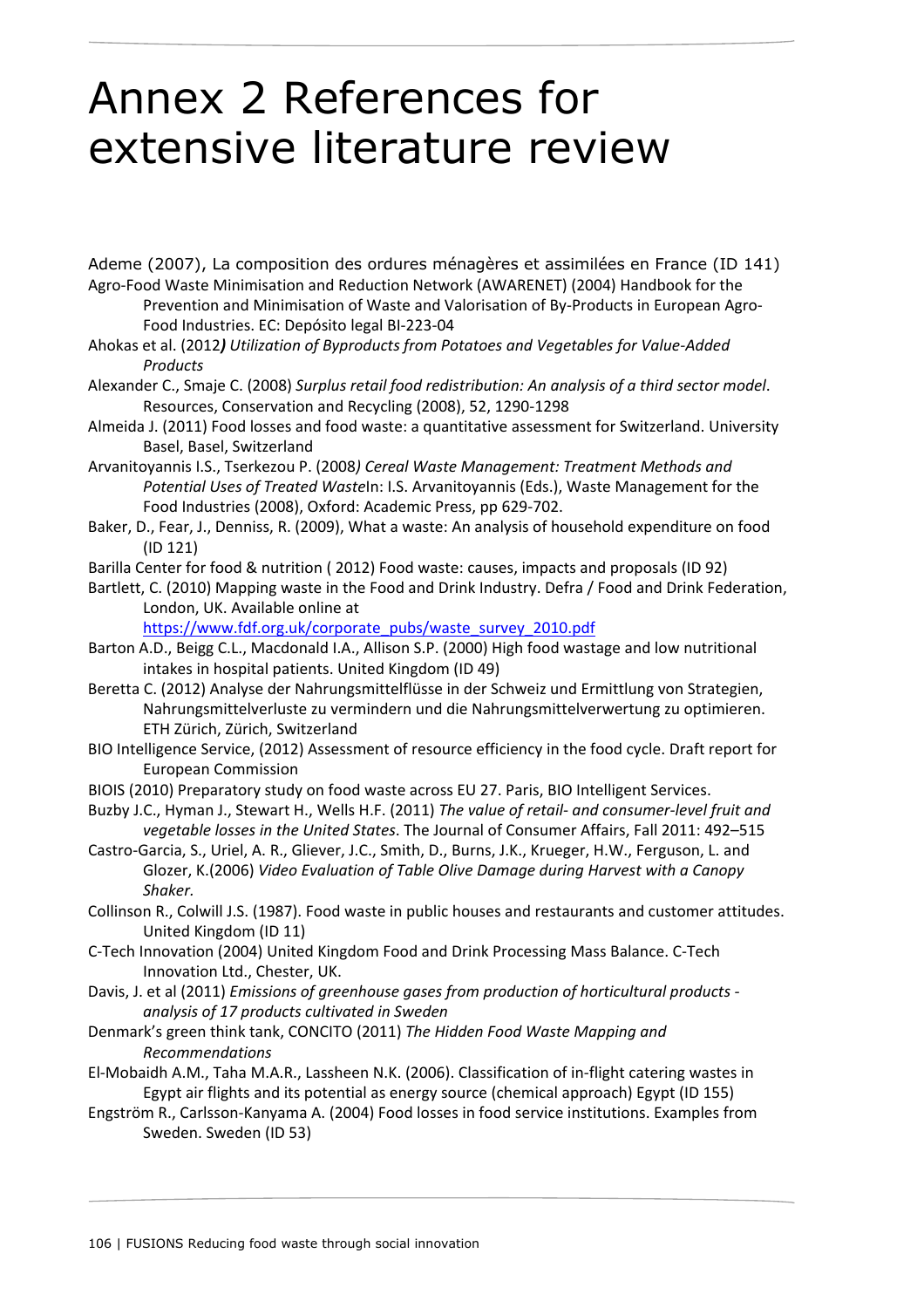- Eriksson M. (2012) *Retail Food Wastage ‐ a Case Study Approach to Quantities and Causes*. Swedish University of Agricultural Sciences, Uppsala, Sweden (ref 251)
- Eriksson M., Strid I., Hansson P‐A. (2012) *Food losses in six Swedish retail stores: wastage of fruit and vegetables in relation to quantities delivered*. Resources, Conservation and Recycling, Volume 68, November 2012, Pages 14–20
- FAO (2011) Global Food Losses and Food Waste ‐ extent, causes and prevention. Rome, Food and Agriculture Organization of the United Nations.
- Flanders, Archie (2008*) Economic impact of Georgia tomato production value losses due to the U.S. Salmonella outbreak*
- French Ministry of Ecology, Sustainable development, Transport and Housing (2011) Food wastage study ‐ Mid‐term report. France (ID 41)
- Gooch, M., Felfel, A. and Marenick, N. (2010) *Food waste in Canada Value Chain***.**
- Gunders, D. (2012) Wasted: How America Is Losing Up to 40 Percent of Its Food from Farm to Fork to Landfill Getting food. NRDC Issue paper IP 12‐06‐B.
- Gustavsson J. (2010) *The climate change impact of retail waste from horticultural products*. University of Gothenburg, Gothenburg, Sweden
- Hanssen O.J., Schakenda V. (2010) Status and trends for avoidable food waste in Norway 2010. Østfoldforskning, Krakeroy, Norway
- Hanssen O.J., Schakenda V. (2011) Status and trends for avoidable food waste in Norway 2011. Østfoldforskning, Krakeroy, Norway
- Hanssen, O.J. & Olsen, A., 2008. *Survey of Food Loss in Norway.Pilot study for NorgesGruppen*, Fredrikstad: Ostfold Research
- Hodges R.J.; Buzby J.C.; Bennett B. (2011).Postharvest losses and waste in developed and less developed countries : opportunities to improve resource use. Journal of Agricultural Science (2011), 149S1: 37‐45
- Hospido, A., Sonesson, U. (2005) The environmental impact of mastitis: a case study of dairy herds. Science of the Total Environment 343: 71– 82
- Ilić, Z., Milenković, L., Durovka, M. and Trajković, R. (2009). *The effect of long‐term storage on quality attributes and storage potential of different onion cultivars*. Acta Hort 830: 635‐642
- James, R., Archer, M., Henderson, J., Garrett, A. (2011) Resource maps for fish across retail & wholesale supply chains. Waste & Resources Action Programme, Banbury, UK
- Jemrić T., Ilić Z. (2012) *Present state of cold chain and postharvest loss of fruits and vegetables in Croatia and Serbia.*Agriculturae Conspectus Scientificus (2012), 77, 1, 1‐4.
- Jemrić, T., Lurie, S., Đumija, Lj., Pavičić, N., Hribar, J. (2006). *Heat Treatment and Harvest Date interact in their effect on Superficial Scald of 'Granny Smith' Apple*. Sci Hortic 107:155‐163
- Jensen C., Stenmarck Å., Sörme L. & Dunsö O. (2011*) Matavfall 2010 från jord till bord (Food waste in Sweden 2010 ‐ from field to fork)*. SMED Rapport Nr 2011‐99 ( ref 20)
- Kader, A.A (1997) *Increasing Food Availability by Reducing Postharvest Losses of Fresh Produce*
- Koivupuro Heta‐Kaisa, Jalkanen Lotta, Katajajuuri Juha‐Matti, Reinikainen Anu, Silvennoinen Kirsi (2010) *Food Waste in the Supply Chain, Literature review*
- Kranert M., Hafner G., Barabosz J., Schuller H., Leverenz D., Kölbig A., Schneider F., Lebersorger S., Scherhaufer S. (2012) Ermittlung der weggeworfenen Lebensmittelmengen und Vorschläge zur Verminderung der Wegwerfrate bei Lebensmitteln in Deutschland. ISWA, Stuttgart, Germany
- Kummu et al. (2012) Lost food, wasted resources: Global food supply chain losses and their impacts on freshwater, cropland and fertilizer use. Science of the total environment. 438: 477‐489.
- Li X.D., Poon C.S., Lee S.C., Chung S.S., Luk F. (2003). Waste reduction and recycling strategies for the in‐flight services in the airline industry. Hong Kong ( ID 158)
- Lundqvist J., de Fraiture C., Molden D.(2008), Saving Water: From Field to Fork Curbing Losses and Wastage in the Food Chain (ID 159)
- Lyndhurst, B., (2010) Future trends on waste generation and resource efficiency in the food chain; a scoping study.Primary production.Project n° FO0212for Defra
- Malena (2007) Comparison of mortality rates in different categories of pigs and cattle during transport for slaughter. ACTA VET. BRNO 2007, 76: S109–S116 (ID 134)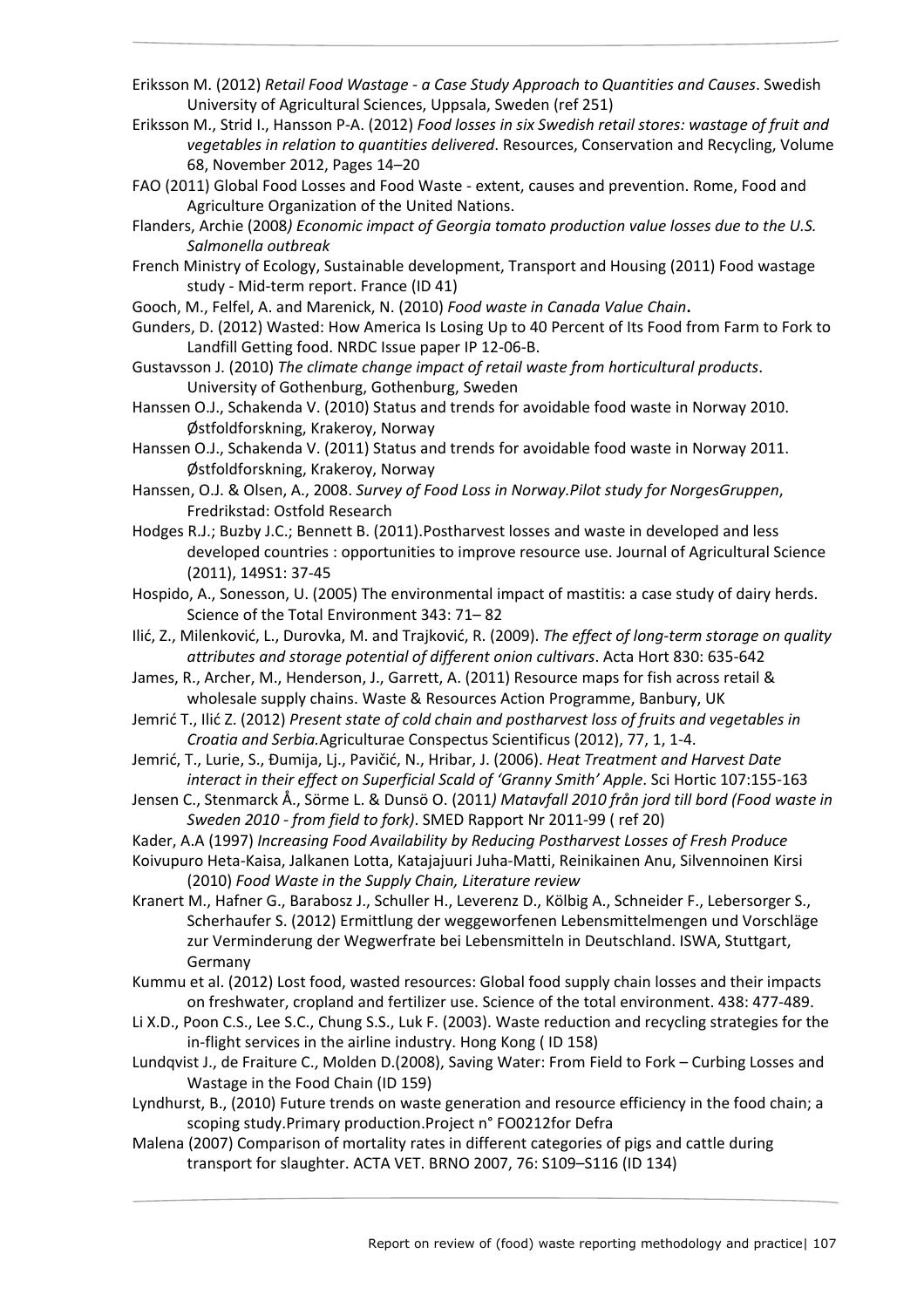Marthinsen, J. , Sundt, P., Kaysen, O., Kirkevaag, K. (2012). Prevention of food waste in restaurants, hotels, canteens and catering.Nordic Council of Ministers. TemaNord 2012:537.(ID 123

- Mason L., Boyle T., Fyfe J., Smith T., Cordell D. (2011) National Food Waste Assessment ‐ Final Report. Institute for Sustainable Futures, University of Technology, Sydney, Australia
- McConnel et al. (2008) Evaluation of factors associated with increased dairy cow mortality on United States dairy operations. J. Dairy Sci. 91:1423–1432
- Mena, C. and O. Yurt (2011). "The causes of food waste in the supplier‐retailer interface: Evidences from the UK and Spain." *Res Cons Recycl* 55(6): 11‐11. (ref 24)
- Mogensen, L., Hermansen, J. and Trydeman Knudsen, M. (2011*) Madspild i fødevareproduktionen – fra primærproduktion til detailled*
- Monier V., Escalon V., O'Connor C. (2010) Preparatory Study on Food Waste Across EU 27. European Communities
- Morley, N., Bartlett, C. (2008) Mapping waste in the food industry. Defra and the Food and Drink Federation, London
- Muth, M., Kosa, K., Nielsen, S., Karns, S. (2007), Exploratory Research on Estmation of Consumer‐ Level Food Loss Conversion Factors (ID 119)
- Møller, H., Vold, M., Schakenda, V., Hanssen, O.J. (2012) Mapping method for food loss in the food processing industry – summary report. NOFIMA
- Nellemann, C., MacDevette, M., Manders, T., Eickhout, B., Svihus, B., Prins, A. G., Kaltenborn, B. P. (2009) The Environmental Food Crisis. A UNEP rapid response assessment
- NRDS, USA (2012) *Left‐Out: An Investication of Fruit and Vegetable Losses on the Farm*
- OECD (2002), Household Food Consumption: Trends, Environmental Impacts and Policy Responses (ID 117)
- Organics Report (2009) Organics report a study of organic waste arising from the food and drink manufacturing sector within North East England. The Environment Agency, the National Industrial Symbiosis Programme and RENEW@CPI
- Parfitt J., Barthel M. (2011) Science review: SR56 Global food waste reduction: priorities for a world in transition. Study commissioned by the Government Office for science, UK
- Petracci et al. (2006) Preslaughter mortality in broiler chickens, turkeys, and spent hens under commercial slaughtering.Poultry Science 85:1660–1664.
- Pocock R., Coss D., Wells P., Herbert L. ( 2010) A study of public sector food waste arisings and processing options within the North East region . United Kingdom (ID 54)
- Potato Council (2012) War on waste in the potato supply chain
- Redlingshöfer B., Soyeux A. (2012) Food losses and wastage: crucial, complex and multiple reserves for sustainability. In: INRA (2012) Les Dossiers de l´Environment de l´INRA, No 32. INRA, Paris, France, p. 71‐84
- Ridoutt B.G., Juliano P., Sanguansri P., Sellahewa J. (2010*) The water footprint of food waste: case study of fresh mango in Australia.*Journal of Cleaner Production (2010), 18, 1714‐1721
- Ritz et al. (2005) Evaluation of hot weather thermal environmental and incidence of mortality associated with broilder live haul. J. Appl. Poult. Res. 14:594–602.
- Roels, K., Vangeyte, J., Linden, V. and Gijseghem, D. (2010) *Food losses in primary production: the case of Flanders*
- Sarlee, Willy (2012), Voedselverlies in ketenperspectief (ID 91)
- Schneider F., Scherhaufer S. (2009) *Aufkommen und Verwertung ehemaliger Lebensmittel – am Beispiel von Brot und Gebäck.* BOKU, Vienna, Austria (ref 148)
- Silvennoinen K., Koivupuro H.‐K., Katajajuuri J.‐M., Jalkanen L. & Reinikainen A. (2012,) *Report: Food Waste Volume and Composition in Finnish Food Chain.* MTT, Finland (ref 169).
- Silvennoinen Kirsi, Koivupuro Heta‐Kaisa, Katajajuuri Juha‐Matti, Jalkanen Lotta, Reinikainen Anu (2012), Food waste volume and composition in the finnish supply chain: special focus on food service sector( ID 173)
- Smil V. (2004)Improving Efficiency and Reducing Waste in OurFood System, Environmental Sciences, 1:1, 17‐26
- Soethoudt ,Han (2013), Transitiemonitor voedselverspilling (ID 103)
- Soethoudt, Han (2012), reductie voedselverspilling van de Nederlandse catering‐sector(ID 102)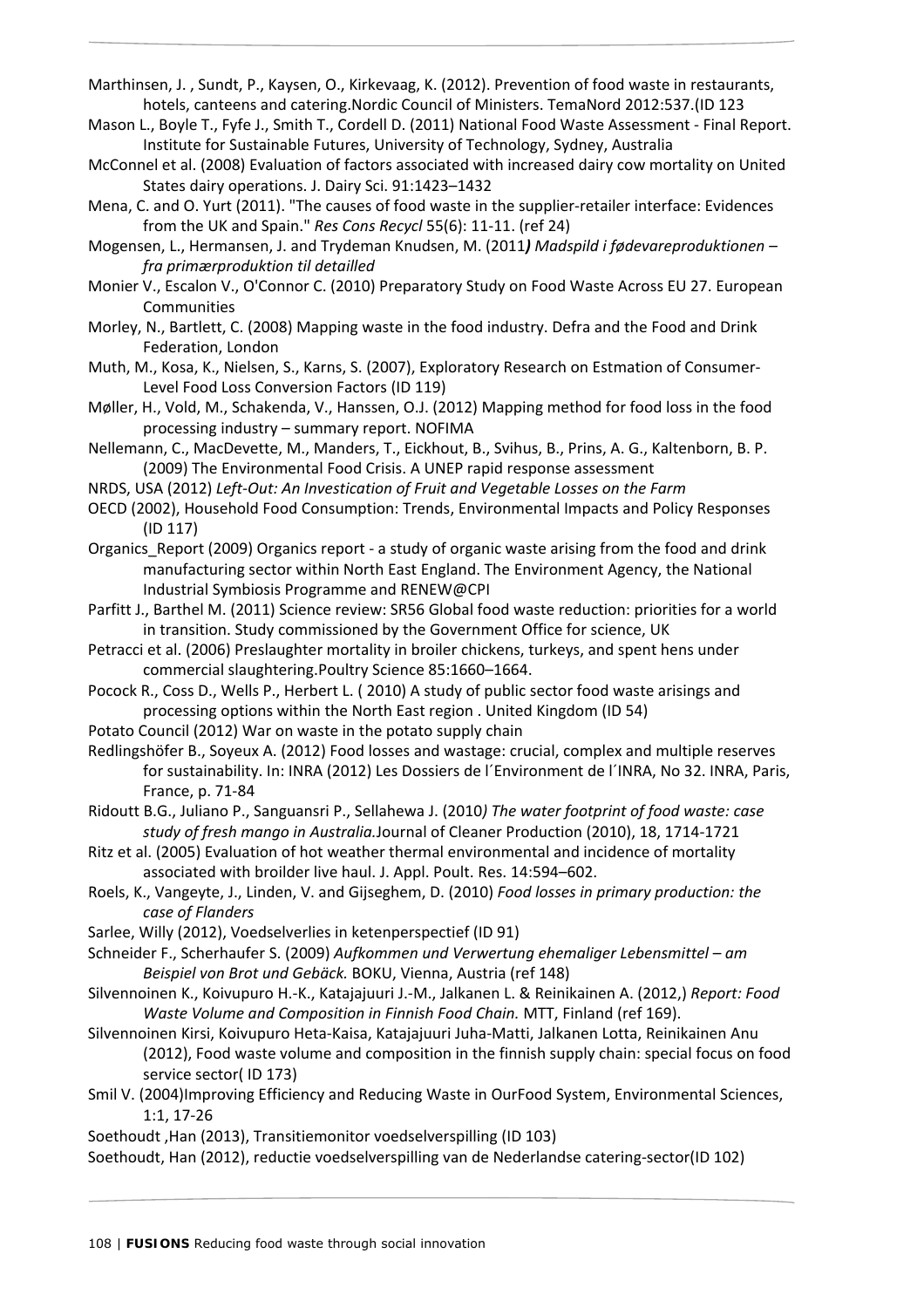Sonigo, P., et. Al. (2012), Assessment of resource efficiency in the food cycle (ID 124)

Sonnino R., McWilliam S. (2011) Food waste, catering practices and public procurement: a case study of hospital food systems in Wales. Great Britain (ID 50)

SRA (2010) Too good to waste. Restaurant food waste survey report 2010. United Kingdom (ID 100) Stenmarck Å., Hanssen O.J., Silvennoinen K., Katajajuuri J.M., Werge M. (2011) Initiatives on

prevention of food waste in the retail and wholesale trades. IVL, Stockholm, Sweden Supkova, Marketa (2011), Pertes et gaspillages alimentaires, marges de manœuvre et verrous au stade de la remise directe au consommateur (distribution et restauration) et en restauration collective (ID 142)

Svenberg, S., Torgå, K. (2007). Waste analysis ‐ an application of the DMAIC methodology at Lantmännen Axa. Master of Science, Luleå Universitet

- Söderlund, M. (2007). Hantering av restprodukter inom bageriverksamhet fallstudie Pågen AB (examensarbete), Lund University, Sweden.
- Terry L.A., Mena C., Williams A., Jenney N., Whitehead P. (2011), Fruit and vegetable resource maps, Wrap, UK (ref 95).

Venkat k. (2012), The climate change and economic impacts of food waste in the United States, *International Journal on Food System Dynamics 2 (4*), pp. 431‐446 (ref 40).

Verdicité (2011), Résultats des caractérisations du gaspillage alimentaire dans les ordures méangères et assimilées (ID 120)

- Weber, C., Matthews, H. (2008), Food‐Miles and the Relative Climate Impacts of Food Choices in the United States (ID 122)
- Weidema, B P., M. Wesnæs, J. Hermansen, T. Kristensen and N. Halberg (2008),Environmental Improvement Potentials of Meat and Dairy Products (ID 116)
- Whitehead P., Palmer M., Mena C., Williams A., Walsh C., (2011) *Resource maps for fresh meat across retail and wholesale supply chains*. Waste & Resources Action Programme, Banbury, UK (ref 104)
- Williams H., Wikström F. (2011). *Environmental impact of packaging and food losses in a life cycle perspective: a comparative analysis of five food items.*Journal of Cleaner Production (2011), 19, 43‐48
- World Bank (2011)*MISSING FOOD: The Case of Postharvest Grain Losses in Sub‐ Saharan Africa.* WRAP & J. French‐Brooks (2012). *Reducing supply chain and consumer potato waste*
- WRAP (2010a) *Waste arisings in the supply of food and drink to households in the UK*. WRAP, Bunbury, UK WRAP (2011a) *Fruit and vegetable resource maps*. WRAP, Bunbury, UK
- WRAP (2011b) *Resource maps for fish across retail and wholesale supply chains*. WRAP, Bunbury, UK WRAP (2011c) *Resource maps for fresh meat across retail and wholesale supply chains*. WRAP,

## Bunbury, UK

Wrap (2012) *Sector guidance note ‐ fresh produce*

Wrap (2012) *Sector guidance note: preventing waste in the fruit and vegetable supply chain*